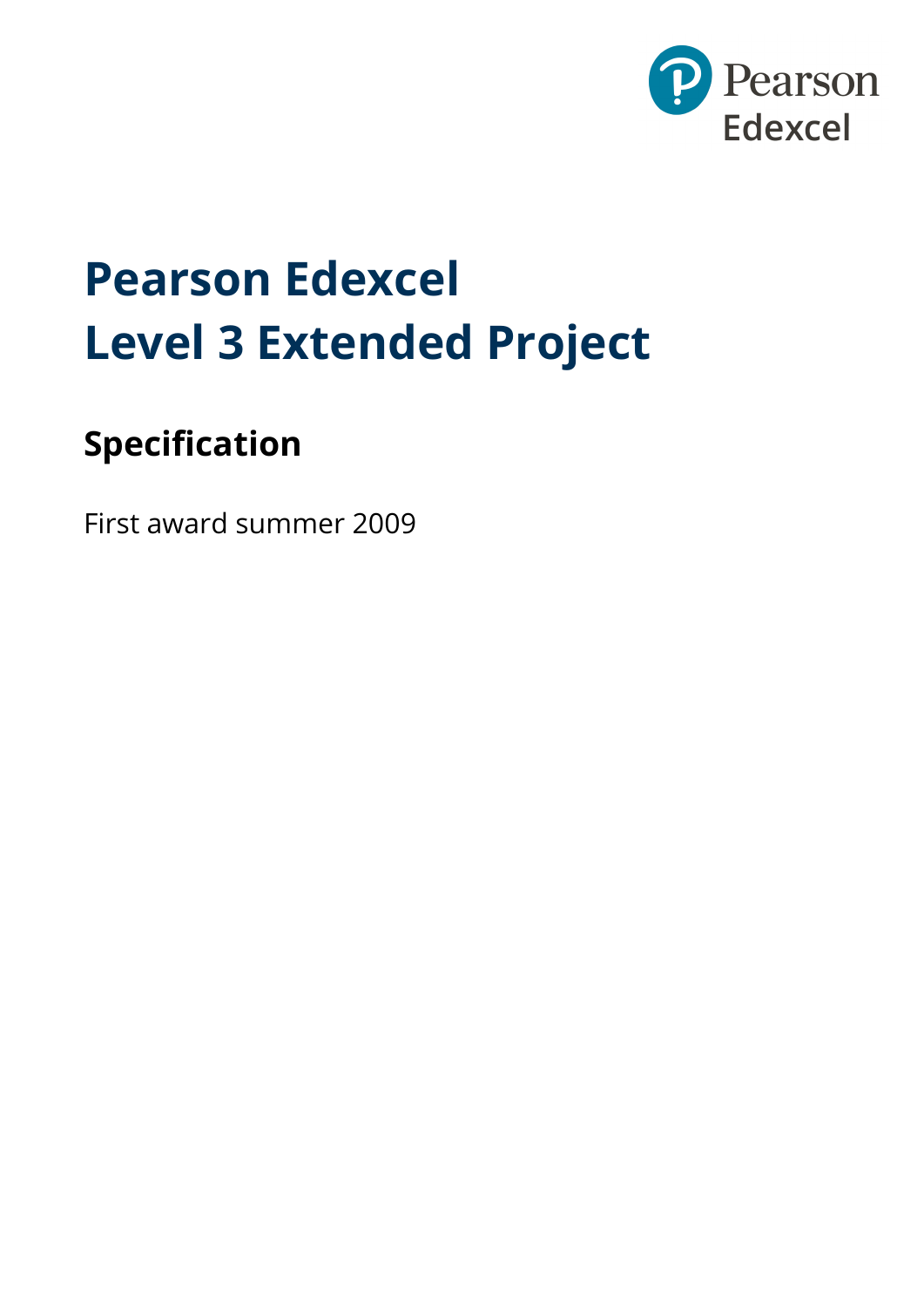#### **Edexcel, BTEC and LCCI qualifications**

Edexcel, BTEC and LCCI qualifications are awarded by Pearson, the UK's largest awarding body offering academic and vocational qualifications that are globally recognised and benchmarked. For further information, please visit our qualifications website at qualifications.pearson.com. Alternatively, you can get in touch with us using the details on our contact us page at qualifications.pearson.com/contactus

#### **About Pearson**

Pearson is the world's leading learning company, with 35,000 employees in more than 70 countries working to help people of all ages to make measurable progress in their lives through learning. We put the learner at the centre of everything we do, because wherever learning flourishes, so do people. Find out more about how we can help you and your learners at qualifications.pearson.com

*References to third party material made in this specification are made in good faith. Pearson does not endorse, approve or accept responsibility for the content of materials, which may be subject to change, or any opinions expressed therein. (Material may include textbooks, journals, magazines and other publications and websites.)*

*All information in this specification is correct at time of publication.*

ISBN 978 1 446 96186 5

All the material in this publication is copyright © Pearson Education Limited 2019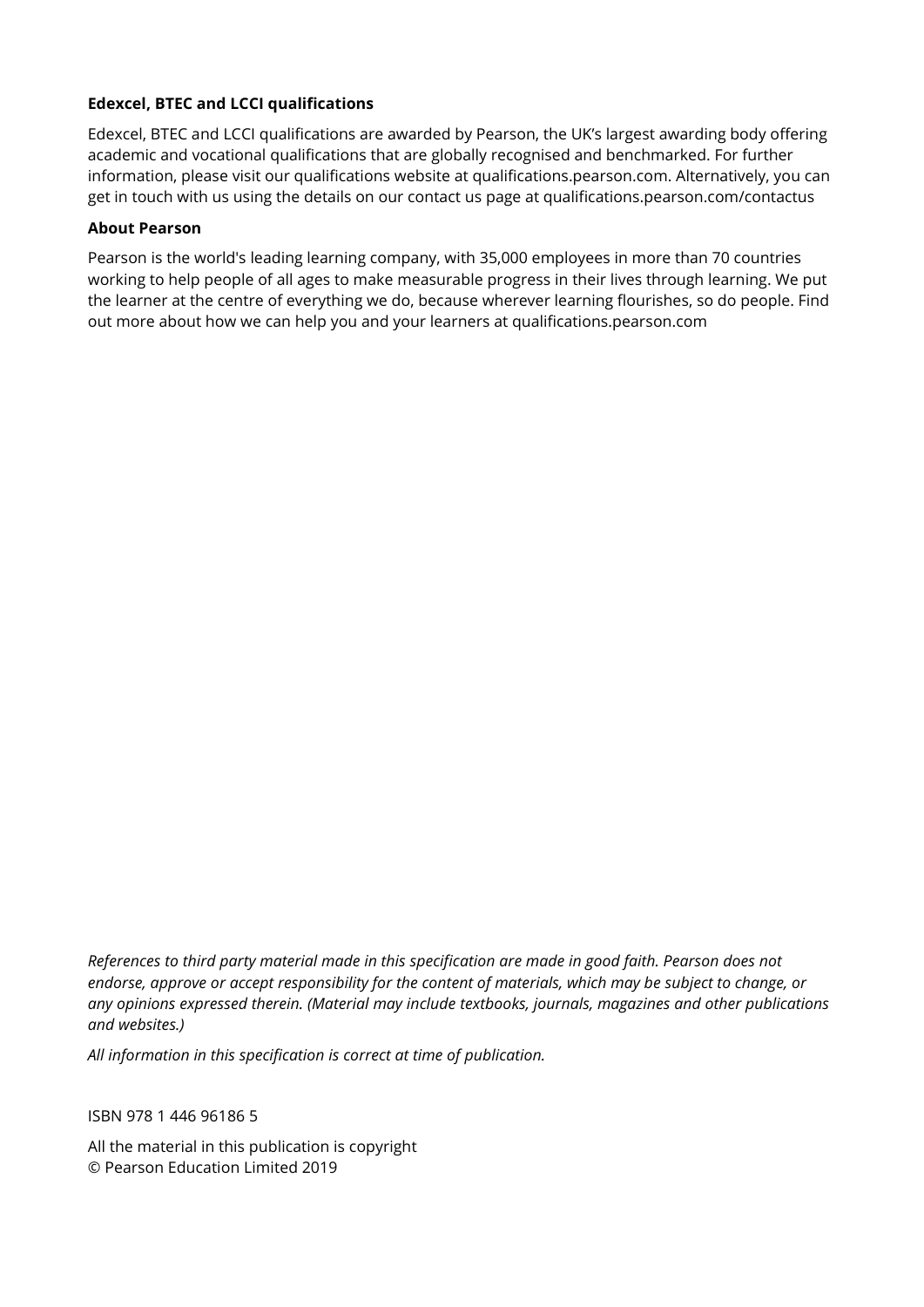### **Summary of Pearson Edexcel Level 3 Extended Project Qualification specification Issue 3 changes**

| Summary of changes made between previous issue and this current issue                                                                                                                                                         | Page<br>number |
|-------------------------------------------------------------------------------------------------------------------------------------------------------------------------------------------------------------------------------|----------------|
| New Pearson Edexcel branding applied (all page numbers have changed as a<br>result of new template and ISBN issued)                                                                                                           | All            |
| Access arrangements and special requirements section updated with current<br>contact details and web address                                                                                                                  | 66             |
| Security and backups section added                                                                                                                                                                                            | 66             |
| Malpractice section added                                                                                                                                                                                                     | 67             |
| Malpractice, sanctions and appeals section added                                                                                                                                                                              | 68             |
| Annexe A: Codes section updated to current Ofqual regulatory wording. QN<br>code remains same.                                                                                                                                | 71             |
| Annexe D: Candidate Record Sheet added (other annexe letters have changed<br>as result)                                                                                                                                       | 91             |
| Outdated sections removed: References to 14-19 Diploma, Contacting Edexcel,<br>Annexe G: Personal, learning and thinking skills (PLTS), Annexe H: PLTS and<br>Extended Project, Annexe I: Key skills and the Extended Project |                |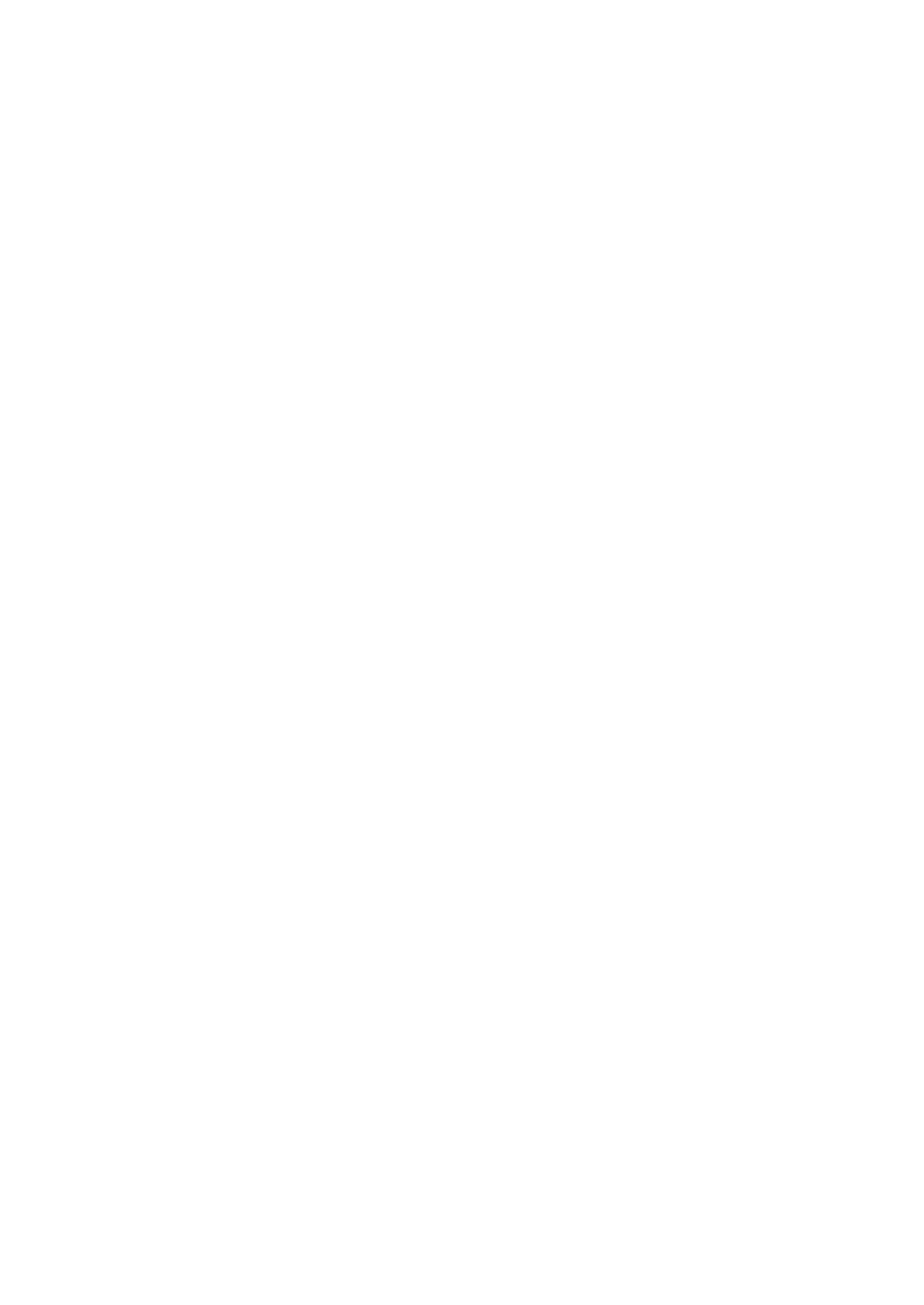### **Contents**

|                       | <b>Pearson Edexcel Level 3 Extended Project</b> | 1                       |
|-----------------------|-------------------------------------------------|-------------------------|
|                       | Key features of the Level 3 Extended Project    | 1                       |
|                       | <b>Structure of the qualification</b>           | $\overline{2}$          |
| <b>Unit structure</b> |                                                 | 3                       |
|                       | What learners are required to do                | $\overline{\mathbf{3}}$ |
|                       | Choosing an appropriate project                 | 5                       |
| Project types         |                                                 | 5                       |
| <b>Assessment</b>     |                                                 | 5                       |
|                       | Assessment objectives and weightings            | 6                       |
|                       | Using the marking grid                          | 7                       |
|                       | <b>Prior learning and progression</b>           | 7                       |
|                       | <b>Programme planning</b>                       | 7                       |
|                       | One-to-one support                              | 8                       |
| Unit 1:               | Dissertation                                    | 9                       |
|                       | Unit 2: Investigation/Field Study               | 21                      |
| Unit 3:               | Performance                                     | 35                      |
| Unit 4:               | Artefact                                        | 47                      |
|                       | <b>Guidance on using the marking grids</b>      | 59                      |
|                       | For all learning outcomes                       | 59                      |
|                       | Learning outcomes 1 and 4                       | 59                      |
|                       | Learning outcome 2                              | 60                      |
|                       | Learning outcome 3                              | 60                      |
|                       | The presentation                                | 61                      |
|                       | Assessing the presentation                      | 62                      |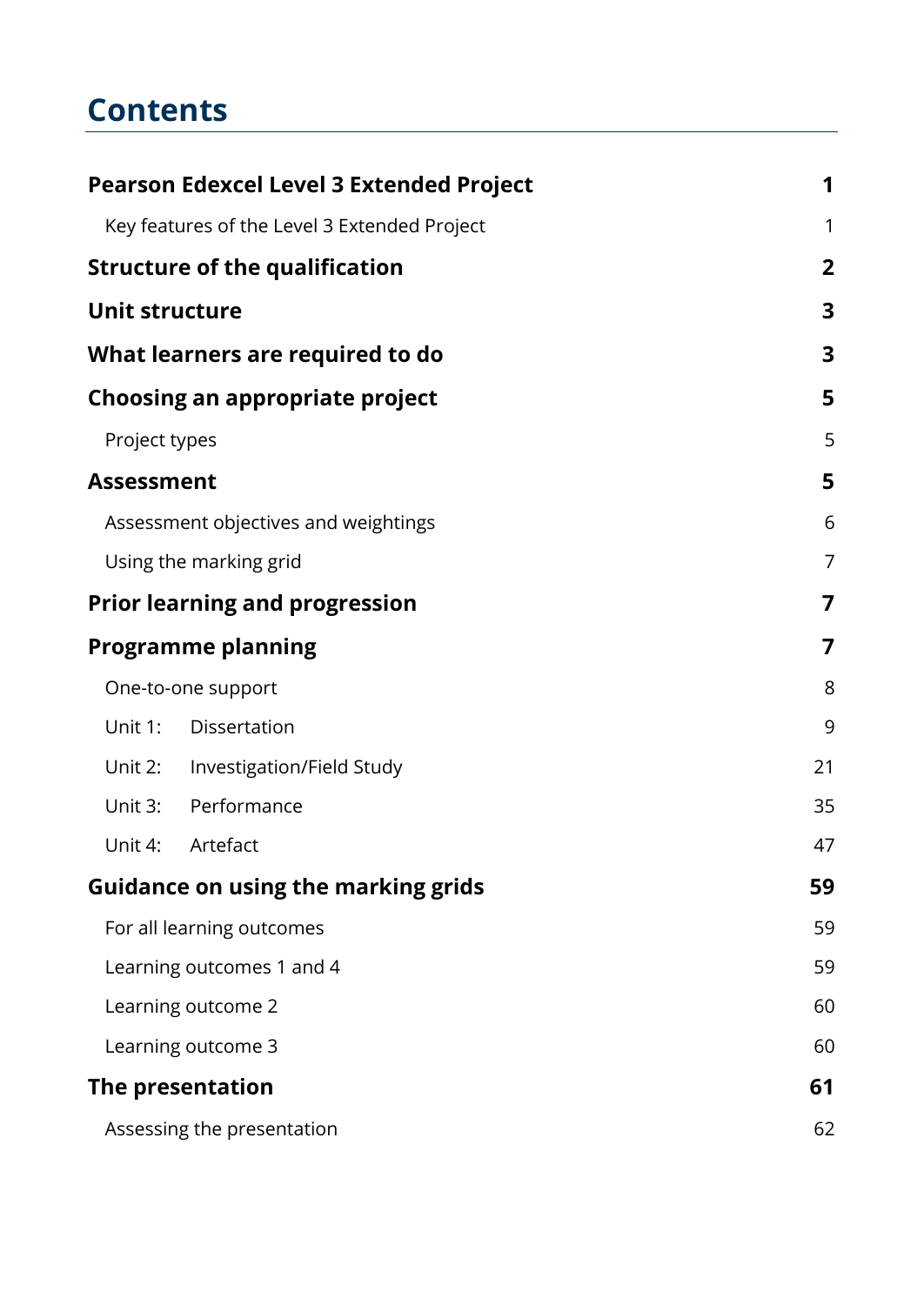| <b>Evidence for assessment</b>                                   | 62 |
|------------------------------------------------------------------|----|
| Observation records                                              | 63 |
| <b>Guidance for tutor-assessors</b>                              | 63 |
| The role of the tutor-assessor                                   | 63 |
| Checking the project proposal                                    | 64 |
| Milestones and interim feedback                                  | 64 |
| Authentication of a project                                      | 65 |
| Helping learners to use resources correctly and avoid plagiarism | 65 |
| Submission and assessment procedures                             | 65 |
| <b>Additional information</b>                                    | 65 |
| Language of assessment                                           | 65 |
| Learner recruitment                                              | 65 |
| Access arrangements and special requirements                     | 66 |
| Security and backups                                             | 66 |
| <b>Malpractice</b>                                               | 67 |
| Candidate malpractice                                            | 67 |
| Staff/centre malpractice                                         | 67 |
| Malpractice, sanctions and appeals                               | 68 |
| <b>List of annexes</b>                                           | 69 |
| Annexe A: Codes                                                  | 71 |
| Annexe B: Project proposal forms for each unit                   | 73 |
| Annexe C: Activity Log                                           | 89 |
| Annexe D: Candidate Record Sheet                                 | 91 |
| Annexe E: Summary of processes                                   | 93 |
| Annexe F: Grade descriptions                                     | 95 |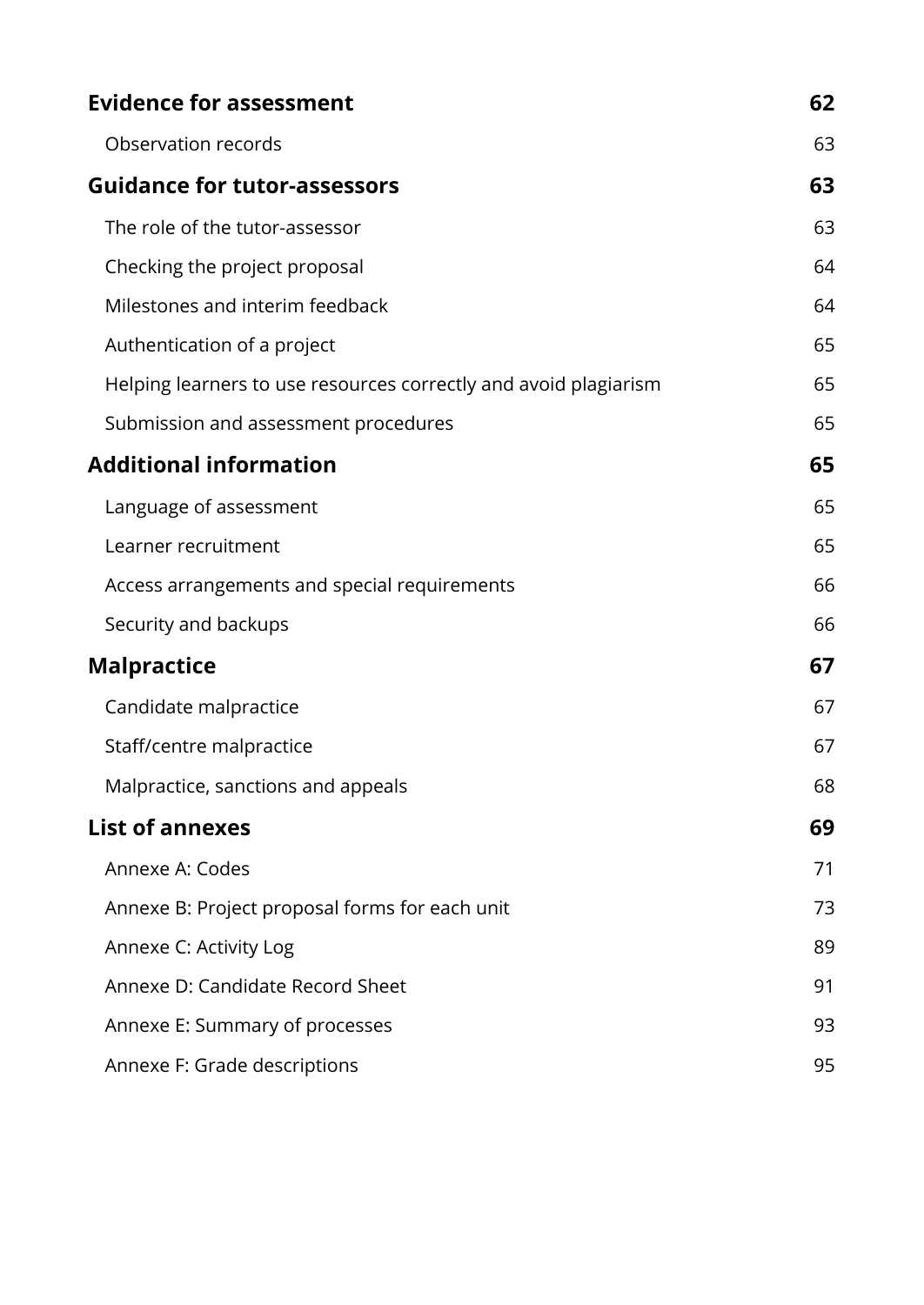### <span id="page-6-0"></span>**Pearson Edexcel Level 3 Extended Project**

The Pearson Edexcel Level 3 Extended Project allows learners to study a topic area which extends their learning in their area of study, as a standalone qualification. Learners select one of the four units, which may be completed over one or two years. They should select a project topic which expands their learning in their field of study, in a related area, or that is relevant to their own personal interests. Each of the four units offers a different type of project: a dissertation, an investigation/field study, a performance or an artefact. Learners will be assessed on their ability to plan, manage, complete and review their project. It can be completed over one or two years, and is assessed by a tutor-assessor from within the centre and externally moderated by Pearson.

#### <span id="page-6-1"></span>**Key features of the Level 3 Extended Project**

#### **This qualification will enable learners to:**

- have significant input to the choice and design of their project and take responsibility for an individual task or a defined task within a group project
- develop and improve their own learning and performance as critical, reflective and independent learners
- develop and apply decision making and, where appropriate, problem solving skills
- extend their planning, research, critical thinking, analysis, synthesis, evaluation and presentation skills
- where appropriate, develop as e-confident learners and apply relevant technologies in their studies
- develop and apply skills, creatively demonstrating initiative and enterprise
- transfer skills developed as part of their project to other areas of study
- use their learning experiences to support their personal aspirations for further education and/or career development.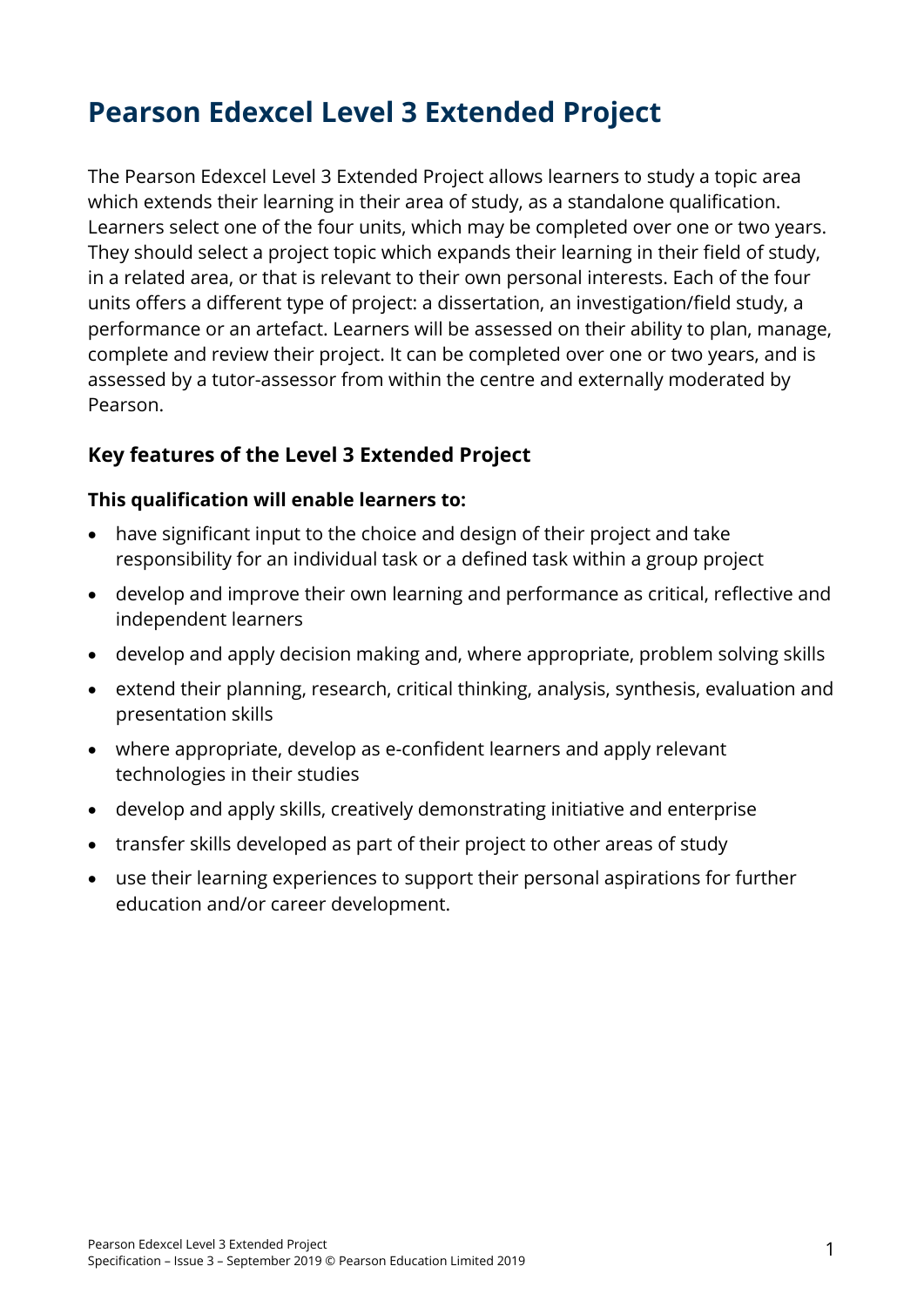### <span id="page-7-0"></span>**Structure of the qualification**

The qualification consists of four units, one of which should be selected. All are equally weighted. All units are internally assessed. Learners must **not** select more than one unit.

| <b>Pearson Edexcel Level 3 Extended Project</b> |                                       |            |       |
|-------------------------------------------------|---------------------------------------|------------|-------|
| <b>Unit</b>                                     | Optional units (one must be selected) | <b>GLH</b> | Level |
|                                                 | Dissertation                          | 120        | 3     |
| 2                                               | Investigation/Field Study             | 120        | 3     |
| 3                                               | Performance                           | 120        |       |
|                                                 | Artefact                              | 120        | 3     |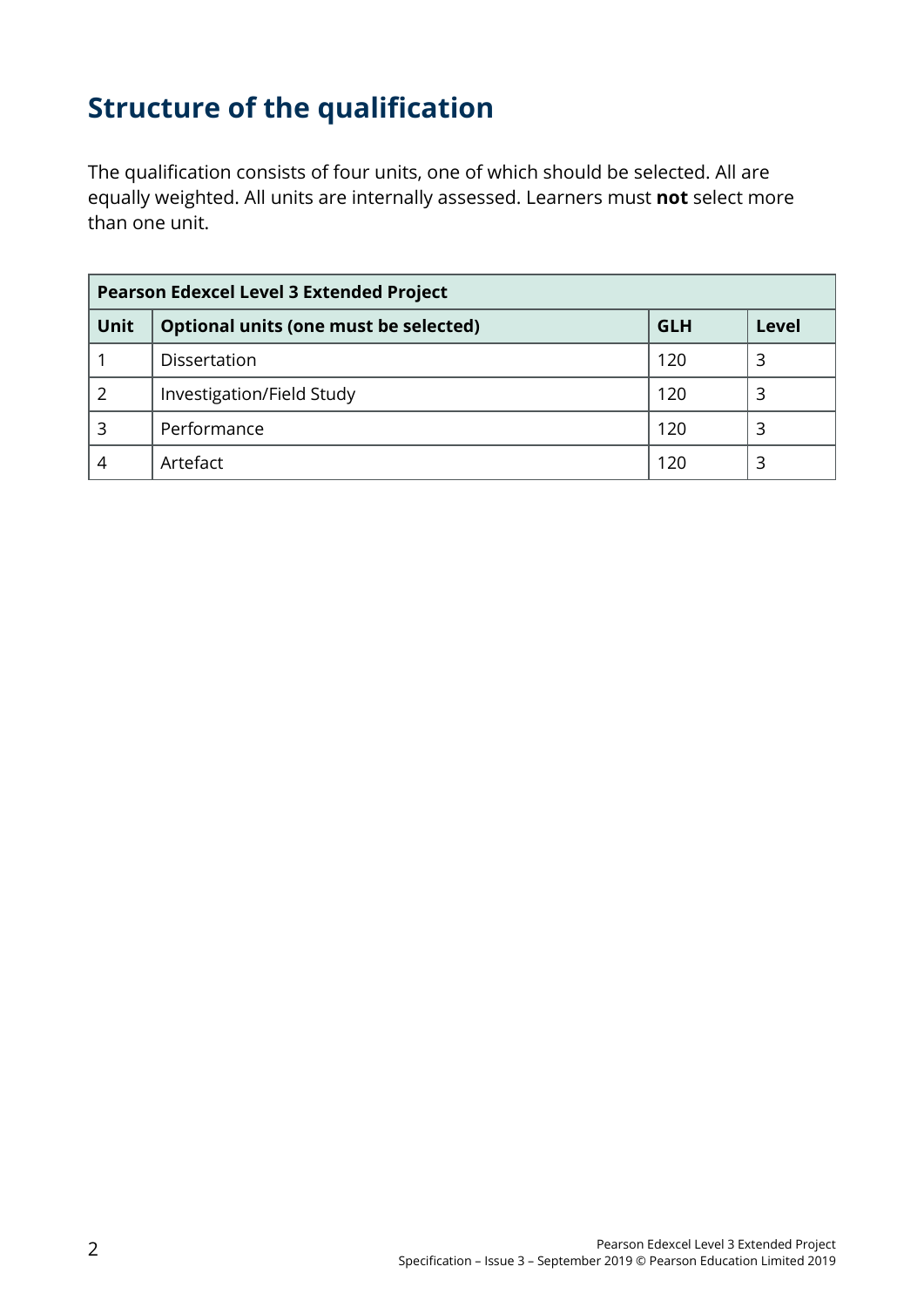### <span id="page-8-0"></span>**Unit structure**

The unit format is designed to give guidance on the requirements of the qualification for learners, tutor-assessors and those responsible for quality assurance.

Each unit has the following sections.

#### **Unit title**

#### **Introduction**

This section provides an overview of the content of the unit.

#### **Learning outcomes**

Learning outcomes state exactly what a learner should 'know', 'understand' or 'be able to do' as a result of completing the unit.

#### **Unit summary**

This gives a summary of what the learners need to do in order to demonstrate that they have met the learning outcomes.

#### **Unit content**

The unit content gives centres the substance to devise and plan the programme of learning needed for the learning outcomes to be successfully achieved.

#### **Marking grid**

The marking grid contains statements about learner performance at three bands for each assessment objective, and how marks may be allocated against performance at each band. It is important to note that performance at each successive mark band refers to a qualitative improvement in the learner's evidence, not a quantitative one.

### <span id="page-8-1"></span>**What learners are required to do**

Learners are required to:

- select a topic/area of interest for an in-depth study that provides opportunities to develop skills, knowledge and understanding, and to negotiate with their tutorassessor the scope of that project
- select a topic that is agreed by the centre and, if appropriate, an employer
- identify and draft an objective(s) for their project (eg in the form of a question, hypothesis, problem, challenge, outline of proposed performance, issue to be investigated or commission for a client) and provide a rationale for their choice
- produce a plan for how they will deliver their intended outcome
- conduct research as required by the project brief, using appropriate techniques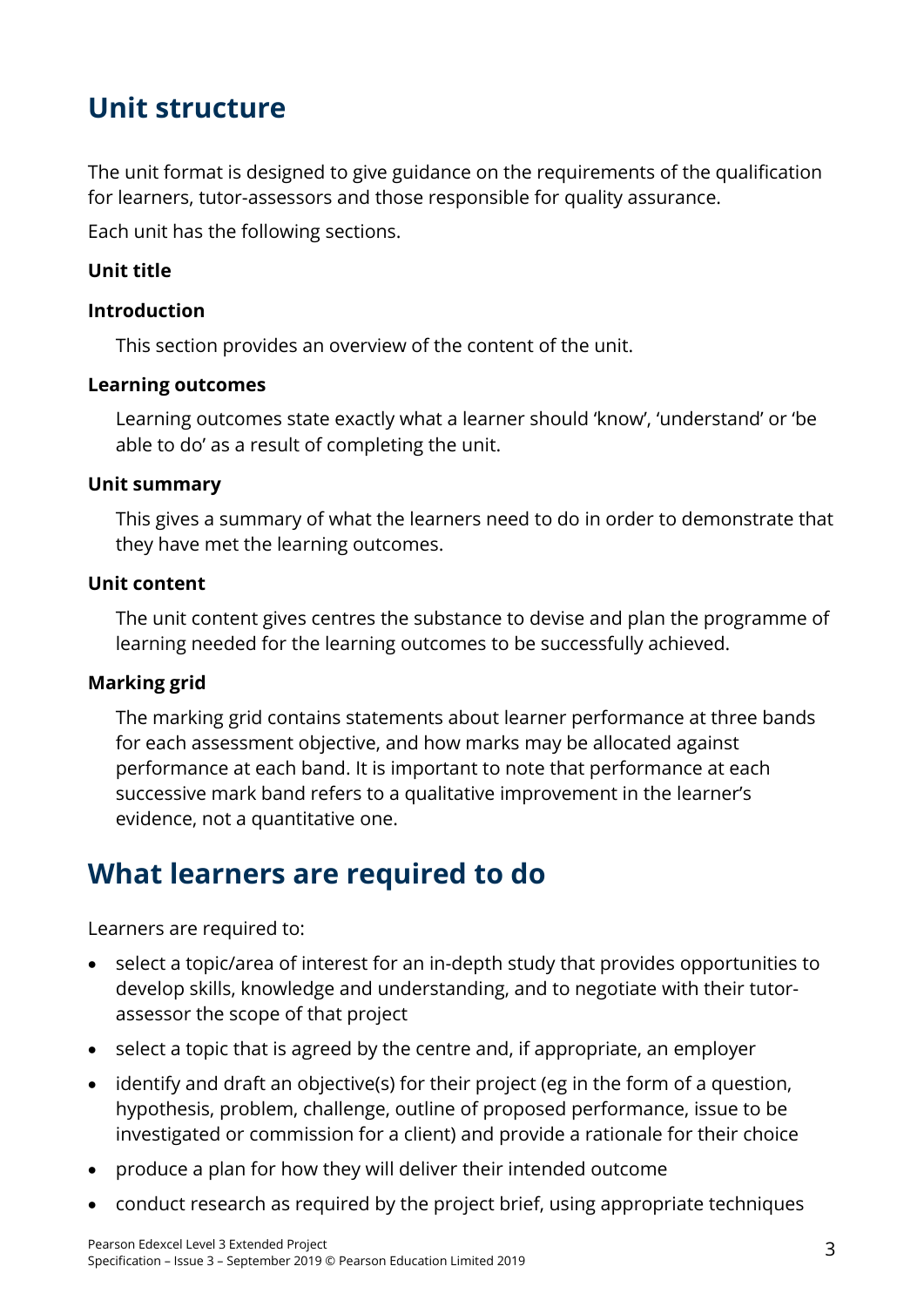- develop the intended outcome using selected tools and techniques safely, demonstrating the ability to pursue an extended project through to completion
- share the outcome of the project, including an evaluation of the outcome and their own learning and performance with another or others, using appropriate communication methods.

The Extended Project must enable learners to:

- make a significant contribution to the choice and design of project, and take responsibility either for an individual task or for a defined task within a group project
- develop and improve their own learning and performance as critical, reflective and independent learners
- develop and apply decision-making and, where appropriate, problem-solving skills
- extend their planning, research, critical thinking, analysis, synthesis, evaluation and presentation skills
- where appropriate, develop confidence in applying new technologies in their studies
- develop and apply skills creatively, demonstrating initiative and enterprise
- use their learning experiences to support their aspirations for higher education and/or career development
- transfer skills developed as part of their project to other areas of study

The Extended Project must:

- be of sufficient breadth and depth to enable learners to address the broad aims listed above
- develop and extend from one or more of the learner's study areas and/or an area of personal interest or activity outside their main programme of study
- be based on a topic chosen by the learner and agreed as appropriate by the centre
- be based on a topic that has the potential to provide the learner with opportunities to meet all of the assessment objectives
- require 120 guided learning hours

During the course of completing their Extended Project, learners must demonstrate their knowledge and understanding of:

- the key concepts and principles underlying their studies or areas of interest
- connections, links and complexities, where appropriate, between different areas of study and/or different areas of interest

During the course of completing their project, learners must also be provided with opportunities to apply and develop Personal, Learning and Thinking Skills (PLTS), functional skills, key skills and any further specialist technical skills that are relevant to the chosen topic.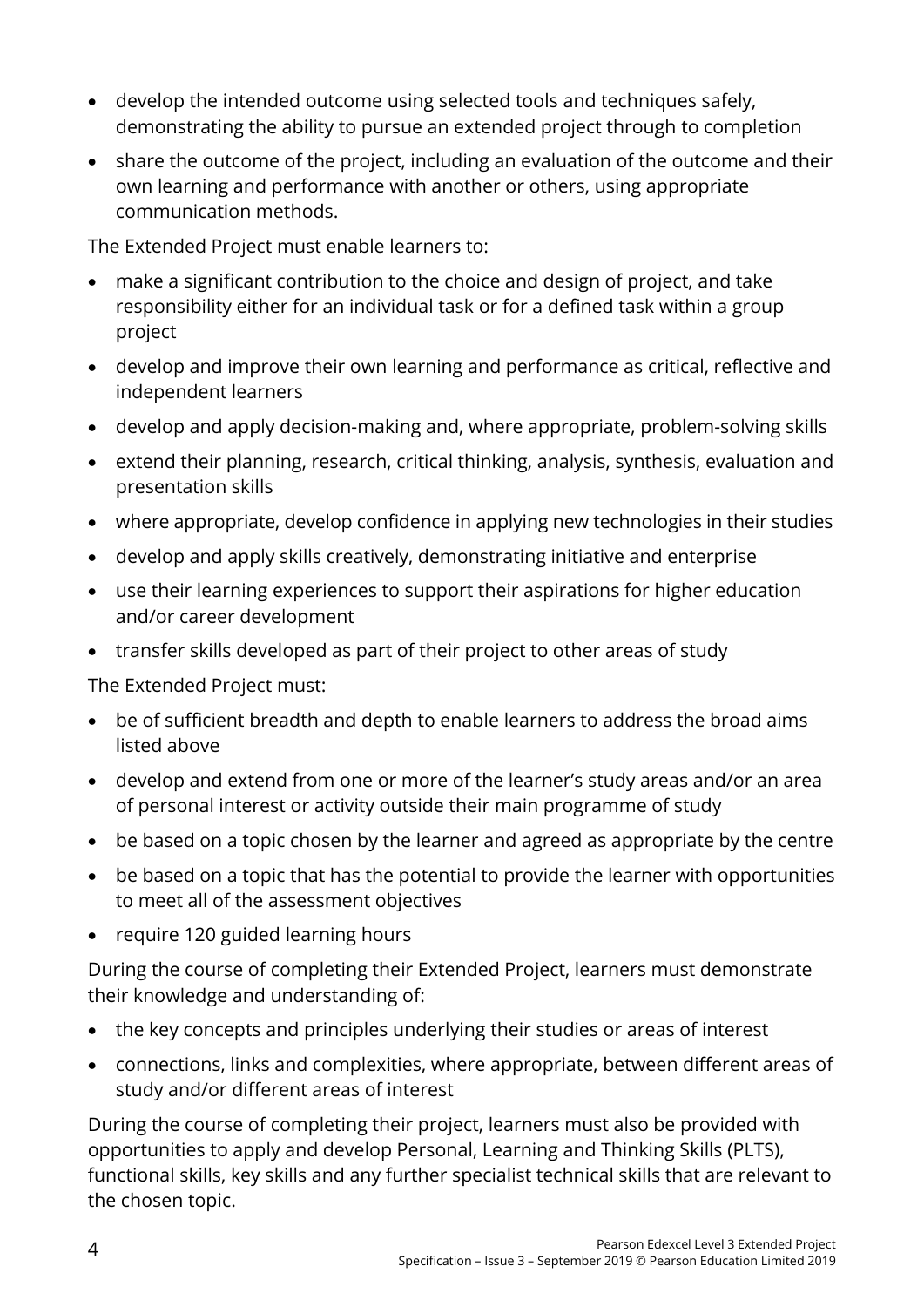### <span id="page-10-0"></span>**Choosing an appropriate project**

The projects may be linked to work carried out in other qualifications (eg extending their understanding of a particular topic). However, learners may not simply resubmit work that has been or will be submitted for another qualification.

For some projects, learners may need to work in a group. In these cases each learner must have a clearly distinguished role and produce their own individual evidence for the entire project which can be assessed independently of others' contributions.

#### <span id="page-10-1"></span>**Project types**

The following are examples of project types for each unit:

- **Unit 1: Dissertation**  a theoretical written project on any topic presenting an argument, eg research into a biological, historical or environmental issue
- **Unit 2: Investigation/Field Study**  a practical investigatory project involving the collection of data, eg a scientific investigation, a geographical study of erosion, a biological study of pollution, a statistical survey
- **Unit 3: Performance**  development of practical skills resulting in a performance, eg performing music, drama, sport
- **Unit 4: Artefact**  for example, making a painting or sculpture, designing a piece of furniture or a garment, creating a website, solving an engineering/construction problem, producing a piece of graphic design.

### <span id="page-10-2"></span>**Assessment**

This qualification is assessed by the tutor-assessor. Where marking for this specification is carried out by more than one marker in the centre, there must be a process of internal standardisation in order to ensure that there is consistent application of the criteria laid down in the marking grids.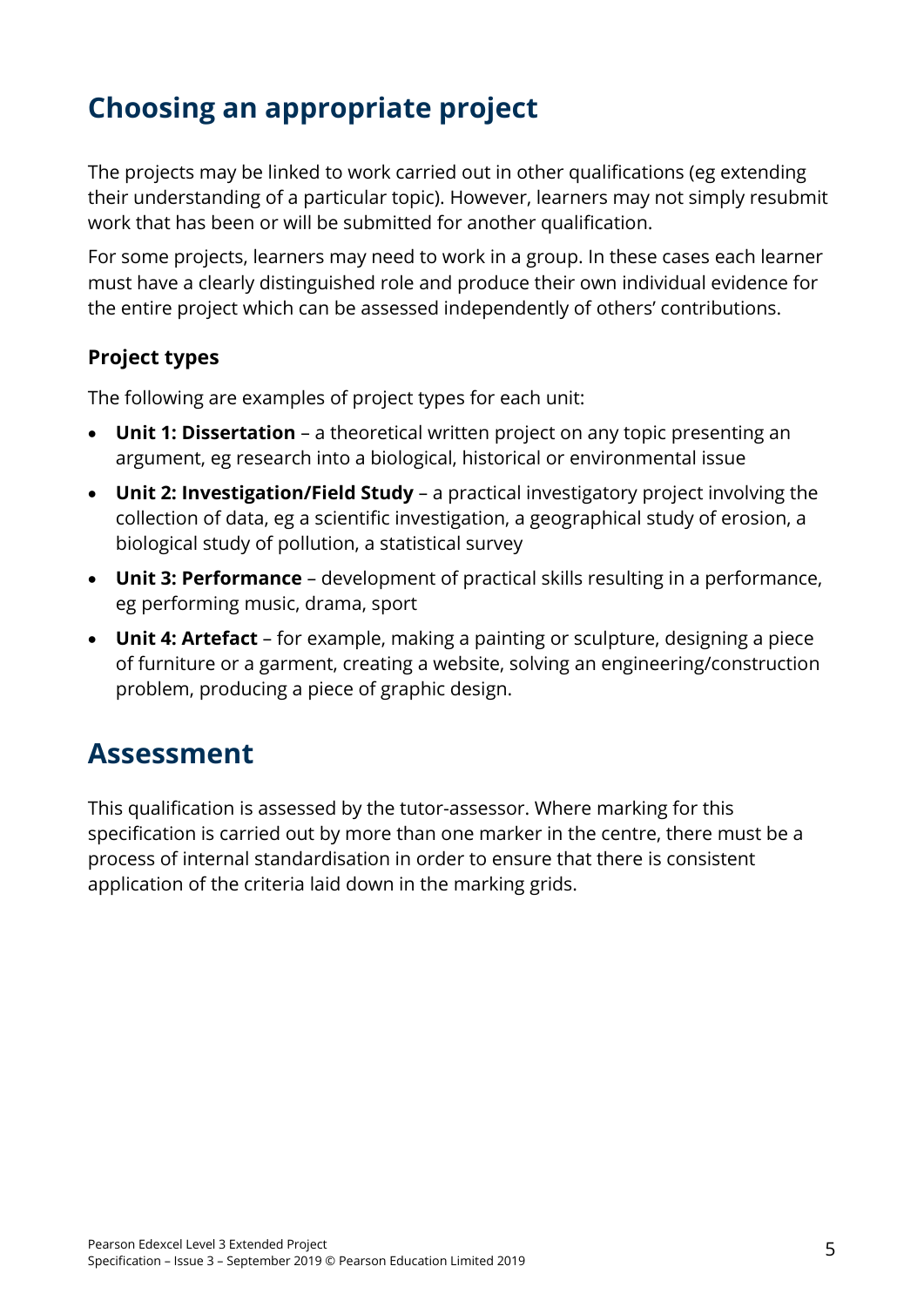Marks awarded by the centre will be subject to Pearson's quality assurance processes. This is to ensure consistency with national standards. A sample of projects will be examined and marks will be adjusted where they are found to vary from the national standard.

In order to pass the qualification, the learner is required to present evidence for assessment that demonstrates what they are able to do. Evidence will be graded A\*–E. Evidence that is insufficient to lead to the award of a certificate is recorded as Unclassified.

Grade descriptors can be found in *Annexe F*.

#### <span id="page-11-0"></span>**Assessment objectives and weightings**

There are four assessment objectives for the Pearson Edexcel Level 3 Extended Project. These detail the knowledge, skills and understanding that the learner is required to demonstrate in each unit. They are as detailed below, along with the approximate weighting that they are given in each unit.

| <b>Assessment objective</b>                                                                                                                                                                                                                                                              | <b>Marks</b><br>available | Weighting |
|------------------------------------------------------------------------------------------------------------------------------------------------------------------------------------------------------------------------------------------------------------------------------------------|---------------------------|-----------|
| <b>AO1</b><br><b>Manage</b>                                                                                                                                                                                                                                                              | 9                         | 17%       |
| Identify, design, plan and carry out a project, applying a range<br>of skills, strategies and methods to achieve objectives.                                                                                                                                                             |                           |           |
| Use resources<br>AO <sub>2</sub>                                                                                                                                                                                                                                                         | 12                        | 22%       |
| Research, critically select, organise and use information, and<br>select and use a range of resources. Analyse data, apply<br>relevantly and demonstrate understanding of any links,<br>connections and complexities of the topic.                                                       |                           |           |
| <b>Develop and realise</b><br>A03                                                                                                                                                                                                                                                        | 24                        | 44%       |
| Select and use a range of skills, including, where appropriate,<br>new technologies and problem solving, to take decisions<br>critically and achieve planned outcomes.                                                                                                                   |                           |           |
| <b>Review</b><br>AO <sub>4</sub>                                                                                                                                                                                                                                                         | 9                         | 17%       |
| Evaluate all aspects of the extended project, including<br>outcomes in relation to stated objectives and own learning<br>and performance. Select and use a range of communication<br>skills and media to present evidenced project outcomes and<br>conclusions in an appropriate format. |                           |           |
| <b>Total</b>                                                                                                                                                                                                                                                                             | 54                        | 100%      |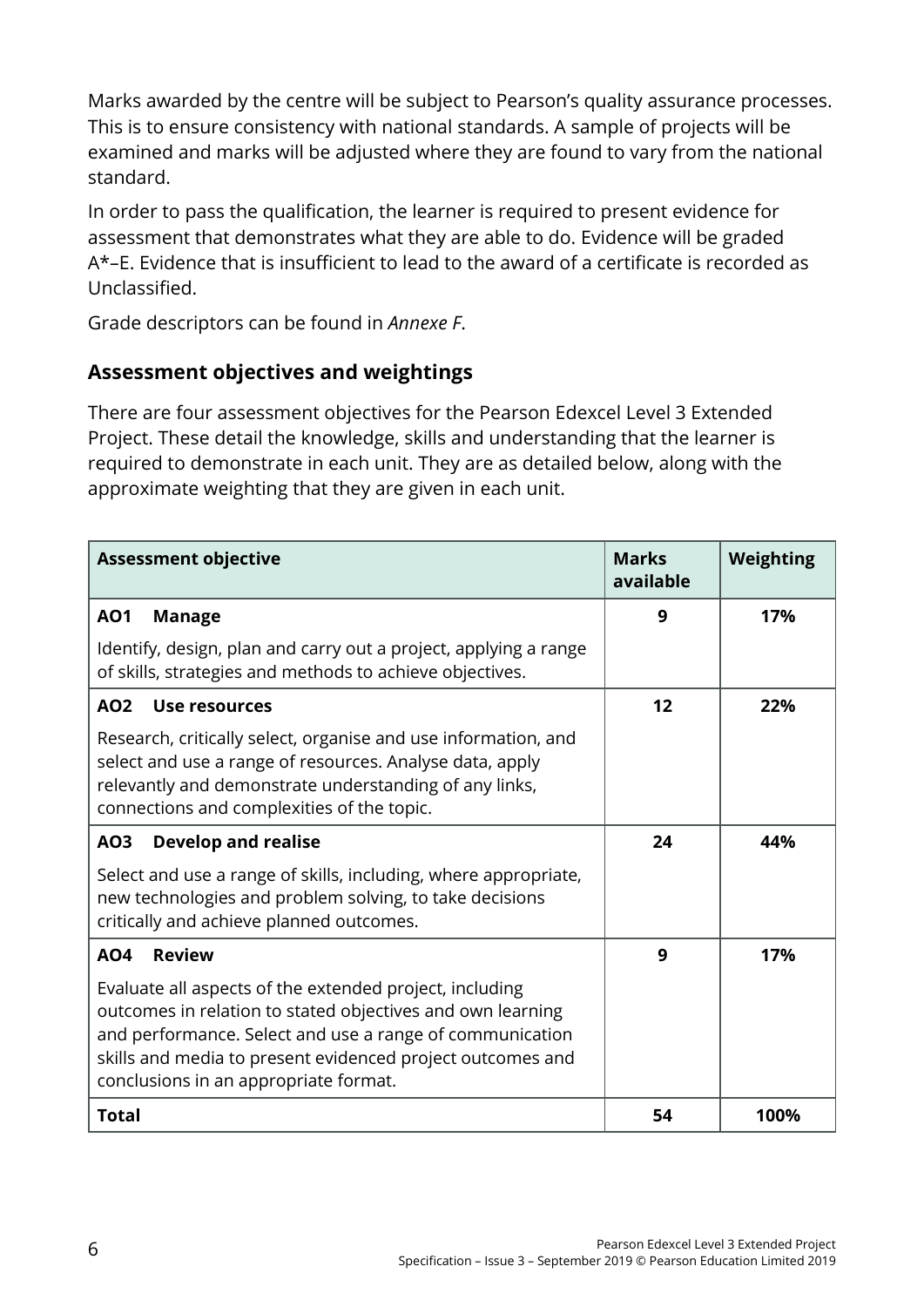#### <span id="page-12-0"></span>**Using the marking grid**

There is one marking grid for each unit. The marking grids are comparable and contain the same distribution of marks for each unit.

Learners can perform at different levels across the assessment objectives. Within each assessment objective, it is a general principle that shortcomings in some aspects of the assessment requirements may be balanced by better performance in others. It is possible to 'mix and match' mark bands, so for example a learner may be performing at mark band 1 for AO1, mark band 2 for AO3 and AO4 and at mark band 3 for AO2.

Tutor-assessors should select appropriate bands not on the basis of a 'tick list' but rather in terms of 'best fit'. Assessors should adopt a holistic approach and apply their professional judgement; any weaker performance in some aspects should be balanced by stronger performance in others. This means that within each assessment objective, some learners may exhibit characteristics from more than one band. Further information is given at the end of each unit, immediately after the marking grids.

### <span id="page-12-1"></span>**Prior learning and progression**

There is no requirement for prior learning. This qualification supports progression into further education, training or employment by developing skills in key areas such as planning, research, project management and self-reflection.

### <span id="page-12-2"></span>**Programme planning**

The course consists of **120** guided learning hours, including a taught element. 'Guided learning hours' is a notional measure of the substance of a unit. It includes an estimate of time that might be allocated to direct teaching, instruction and assessment, together with other structured learning time such as directed assignments or supported individual study. It excludes learner-initiated private study. Centres are advised to consider this definition when planning the programme of study associated with this specification. Pearson recommends about **40** guided learning hours for the taught element.

Centres should consider the best way to deliver the taught element according to the needs of the learners. Possible delivery methods include whole-class teaching, smallgroup teaching, or e-learning. Deliverers could be tutor-assessors, appropriate members of the community or representatives from relevant employment sectors.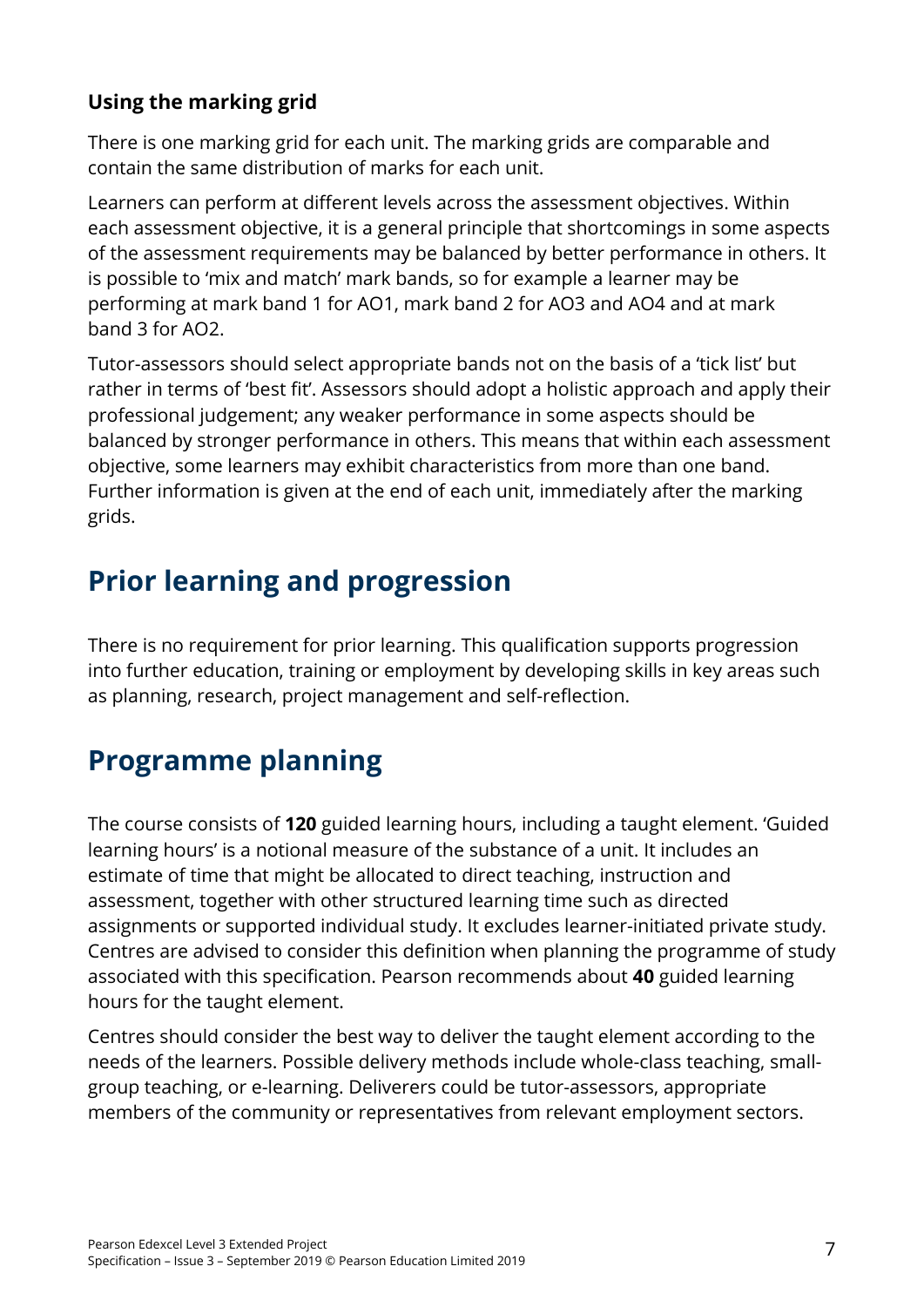The taught element should be taught in the way(s) most appropriate to the learners and the centre. Some suggestions include:

- a block of lessons at the start of the course
- lessons throughout the course
- small-group teaching, focusing on relevant aspects
- incorporation into lessons for other subjects, for example a science project delivered through GCE Biology lessons
- teaching of, or seminars on, project management and/or subject specific skills delivered by external experts.

The taught element should include the development of:

- research skills
- project management skills
- writing, investigative, field study, performance or production skills, as appropriate
- presentation skills.

#### <span id="page-13-0"></span>**One-to-one support**

The Extended Project lends itself to learner-centred delivery, with the tutor-assessor acting as a catalyst and facilitator of the research process. Learners should be assigned to an appropriate tutor-assessor for the duration of the project.

As what is being assessed is the learner's ability to plan, manage, carry out and review a project, it is not essential for the tutor-assessor to be a specialist in the chosen subject area. However, as part of their project, learners should have the opportunity to seek advice or guidance from a specialist or expert in their project area. The learner should be able to choose when this is sought. For example, it could form part of their research when selecting a topic, and can include any comments in their evaluation. Evidence that this has been taken place could be in the form of a witness statement.

If the learner's project involves the use of a laboratory, studio, workshop, mechanical equipment or other machinery and equipment, they would need to be supervised by a qualified person.

Centres should also refer to *The Role of the tutor-assessor* on *page 63*.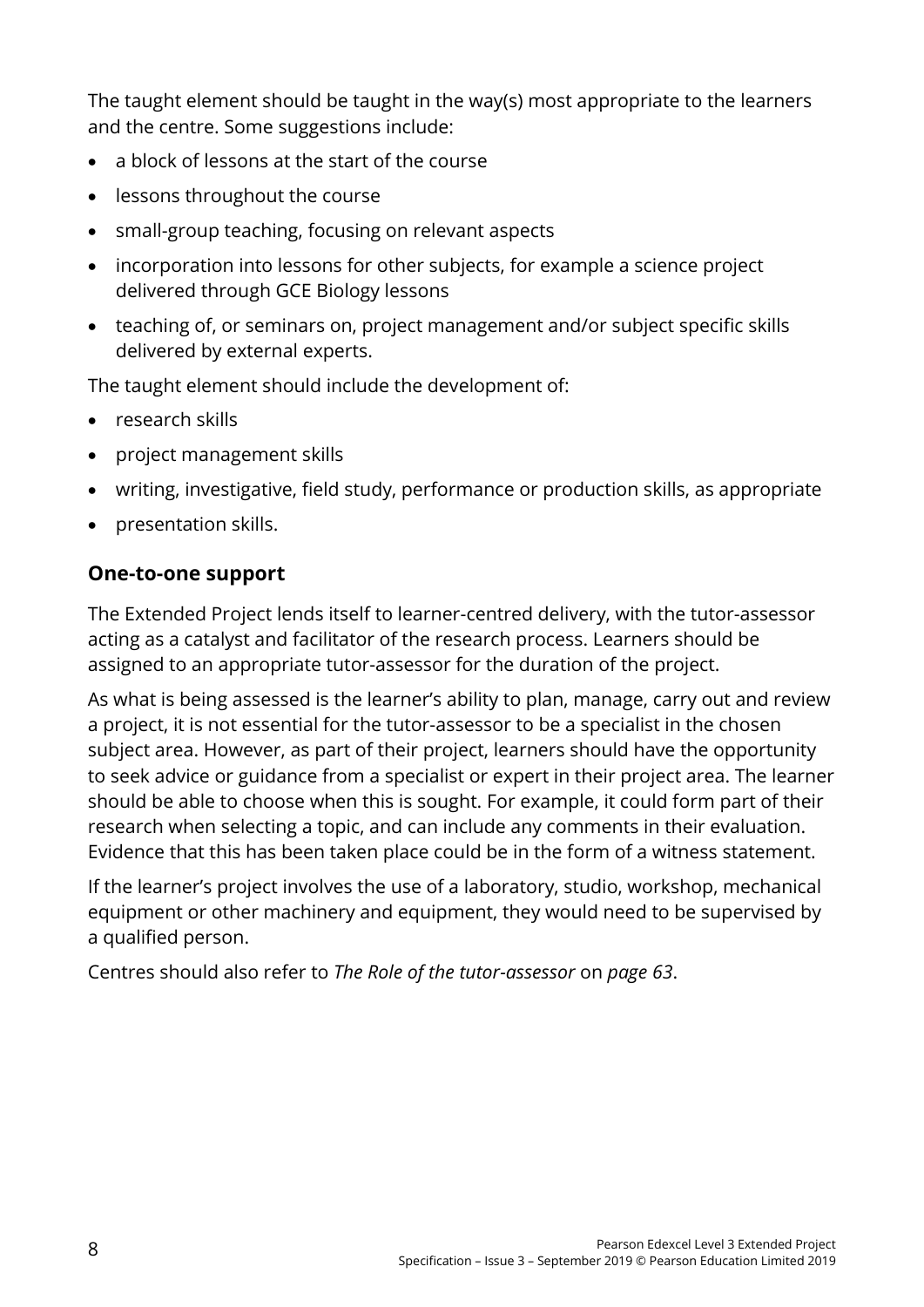### <span id="page-14-0"></span>**Unit 1: Dissertation**

**Level 3**

**Guided learning hours: 120**

#### **Introduction**

The dissertation provides learners with the opportunity to develop their knowledge and understanding of a selected topic.

*Unit 1: Dissertation* differs from *Unit 2: Investigation/Field Study* in the way in which information is collected. In *Unit 1: Dissertation*, there is no requirement to use specific research instruments (for example measurements, experiments, observations, surveys, interviews, questionnaires) to collect data, and there is likely to be greater focus on secondary sources.

The unit requires the learner to plan, research, analyse information and then evaluate and review the project. The findings and recommendations will then be presented by the learner to a selected audience.

The unit requires learners to take an active role in managing the project and provides opportunities to develop skills in decision making, problem solving and communicating. It also introduces learners to the techniques and methods of research.

It is estimated that the dissertation produced will be 5000–6000 words in length. Learners will not be penalised for producing work outside the suggested word count, but they should ensure their word count allows them to meet the assessment objectives.

#### **Learning outcomes**

#### **On completion of this unit a learner should:**

- 1 Be able to identify, plan and manage a dissertation project
- 2 Be able to undertake research, collect evidence and select information using appropriate methodology
- 3 Be able to interpret evidence, draw conclusions and write up results into a finished dissertation
- 4 Be able to present findings, conclusions and an evaluation to an audience.

#### **The assessment evidence presented by the learner must evidence all the above learning outcomes.**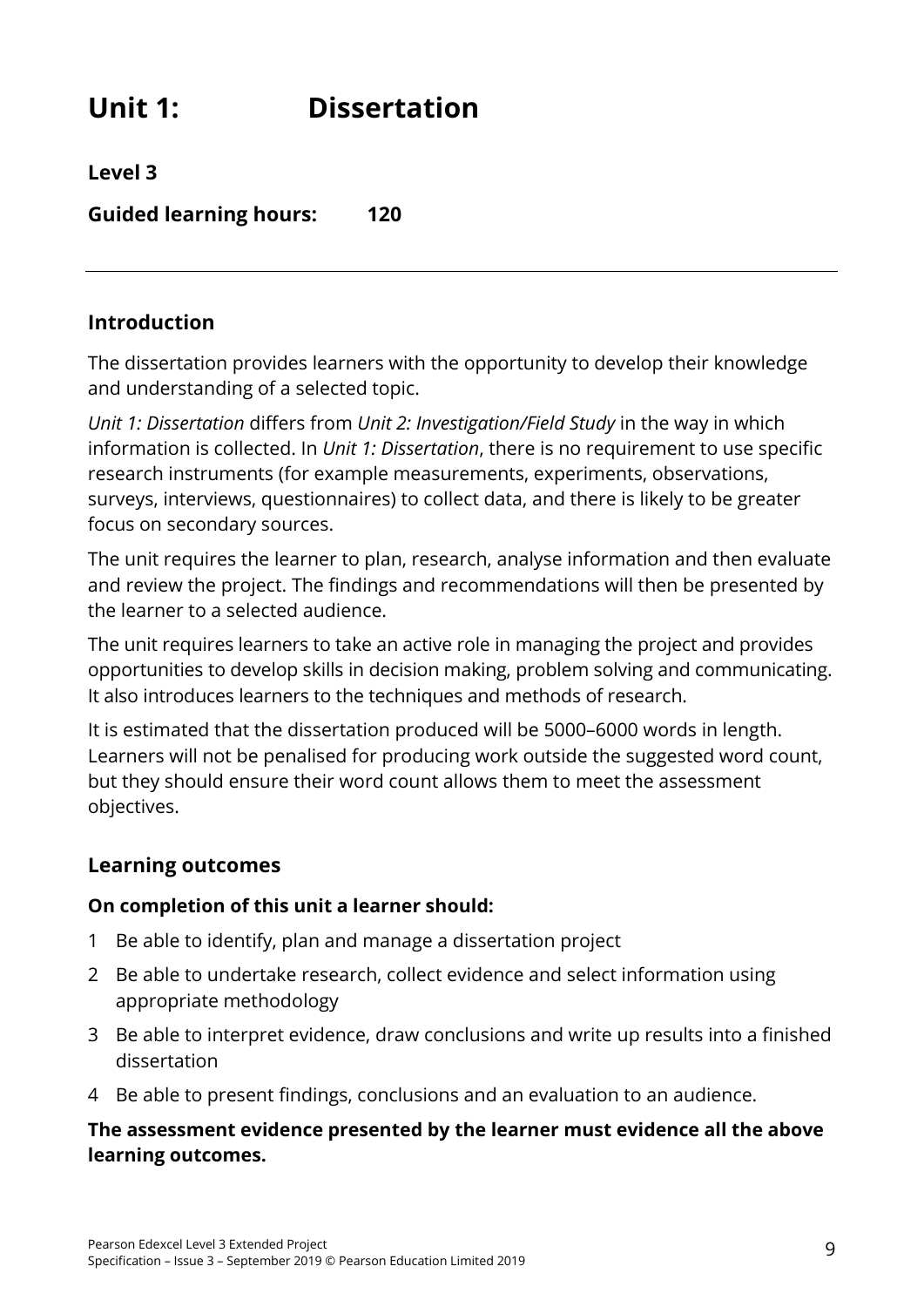### **Unit summary**

| <b>Learning</b>                              | <b>Learning outcome</b>                                         | <b>Assessment</b>                                                                                                           |  |
|----------------------------------------------|-----------------------------------------------------------------|-----------------------------------------------------------------------------------------------------------------------------|--|
| outcome<br>number                            | The learner will:                                               | The learner can:                                                                                                            |  |
| 1                                            | Be able to identify, plan and<br>manage a dissertation project  | identify the main objectives for the<br>$\bullet$<br>project                                                                |  |
|                                              |                                                                 | provide an appropriate plan                                                                                                 |  |
|                                              |                                                                 | use organisational skills and strategies<br>appropriately.                                                                  |  |
| $\overline{2}$                               | Be able to undertake research,<br>collect evidence and select   | select relevant information from<br>appropriate sources                                                                     |  |
| information using appropriate<br>methodology | obtain information                                              |                                                                                                                             |  |
|                                              | relate resources to the research<br>question or hypothesis.     |                                                                                                                             |  |
| 3                                            | Be able to interpret evidence,<br>draw conclusions and write up | produce a dissertation using appropriate<br>$\bullet$<br>style and structure                                                |  |
|                                              | results into a finished<br>dissertation                         | interpret evidence gathered<br>$\bullet$                                                                                    |  |
|                                              |                                                                 | discuss different perspectives                                                                                              |  |
|                                              |                                                                 | draw conclusions.                                                                                                           |  |
| 4                                            | Be able to present findings,<br>conclusions and an evaluation   | review and evaluate the project and own<br>learning                                                                         |  |
| to an audience.                              |                                                                 | present the project outcomes in an<br>$\bullet$<br>organised manner, engaging with<br>audience and responding to questions. |  |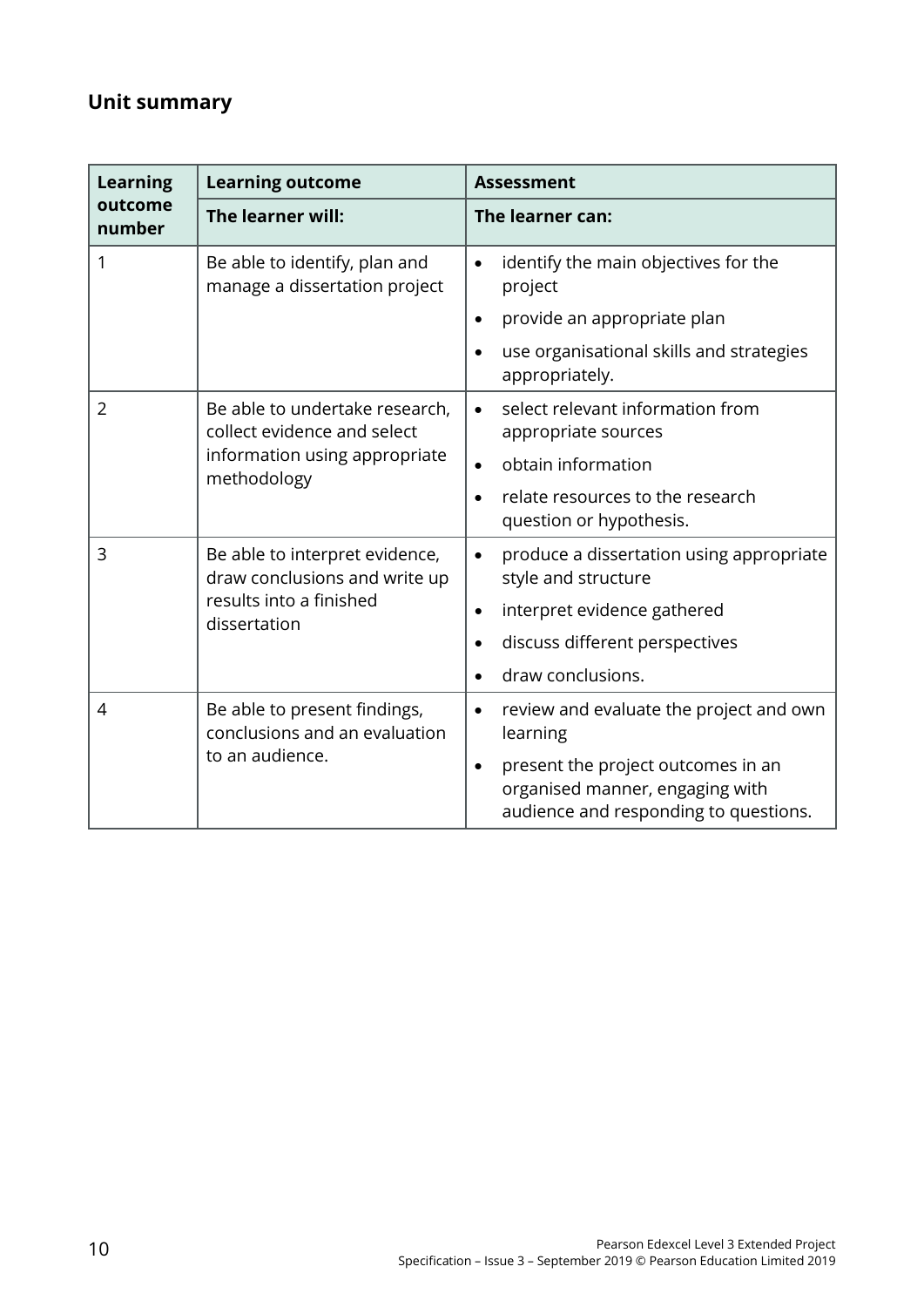#### **Unit content**

#### **1 Be able to identify, plan and manage a dissertation project**

#### *Identifying and planning the project*

Learners should select a topic from an area which interests them. They should conduct a literature review to help them narrow down the topic to a working title, which is likely to be in the form of a question or problem. Before they begin, learners should be clear about what they plan to investigate and how they will do it.

As part of their proposal, learners must complete the Project Proposal Form (*Annexe B*). This must be signed off by the tutor-assessor before any further work can be carried out (see *page 63*). The title/topic must be considered suitable by the tutor-assessor, be capable of investigation and suitable in size and scale to be completed in the time available.

Completed project proposal forms should include objectives and a rationale for their choice of topic/title. They should also identify the proposed activities that they will need to undertake, for example:

- background reading
- conducting research
- analysing information and drawing conclusions
- writing up the project, checking and re-drafting
- evaluating the project and own learning
- preparing for the presentation.

Plans should also include the resources that they will require and an attempt to prepare for contingencies.

The tutor-assessor and project proposal checker must sign off the project proposal form before the learner can do any more work (see *page 63*). By confirming that the project is appropriate, the centre is confirming that the proposal will give the learners scope to achieve all of the assessment objectives.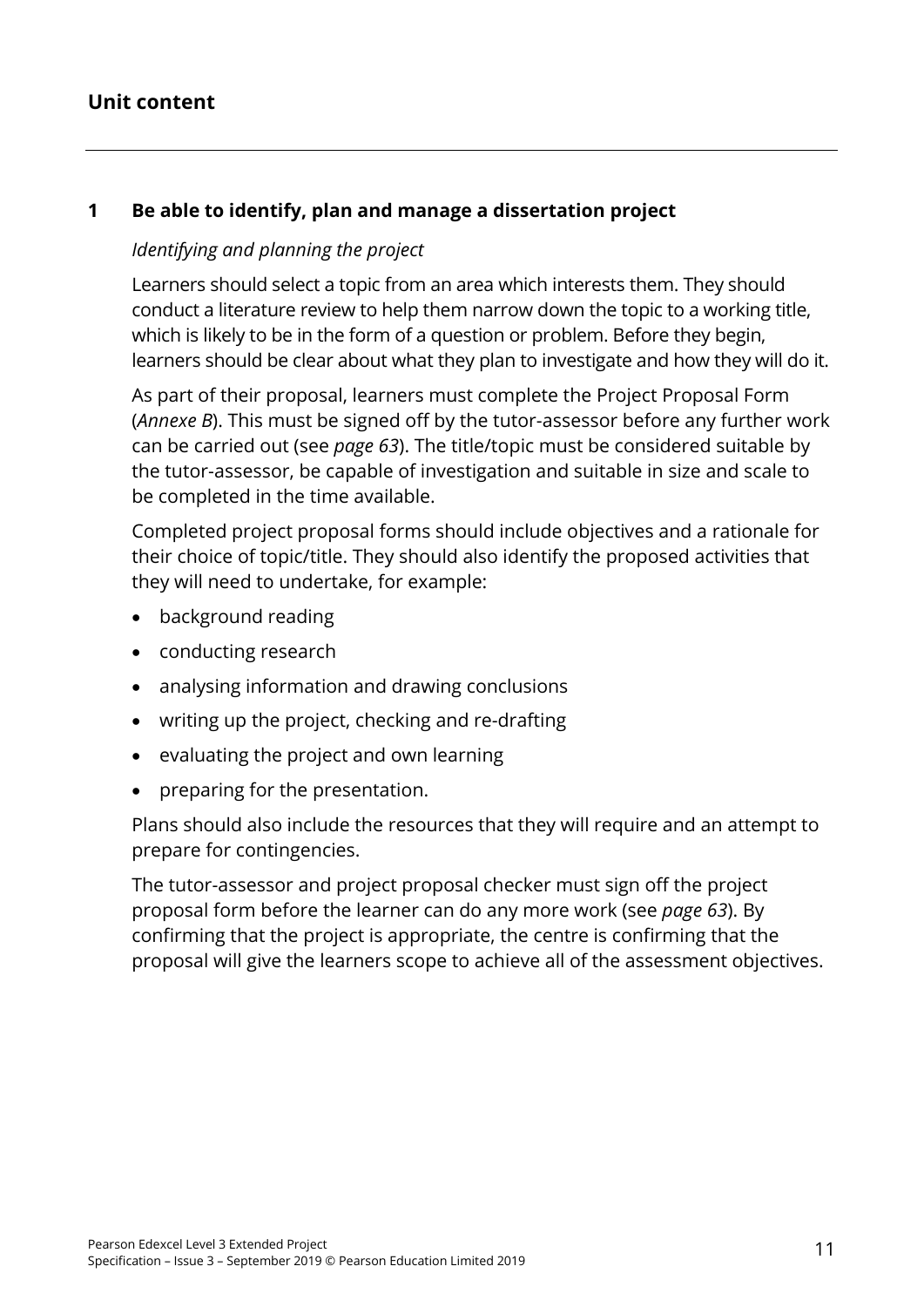#### *Managing the project*

During the course of the project, learners must keep individual records which document its progress, the activities undertaken and the decision-making process, using an 'activity log'. An example activity log can be found in *Annexe C* and electronic copies can be downloaded from the Pearson website.

Learners should monitor their own progress, adapting their plan and adjusting their timelines where necessary; where this occurs, this should be recorded in the activity log.

#### **Summary of evidence required from learner**[1](#page-17-0)

- The project proposal form.
- The activity log.

#### **2 Be able to undertake research, collect evidence and select information using appropriate methodology**

Learners should:

- research, analyse and interpret information from sources
- extract, interpret and summarise information
- show connections between ideas, information, sources etc
- present the research in a coherent, well-organised manner
- be independently motivated and seek out their own research material
- make use of the distinction between fact, speculation and subjective opinion when evaluating reliability of sources.

*Unit 1: Dissertation* and *Unit 2: Investigation/Field Study* have a different focus in this learning outcome. In *Unit 2: Investigation/Field Study*, learners will use particular research instruments (for example measurements, experiments, observations, surveys, interviews, questionnaires) to collect data. In *Unit 1: Dissertation*, the use of these types of research instruments is not required, and there is likely to be greater focus on secondary sources.

Learners should also use skills gained from the taught element of the course to comment on the reliability and validity of sources, distinguishing between primary and secondary sources, as well as between facts, speculation and subjective opinion. For example, learners should note whether the source of information comes from a newspaper summary of original research (and may therefore be abridged or even misrepresented). They should also be sensitive to the fact that particular sources will offer biased views.

<span id="page-17-0"></span><sup>&</sup>lt;u>.</u> <sup>1</sup> If clearly referenced, credit can be given for additional evidence of planning and managing the project contained in any supplementary materials submitted for assessment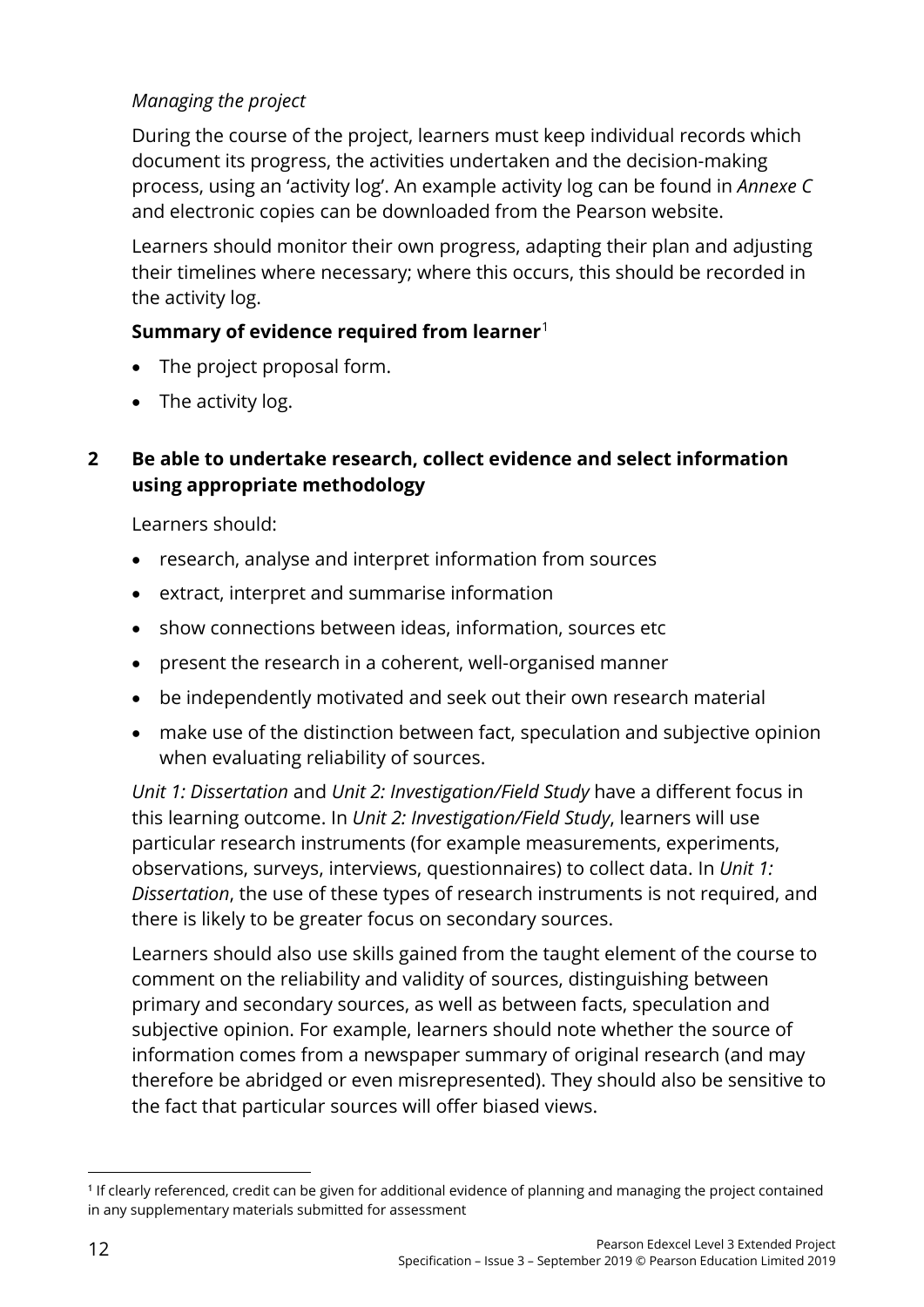Learners should make use of a consistent system of referencing. References should make clear which author is being quoted, and where the quotation comes from. There should also be a bibliography which uses an appropriate and consistent format.

#### **Summary of evidence required from learner**

• Research carried out. This is likely to be contained within relevant sections of the dissertation (see *learning outcome 3*).

#### **3 Be able to interpret evidence, draw conclusions and write up results into a finished dissertation**

The dissertation needs to be organised. There are different ways of structuring a dissertation, which will vary depending on the nature of the question and the type of research carried out. One possible structure is:

- Introduction
- Chapter 1
- Chapter 2
- Chapter 3
- Conclusion
- References and bibliography.

The different sections should all follow each other in a logical manner.

The introduction will include an explanation of the question or problem and a rationale for the choice of this question, for example why it is important or interesting to the learner.

The sections can be organised in different ways, but the dissertation should describe previously published studies that are relevant to the question. Learners should acknowledge alternative interpretations or arguments and assess them critically, evaluating their strengths and weaknesses, and defending their own arguments against possible objections.

The dissertation should also include a conclusion, summarising what has been found in relation to the original question or problem. There should also be recommendations, such as wider implications, suggestions for further work, etc.

Learners should be encouraged to plan and draft their work before producing the finished dissertation.

Care should be taken with the presentation of the dissertation, with appropriate use made of headings, paragraphing, page numbering, labelling of diagrams, and font sizes and styles. Learners should also take care to use language accurately and appropriately, for example spelling, grammar, punctuation, technical language, and an appropriately neutral or formal style.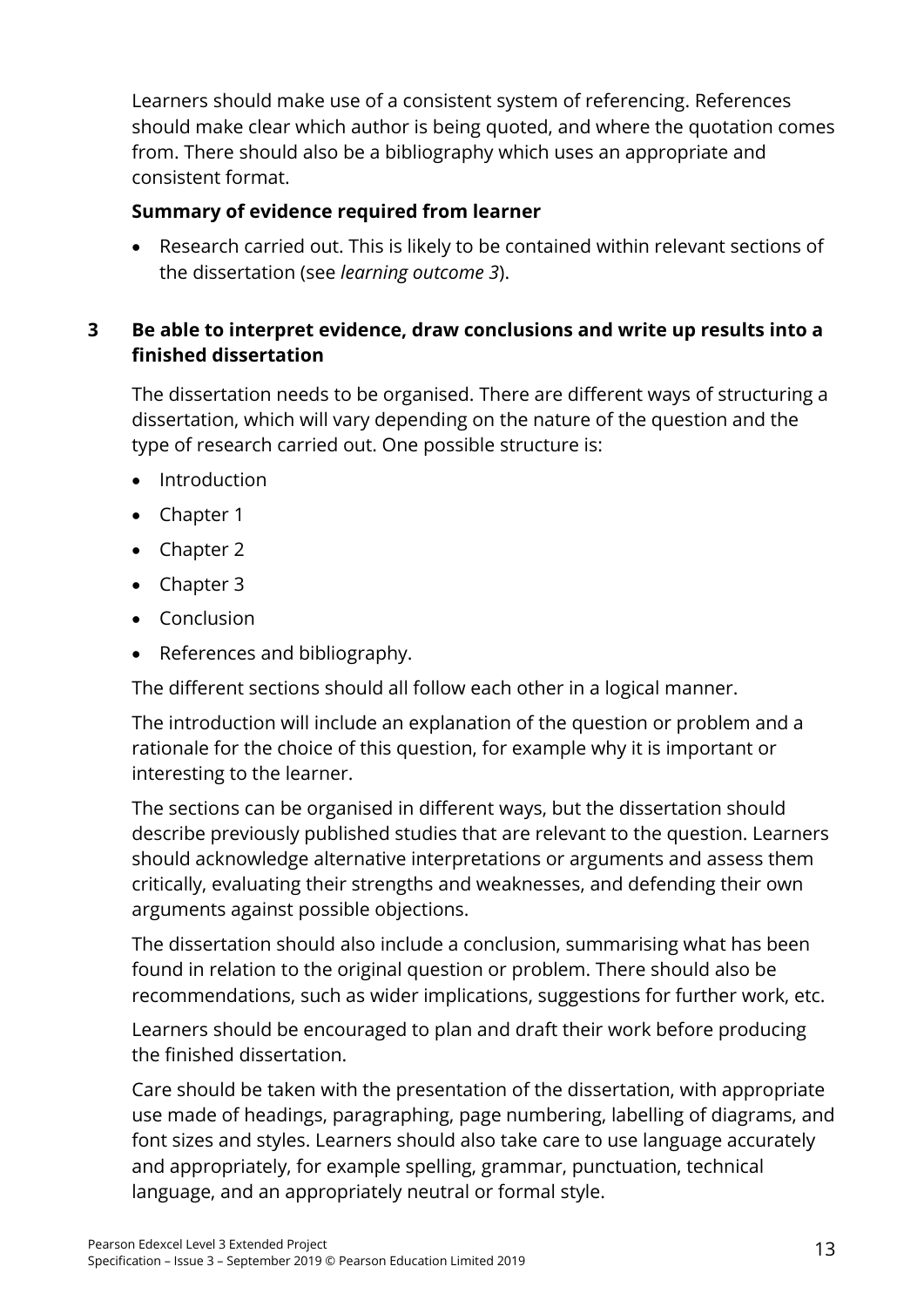For more information about the referencing and bibliography, see *learning outcome 2*.

#### **Summary of evidence required from learner**

• The dissertation.

#### **4 Be able to present findings, conclusions and an evaluation to an audience**

#### *The evaluation*

Learners must produce an evaluation of the project. Some or all of it could be included within the dissertation itself, or it could be a separate piece of work.

The evaluation should aim to address:

- the extent to which the learner achieved what they set out to achieve
- possible weaknesses in, and limitations of, their methodology and interpretations
- how well they performed at different stages of the project
- what they would do differently next time and why
- what they have learned about conducting research and writing a dissertation, and how useful this has been to them

#### *The presentation*

The findings should be presented to an audience. The presentation should summarise what the dissertation is about, what was done, the findings and conclusions that can be drawn from it. It must be appropriate to the selected audience in terms of length, language used, room selected and conditions, and also in terms of any handouts and ICT used.

The presentation must demonstrate the use of appropriate communication skills and the learner should be able to respond to questioning from the audience in a capable manner.

Further information about the presentation is given on *pages 61–62*.

#### **Summary of evidence required from learner**

- The evaluation. This may be a written evaluation or some or all of it could be covered within the presentation.
- The presentation and any supporting material. For oral presentations, the evidence must include an observation record completed by the tutor assessor, along with any notes, handouts, etc prepared by the learner; the presentation does **not** need to be recorded on audio/video.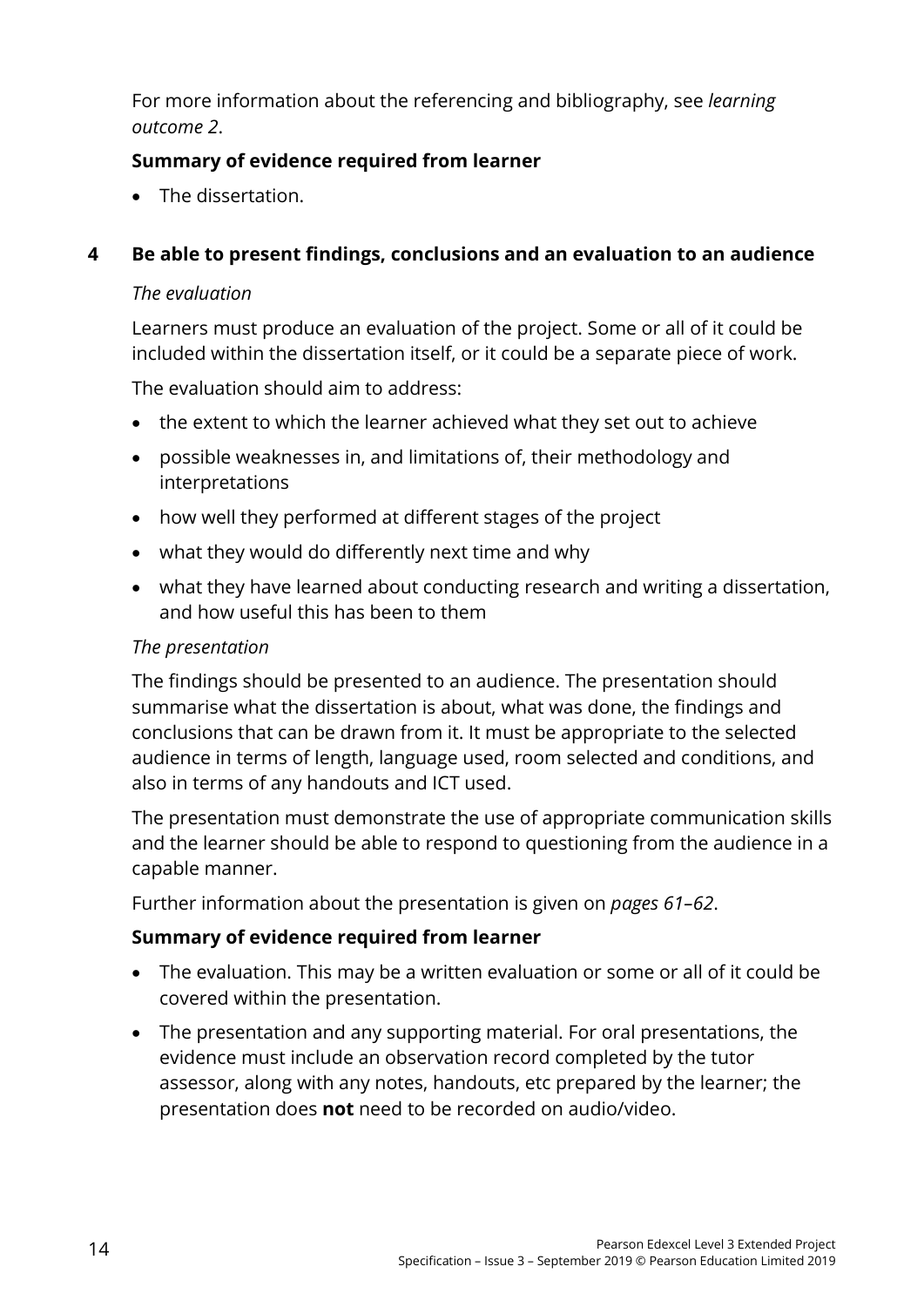#### **Marking grid for Unit 1: Dissertation**

#### **Dissertation: AO1 — Manage**

| <b>Mark band 1</b>                                                                                                                                                                                                                                 | <b>Mark band 2</b>                                                                                                                                                                                                                                                                                                                | <b>Mark band 3</b>                                                                                                                                                                                                                                                                                                                                                                                         |
|----------------------------------------------------------------------------------------------------------------------------------------------------------------------------------------------------------------------------------------------------|-----------------------------------------------------------------------------------------------------------------------------------------------------------------------------------------------------------------------------------------------------------------------------------------------------------------------------------|------------------------------------------------------------------------------------------------------------------------------------------------------------------------------------------------------------------------------------------------------------------------------------------------------------------------------------------------------------------------------------------------------------|
| The research question is identified and is<br>developed with a lot of guidance, support and<br>assistance from the tutor-assessor. The<br>question may lack focus.                                                                                 | The research question is identified and is<br>developed with some guidance, support and<br>assistance from the tutor-assessor and is<br>then finalised and refined by the learner.<br>The question is reasonably focussed.                                                                                                        | The research question is identified and is<br>developed with limited guidance, support and<br>assistance from the tutor-assessor but is then<br>finalised and refined independently by the<br>learner. The question is well defined and<br>clearly focussed.                                                                                                                                               |
| The project plan gives <b>objectives</b> for the<br>project and a brief and general rationale.<br>Most of the main tasks to be completed are<br>listed.                                                                                            | The project plan gives <b>clear objectives</b> for the<br>project and a clear rationale. All of the main<br>tasks to be completed are provided in an<br>appropriate order and described with an<br>appropriate time span allocated for some<br>tasks                                                                              | The project plan is clear and concise, with clear<br>and thoughtful objectives and rationale. All<br>of the main tasks to be completed are provided<br>in an appropriate order and described in detail<br>with an appropriate time span allocated for<br>each task.                                                                                                                                        |
| The learner shows limited organisational<br>ability and time management skills when<br>managing the project.<br>The learner maintains cursory records of<br>activities undertaken during the project.<br>There is some monitoring of own progress. | The learner shows reasonable organisational<br>ability and time management skills when<br>managing the project. The learner maintains<br>clear records of activities undertaken during<br>the project, including problems<br>encountered and steps taken to overcome<br>them. Progress is monitored against the<br>original plan. | The learner shows a high level of<br>organisational ability and time management<br>skills when managing the project. The learner<br>maintains clear and detailed records of<br>activities undertaken during the project,<br>including problems encountered and steps<br>taken to overcome them. Progress is<br>monitored against the original plan and<br>adjustments made to the plan where<br>necessary. |
| 0-3 marks                                                                                                                                                                                                                                          | 4-6 marks                                                                                                                                                                                                                                                                                                                         | 7-9 marks                                                                                                                                                                                                                                                                                                                                                                                                  |

See *pages 59-60* for guidance on how to use the marking grids.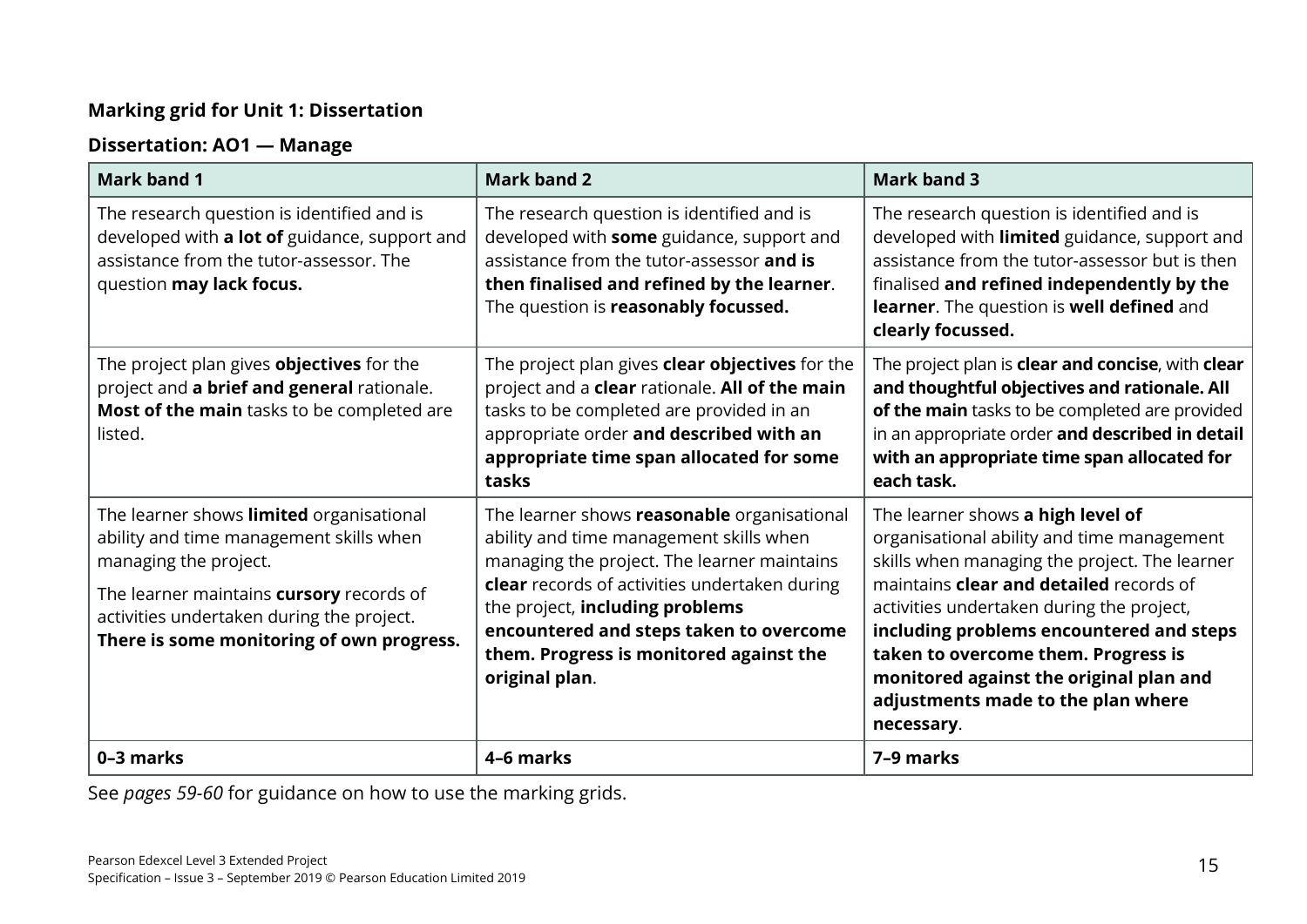#### **Dissertation: AO2 — Use resources**

| <b>Mark band 1</b>                                                                                                                                                                                                                                                                                                                     | <b>Mark band 2</b>                                                                                                                                                                                                                                                         | <b>Mark band 3</b>                                                                                                                                                                                                                                                                                                                                                               |
|----------------------------------------------------------------------------------------------------------------------------------------------------------------------------------------------------------------------------------------------------------------------------------------------------------------------------------------|----------------------------------------------------------------------------------------------------------------------------------------------------------------------------------------------------------------------------------------------------------------------------|----------------------------------------------------------------------------------------------------------------------------------------------------------------------------------------------------------------------------------------------------------------------------------------------------------------------------------------------------------------------------------|
| <b>Some</b> sources have been used and<br>investigated. There is some referencing of<br>research sources and a bibliography is<br>included, listing most of the sources.                                                                                                                                                               | A range of different types of sources have<br>been used and <i>investigated</i> . Research<br>sources are referenced appropriately and a<br>bibliography is included, listing the sources in<br>an appropriate format.                                                     | A wide range of different types of sources<br>have been used and thoroughly<br>investigated. Research sources are<br>referenced appropriately and consistently<br>and a bibliography is included, listing the<br>sources in an appropriate and consistent<br>format.                                                                                                             |
| Information and resources have been<br>selected and some of this is directly<br>relevant to the research question. The<br>information has been collated in reference to<br>the research question posed. There are<br>attempts to establish links and connections<br>between the information used, but some of<br>these may be tenuous. | Information and resources relevant to the<br>research question have been selected. The<br>information has been analysed in reference<br>to the research question posed. The learner<br>has established clear links and connections<br>between the <b>information</b> used. | Information and resources relevant to the<br>research question have been carefully<br>selected. The information has been analysed<br>and synthesised in reference to the research<br>question posed. Clear, concise and detailed<br><b>links</b> have been established between the<br>information used.                                                                          |
| Some understanding of the less complex<br>areas of the research topic has been shown.<br>The learner makes some attempt to<br>evaluate the reliability of sources, but this is<br>not always effective.                                                                                                                                | A reasonable understanding of the<br>complexities of the research area in<br>general, and the research question in<br>particular, has been shown. The learner is<br>generally effective in evaluating the<br>reliability of sources.                                       | A thorough understanding of the<br>complexities of the research question has<br>been shown. Learners have placed the<br>research question into the wider context of<br>the research area. The learner makes use<br>of the distinction between fact, speculation<br>and subjective opinion in evaluating the<br>reliability of sources and does this<br>consistently effectively. |
| 0-4 marks                                                                                                                                                                                                                                                                                                                              | 5-8 marks                                                                                                                                                                                                                                                                  | 9-12 marks                                                                                                                                                                                                                                                                                                                                                                       |

See *pages 59-60* for guidance on how to use the marking grids.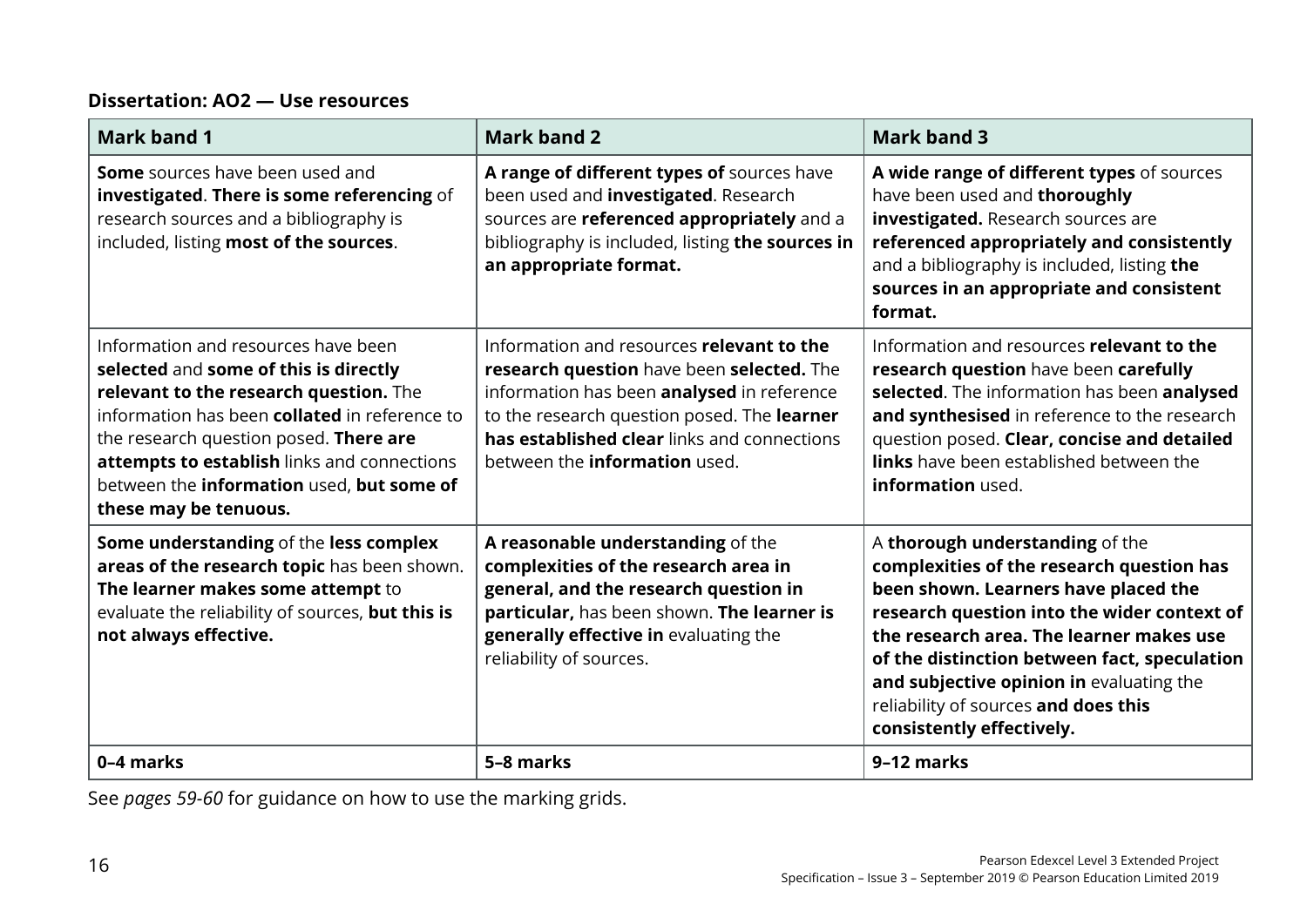#### **Dissertation: AO3 — Develop and realise**

| <b>Mark band 1</b>                                                                                                                                                                                                                                                                                                                                                                                     | <b>Mark band 2</b>                                                                                                                                                                                                                                                                                                                                                                                                                  | <b>Mark band 3</b>                                                                                                                                                                                                                                                                                                                                                                                                                                     |
|--------------------------------------------------------------------------------------------------------------------------------------------------------------------------------------------------------------------------------------------------------------------------------------------------------------------------------------------------------------------------------------------------------|-------------------------------------------------------------------------------------------------------------------------------------------------------------------------------------------------------------------------------------------------------------------------------------------------------------------------------------------------------------------------------------------------------------------------------------|--------------------------------------------------------------------------------------------------------------------------------------------------------------------------------------------------------------------------------------------------------------------------------------------------------------------------------------------------------------------------------------------------------------------------------------------------------|
| An attempt has been made to structure the<br>dissertation, using sections.                                                                                                                                                                                                                                                                                                                             | The dissertation is structured in sections and<br>there is some evidence of the ability to link<br>them together coherently.                                                                                                                                                                                                                                                                                                        | The dissertation is <b>well structured</b> , with<br>appropriate sections that are linked<br>together coherently throughout.                                                                                                                                                                                                                                                                                                                           |
| Information is generally presented in a<br>logical order, although some of it may not be<br>wholly relevant. Some use is made of<br>techniques that aid clarity, eg numbering,<br>headings, paragraphing, labelling.<br>Language errors (eg grammar, syntax,<br>vocabulary) may sometimes be intrusive but<br>they generally do not interfere with<br>communication. Some technical terms are<br>used. | Information is <b>presented</b> in a logical order<br>and is generally clear and relevant.<br>Generally effective use is made of<br>techniques that aid clarity, eg numbering,<br>headings, paragraphing, labelling.<br>There are few language errors (eg grammar,<br>syntax, vocabulary), and they are generally<br>not intrusive and do not interfere with<br>communication. Technical terms are<br>generally used appropriately. | Information is <b>presented</b> in a logical order<br>and it is consistently clear and relevant.<br><b>Effective and consistent</b> use is made of<br>techniques that aid clarity, eg numbering,<br>headings, paragraphing, labelling.<br>There are few language errors (eg grammar,<br>syntax, vocabulary) and they are not intrusive<br>and <b>do not</b> interfere with communication.<br>Technical terms are used consistently and<br>effectively. |
| The content shows some understanding of<br>the topic and an <b>attempt to answer</b> the<br>research question.                                                                                                                                                                                                                                                                                         | The content shows good understanding of<br>the topic area and an argument that<br>answers the research question. Some<br>counter arguments or alternative<br>interpretations are considered in the<br>discussion.                                                                                                                                                                                                                   | The content shows a thorough and<br>perceptive understanding of the topic area<br>and a clearly argued and well-thought out<br>argument that answers the research<br>question and is supported by several lines<br>of reasoning. Counter arguments or<br>alternative interpretations are considered<br>carefully and systematically in the<br>discussion.                                                                                              |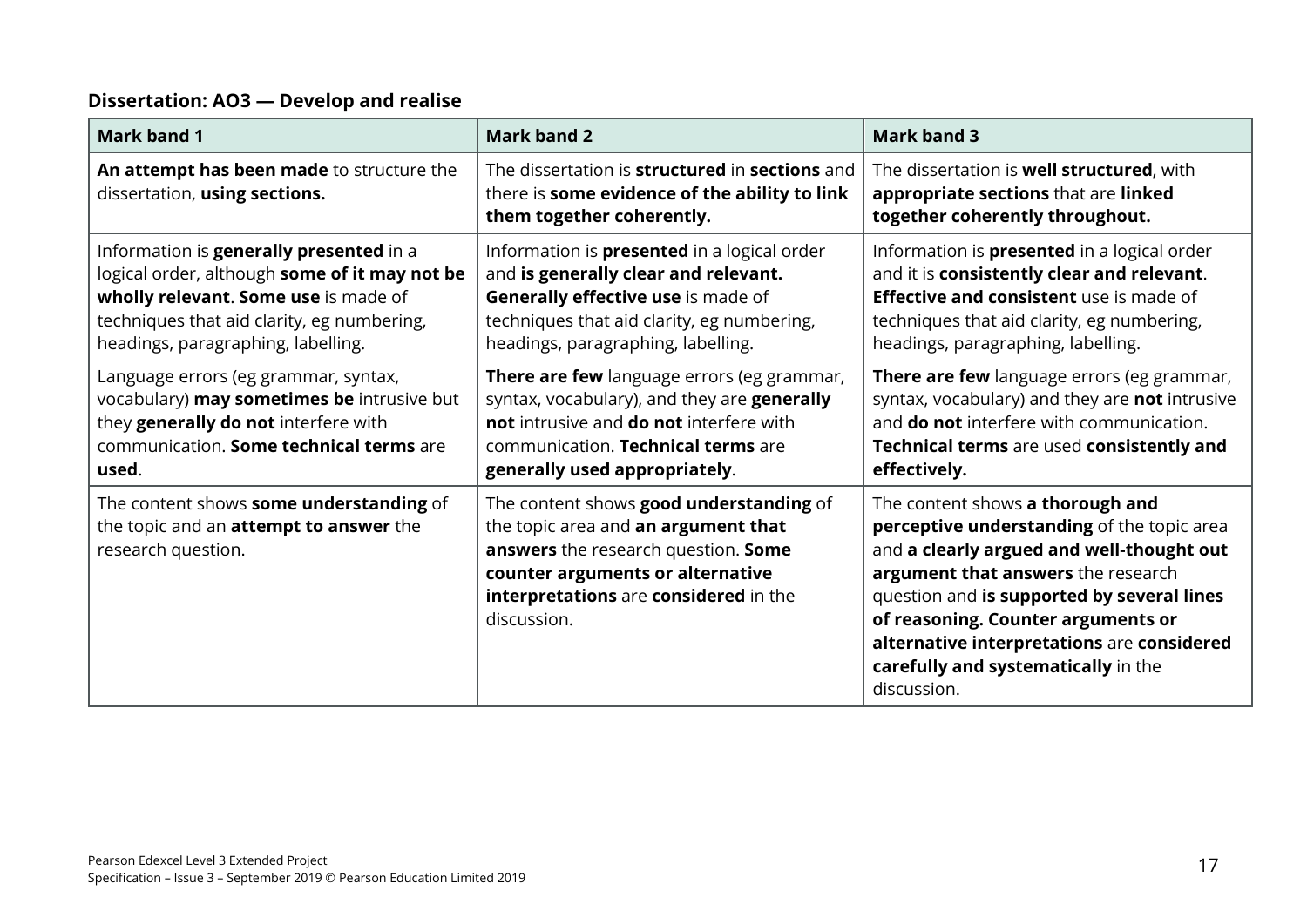#### **Dissertation: AO3 — Develop and realise (cont.)**

| <b>Mark band 1</b>                                                                                                 | <b>Mark band 2</b>                                                                                                                                                 | Mark band 3                                                                                                                                                                                                                                       |
|--------------------------------------------------------------------------------------------------------------------|--------------------------------------------------------------------------------------------------------------------------------------------------------------------|---------------------------------------------------------------------------------------------------------------------------------------------------------------------------------------------------------------------------------------------------|
| There is a <b>brief conclusion</b> that <b>summarises</b><br>the point of view and the case that has been<br>made. | There is a <b>clear conclusion</b> that <b>summarises</b><br>the point of view and the case that has been<br>made. There are some suggestions for<br>further work. | There is a clear and well-developed<br>conclusion that proficiently summarises the<br>point of view and the case that has been<br>made. There are well-thought out<br>suggestions for further work and an<br>awareness of any wider implications. |
| 0-8 marks                                                                                                          | 9-16 marks                                                                                                                                                         | 17-24 marks                                                                                                                                                                                                                                       |

See pages *59-60* for guidance on how to use the marking grids.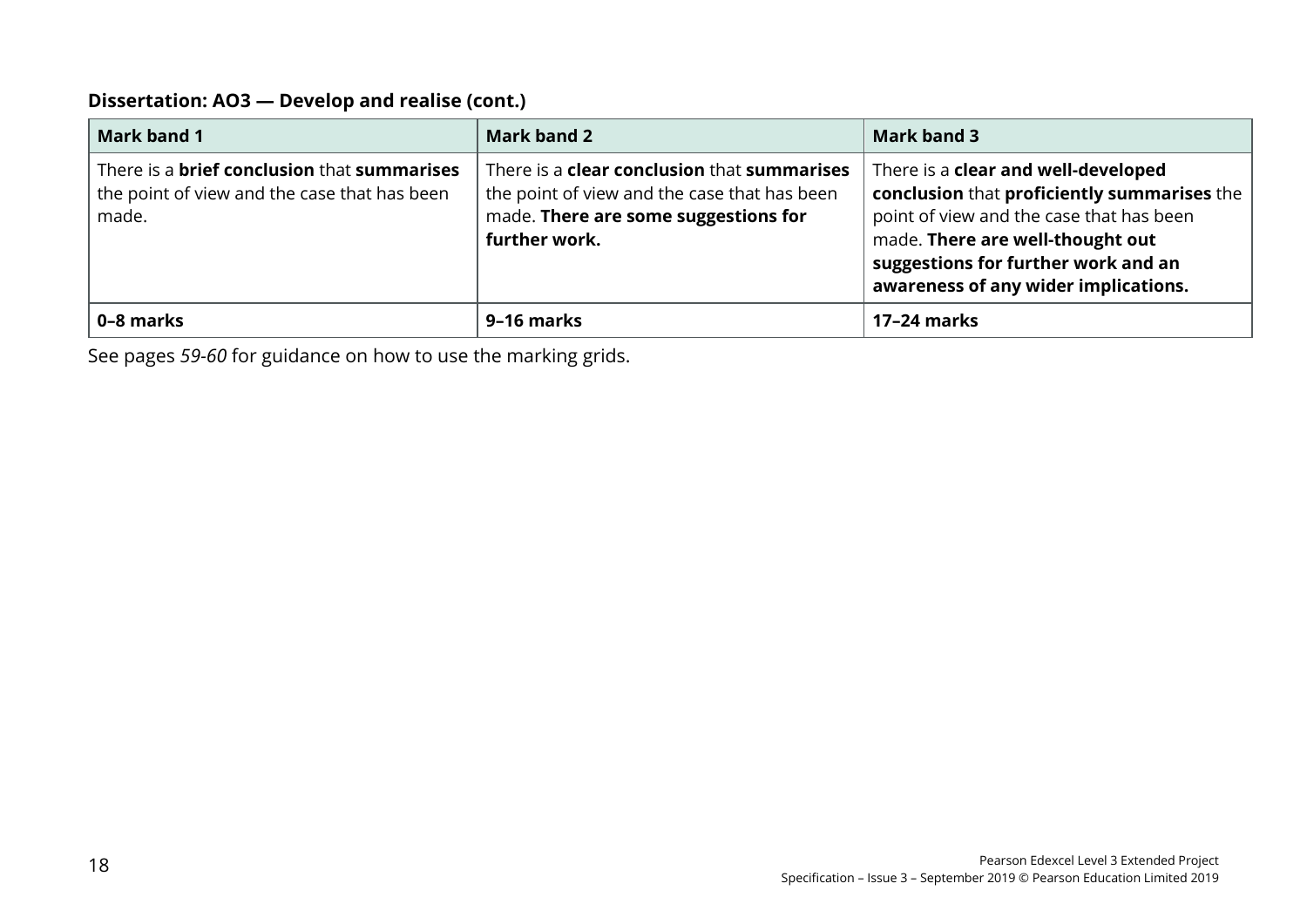#### **Dissertation: AO4 — Review**

| Mark band 1                                               | <b>Mark band 2</b>                                  | Mark band 3                                    |
|-----------------------------------------------------------|-----------------------------------------------------|------------------------------------------------|
| Overall the learner shows some self-                      | Overall the learner shows good insight and          | Overall the learner shows a high level of      |
| <b>awareness</b> when evaluating the project and          | self-awareness in evaluating the project and        | insight and self-awareness in evaluating the   |
| the extent to which they have achieved their              | the extent to which they have achieved their        | project and the extent to which they have      |
| aims. The learner attempts to identify the                | aims. The learner is generally successful at        | achieved their aims. The learner is highly     |
| limitations of their project's methodology and            | identifying and explaining limitations of           | adept at identifying and analysing in detail   |
| interpretations but this may not correspond               | their project's methodology and                     | limitations of their project's methodology and |
| with the tutor-assessor's own judgement.                  | interpretations.                                    | interpretations.                               |
| The learner <b>identifies</b> some <b>basic</b> ideas for | The learner <b>describes</b> ideas for what they    | The learner explains and justifies ideas for   |
| what they could do differently next time. They            | could do differently next time. They have           | what they could do differently next time. They |
| have drawn <b>basic</b> conclusions about the             | drawn <b>clear</b> conclusions about the process of | have drawn clear and perceptive conclusions    |
| process of researching and writing a                      | researching and writing a dissertation that         | about the process of researching and writing a |
| dissertation that could help them in future.              | could help them in future.                          | dissertation that could help them in future.   |
| The presentation is <b>structured</b> so that the         | The presentation is <b>structured</b> so that it is | The presentation is clearly and logically      |
| audience can see that there has been some                 | reasonably clear to the audience how it is          | structured so that it is completely clear to   |
| attempt to organise it logically and the                  | organised and how the different parts link          | the audience how the different parts link      |
| learner shows <b>basic</b> ability to convey the main     | together and the learner shows good ability         | together and the learner shows a high level    |
| ideas.                                                    | to convey the main idea.                            | of ability to convey the main ideas.           |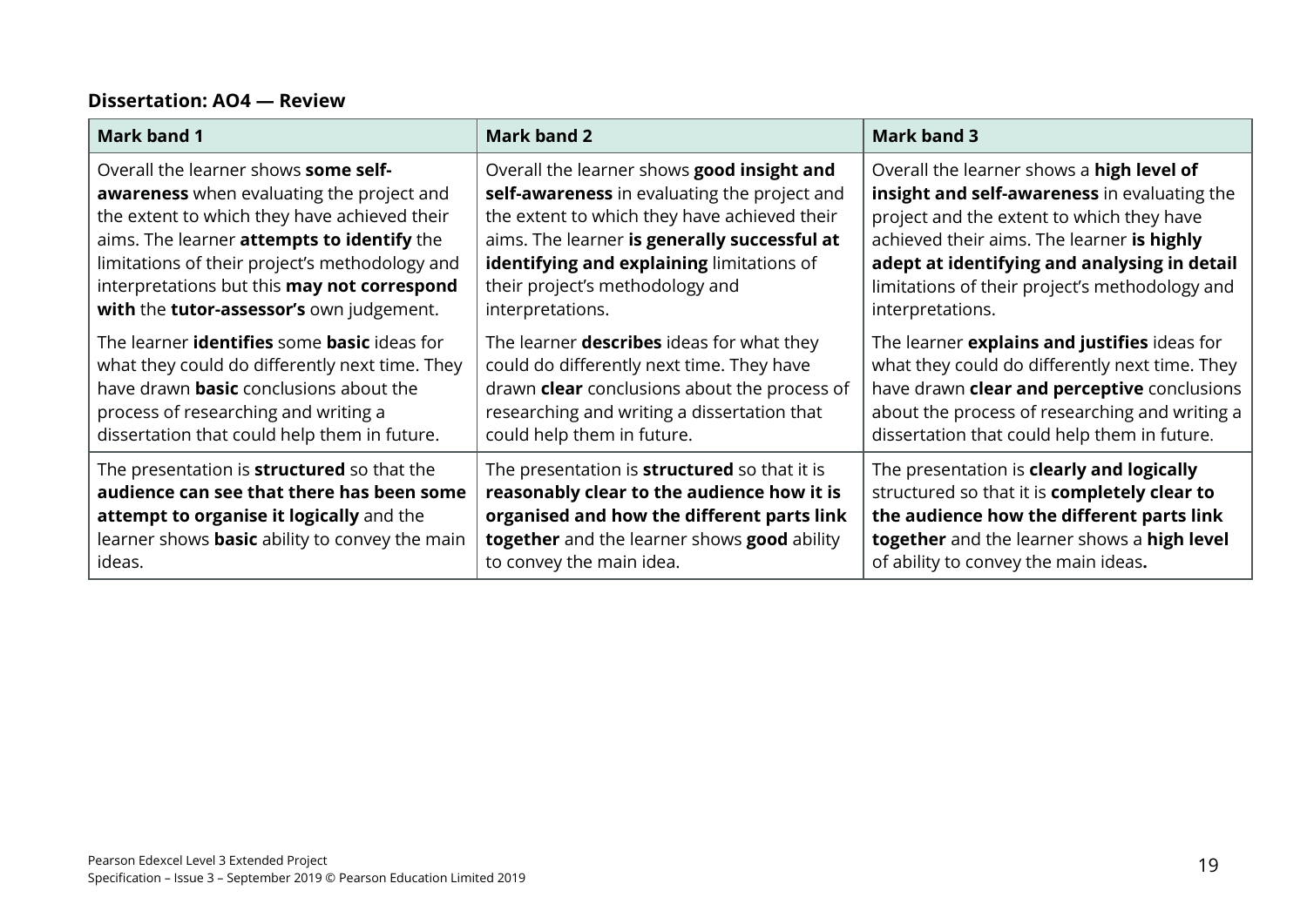#### **Dissertation: AO4 — Review (cont.)**

| Mark band 1                                                                                                                                                                                                                                                                                                                                                                                                                                                        | <b>Mark band 2</b>                                                                                                                                                                                                                                                                                                                                                                                                                                                                                           | <b>Mark band 3</b>                                                                                                                                                                                                                                                                                                                                                                                                                                                                                                                    |
|--------------------------------------------------------------------------------------------------------------------------------------------------------------------------------------------------------------------------------------------------------------------------------------------------------------------------------------------------------------------------------------------------------------------------------------------------------------------|--------------------------------------------------------------------------------------------------------------------------------------------------------------------------------------------------------------------------------------------------------------------------------------------------------------------------------------------------------------------------------------------------------------------------------------------------------------------------------------------------------------|---------------------------------------------------------------------------------------------------------------------------------------------------------------------------------------------------------------------------------------------------------------------------------------------------------------------------------------------------------------------------------------------------------------------------------------------------------------------------------------------------------------------------------------|
| If an oral presentation is given, it is <b>generally</b><br><b>audible</b> , although it is likely that the learner<br>relies heavily on supporting materials, eg<br>notes or cue cards. The learner shows limited<br>ability to engage the audience or hold their<br>attention. Where visual aids are used, these<br>attempt to support the presentation,<br>although they may not be clearly visible to<br>the audience and may contain too much<br>information. | If an oral presentation is given, it is <b>audible</b><br>and reasonably paced. Although it is likely<br>that the learner relies on supporting<br>materials, eg notes or cue cards, there are<br>parts of the presentation that are not<br>simply read aloud. The learner engages with<br>the audience and holds their attention in<br>places. Where visual aids are used, these are<br>relevant and are reasonably effective at<br>supporting the presentation. They show<br>reasonable clarity and design. | If an oral presentation is given, it is <b>clearly</b><br>audible and well paced. The learner may<br>make some use of supporting materials, eg<br>notes of cue cards, but the presentation is<br>not simply read aloud. The learner engages<br>well with the audience and holds their<br>attention. Where visual aids are used, these<br>are relevant and are consistently effective<br>at supporting the presentation. They are<br>clearly visible to the audience, are well<br>designed and do not contain too much<br>information. |
| <b>Some questions</b> are answered and the<br>learner shows reasonable subject knowledge.                                                                                                                                                                                                                                                                                                                                                                          | Questions are answered reasonably clearly<br>and effectively and the learner shows<br>reasonable subject knowledge.                                                                                                                                                                                                                                                                                                                                                                                          | The learner handles questions calmly and<br>confidently. Questions are answered clearly<br>and insightfully and the learner shows good<br>subject knowledge.                                                                                                                                                                                                                                                                                                                                                                          |
| 0-3 marks                                                                                                                                                                                                                                                                                                                                                                                                                                                          | 4-6 marks                                                                                                                                                                                                                                                                                                                                                                                                                                                                                                    | 7-9 marks                                                                                                                                                                                                                                                                                                                                                                                                                                                                                                                             |

See pages *59-60* for guidance on using the marking grids.

#### **Total marks out of 54.**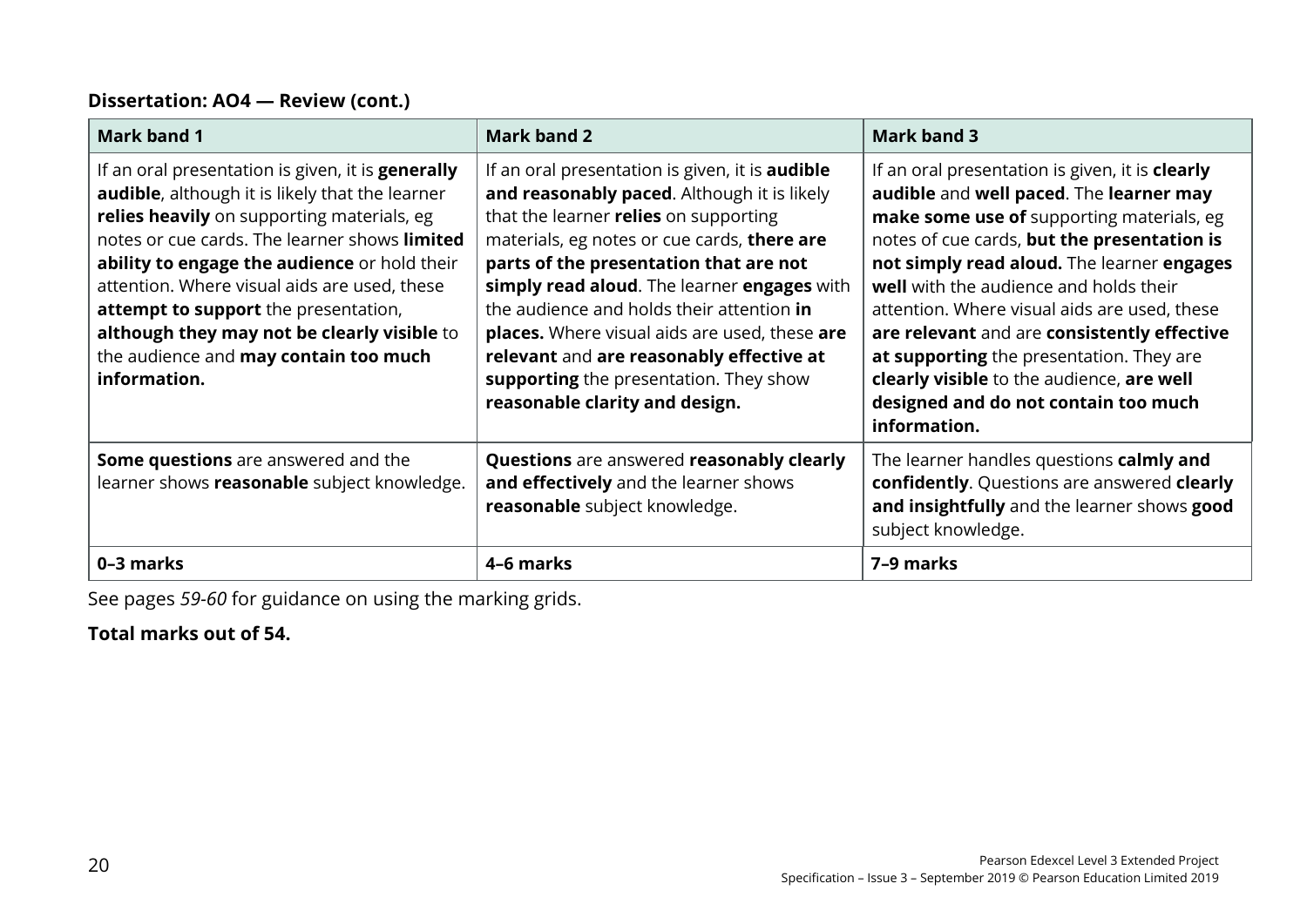### <span id="page-26-0"></span>**Unit 2: Investigation/Field Study**

**Level 3**

**Guided learning hours: 120**

#### **Introduction**

The investigation/field study provides learners with the opportunity to carry out a practical investigative project. This project recognises the importance of collecting, analysing and evaluating data to answer a question or support a hypothesis.

The unit requires the learner to plan, carry out and evaluate the project to find out if the evidence supports their initial question or hypothesis. The validity, reliability and accuracy of the data must also be examined to ensure that the conclusion reached is robust. The learner will present their findings to a selected audience.

The investigation/field study requires the learner to manage the project and to take responsibility for adhering to safe working practices. It provides opportunities to develop skills in problem solving, decision making and communication. The learner is also introduced to the specialist techniques involved in an investigation/field study.

It is estimated that the investigation/field study will be 4000-5000 words in length, tending towards the lower end where significant quantities of quantitative data are involved. Learners will not be penalised for producing work outside the suggested word count, but they should ensure their word count allows them to meet the assessment objectives.

#### **Learning outcomes**

#### **On completion of this unit a learner should:**

- 1 Be able to identify, plan and manage an investigation or field study
- 2 Be able to undertake research, collect evidence and select information using appropriate methodology
- 3 Be able to interpret evidence, draw conclusions and write up results into a finished investigation or field study
- 4 Be able to present findings, conclusions and an evaluation to an audience.

#### **The assessment evidence presented by the learner must evidence all the above learning outcomes.**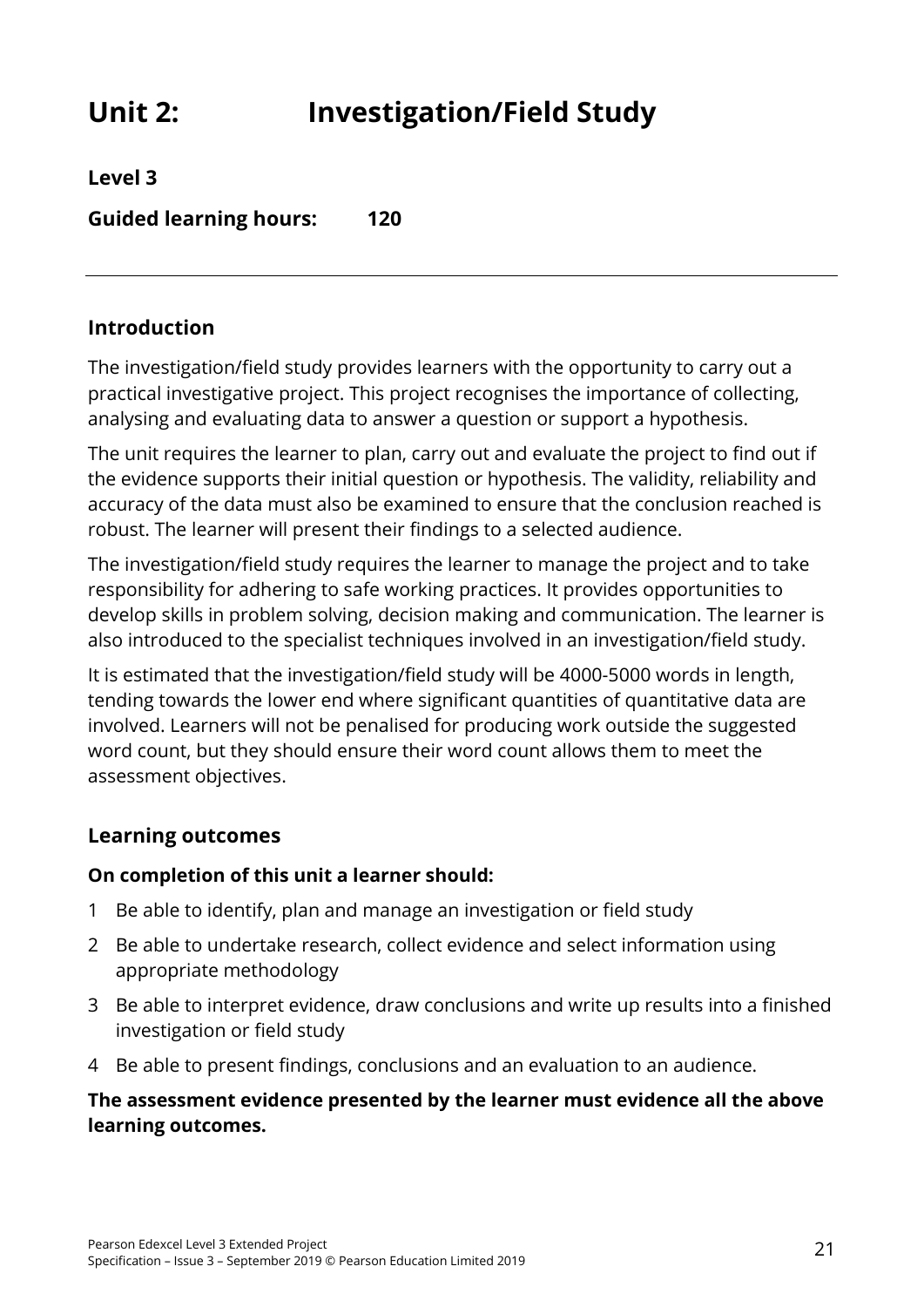### **Unit summary**

| <b>Learning</b>   | <b>Learning outcome</b>                                                                                                                   | <b>Assessment</b>                                                                                                                                                                               |  |
|-------------------|-------------------------------------------------------------------------------------------------------------------------------------------|-------------------------------------------------------------------------------------------------------------------------------------------------------------------------------------------------|--|
| outcome<br>number | The learner will:                                                                                                                         | The learner can:                                                                                                                                                                                |  |
| 1                 | Be able to identify, plan and<br>manage an investigation or<br>field study                                                                | identify the main objectives for the<br>$\bullet$<br>project<br>provide an appropriate plan with risks<br>$\bullet$<br>identified<br>use organisational skills and strategies<br>appropriately  |  |
| $\overline{2}$    | Be able to undertake<br>research, collect evidence and<br>select information using<br>appropriate methodology                             | select relevant information from<br>$\bullet$<br>appropriate secondary research sources<br>obtain raw data or information<br>relate resources to the research question<br>or hypothesis         |  |
| 3                 | Be able to analyse and<br>interpret evidence, draw<br>conclusions and write up<br>results into a finished<br>investigation or field study | write up the investigation/field study,<br>$\bullet$<br>using appropriate style and structure<br>interpret evidence gathered and present<br>data appropriately<br>draw conclusions<br>$\bullet$ |  |
| $\overline{4}$    | Be able to present findings,<br>conclusions and an evaluation<br>to an audience.                                                          | review and evaluate the project and own<br>$\bullet$<br>learning<br>present the project outcomes in an<br>$\bullet$<br>organised manner, engaging with<br>audience and responding to questions. |  |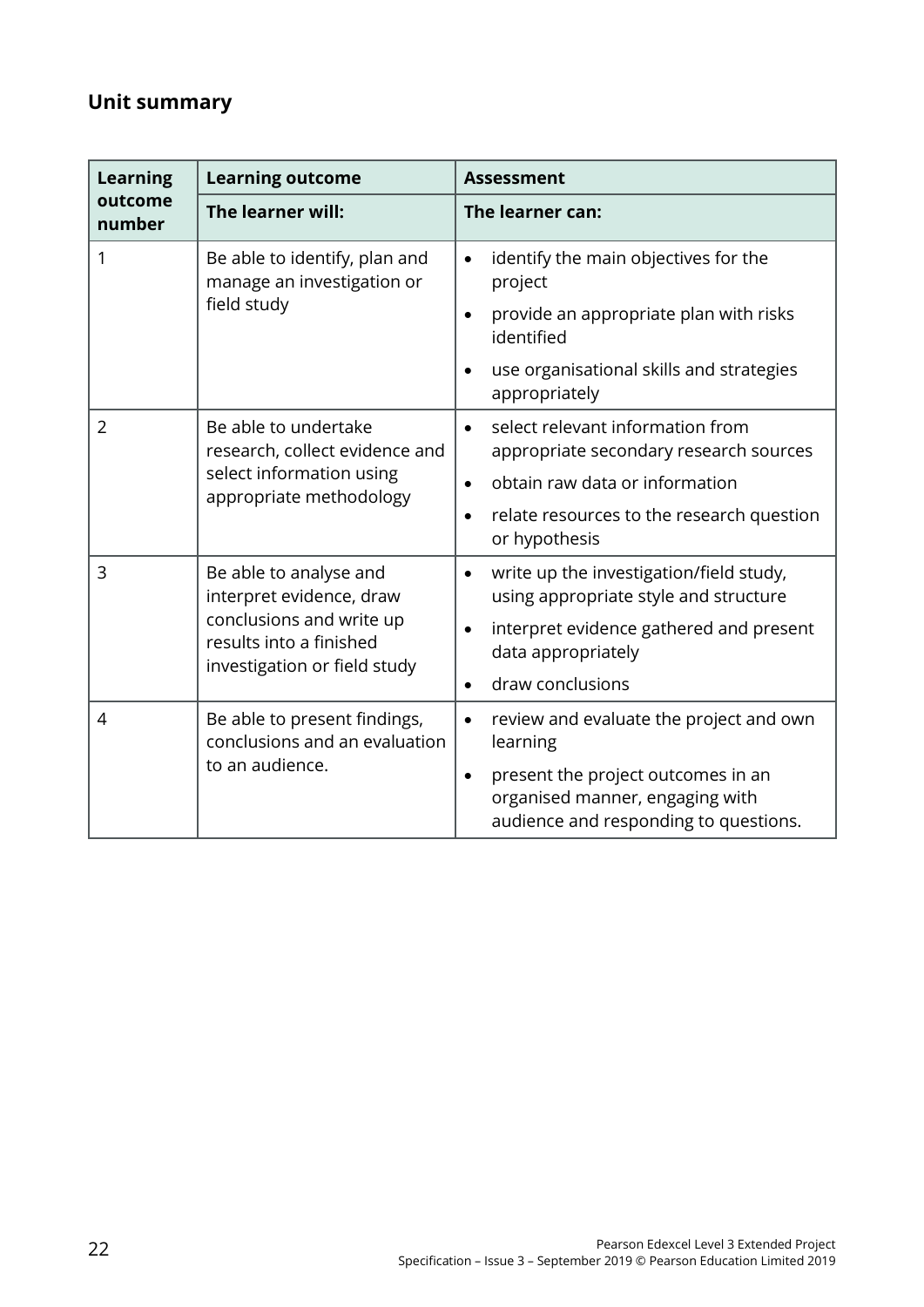#### **Unit content**

#### **1 Be able to identify, plan and manage an investigation or field study**

#### *Identifying and planning the project*

Learners should select a topic from an area which interests them. They should conduct a literature review to help them narrow down the topic to a working title, which is likely to be in the form of a question or hypothesis. Before they begin, learners should be clear about what they plan to investigate and how they will do it.

Learners should ensure when finalising their question or hypothesis that:

- required primary and secondary sources are identified in advance and that these are accessible during the project
- required resources are available to use.

As part of their proposal, learners must complete the project proposal form (*Annexe B*). This must be signed off by the tutor-assessor before any further work can be carried out (see *page 63*). The title/topic must be considered suitable by the tutor-assessor, be capable of investigation, and suitable in size to be completed in the time available.

Completed project proposal forms should include objectives and a rationale for their choice of topic/title. They should also identify the proposed activities that they will need to undertake, for example:

- background reading
- conducting a literature review of data collection resources available
- conducting research and collecting data
- analysing information and drawing conclusions
- writing up the project, checking and re-drafting
- evaluating the project and own learning
- preparing for the presentation.

Plans should also include the resources that they will require and prepare for contingencies.

The tutor-assessor and project proposal checker must sign off the project proposal form before the learner can do any more work (see *page 63*). By confirming that the project is appropriate, the centre is confirming that the proposal will give the learners scope to achieve all of the assessment objectives.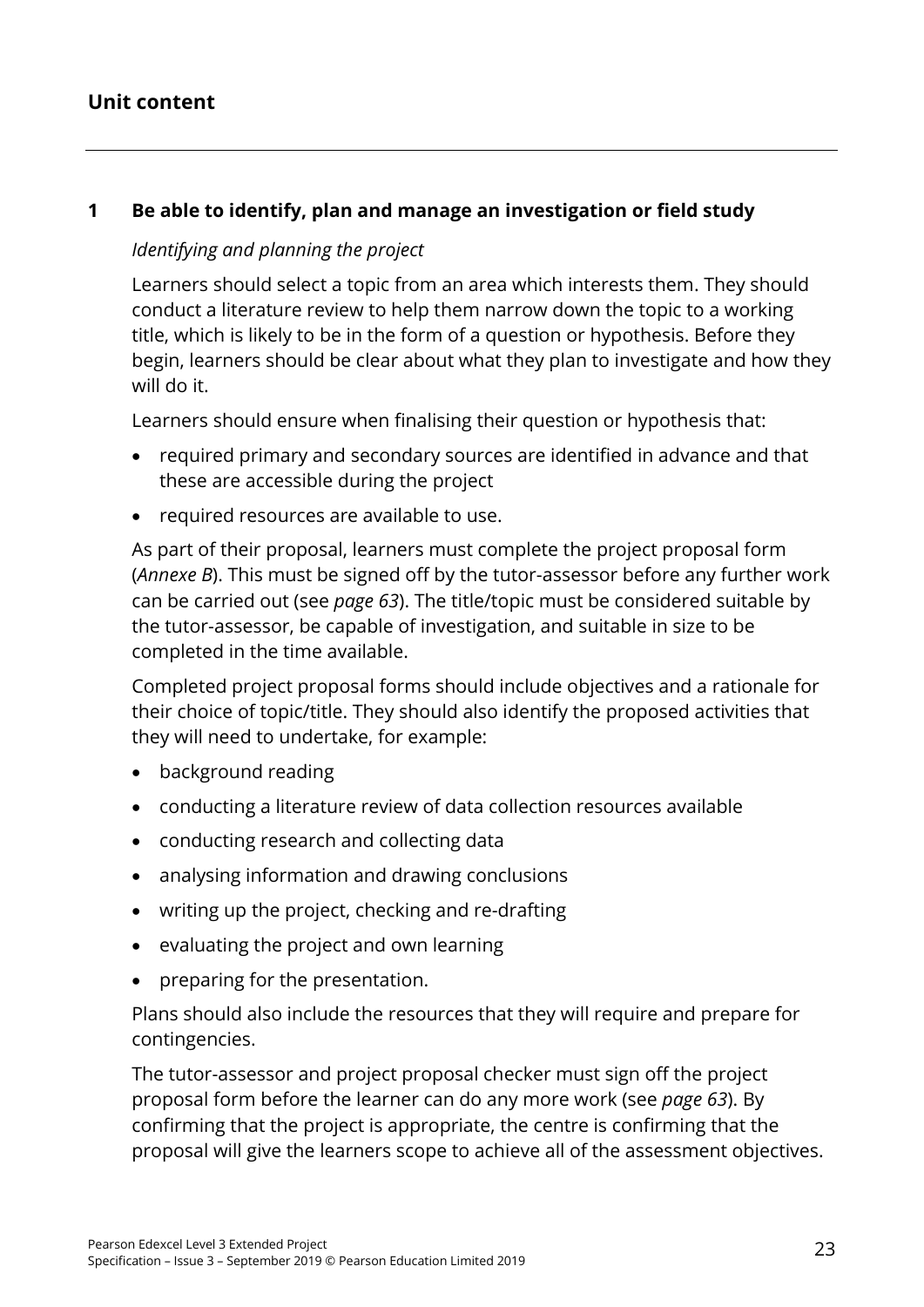#### *Managing the project*

During the course of the project, learners must keep individual records which document its progress, the activities undertaken and the decision-making process, using an 'activity log'. An example activity log can be found in *Annexe C* and electronic copies can be downloaded from the Pearson website.

Learners should monitor their own progress, adapting their plan and adjusting their timelines where necessary; where this occurs, this should be recorded in the activity log.

#### **Summary of evidence required from learner**[1](#page-29-0)

- The project proposal form
- The activity log.

#### **2 Be able to undertake research, collect evidence and select information using appropriate methodology**

Learners should:

- use their chosen techniques safely to collect their data
- research, analyse and interpret data and information from primary/secondary sources
- extract, interpret and summarise information
- show connections between ideas, information, sources etc
- present the research in a coherent, well-organised manner
- be independently motivated and seek out their own research material.

Learners should select a range of secondary sources that contain information appropriate to their question or hypothesis. Information can be gathered from a range of sources (for example books, journals, the internet). Learners should assess the usefulness and validity of evidence and reference them clearly in their report, using a consistent system of referencing. References should make clear which author is being quoted, and where the quotation comes from. There should also be a bibliography which uses an appropriate and consistent format.

In contrast with *Unit 1: Dissertation*, in *Unit 2: Investigation/Field Study* learners are expected to use relevant data collection methods, such as measurements, observations, experiments, surveys, questionnaires. Learners therefore need to understand why valid data collection methods are important. They must consider the accuracy and reliability of data that they collect, to ensure that the measurements and observations can be reproduced by others. Learners need to understand that the materials, procedures and calculations that they select must

<span id="page-29-0"></span><sup>&</sup>lt;u>.</u> <sup>1</sup> If clearly referenced, credit can be given for additional evidence of planning and managing the project contained in any supplementary materials submitted for assessment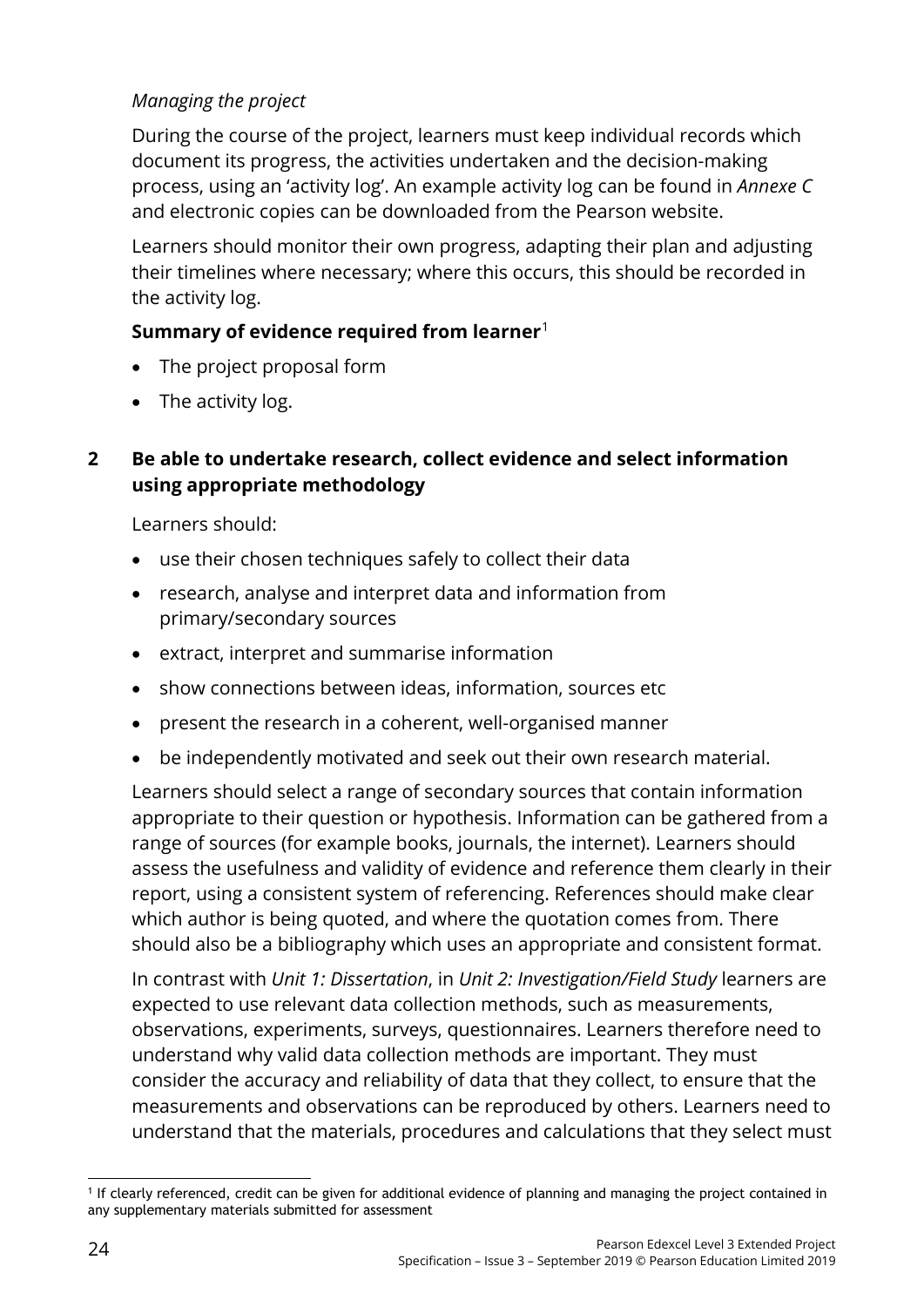be the most appropriate for their investigation/field study. Learners should demonstrate that they have considered variables and used control methods where appropriate.

Learners should use their chosen techniques safely to collect their data, with careful use of materials and equipment. The collection of data should be methodical and well organised.

Summary of evidence required from learner

• Research carried out. This is likely to be contained within relevant sections of the written up investigation/field study (see *learning outcome 3*).

#### **3 Be able to analyse and interpret evidence, draw conclusions and write up results into a finished investigation or field study**

The write-up of the investigation/field study needs to be organised. There are different possible ways of structuring it, which will vary depending on the nature of the question and the type of research carried out. One possible structure is:

- **Introduction**
- Literature review
- Data collection methods
- Results and analysis
- Discussion/conclusion
- References and bibliography.

The different sections should all follow each other in a logical manner.

The introduction will include an explanation of the question or hypothesis and a rationale for the choice of this question, such as why it is important or interesting to the learner.

The literature review should describe previous studies/data that are relevant to the question (see *learning outcome 2*).

The data collection methods section will describe what was done and summarise the data or findings obtained (see *learning outcome 2*).

The results and analysis section is where the results are analysed and interpreted and links made to previous work. For quantitative studies, learners should analyse their data, searching for patterns and trends within it. Suitable calculations (for example statistical tests) should be carried out where appropriate. Learners should make a case for a particular interpretation.

There should also be a discussion/conclusion, summarising what has been found in relation to the original question or hypothesis. There should also be recommendations, such as how their results can be used by others, the significance of their results, wider implications, suggestions for further work, etc.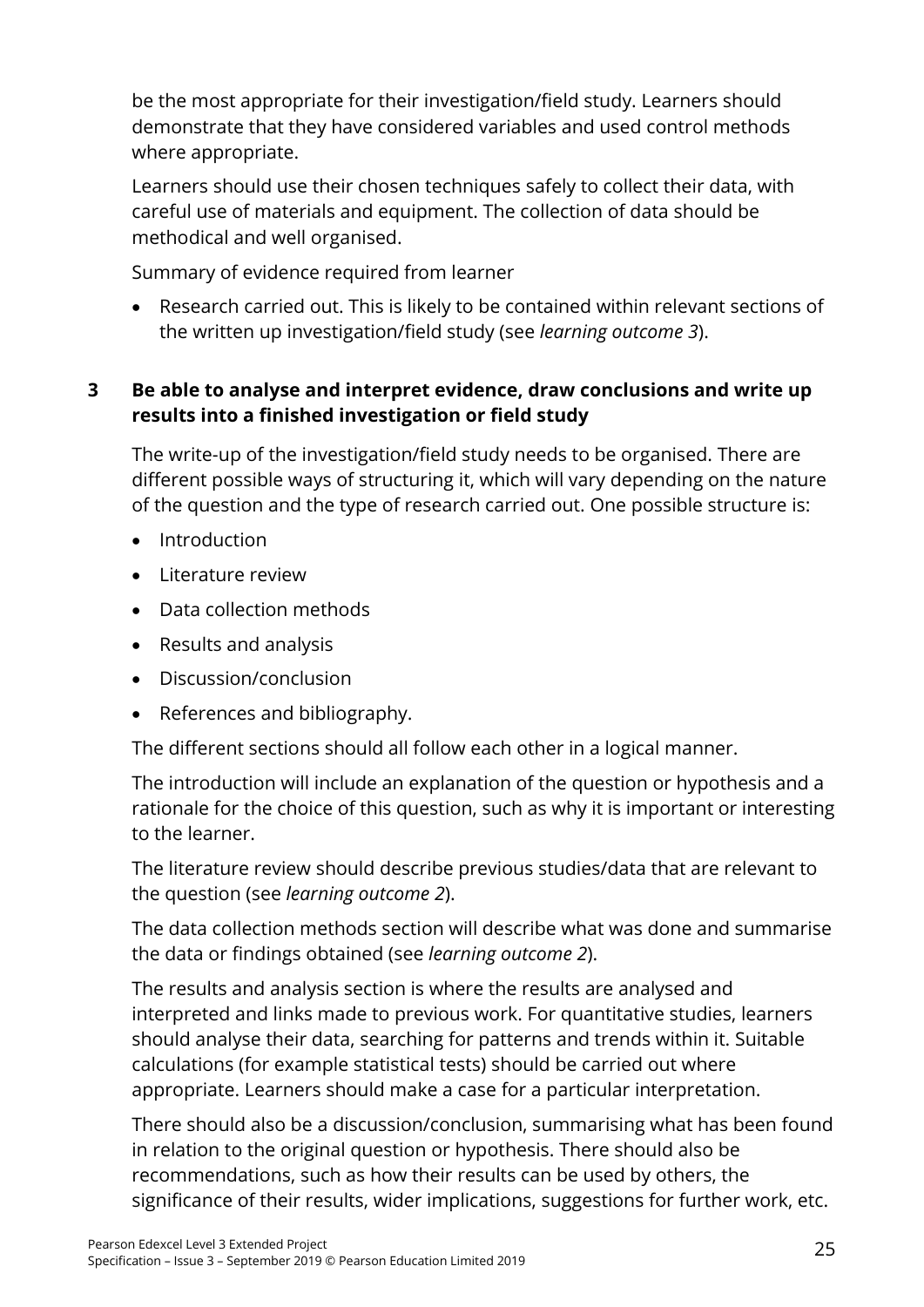Learners should be encouraged to plan and draft their work before producing the finished piece of writing.

Care should be taken with the presentation of the writing, with appropriate use made of headings, paragraphs, page numbering, labelling of diagrams, and font sizes and styles. Learners should also take care to use language accurately and appropriately, for example spelling, grammar, punctuation, technical language, and an appropriately neutral or formal style.

For more information about the referencing and bibliography, see *learning outcome 2*.

#### **Summary of evidence required from learner**

• The write-up of the investigation/field study.

#### **4 Be able to present findings, conclusions and an evaluation to an audience**

#### *The evaluation*

Learners must produce an evaluation of the project. Some or all of it could be included within the write up of the field study/investigation itself, or it could be a separate piece of work.

The evaluation should aim to address:

- the extent to which the learner achieved what they set out to achieve
- possible weaknesses in, and limitations of, their methodology and interpretations
- how well they performed at different stages of the project
- what they would do differently next time and why
- what they have learned about conducting research and writing up a field study/investigation, and how useful this has been to them

#### *The presentation*

The findings should be presented to an audience. The presentation should summarise what the field study/investigation was about, what was done, the findings, and conclusions that can be drawn from it. It must be appropriate to the selected audience in terms of length, language used, room selected and conditions, and also in terms of any handouts and ICT used.

The presentation must demonstrate the use of appropriate communication skills and the learner should be able to respond to questioning from the audience in a capable manner.

Further information about the presentation is given on *pages 61–62*.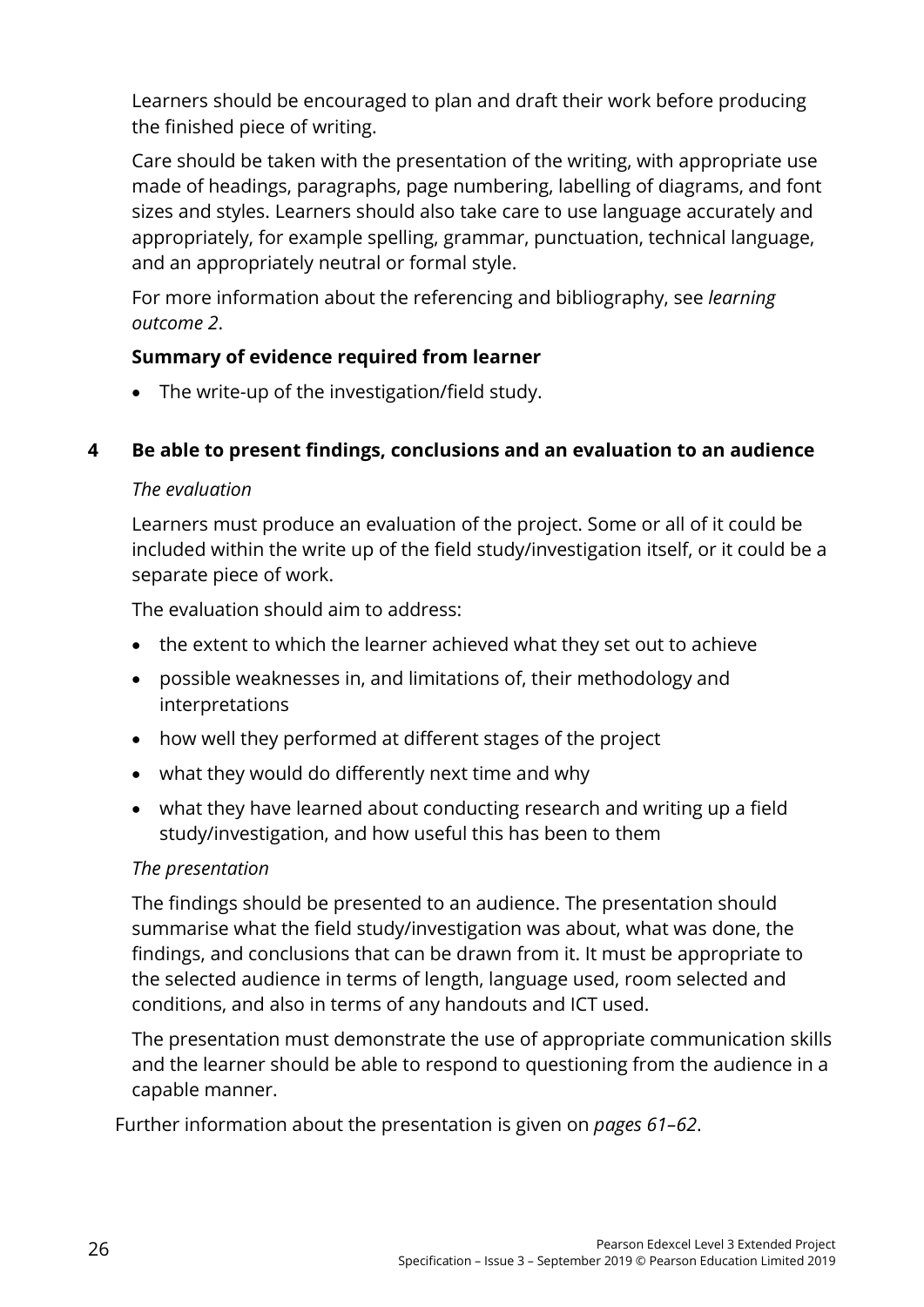#### **Summary of evidence required from learner**

- The evaluation. This may be a written evaluation or some or all of it could be covered within the presentation.
- The presentation and any supporting material. For oral presentations, the evidence must include an observation record completed by the tutor assessor, along with any notes, handouts, etc prepared by the learner; the presentation does **not** need to be recorded on audio/video.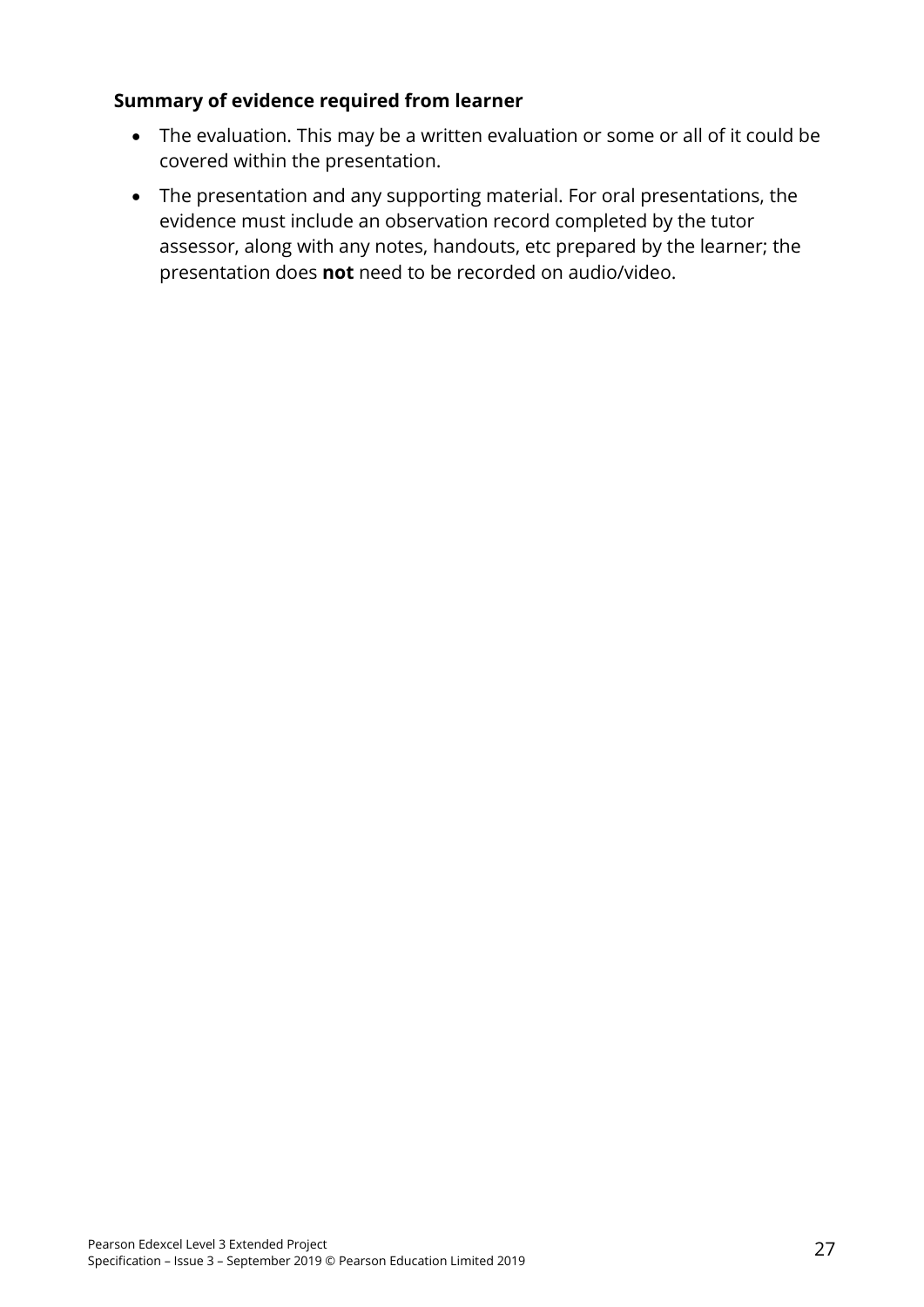#### **Marking grid for Investigation/Field Study**

#### **Investigation/Field Study: AO1 — Manage**

| <b>Mark band 1</b>                                                                                                                                                                                                                                 | <b>Mark band 2</b>                                                                                                                                                                                                                                                                                                                | <b>Mark band 3</b>                                                                                                                                                                                                                                                                                                                                                                                      |
|----------------------------------------------------------------------------------------------------------------------------------------------------------------------------------------------------------------------------------------------------|-----------------------------------------------------------------------------------------------------------------------------------------------------------------------------------------------------------------------------------------------------------------------------------------------------------------------------------|---------------------------------------------------------------------------------------------------------------------------------------------------------------------------------------------------------------------------------------------------------------------------------------------------------------------------------------------------------------------------------------------------------|
| The question or hypothesis is identified and<br>is developed with a lot of guidance, support<br>and assistance from the tutor-assessor. The<br>question or hypothesis may lack focus.                                                              | The question or hypothesis is identified and is<br>developed with some guidance, support and<br>assistance from the tutor-assessor and is<br>then finalised and refined by the learner.<br>The question or hypothesis is reasonably<br>focussed.                                                                                  | The question or hypothesis is identified and is<br>developed with limited guidance, support and<br>assistance from the tutor-assessor but is then<br>finalised and refined independently by the<br>learner. The question or hypothesis is well<br>defined and clearly focussed.                                                                                                                         |
| The project plan gives <b>objectives</b> for the<br>project and a brief rationale. Most of the<br>main tasks to be completed are listed.<br>Potential problems are mentioned.                                                                      | The project plan gives <b>clear objectives</b> for<br>the project and a <b>clear</b> rationale. All of the<br>main tasks to be completed are provided in<br>an appropriate order and described, with an<br>appropriate time span allocated for some<br>tasks. Potential problems are described.                                   | The project plan is clear and concise, with clear<br>and detailed objectives and rationale. All of<br>the main tasks to be completed are provided in<br>an appropriate order and described in detail,<br>with an appropriate time span allocated for each<br>task. Potential problems are described and there<br>are sensible ideas for how these can be<br>overcome.                                   |
| The learner shows limited organisational<br>ability and time management skills when<br>managing the project. The learner maintains<br>cursory records of activities undertaken<br>during the project. There is some<br>monitoring of own progress. | The learner shows reasonable organisational<br>ability and time management skills when<br>managing the project. The learner maintains<br>clear records of activities undertaken during<br>the project, including problems<br>encountered and steps taken to overcome<br>them. Progress is monitored against the<br>original plan. | The learner shows a high level of organisational<br>ability and time management skills when<br>managing the project. The learner maintains<br>clear and detailed records of activities<br>undertaken during the project, including<br>problems encountered and steps taken to<br>overcome them. Progress is monitored<br>against the original plan and adjustments<br>made to the plan where necessary. |
| 0-3 marks                                                                                                                                                                                                                                          | 4-6 marks                                                                                                                                                                                                                                                                                                                         | 7-9 marks                                                                                                                                                                                                                                                                                                                                                                                               |

See *pages 59-60* for guidance on how to use the marking grid.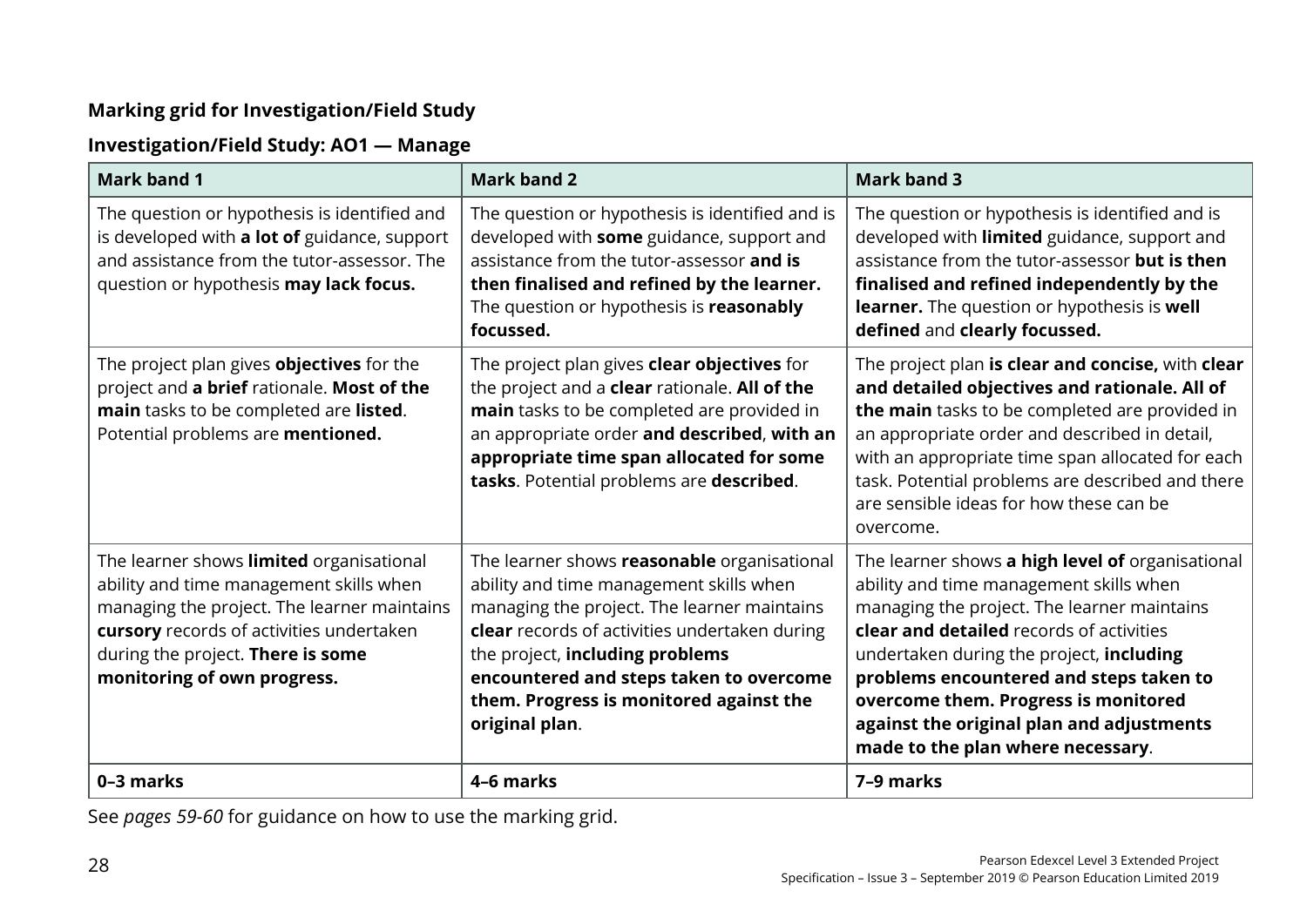#### **Investigation/Field Study: AO2 — Use resources**

| <b>Mark band 1</b>                                                                                                                                                                                                                                                                                                     | <b>Mark band 2</b>                                                                                                                                                                                                                                                                  | <b>Mark band 3</b>                                                                                                                                                                                                                                                                               |
|------------------------------------------------------------------------------------------------------------------------------------------------------------------------------------------------------------------------------------------------------------------------------------------------------------------------|-------------------------------------------------------------------------------------------------------------------------------------------------------------------------------------------------------------------------------------------------------------------------------------|--------------------------------------------------------------------------------------------------------------------------------------------------------------------------------------------------------------------------------------------------------------------------------------------------|
| <b>Some</b> sources have been used and<br>investigated. There is some referencing of<br>research sources and a bibliography is<br>included, listing most of the sources.                                                                                                                                               | A range of different types of sources have<br>been used and <i>investigated</i> . Research<br>sources are referenced appropriately and a<br>bibliography is included, listing the sources in<br>an appropriate format.                                                              | A wide range of different types of sources<br>have been used and thoroughly<br>investigated. Research sources are<br>referenced appropriately and consistently<br>and a bibliography is included, listing the<br>sources in an appropriate and consistent<br>format.                             |
| Data collection techniques are used with<br>some success but with some guidance from<br>the tutor-assessor. Information and resources<br>have been selected and some of this is<br>directly relevant to the research question.<br>Information has been <b>collated</b> in reference to<br>the research question posed. | Data collection techniques are used<br>successfully with limited guidance from the<br>tutor-assessor. Information and resources<br>relevant to the research question have<br>been <b>selected.</b> Information has been<br>analysed in reference to the research<br>question posed. | Data collection techniques are successfully<br>and <b>independently</b> used by the learner.<br>Information and resources relevant to the<br>research question have been carefully<br>selected. Information has been analysed and<br>synthesised in reference to the research<br>question posed. |
| There are attempts to establish links and<br>connections between the <b>information</b> used,<br>but some of these may be tenuous. Some<br>understanding of the less complex areas of<br>the research topic has been shown.                                                                                            | The learner has established clear links and<br>connections between the <b>information</b> used.<br>A reasonable understanding of the<br>complexities of the research area in<br>general, and the research question in<br>particular, has been shown.                                | Clear, concise and detailed links have been<br>established between the <b>information</b> used. A<br>thorough understanding of the<br>complexities of the research question has<br>been shown. Learners have placed the<br>research question into the wider context of<br>the research area.     |
| 0-4 marks                                                                                                                                                                                                                                                                                                              | 5-8 marks                                                                                                                                                                                                                                                                           | 9-12 marks                                                                                                                                                                                                                                                                                       |

See *pages 59-60* for guidance on how to use the marking grid.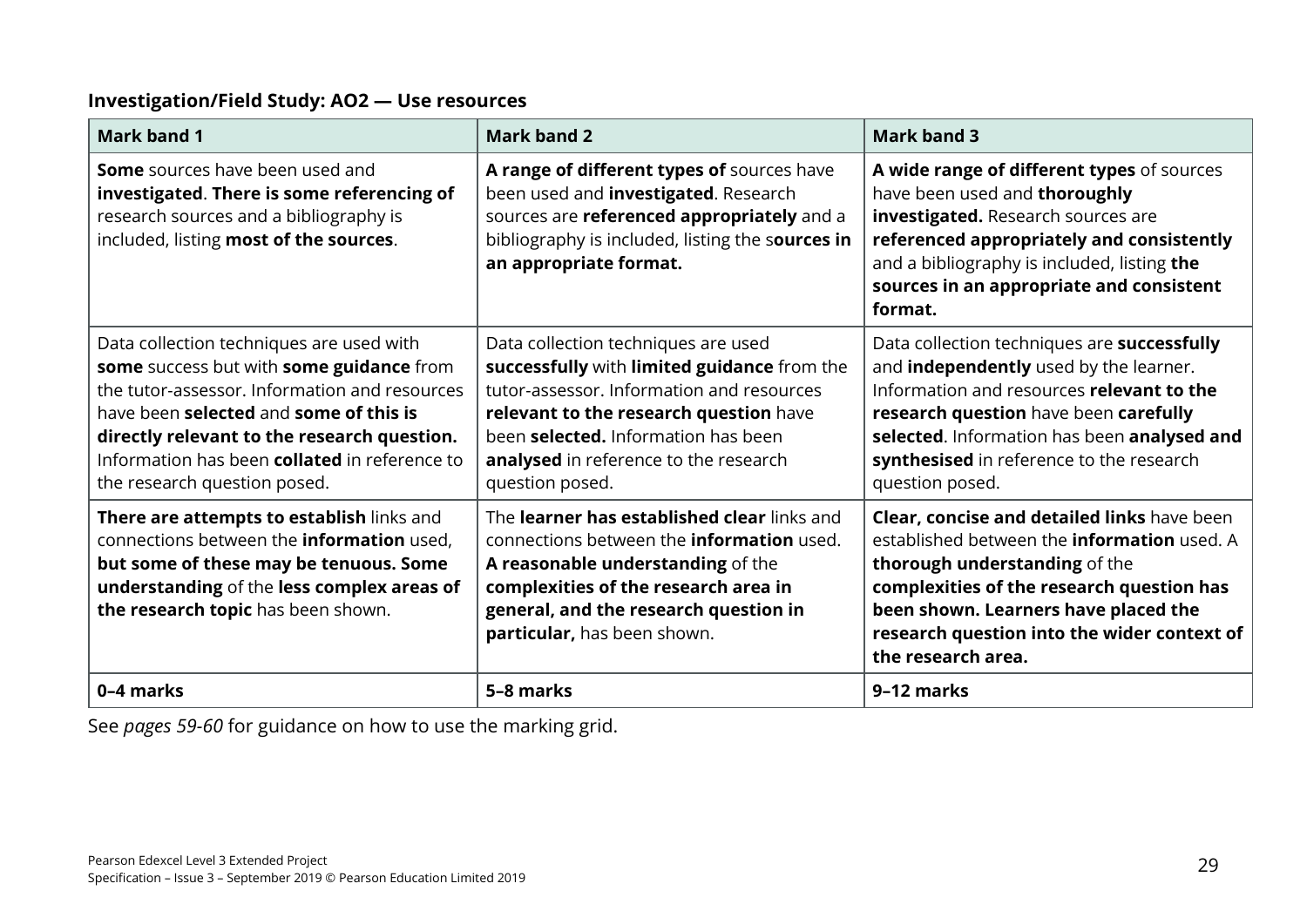#### **Investigation/Field Study: AO3 — Develop and realise**

| <b>Mark band 1</b>                                                                                                                                                                                                  | <b>Mark band 2</b>                                                                                                                                                                                                                                                                     | <b>Mark band 3</b>                                                                                                                                                                                                                                                                                                                                                                                                                    |
|---------------------------------------------------------------------------------------------------------------------------------------------------------------------------------------------------------------------|----------------------------------------------------------------------------------------------------------------------------------------------------------------------------------------------------------------------------------------------------------------------------------------|---------------------------------------------------------------------------------------------------------------------------------------------------------------------------------------------------------------------------------------------------------------------------------------------------------------------------------------------------------------------------------------------------------------------------------------|
| An attempt has been made to structure the<br>investigation/field study, using sections.                                                                                                                             | The investigation/field study is structured in<br>sections and there is some evidence of the<br>ability to link them together coherently.                                                                                                                                              | The investigation/field study is well<br>structured, with appropriate sections that<br>are linked together coherently throughout.                                                                                                                                                                                                                                                                                                     |
| Information is generally presented in a<br>logical order although some of it may not be<br>wholly relevant. Some use is made of<br>techniques that aid clarity, eg numbering,<br>headings, paragraphing, labelling. | Information is <b>presented</b> in a logical order<br>and is generally clear and relevant.<br>Generally effective use is made of<br>techniques that aid clarity, eg numbering,<br>headings, paragraphing, labelling.                                                                   | Information is <b>presented</b> in a logical order<br>and it is consistently clear and relevant.<br><b>Effective and consistent</b> use is made of<br>techniques that aid clarity, eg numbering,<br>headings, paragraphing, labelling.                                                                                                                                                                                                |
| Language errors (eg grammar, syntax,<br>vocabulary) may sometimes be intrusive but<br>they generally do not interfere with<br>communication. Some technical terms are<br>used.                                      | There are few language errors (eg grammar,<br>syntax, vocabulary), and they are generally<br>not intrusive and do not interfere with<br>communication. Technical terms are<br>generally used appropriately.                                                                            | There are few language errors (eg grammar,<br>syntax, vocabulary) and they are not intrusive<br>and they do not interfere with<br>communication. Technical terms are used<br>consistently and effectively.                                                                                                                                                                                                                            |
| The content shows some understanding of<br>the topic and an <b>attempt to answer</b> the<br>agreed hypothesis or question. Some trends<br>or patterns in the data are identified.                                   | The content shows good understanding of<br>the topic area and findings that relate<br>directly to the agreed hypothesis or<br>question. The main trends or patterns in the<br>data are identified and analysed. Where<br>appropriate, some mathematical<br>calculations are performed. | The content shows a thorough and<br>perceptive understanding of the topic area<br>and a clearly argued and well-thought out<br>interpretation that answers the agreed<br>hypothesis or question and is supported by<br>several lines of argument. Trends or<br>patterns in the data are identified and<br>analysed perceptively using relevant<br>models and theories. Where appropriate,<br>mathematical calculations are performed. |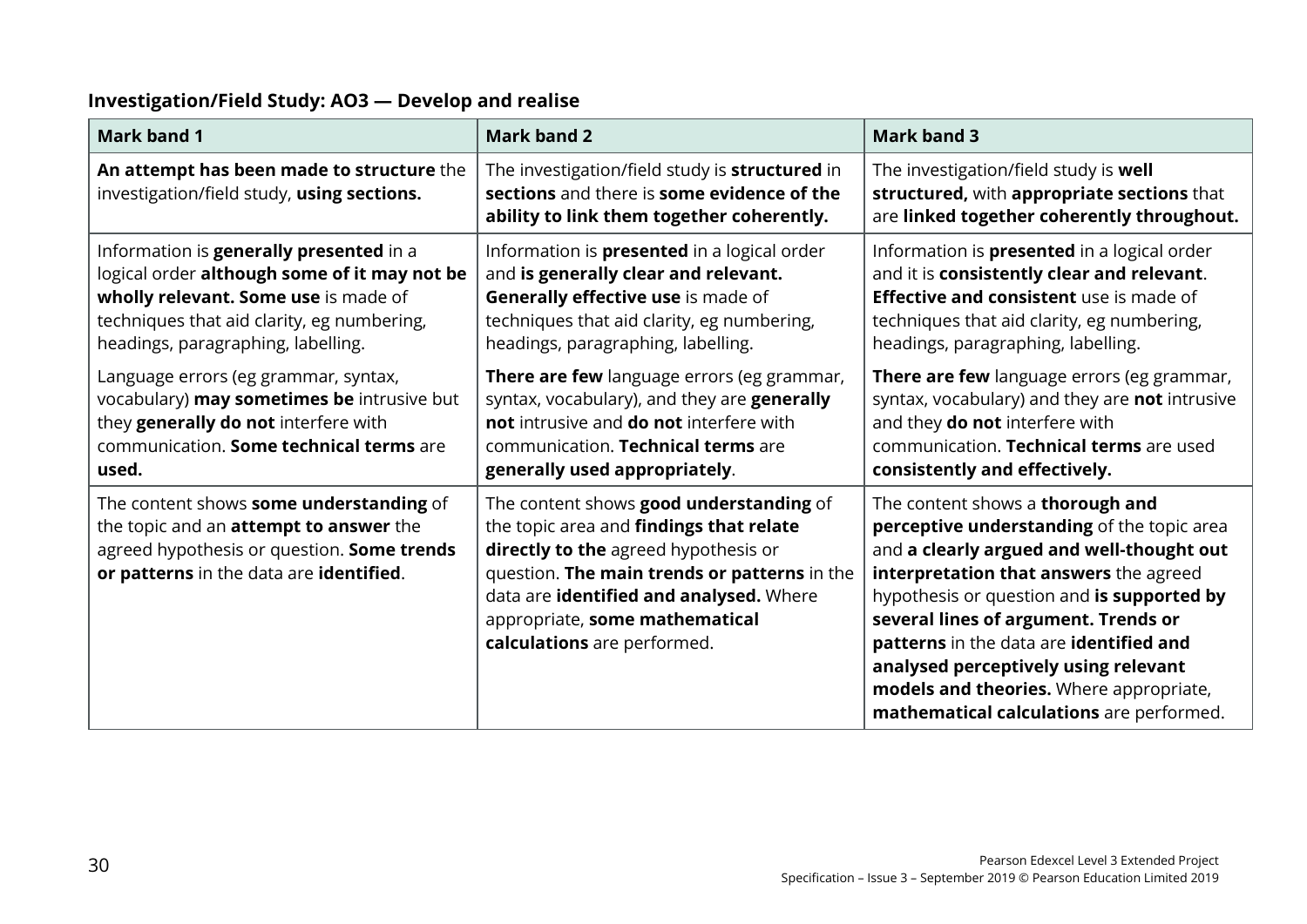#### **Investigation/Field Study: AO3 — Develop and realise (cont.)**

| <b>Mark band 1</b>                                                         | <b>Mark band 2</b>                                                                                                             | <b>Mark band 3</b>                                                                                                                                                                                               |
|----------------------------------------------------------------------------|--------------------------------------------------------------------------------------------------------------------------------|------------------------------------------------------------------------------------------------------------------------------------------------------------------------------------------------------------------|
| There is a <b>brief conclusion</b> that <b>summarises</b><br>the findings. | There is a <b>clear conclusion</b> that <b>summarises</b><br>the findings. There are some suggestions for $ $<br>further work. | There is a <b>clear and well-developed</b><br>conclusion that proficiently summarises the<br>findings. There are well-thought out<br>suggestions for further work and an<br>awareness of any wider implications. |
| 0-8 marks                                                                  | 9–16 marks                                                                                                                     | 17-24 marks                                                                                                                                                                                                      |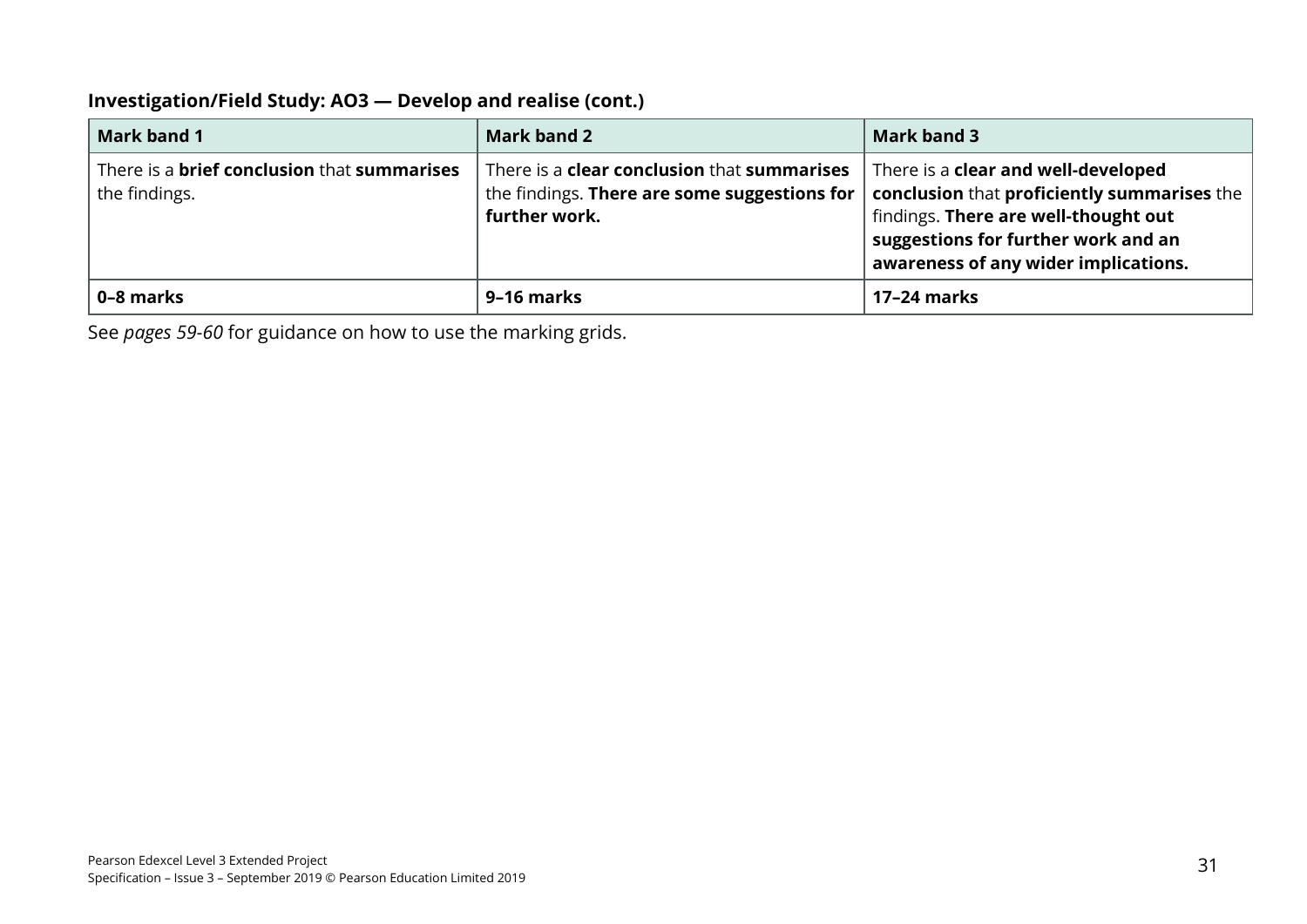# **Investigation/Field Study: AO4 — Review**

| <b>Mark band 1</b>                                                                                                                                                                                                                                                    | <b>Mark band 2</b>                                                                                                                                                                                                                       | <b>Mark band 3</b>                                                                                                                                                                                                                                               |
|-----------------------------------------------------------------------------------------------------------------------------------------------------------------------------------------------------------------------------------------------------------------------|------------------------------------------------------------------------------------------------------------------------------------------------------------------------------------------------------------------------------------------|------------------------------------------------------------------------------------------------------------------------------------------------------------------------------------------------------------------------------------------------------------------|
| Overall the learner shows some self-                                                                                                                                                                                                                                  | Overall the learner shows good insight and                                                                                                                                                                                               | Overall the learner shows a high level of                                                                                                                                                                                                                        |
| <b>awareness</b> when evaluating the project and                                                                                                                                                                                                                      | self-awareness in evaluating the project and                                                                                                                                                                                             | insight and self-awareness in evaluating the                                                                                                                                                                                                                     |
| the extent to which they have achieved their                                                                                                                                                                                                                          | the extent to which they have achieved their                                                                                                                                                                                             | project and the extent to which they have                                                                                                                                                                                                                        |
| aims. The learner attempts to identify the                                                                                                                                                                                                                            | aims. The learner is generally successful at                                                                                                                                                                                             | achieved their aims. The learner is highly                                                                                                                                                                                                                       |
| limitations of their project's methodology and                                                                                                                                                                                                                        | identifying and explaining the limitations of                                                                                                                                                                                            | adept at identifying and analysing in detail                                                                                                                                                                                                                     |
| interpretations, but this may not correspond                                                                                                                                                                                                                          | their project's methodology and                                                                                                                                                                                                          | the limitations of their project's methodology                                                                                                                                                                                                                   |
| with the tutor-assessor's own judgement.                                                                                                                                                                                                                              | interpretations.                                                                                                                                                                                                                         | and interpretations.                                                                                                                                                                                                                                             |
| The learner <b>identifies</b> some <b>basic</b> ideas for<br>what they could do differently next time. They<br>have drawn <b>basic</b> conclusions about the<br>process of researching and writing an<br>investigation/field study that could help them<br>in future. | The learner <b>describes</b> ideas for what they<br>could do differently next time. They have<br>drawn clear conclusions about the process of<br>researching and writing an investigation/field<br>study that could help them in future. | The learner explains and justifies ideas for<br>what they could do differently next time. They<br>have drawn clear and perceptive conclusions<br>about the process of researching and writing<br>an investigation/field study that could help<br>them in future. |
| The presentation is <b>structured</b> so that the                                                                                                                                                                                                                     | The presentation is <b>structured</b> so that it is                                                                                                                                                                                      | The presentation is clearly and logically                                                                                                                                                                                                                        |
| audience can see that there has been some                                                                                                                                                                                                                             | reasonably clear to the audience how it is                                                                                                                                                                                               | structured so that it is completely clear to                                                                                                                                                                                                                     |
| attempt to organise it logically and the                                                                                                                                                                                                                              | organised and how the different parts link                                                                                                                                                                                               | the audience how the different parts link                                                                                                                                                                                                                        |
| learner shows <b>basic</b> ability to convey the main                                                                                                                                                                                                                 | together and the learner shows good ability                                                                                                                                                                                              | together and the learner shows a high level                                                                                                                                                                                                                      |
| ideas.                                                                                                                                                                                                                                                                | to convey the main ideas.                                                                                                                                                                                                                | of ability to convey the main ideas.                                                                                                                                                                                                                             |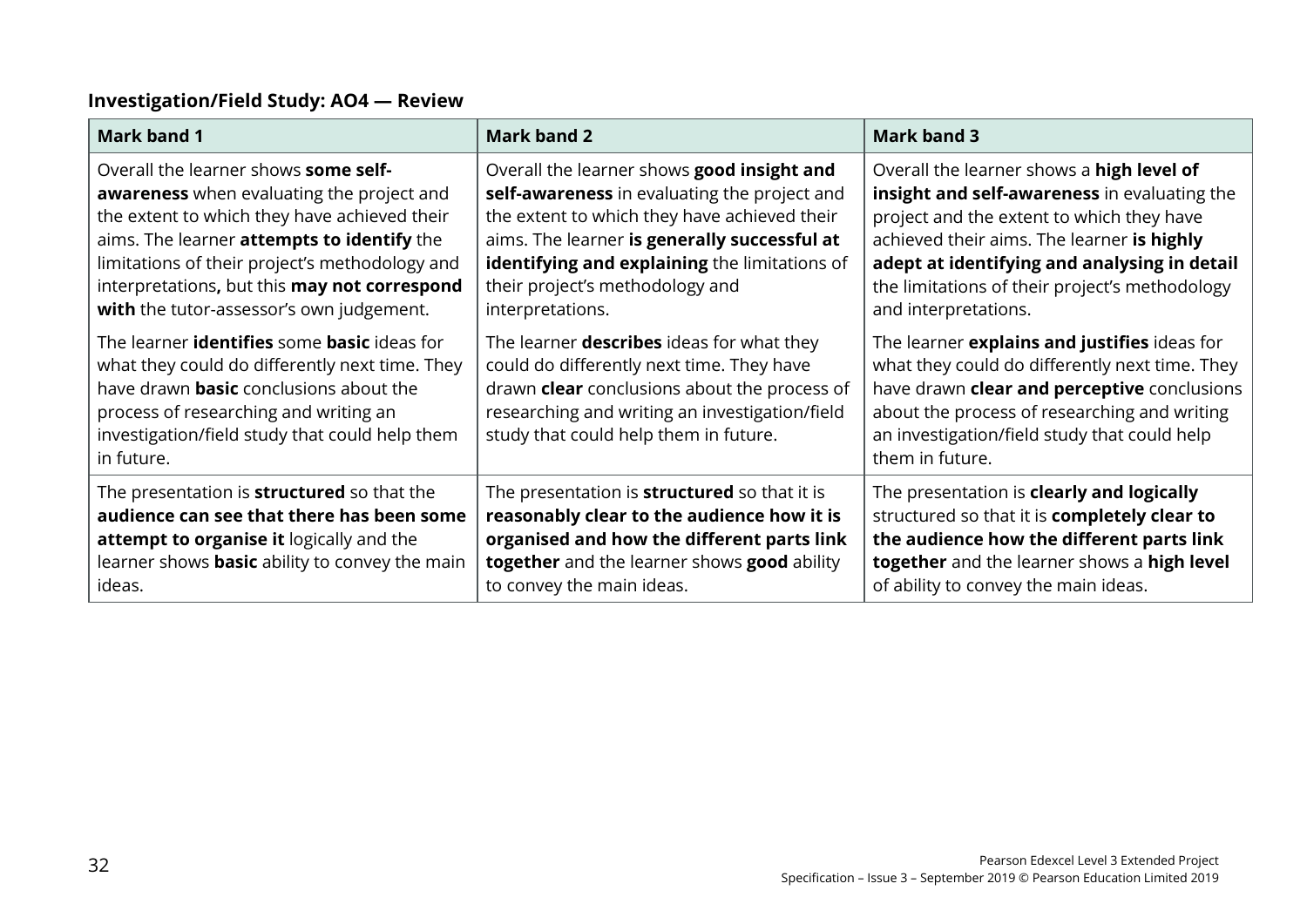#### **Investigation/Field Study: AO4 — Review (cont.)**

| <b>Mark band 1</b>                                                                                                                                                                                                                                                                                                                                                                                                                                                 | <b>Mark band 2</b>                                                                                                                                                                                                                                                                                                                                                                                                                                                                                           | <b>Mark band 3</b>                                                                                                                                                                                                                                                                                                                                                                                                                                                                                                             |
|--------------------------------------------------------------------------------------------------------------------------------------------------------------------------------------------------------------------------------------------------------------------------------------------------------------------------------------------------------------------------------------------------------------------------------------------------------------------|--------------------------------------------------------------------------------------------------------------------------------------------------------------------------------------------------------------------------------------------------------------------------------------------------------------------------------------------------------------------------------------------------------------------------------------------------------------------------------------------------------------|--------------------------------------------------------------------------------------------------------------------------------------------------------------------------------------------------------------------------------------------------------------------------------------------------------------------------------------------------------------------------------------------------------------------------------------------------------------------------------------------------------------------------------|
| If an oral presentation is given, it is <b>generally</b><br><b>audible</b> , although it is likely that the learner<br>relies heavily on supporting materials, eg<br>notes or cue cards. The learner shows limited<br>ability to engage the audience or hold their<br>attention. Where visual aids are used, these<br>attempt to support the presentation,<br>although they may not be clearly visible to<br>the audience and may contain too much<br>information. | If an oral presentation is given, it is <b>audible</b><br>and reasonably paced; although it is likely<br>that the learner relies on supporting<br>materials, eg notes or cue cards, there are<br>parts of the presentation that are not<br>simply read aloud. The learner engages with<br>the audience and holds their attention in<br>places. Where visual aids are used, these are<br>relevant and are reasonably effective at<br>supporting the presentation. They show<br>reasonable clarity and design. | If an oral presentation is given, it is clearly<br>audible and well paced. The learner may<br>make some use of supporting materials, eg<br>notes of cue cards, but the presentation is<br>not simply read aloud. The learner engages<br>well with the audience and holds their<br>attention. Where visual aids are used, these<br>are relevant and are consistently effective<br>at supporting the presentation. They are<br>clearly visible to the audience, are well<br>designed and do not contain too much<br>information. |
| <b>Some questions</b> are answered and the<br>learner shows reasonable subject knowledge.                                                                                                                                                                                                                                                                                                                                                                          | Questions are answered reasonably clearly<br>and effectively and the learner shows<br>reasonable subject knowledge.                                                                                                                                                                                                                                                                                                                                                                                          | The learner handles questions calmly and<br>confidently. Questions are answered clearly<br>and insightfully and the learner shows good<br>subject knowledge.                                                                                                                                                                                                                                                                                                                                                                   |
| 0-3 marks                                                                                                                                                                                                                                                                                                                                                                                                                                                          | 4-6 marks                                                                                                                                                                                                                                                                                                                                                                                                                                                                                                    | 7-9 marks                                                                                                                                                                                                                                                                                                                                                                                                                                                                                                                      |

See *pages 59-60* for guidance on how to use the marking grids.

### **Total marks out of 54.**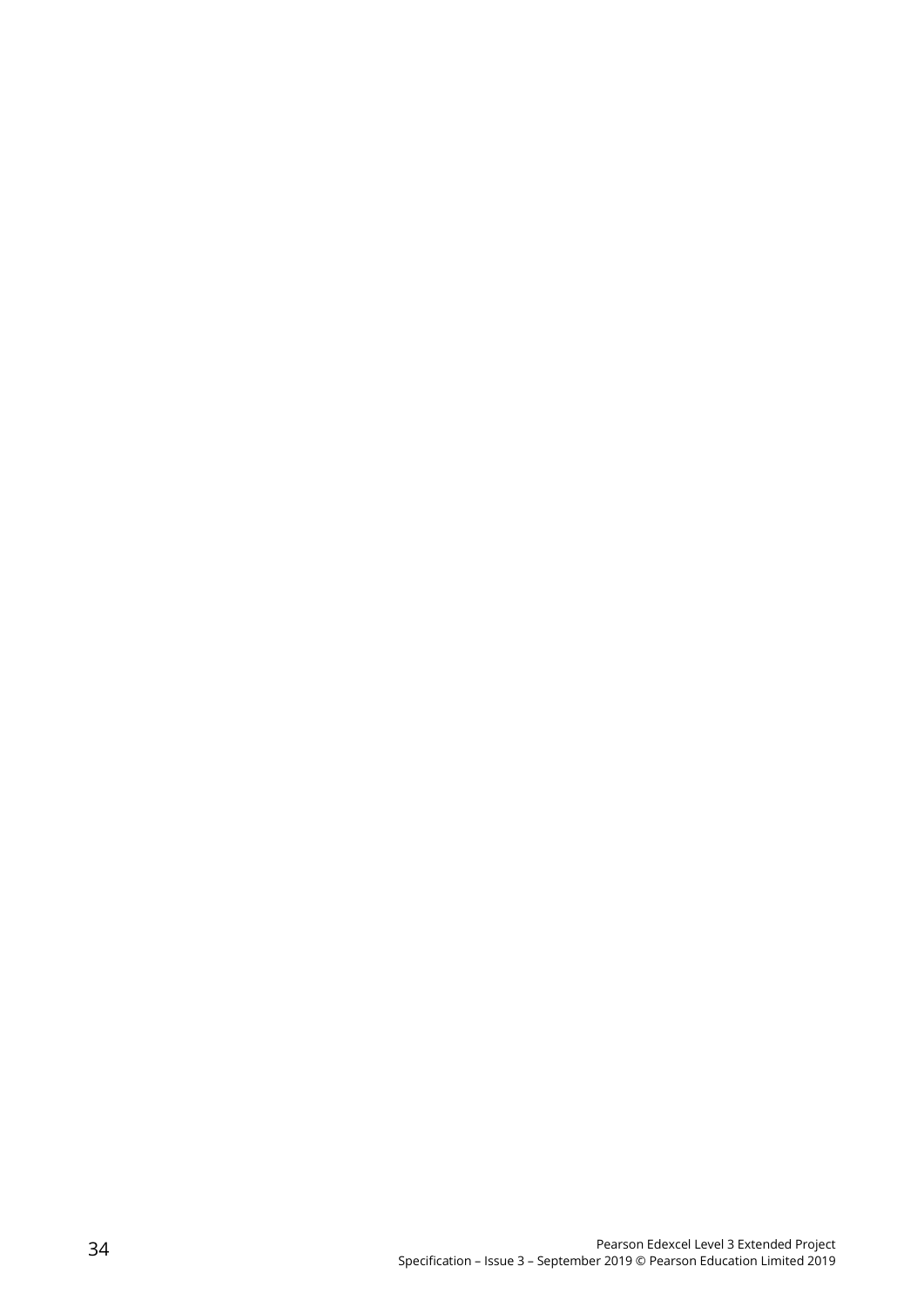# **Unit 3: Performance**

**Level 3**

**Guided learning hours: 120**

## **Introduction**

This unit provides learners with the opportunity to produce a performance for an audience.

The unit requires learners to plan, research, develop and evaluate the performance. Learners begin by identifying a project title and making a project plan. They will then research potential materials, information and techniques. They will apply these as part of the developmental process, which involves trying out different approaches, refining ideas and preparing for and rehearsing the performance. They then give the performance. Finally, learners will evaluate the project and present the outcomes to an audience.

Learners are required to provide written evidence to accompany the project. It is estimated that this will be 1500-3000 words in length. Learners will not be penalised for producing work outside the suggested word count, but they should ensure their word count allows them to meet the assessment objectives.

# **Learning outcomes**

#### **On completion of this unit a learner should:**

- 1 Be able to identify, plan and manage a performance project
- 2 Be able to use resources to research and select prospective performance material and techniques
- 3 Be able to develop and interpret performance material within the context of a performance to an audience
- 4 Be able to present project outcomes and an evaluation to an audience.

#### **The assessment evidence presented by the learner must evidence all the above learning outcomes.**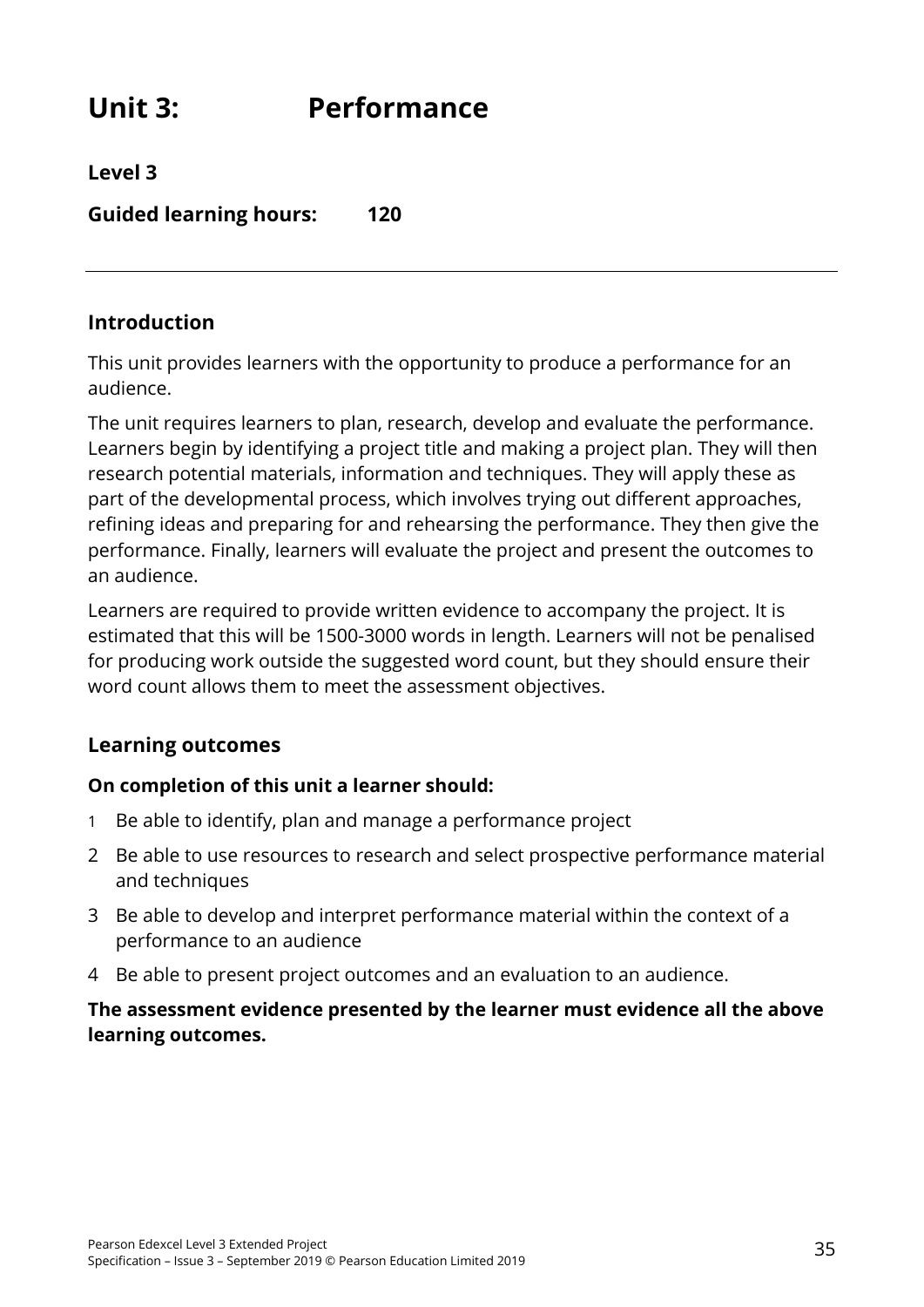# **Unit summary**

| <b>Learning</b>   | <b>Learning outcome</b>                                                                 | <b>Assessment</b>                                                                                                           |
|-------------------|-----------------------------------------------------------------------------------------|-----------------------------------------------------------------------------------------------------------------------------|
| outcome<br>number | The learner will:                                                                       | The learner can:                                                                                                            |
| 1                 | Be able to identify, plan and<br>manage a performance                                   | identify the main objectives for the<br>$\bullet$<br>project                                                                |
|                   | project                                                                                 | provide an appropriate plan<br>$\bullet$                                                                                    |
|                   |                                                                                         | use organisational skills and strategies<br>$\bullet$<br>appropriately.                                                     |
| $\overline{2}$    | Be able to use resources to<br>research and select                                      | research relevant performance material<br>$\bullet$<br>and skills                                                           |
|                   | prospective performance<br>material and techniques                                      | select relevant material from valid<br>sources                                                                              |
|                   |                                                                                         | relate techniques to the performance<br>$\bullet$<br>project.                                                               |
| 3                 | Be able to develop and                                                                  | produce a well-rehearsed performance<br>$\bullet$                                                                           |
|                   | interpret performance<br>material within the context of<br>a performance to an audience | show understanding of style and<br>$\bullet$<br>interpretation                                                              |
|                   |                                                                                         | demonstrate skills and creativity.<br>$\bullet$                                                                             |
| 4                 | Be able to present project<br>outcomes and an evaluation<br>to an audience.             | review and evaluate the project and own<br>$\bullet$<br>learning                                                            |
|                   |                                                                                         | present the project outcomes in an<br>$\bullet$<br>organised manner, engaging with<br>audience and responding to questions. |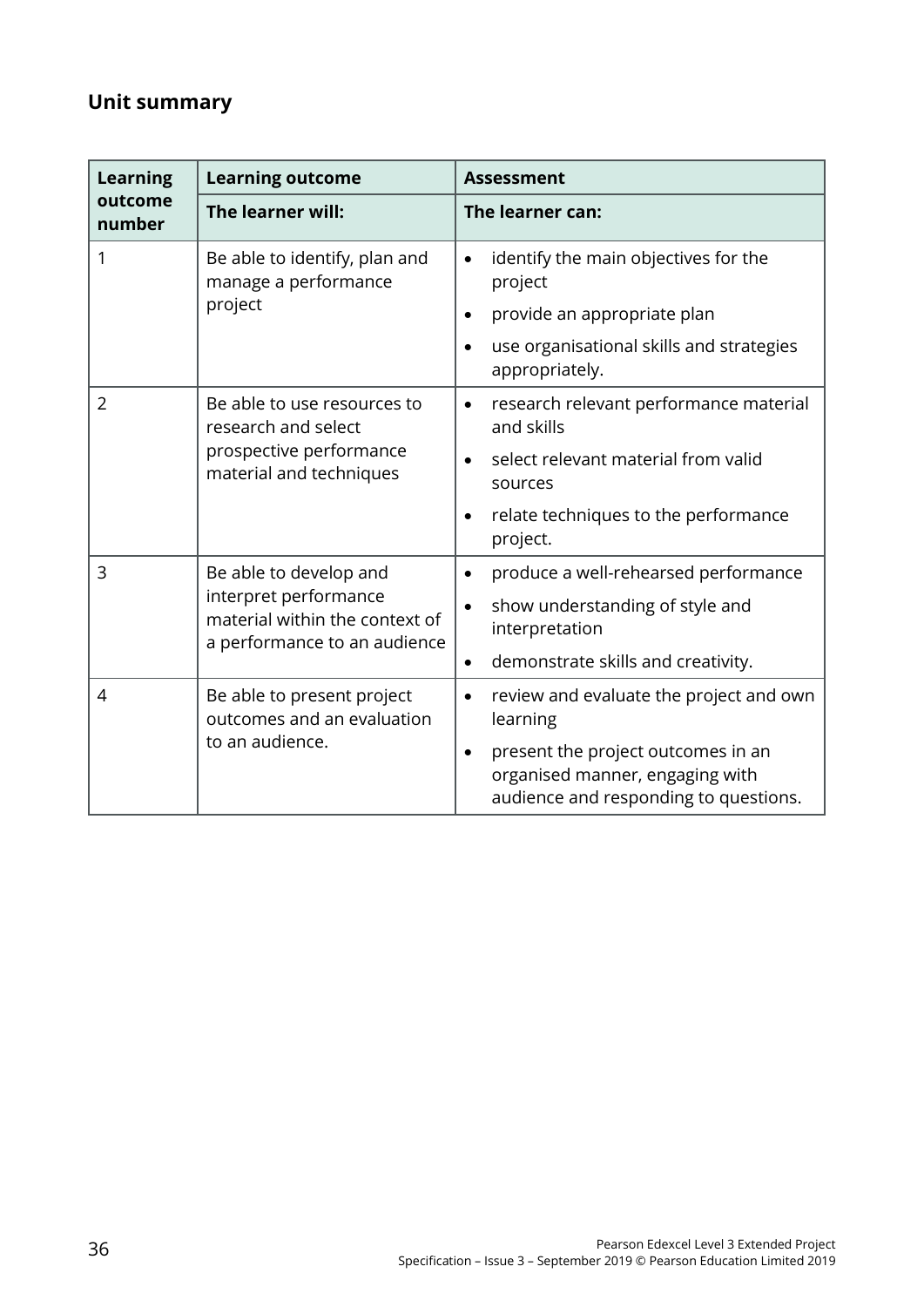## **Unit content**

#### **1 Be able to identify, plan and manage a performance project**

#### *Identifying and planning the project*

Learners should select a topic from an area which interests them and then narrow this down to a working title.

As part of their proposal, learners must complete the project proposal form (*Annexe B*). This must be signed off by the tutor-assessor before any further work can be carried out (see *page 63*). The title/topic must be considered suitable by the tutor-assessor and be appropriate in scale to be completed in the time available.

Completed project proposal forms should include objectives and a rationale for their choice of topic/title. They should identify the proposed activities that they will need to undertake, for example:

- researching potential performance material
- other activities needed in preparation for the performance, such as sourcing any equipment/materials, preparing publicity materials for the performance
- rehearsals and exploring appropriate techniques for the performance
- evaluating the project and own learning
- preparing for the presentation.

Plans should also include the resources that they will require and prepare for contingencies.

The tutor-assessor and project proposal checker must sign off the project proposal form before the learner can do any more work (see *page 63*). By confirming that the project is appropriate, the centre is confirming that the proposal will give the learners scope to achieve all of the assessment objectives.

#### *Managing the project*

During the course of the project, learners must keep individual records which document its progress, the activities undertaken and the decision-making process, using an 'activity log'. An example activity log can be found in *Annexe C* and electronic copies can be downloaded from the Pearson website.

Learners should monitor their own progress, adapting their plan and adjusting their timelines where necessary; where this occurs, this should be recorded in the activity log.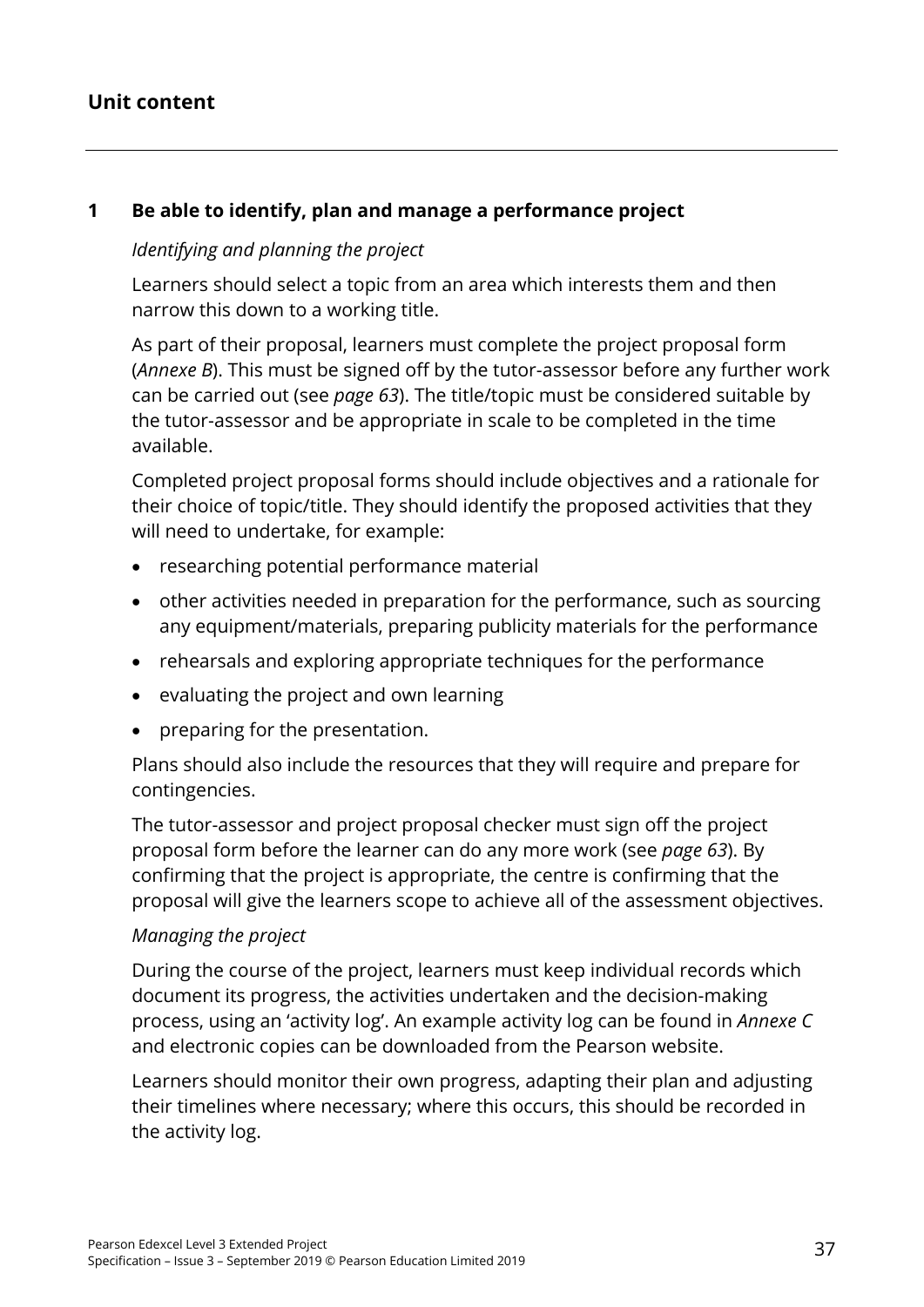# **Summary of evidence required from learner[1](#page-43-0)**

- The project proposal form.
- The activity log.

## **2 Be able to use resources to research and select prospective performance material and techniques**

Learners should show that they understand the resource requirements for the successful development, rehearsal and staging of the performance.

Learners should demonstrate that they have investigated a range of potential performance material and performance techniques, showing connections and links between ideas, information, sources etc.

Different types of research may be appropriate, depending on the type of performance and the learner's own role, but examples could include:

- the learner's own analysis of any possible source materials
- other people's commentaries on, or analysis of, source materials
- the learner's own observations of others' performances
- reviews or accounts of others' performances
- research into the social, cultural or historical context in which any source materials were written or set
- research into specific issues relating to any chosen source material
- the target audience
- the venue
- technical facilities and equipment.

It may also be relevant to research and select other resources, such as sets, costumes, sound, lighting.

Learners should assess the usefulness of their sources, making use of a consistent system of referencing for any sources used. There should also be a bibliography which uses an appropriate and consistent format.

#### **Summary of evidence required from learner**

• Research carried out and resources selected. This could be kept with the activity log.

<span id="page-43-0"></span><sup>&</sup>lt;u>.</u> <sup>1</sup> If clearly referenced, credit can be given for additional evidence of planning and managing the project contained in any supplementary materials submitted for assessment.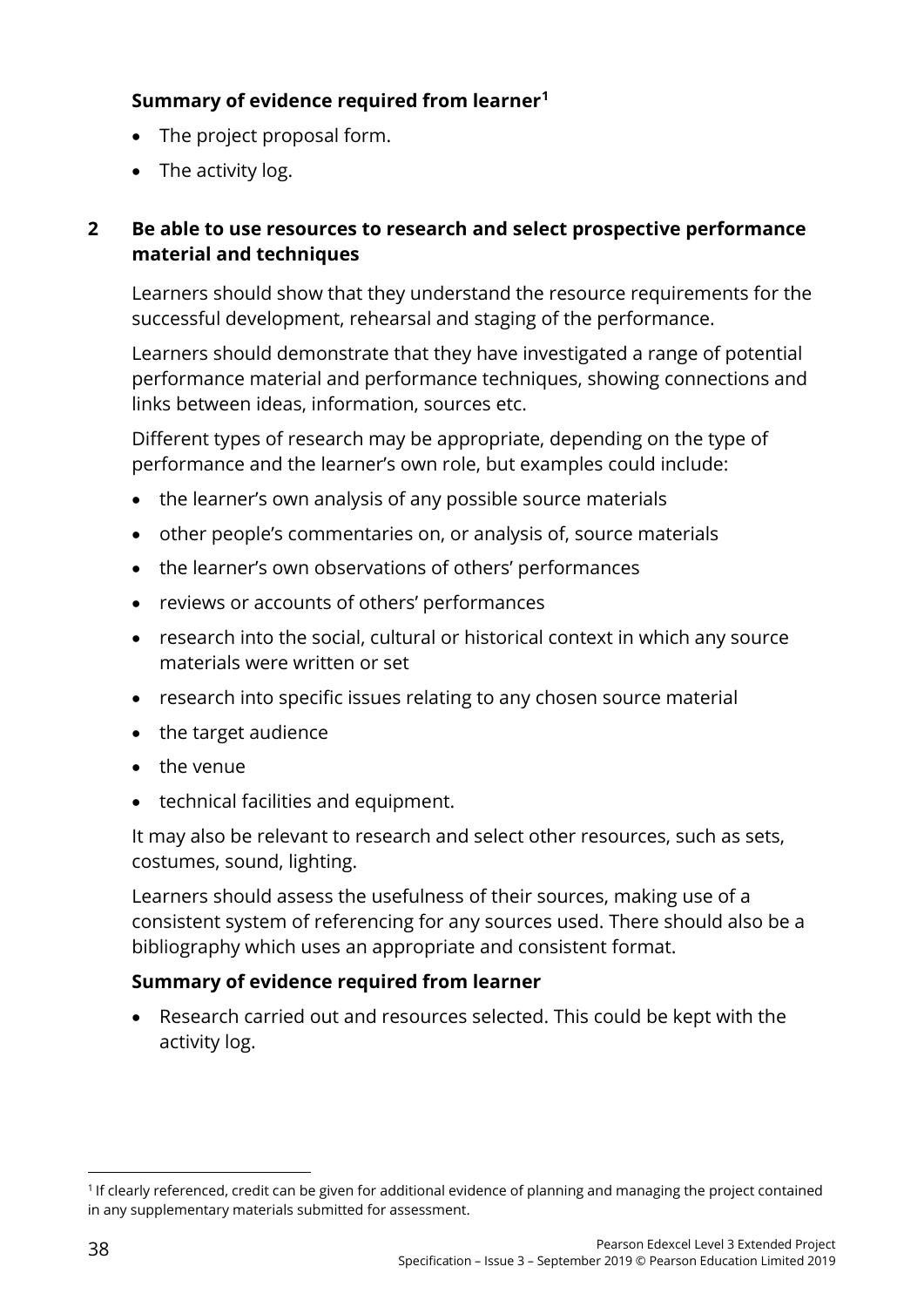## **3 Be able to develop and interpret performance material within the context of a performance to an audience.**

Learners should use the resources and techniques that have been selected and develop them in order to prepare for the final performance.

This is likely to involve:

- exploring initial ideas
- trying out different approaches
- agreeing an approach
- preparation and rehearsals, accompanied by ongoing refinements of the idea, as required.

The activities undertaken and the evolution of ideas should be recorded as fully as possible.

During the development process, decisions will need to be taken, which will include the choice of materials and performance techniques that will be used. It may also include other matters (which will vary according to the type of performance and the circumstances in which it is performed), such as costumes, sound, lighting, staging, set design, publicity materials, timings.

It is during this phase of the project that learners will learn or improve the individual skills that will be required for the performance. These skills will vary depending on the type of performance and the learner's own role, for example physical, artistic, technological, directorial, musical or choreographic.

The learners will then give their performance. However, it is important to realise that the primary assessment evidence for this learning outcome will come from the development process that leads up to the performance, not from the performance itself.

#### **Summary of evidence required from learner**

- Evidence of the development process, for example records of meetings, decisions taken, rehearsals and any other relevant supporting or explanatory evidence. This should be kept with the activity log.
- The performance. The project outcome should be recorded, on video or audio<sup>2</sup>. In addition, an observation record must be completed by the tutorassessor.

<span id="page-44-0"></span><sup>&</sup>lt;u>.</u> <sup>2</sup> Information about acceptable audio/video formats is given in a separate document: *Moderation of Project Qualifications: Guidance for Centres*. Please refer to the Edexcel website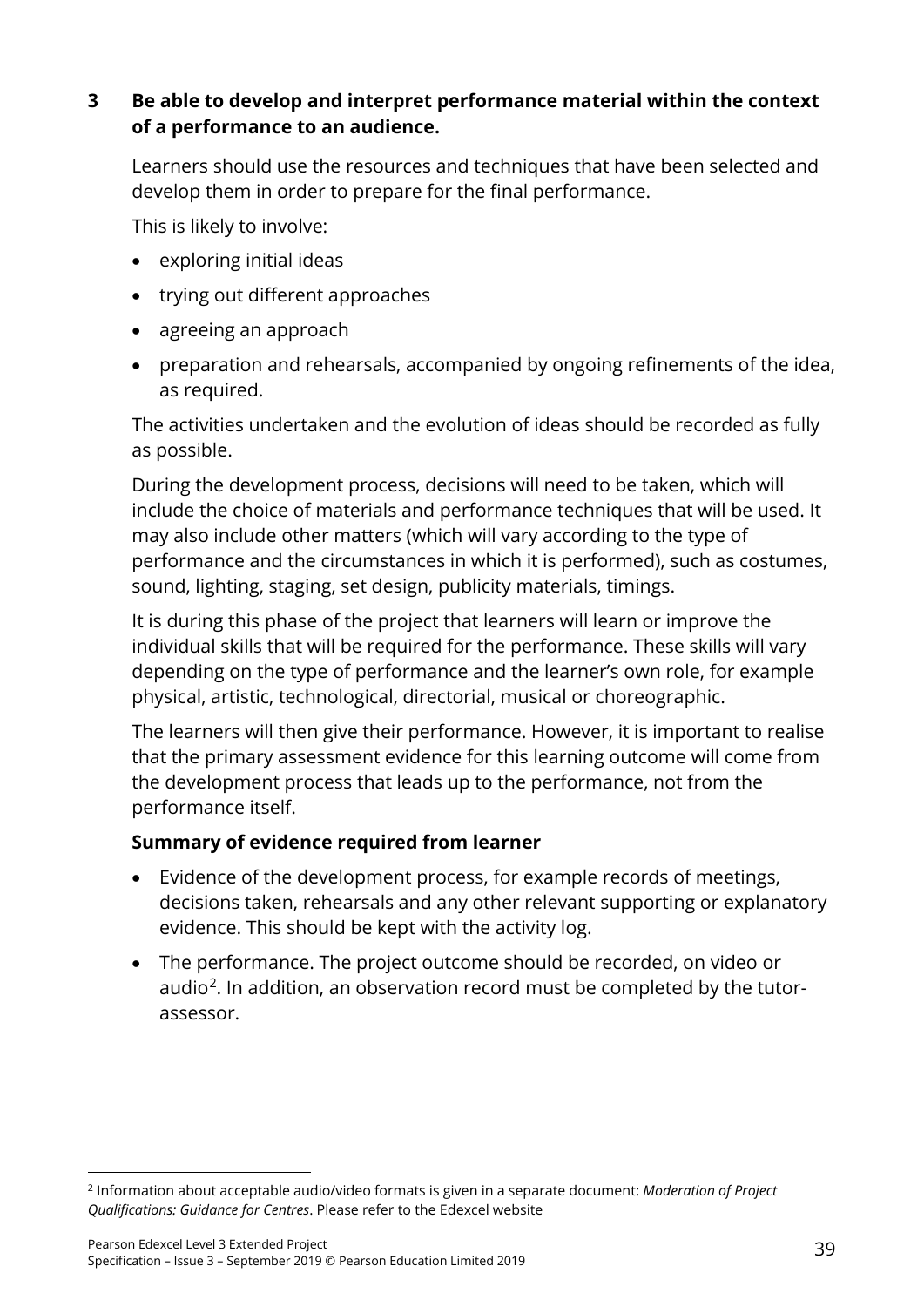## **4 Be able to present project outcomes and an evaluation to an audience**

#### *The evaluation*

Learners must produce an evaluation of the project. The evaluation should aim to address:

- the extent to which they achieved what they set out to achieve
- how well they managed at different stages of the project
- how well they did in the final performance
- what they would do differently next time and why
- what they have learned about putting on a performance and how useful this has been to them

#### *The presentation*

The results of the project should be presented to an audience. The presentation should summarise what the project is about, what the learner's role was, what was done, and how the performance went. It must be appropriate to the selected audience in terms of length, language used, room selected and conditions, and also in terms of any handouts and ICT used.

The presentation must demonstrate the use of appropriate communication skills and the learner should be able to respond to questioning from the audience in a capable manner.

Further information about the presentation is given on *pages 61–62*.

#### **Summary of evidence required from learner**

- The evaluation. This may be a written evaluation or some or all of it could be covered within the presentation.
- The presentation and any supporting material. For oral presentations, the evidence must include an observation record completed by the tutor assessor, along with any notes, handouts, etc prepared by the learner; the presentation does not need to be recorded on audio/video.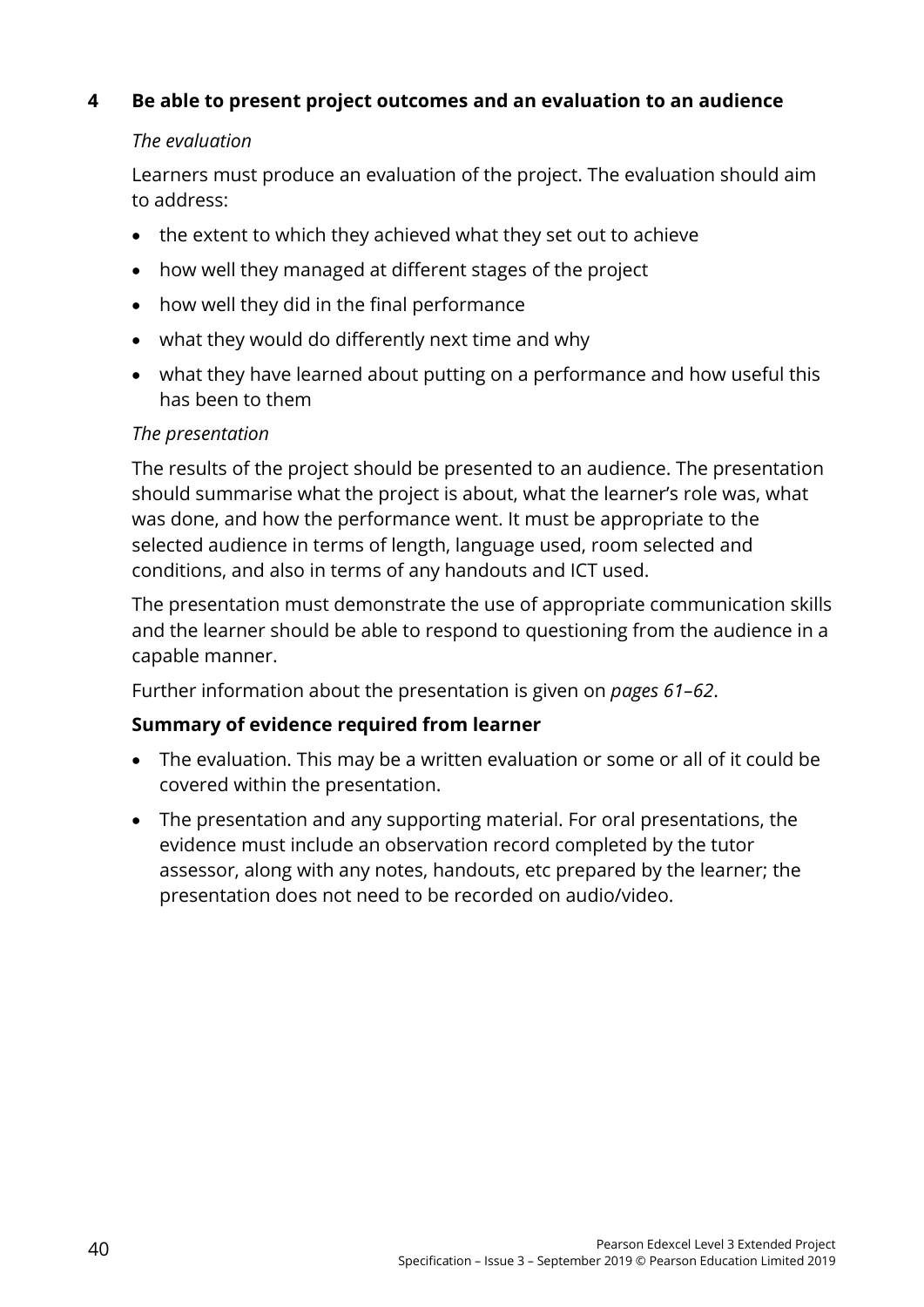# **Marking grid for Performance**

# **Performance: AO1 — Manage**

| <b>Mark band 1</b>                                                                                                                                                                                                                               | <b>Mark band 2</b>                                                                                                                                                                                                                                                                                                                                                                                                                                                                 | <b>Mark band 3</b>                                                                                                                                                                                                                                                                                                                                                                                                                                                                                                                        |
|--------------------------------------------------------------------------------------------------------------------------------------------------------------------------------------------------------------------------------------------------|------------------------------------------------------------------------------------------------------------------------------------------------------------------------------------------------------------------------------------------------------------------------------------------------------------------------------------------------------------------------------------------------------------------------------------------------------------------------------------|-------------------------------------------------------------------------------------------------------------------------------------------------------------------------------------------------------------------------------------------------------------------------------------------------------------------------------------------------------------------------------------------------------------------------------------------------------------------------------------------------------------------------------------------|
| The performance topic and title are identified<br>and are developed with a lot of guidance,<br>support and assistance from the tutor-<br>assessor. The question may lack focus.                                                                  | The performance topic and title are identified<br>and are developed with some guidance,<br>support and assistance from the tutor-<br>assessor and are then finalised and refined<br>by the learner individually or within<br>groups. The question is reasonably<br>focussed.                                                                                                                                                                                                       | The performance topic and title are identified<br>and are developed with limited guidance,<br>support and assistance from the tutor-<br>assessor but are then finalised and refined<br>independently by the learner individually<br>or within groups. The question is well<br>defined and clearly focussed.                                                                                                                                                                                                                               |
| The project plan gives <b>objectives</b> for the<br>project and a brief rationale. Most of the<br>main tasks to be completed are listed. Some<br>potential problems are identified and there<br>are <b>basic ideas</b> for how to overcome them. | The project plan gives <b>clear objectives</b> for the<br>project and a <b>clear</b> rationale. All of the main<br>tasks to be completed are provided in an<br>appropriate order and described with an<br>appropriate time span allocated for some<br>tasks. The plan includes information on how<br>learners will organise their time in order to<br>meet the project objectives. Potential<br>problems are described and there are<br>reasonable ideas for how to overcome them. | The project plan is clear and concise, with<br>clear and detailed objectives and rationale.<br>All of the main tasks to be completed are<br>provided in an appropriate order and<br>described in detail with an appropriate<br>time span allocated for each task. The plan<br>includes information with realistic deadlines<br>showing how learners will organise their time<br>in order to meet the project objectives.<br>Potential problems are described and there<br>are realistic and convincing ideas for how to<br>overcome them. |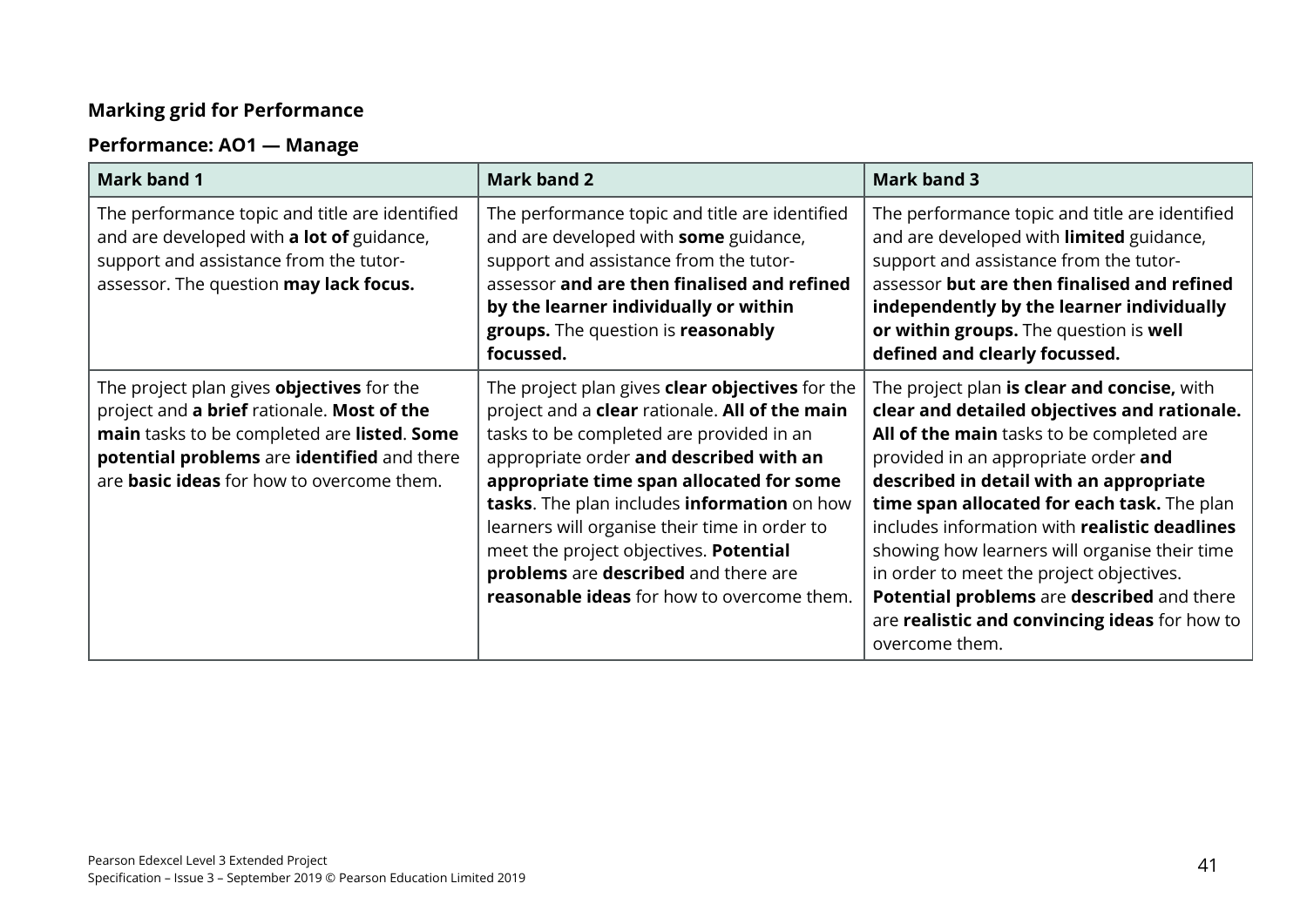#### **Performance: AO1 — Manage (cont.)**

| Mark band 1                                                                                                                                                                                                                                        | <b>Mark band 2</b>                                                                                                                                                                                                                                                                                                                | Mark band 3                                                                                                                                                                                                                                                                                                                                                                                                       |
|----------------------------------------------------------------------------------------------------------------------------------------------------------------------------------------------------------------------------------------------------|-----------------------------------------------------------------------------------------------------------------------------------------------------------------------------------------------------------------------------------------------------------------------------------------------------------------------------------|-------------------------------------------------------------------------------------------------------------------------------------------------------------------------------------------------------------------------------------------------------------------------------------------------------------------------------------------------------------------------------------------------------------------|
| The learner shows limited organisational<br>ability and time management skills when<br>managing the project. The learner maintains<br>cursory records of activities undertaken<br>during the project. There is some monitoring<br>of own progress. | The learner shows reasonable organisational<br>ability and time management skills when<br>managing the project. The learner maintains<br>clear records of activities undertaken during<br>the project, including problems<br>encountered and steps taken to overcome<br>them. Progress is monitored against the<br>original plan. | The learner shows a high level of<br>organisational ability and time management<br>skills when managing the project. The learner<br>maintains <b>clear and detailed</b> records of<br>activities undertaken during the project,<br>including problems encountered and steps<br>taken to overcome them. Progress is<br>monitored against the original plan and<br>adjustments made to the plan where<br>necessary. |
| 0-3 marks                                                                                                                                                                                                                                          | 4-6 marks                                                                                                                                                                                                                                                                                                                         | 7-9 marks                                                                                                                                                                                                                                                                                                                                                                                                         |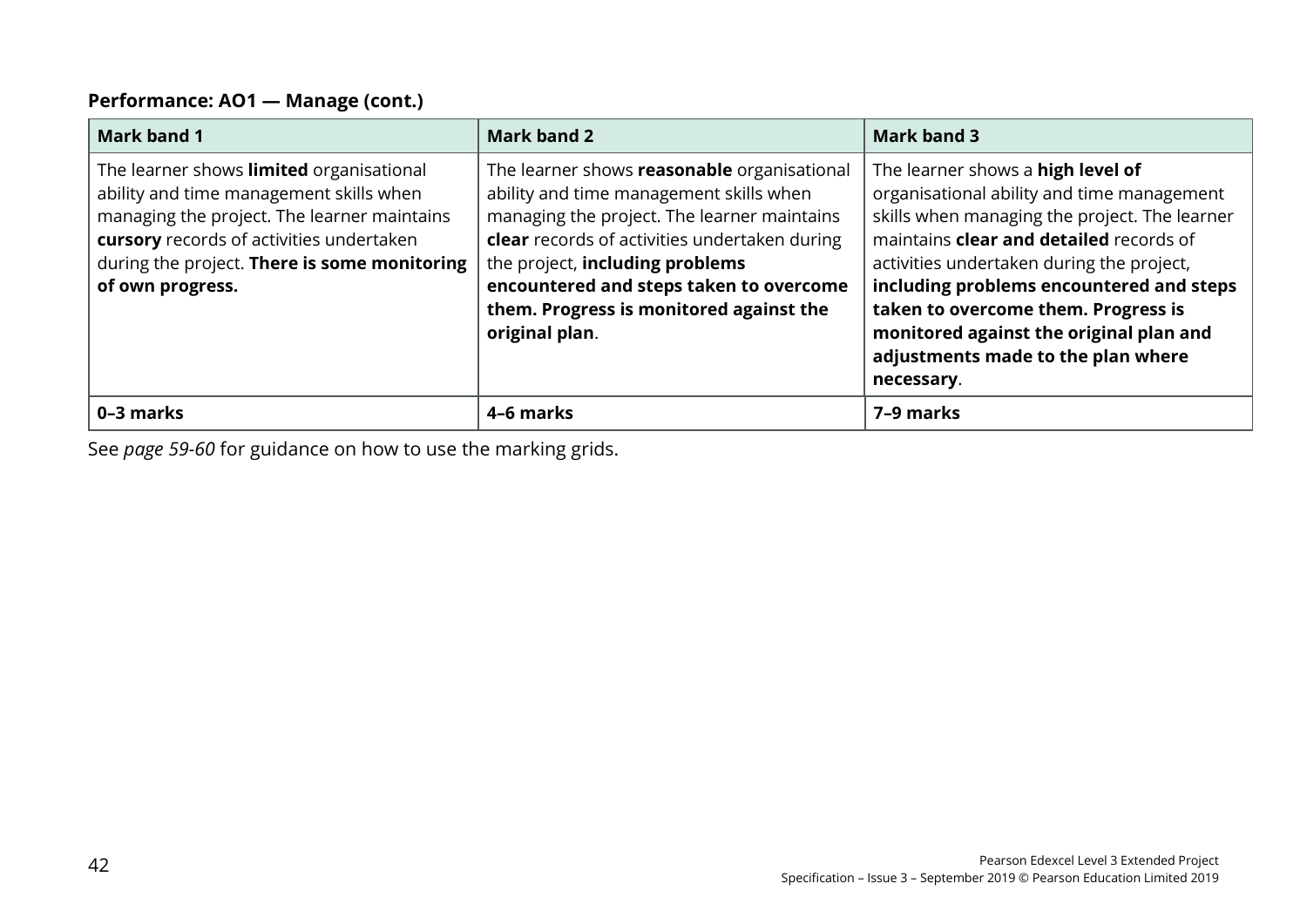#### **Performance: AO2 — Use resources**

| <b>Mark band 1</b>                                                                                                                                                                                                                                                                                                                                                                                   | <b>Mark band 2</b>                                                                                                                                                                                                                                                                                             | <b>Mark band 3</b>                                                                                                                                                                                                                                                                                                                                |
|------------------------------------------------------------------------------------------------------------------------------------------------------------------------------------------------------------------------------------------------------------------------------------------------------------------------------------------------------------------------------------------------------|----------------------------------------------------------------------------------------------------------------------------------------------------------------------------------------------------------------------------------------------------------------------------------------------------------------|---------------------------------------------------------------------------------------------------------------------------------------------------------------------------------------------------------------------------------------------------------------------------------------------------------------------------------------------------|
| Some possible performance material, skills<br>and techniques have been investigated.<br>There is some referencing of research<br>sources and a bibliography is included, listing<br>most of the sources.                                                                                                                                                                                             | A range of different types of possible<br>performance material, skills and techniques<br>have been <i>investigated</i> . Research sources<br>are referenced appropriately and a<br>bibliography is included, listing the sources in<br>an appropriate format.                                                  | A wide range of different types of possible<br>performance material, skills and techniques<br>have been thoroughly investigated. Research<br>sources are referenced appropriately and<br>consistently and a bibliography is included,<br>listing the sources in an appropriate and<br>consistent format                                           |
| From the research carried out, information<br>and resources have been selected for use in<br>the project although some of this may not<br>be not directly relevant. Information has<br>been collated in reference to the<br>performance project. There are attempts to<br>establish links between the research carried<br>out and the performance project, although<br>some of these may be tenuous. | From the research carried out, appropriate<br>information and resources have been<br>selected for use in the project. Information<br>has been analysed in reference to the<br>performance project. The learner has<br>established clear links between the research<br>carried out and the performance project. | From the research carried out, appropriate<br>information and resources have been<br>selected for use in the project. Information<br>has been analysed and synthesised in<br>reference to the performance project.<br>Clear, concise and detailed links have been<br>established between the research carried out<br>and the performance project. |
| Some understanding of the less complex<br>areas of the resources and research required<br>for the development, rehearsal and staging of<br>the performance has been shown.                                                                                                                                                                                                                           | A reasonable understanding of the<br>complexities of the resource and research<br>required for the development, rehearsal and<br>staging of the performance has been shown.                                                                                                                                    | A thorough understanding of the<br>complexities of the resource and research<br>required for the development, rehearsal and<br>staging of the performance has been shown.                                                                                                                                                                         |
| 0-4 marks                                                                                                                                                                                                                                                                                                                                                                                            | 5-8 marks                                                                                                                                                                                                                                                                                                      | 9-12 marks                                                                                                                                                                                                                                                                                                                                        |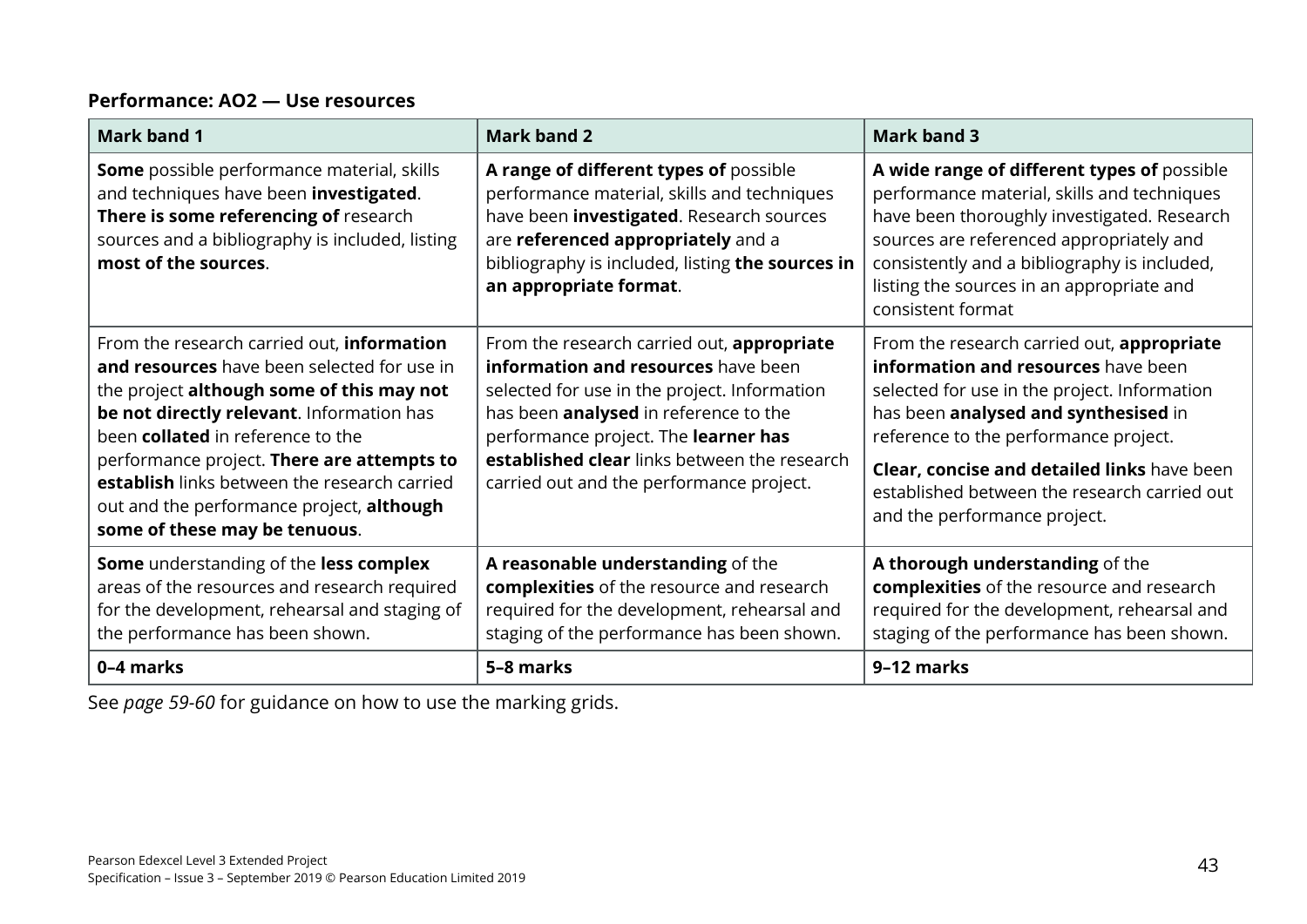#### **Performance: AO3 — Develop and realise**

| <b>Mark band 1</b>                                                                                                                                                                                                                                                                                                                                                                                                                                                                                     | <b>Mark band 2</b>                                                                                                                                                                                                                                                                                                                                                                                                                                                                                                                 | <b>Mark band 3</b>                                                                                                                                                                                                                                                                                                                                                                                                                                                                                                                                                                                            |
|--------------------------------------------------------------------------------------------------------------------------------------------------------------------------------------------------------------------------------------------------------------------------------------------------------------------------------------------------------------------------------------------------------------------------------------------------------------------------------------------------------|------------------------------------------------------------------------------------------------------------------------------------------------------------------------------------------------------------------------------------------------------------------------------------------------------------------------------------------------------------------------------------------------------------------------------------------------------------------------------------------------------------------------------------|---------------------------------------------------------------------------------------------------------------------------------------------------------------------------------------------------------------------------------------------------------------------------------------------------------------------------------------------------------------------------------------------------------------------------------------------------------------------------------------------------------------------------------------------------------------------------------------------------------------|
| An attempt has been made to structure the<br>supporting information that relates to the<br>development process. The information<br>contained within it is generally presented in<br>a logical order, although some of it may not<br>be wholly relevant.                                                                                                                                                                                                                                                | The supporting information that relates to the<br>development process is structured and<br>presented clearly. The information contained<br>within it is generally clear and relevant.                                                                                                                                                                                                                                                                                                                                              | The supporting information that relates to the<br>development process is structured and<br>presented clearly. The information contained<br>within it is consistently clear and relevant.                                                                                                                                                                                                                                                                                                                                                                                                                      |
| The learner demonstrates a limited<br>involvement in, and understanding of, the<br>developmental process. They make some<br>contributions to discussions and decisions<br>taken. There is <b>some</b> evidence of<br>development of ideas and that alternative<br>ideas and approaches have been considered,<br>with some attempt to explain the decisions<br>taken. Throughout the development process<br>and final performance, resources are applied<br>and skills are developed with some success. | The learner demonstrates good involvement<br>in, and understanding of, the developmental<br>process. They make generally effective<br>contributions to discussions and decisions<br>taken. There is clear evidence of development<br>of ideas and that alternative ideas and<br>approaches have been considered carefully,<br>with a <b>clear</b> explanation of the decisions<br>taken. Throughout the development process<br>and final performance, resources are applied<br>and skills are developed generally<br>successfully. | The learner demonstrates a high level of<br>involvement in, and a thorough<br>understanding of, the developmental<br>process. They make consistently effective<br>contributions to discussions and decisions<br>taken. There is <b>clear</b> evidence of development<br>of ideas and that alternative ideas and<br>approaches have been considered carefully<br>and evaluated, with a well-thought out and<br>well-argued explanation of the decisions<br>taken. Throughout the development process<br>and final performance, resources are applied<br>and skills are developed consistently<br>successfully. |
| The learner shows evidence of adequate<br>preparation and rehearsal and makes some<br>contribution to the final performance.                                                                                                                                                                                                                                                                                                                                                                           | The learner shows evidence of good<br>preparation and rehearsal and makes a<br>generally successful contribution to the<br>final performance.                                                                                                                                                                                                                                                                                                                                                                                      | There is evidence of <b>thorough</b> preparation<br>and rehearsal and makes a successful and<br>important contribution to the final<br>performance.                                                                                                                                                                                                                                                                                                                                                                                                                                                           |
| 0-8 marks                                                                                                                                                                                                                                                                                                                                                                                                                                                                                              | 9-16 marks                                                                                                                                                                                                                                                                                                                                                                                                                                                                                                                         | 17-24 marks                                                                                                                                                                                                                                                                                                                                                                                                                                                                                                                                                                                                   |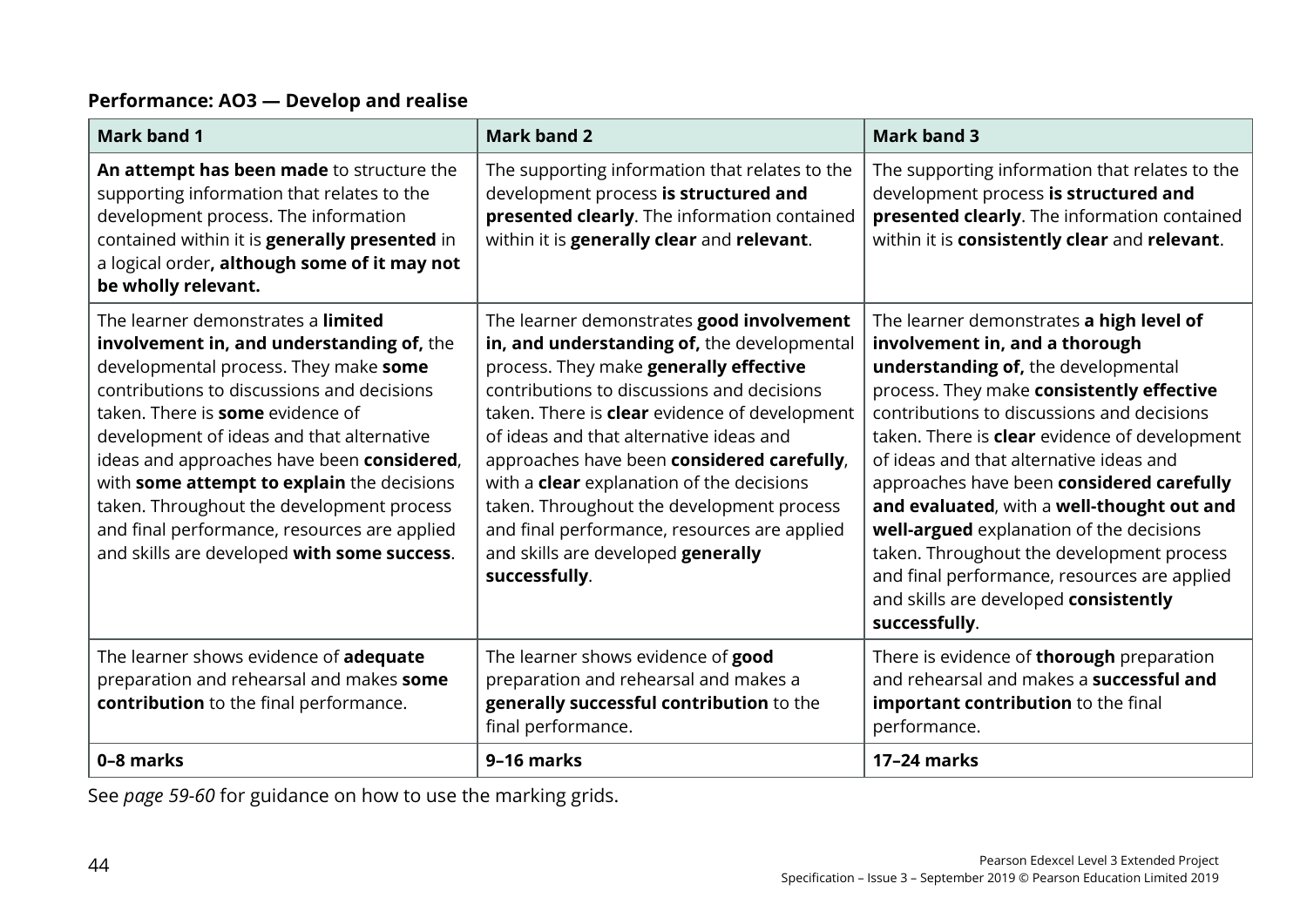#### **Performance: AO4 — Review**

| <b>Mark band 1</b>                                                                                                                                                                                                                                                                                    | <b>Mark band 2</b>                                                                                                                                                                                                               | <b>Mark band 3</b>                                                                                                                                                                                                                  |
|-------------------------------------------------------------------------------------------------------------------------------------------------------------------------------------------------------------------------------------------------------------------------------------------------------|----------------------------------------------------------------------------------------------------------------------------------------------------------------------------------------------------------------------------------|-------------------------------------------------------------------------------------------------------------------------------------------------------------------------------------------------------------------------------------|
| Overall the learner shows some self-<br><b>awareness</b> when evaluating the project and<br>the extent to which they have achieved their<br>aims. The learner <b>attempts to</b> assess how<br>well they performed, but this may not always<br>correspond with the tutor-assessor's own<br>judgement. | Overall the learner shows good insight and<br>self-awareness in evaluating the project and<br>the extent to which they have achieved their<br>aims. The learner is generally successful at<br>assessing how well they performed. | Overall the learner shows a high level of<br>insight and self-awareness in evaluating the<br>project and the extent to which they have<br>achieved their aims. The learner is highly<br>adept at assessing how well they performed. |
| The learner <b>identifies</b> some <b>basic</b> ideas for<br>what they could do differently next time. They<br>have drawn <b>basic</b> conclusions about the<br>process of putting on a performance that<br>could help them in future.                                                                | The learner <b>describes</b> ideas for what they<br>could do differently next time. They have<br>drawn clear conclusions about the process of<br>putting on a performance that could help<br>them in future.                     | The learner explains and justifies ideas for<br>what they could do differently next time. They<br>have drawn clear and perceptive conclusions<br>about process of putting on a performance<br>that could help them in future.       |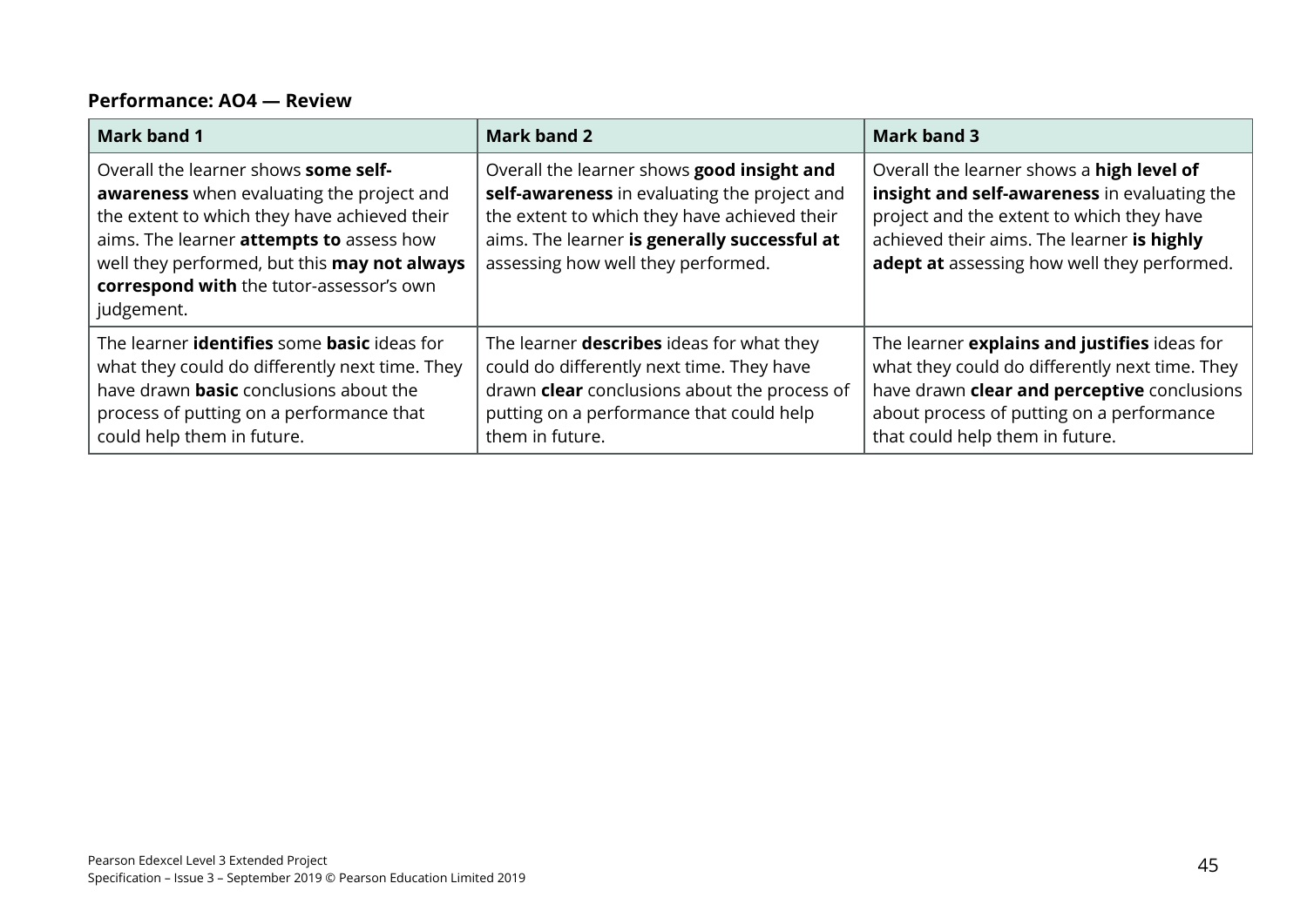#### **Performance: AO4 — Review (cont.)**

| <b>Mark band 1</b>                                                                                                                                                                                                                                                                                                                                                                                                                                  | <b>Mark band 2</b>                                                                                                                                                                                                                                                                                                                                                                                                                                                                                           | <b>Mark band 3</b>                                                                                                                                                                                                                                                                                                                                                                                                                                                                                                             |
|-----------------------------------------------------------------------------------------------------------------------------------------------------------------------------------------------------------------------------------------------------------------------------------------------------------------------------------------------------------------------------------------------------------------------------------------------------|--------------------------------------------------------------------------------------------------------------------------------------------------------------------------------------------------------------------------------------------------------------------------------------------------------------------------------------------------------------------------------------------------------------------------------------------------------------------------------------------------------------|--------------------------------------------------------------------------------------------------------------------------------------------------------------------------------------------------------------------------------------------------------------------------------------------------------------------------------------------------------------------------------------------------------------------------------------------------------------------------------------------------------------------------------|
| The presentation is <b>structured</b> so that the<br>audience can see that there has been some<br>attempt to organise it logically and the<br>learner shows <b>basic</b> ability to convey the main<br>ideas.                                                                                                                                                                                                                                       | The presentation is <b>structured</b> so that it is<br>reasonably clear to the audience how it is<br>organised and how the different parts link<br>together and the learner shows good ability<br>to convey the main ideas.                                                                                                                                                                                                                                                                                  | The presentation is clearly and logically<br>structured so that it is completely clear to<br>the audience how the different parts link<br>together and the learner shows a high level of<br>ability to convey the main ideas.                                                                                                                                                                                                                                                                                                  |
| If an oral presentation is given, it is generally<br>audible, although it is likely that the learner<br>relies heavily on supporting materials, eg<br>notes or cue cards. The learner shows limited<br>ability to engage the audience or hold their<br>attention. Where visual aids are used, these<br>attempt to support the presentation,<br>although they may not be clearly visible to<br>the audience and may contain too much<br>information. | If an oral presentation is given, it is <b>audible</b><br>and reasonably paced; although it is likely<br>that the learner relies on supporting<br>materials, eg notes or cue cards, there are<br>parts of the presentation that are not<br>simply read aloud. The learner engages with<br>the audience and holds their attention in<br>places. Where visual aids are used, these are<br>relevant and are reasonably effective at<br>supporting the presentation. They show<br>reasonable clarity and design. | If an oral presentation is given, it is clearly<br>audible and well paced. The learner may<br>make some use of supporting materials, eg<br>notes of cue cards, but the presentation is<br>not simply read aloud. The learner engages<br>well with the audience and holds their<br>attention. Where visual aids are used, these<br>are relevant and are consistently effective<br>at supporting the presentation. They are<br>clearly visible to the audience, are well<br>designed and do not contain too much<br>information. |
| Some questions are answered and the<br>learner shows reasonable subject knowledge.                                                                                                                                                                                                                                                                                                                                                                  | Questions are answered reasonably clearly<br>and effectively and the learner shows<br>reasonable subject knowledge.                                                                                                                                                                                                                                                                                                                                                                                          | The learner handles questions calmly and<br>confidently. Questions are answered clearly<br>and insightfully and the learner shows good<br>subject knowledge.                                                                                                                                                                                                                                                                                                                                                                   |
| 0-3 marks                                                                                                                                                                                                                                                                                                                                                                                                                                           | 4-6 marks                                                                                                                                                                                                                                                                                                                                                                                                                                                                                                    | 7-9 marks                                                                                                                                                                                                                                                                                                                                                                                                                                                                                                                      |

See *page 59-60* for guidance on how to use the marking grids.

**Total marks out of 54.**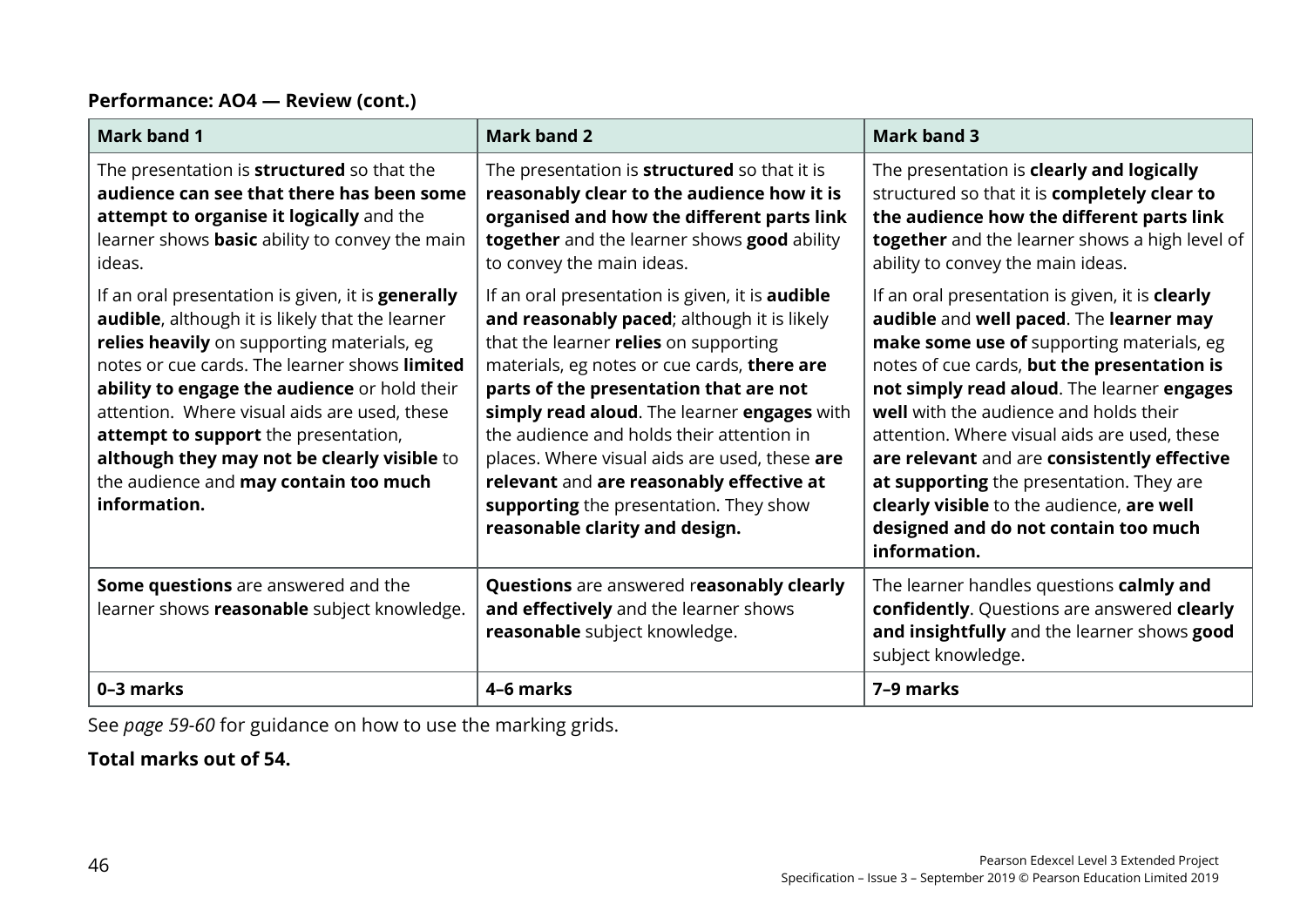**Unit 4: Artefact**

**Level 3**

**Guided learning hours: 120**

### **Introduction**

The unit requires learners to plan, research, develop and evaluate the production of an artefact.

The artefact may take many forms, including a finished working prototype, model, artwork or design. The way the artefact is presented will depend on the ideas and intentions of the learner and the form it takes: a sculpture may be intended for a specific site; an engineering model may require to be demonstrated in action to highlight its function; a website's purpose may be reflected through its use of colour, layout and form of navigation.

There are no expectations of size limits for the artefact — the size should be appropriate to the intention. Supporting evidence may be in any suitable form such as writing, illustrations, technical drawings, video or interactive media.

Learners begin by identifying a brief for their artefact and making a project plan. They will then research potential materials, information and techniques. They will apply these as part of the development process, which involves generating ideas, trying them out, choosing the best solution, refining and adapting the idea, and handing over the finished artefact to the tutor-assessor. They then evaluate their project and present the outcomes of the project to an audience.

Learners are required to provide written evidence to accompany the project. It is estimated that this will be 1500-3000 words in length. Learners will not be penalised for producing work outside the suggested word count, but they should ensure their word count allows them to meet the assessment objectives.

# **Learning outcomes**

#### **On completion of this unit a learner should:**

- 1 Be able to identify, plan and manage the production of an artefact or design
- 2 Be able to research and select appropriate techniques and materials
- 3 Be able to produce an artefact or design, using appropriate techniques and materials
- 4 Be able to present project outcomes and an evaluation to an audience.

#### **The assessment evidence presented by the learner must evidence all the above learning outcomes.**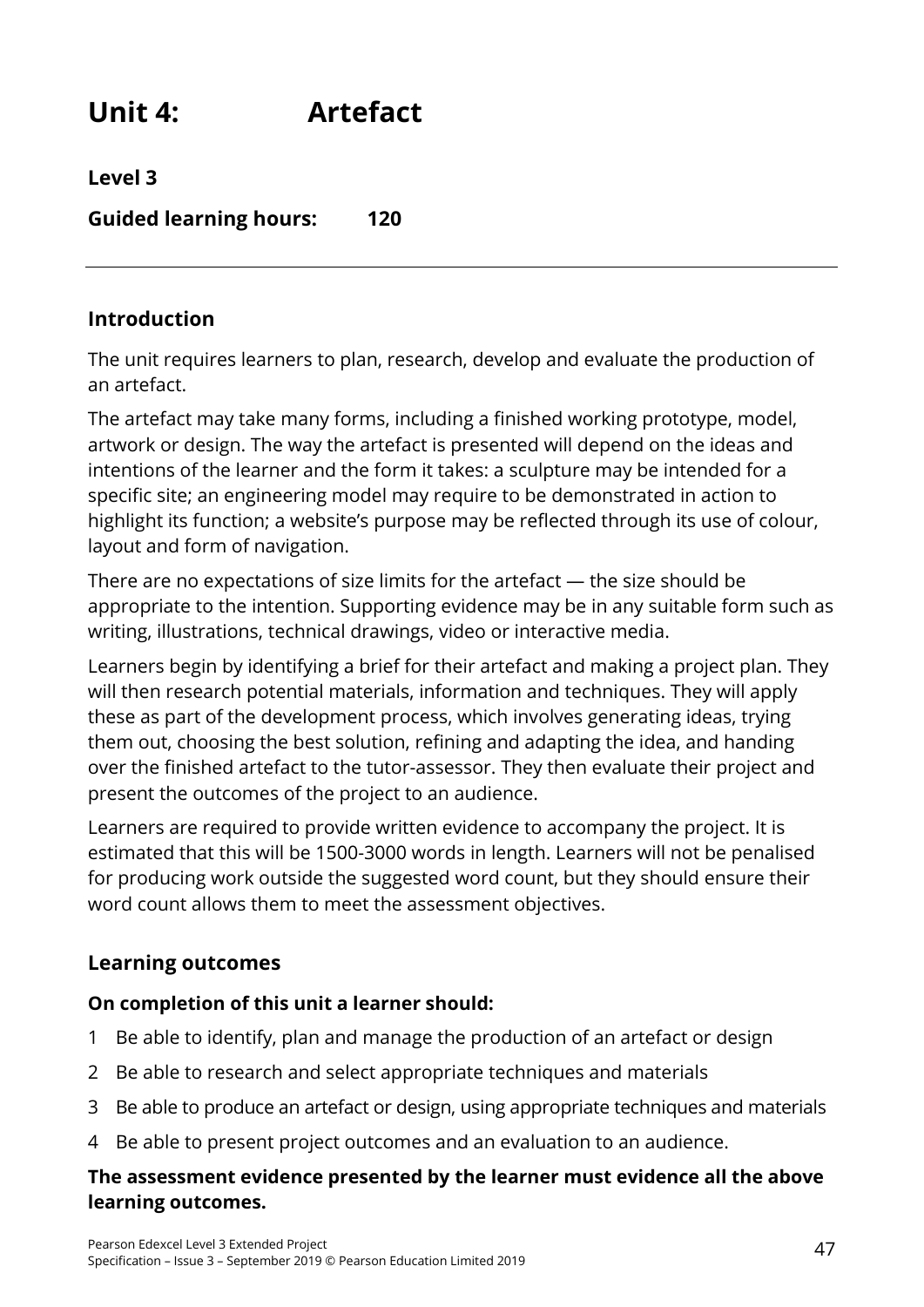# **Unit summary**

| <b>Learning</b>   | <b>Learning outcome</b>                                                                    | <b>Assessment</b>                                                                                                                                                      |
|-------------------|--------------------------------------------------------------------------------------------|------------------------------------------------------------------------------------------------------------------------------------------------------------------------|
| outcome<br>number | The learner will:                                                                          | The learner can:                                                                                                                                                       |
| 1                 | Be able to identify, plan and<br>manage the production of an<br>artefact or design         | identify the main objectives for the<br>$\bullet$<br>project<br>provide an appropriate plan<br>$\bullet$<br>use organisational skills and strategies<br>appropriately. |
| $\overline{2}$    | Be able to research and select<br>appropriate techniques and                               | research materials, techniques and<br>$\bullet$<br>processes                                                                                                           |
|                   | materials                                                                                  | select appropriate materials, techniques<br>$\bullet$<br>and processes                                                                                                 |
|                   |                                                                                            | relate investigated processes to the<br>project.                                                                                                                       |
| 3                 | Be able to produce an artefact<br>or design, using appropriate<br>techniques and materials | create an artefact or design with<br>$\bullet$<br>appropriate materials, techniques and<br>processes                                                                   |
|                   |                                                                                            | show development of ideas and<br>$\bullet$<br>consideration of alternative designs                                                                                     |
|                   |                                                                                            | acknowledge creative influences.<br>$\bullet$                                                                                                                          |
| $\overline{4}$    | Be able to present project<br>outcomes and an evaluation                                   | review and evaluate the project and own<br>$\bullet$<br>learning                                                                                                       |
|                   | to an audience.                                                                            | present the project outcomes in an<br>$\bullet$<br>organised manner, engaging with<br>audience and responding to questions.                                            |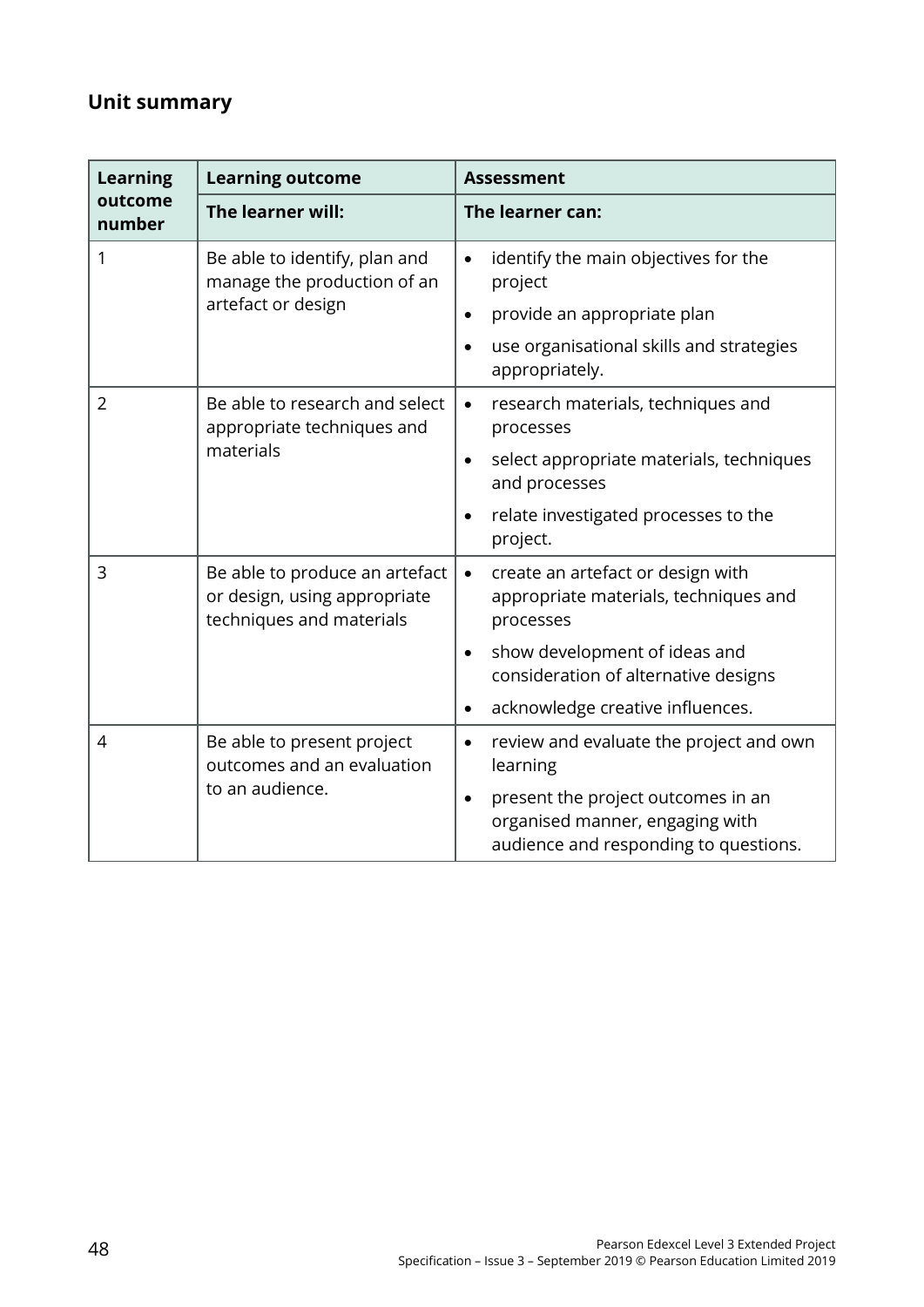## **Unit content**

### **1 Be able to identify, plan and manage the production of an artefact or design**

#### *Identifying and planning the project*

The artefact should be created against a specific brief. This could be developed by the learner themselves, or in consultation another party, such as an employer.

As part of their proposal, learners must complete the project proposal form (*Annexe B*). This must be signed off by the tutor-assessor before any further work can be carried out (see *page 63)*. The title/topic must be considered suitable by the tutor-assessor and be appropriate in scale to be completed in the time available.

Completed project proposal forms should include objectives and a rationale for their choice of topic/title. They should identify the proposed activities that they will need to undertake, for example:

- background reading and research
- researching potential materials and techniques
- developing ideas and experimenting with possible solutions
- producing and presenting the artefact
- evaluating the project and own learning
- preparing for the presentation.

Plans should also include the resources that they will require.

The tutor-assessor and project proposal checker must sign off the project proposal form before the learner can do any more work (see *page 63*). By confirming that the project is appropriate, the centre is confirming that the proposal will give the learners scope to achieve all of the assessment objectives.

#### *Managing the project*

During the course of the project, learners must keep individual records which document its progress, the activities undertaken and the decision-making process, using an 'activity log'. An example activity log can be found in *Annexe* C and electronic copies can be downloaded from the Pearson website.

Learners should monitor their own progress, adapting their plan and adjusting their timelines where necessary; where this occurs, this should be recorded in the activity log.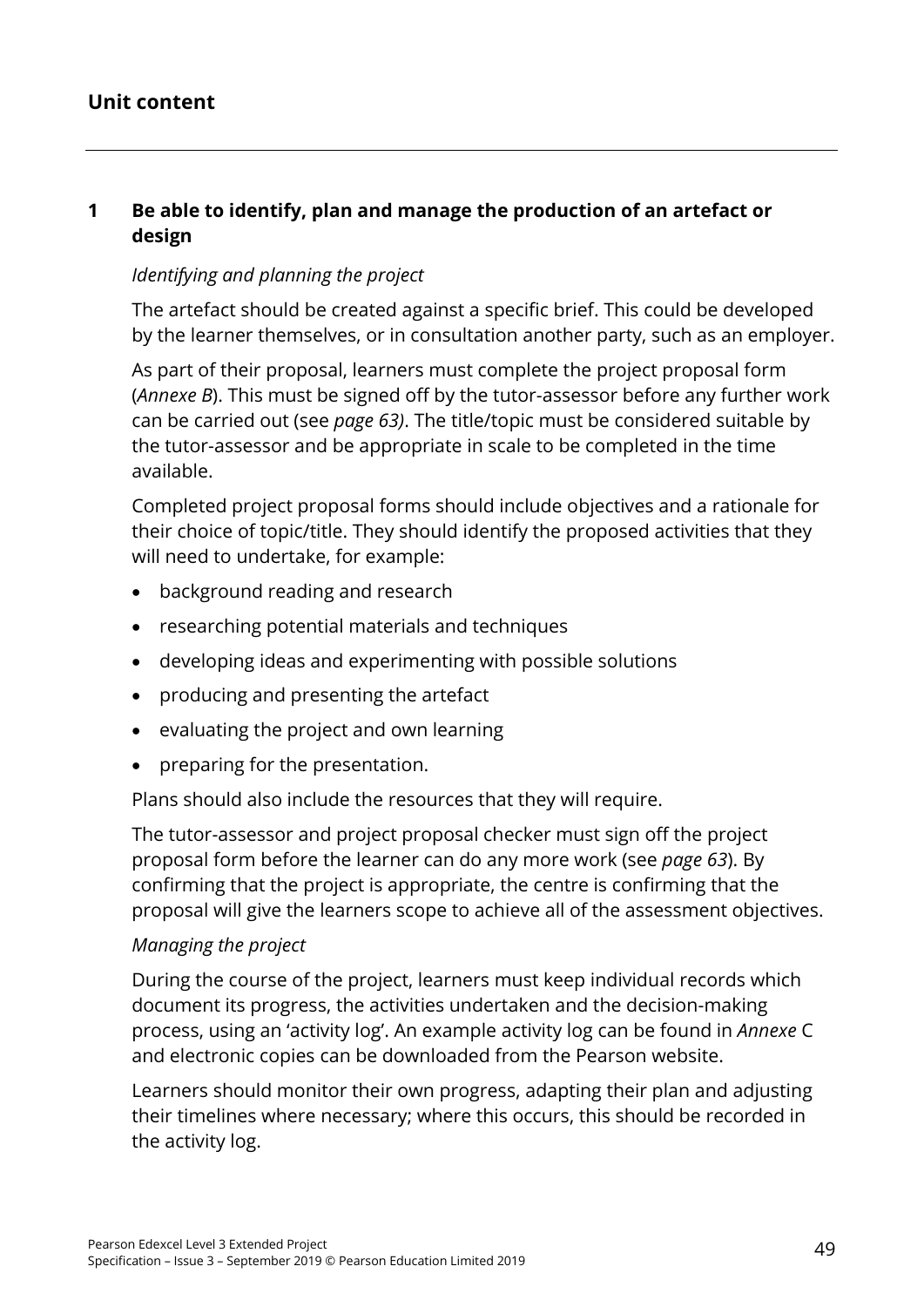# **Summary of evidence required from learner**[1](#page-55-0)

- The project proposal form.
- The activity log.

## **2 Be able to research and select appropriate techniques and materials**

Learners should demonstrate that they have conducted adequate research. This may involve primary and secondary sources, as appropriate. The learner should show that they have investigated a range of techniques and materials, showing connections and links between ideas, information, sources etc.

The research required will depend upon the brief and type of artefact to be produced, but examples include:

- understanding the needs of a client and the context in which the artefact will be used
- the learner's analysis of existing artefacts that they are hoping to improve upon
- other people's analyses of existing artefacts
- other people's attempts to solve a similar problem
- a historical survey of how a particular artefact has developed
- the skills and resources that will be required in the creation of the learner's artefact
- possible techniques and processes that could be used
- possible raw materials that could be used.

Learners should assess the usefulness of their sources, making use of a consistent system of referencing for any sources used. There should also be a bibliography which uses an appropriate and consistent format.

#### **Summary of evidence required from learner**

• Research carried out and resources selected. This could be kept with the activity log.

<span id="page-55-0"></span><sup>&</sup>lt;u>.</u> <sup>1</sup> If clearly referenced, credit can be given for additional evidence of planning and managing the project contained in any supplementary materials submitted for assessment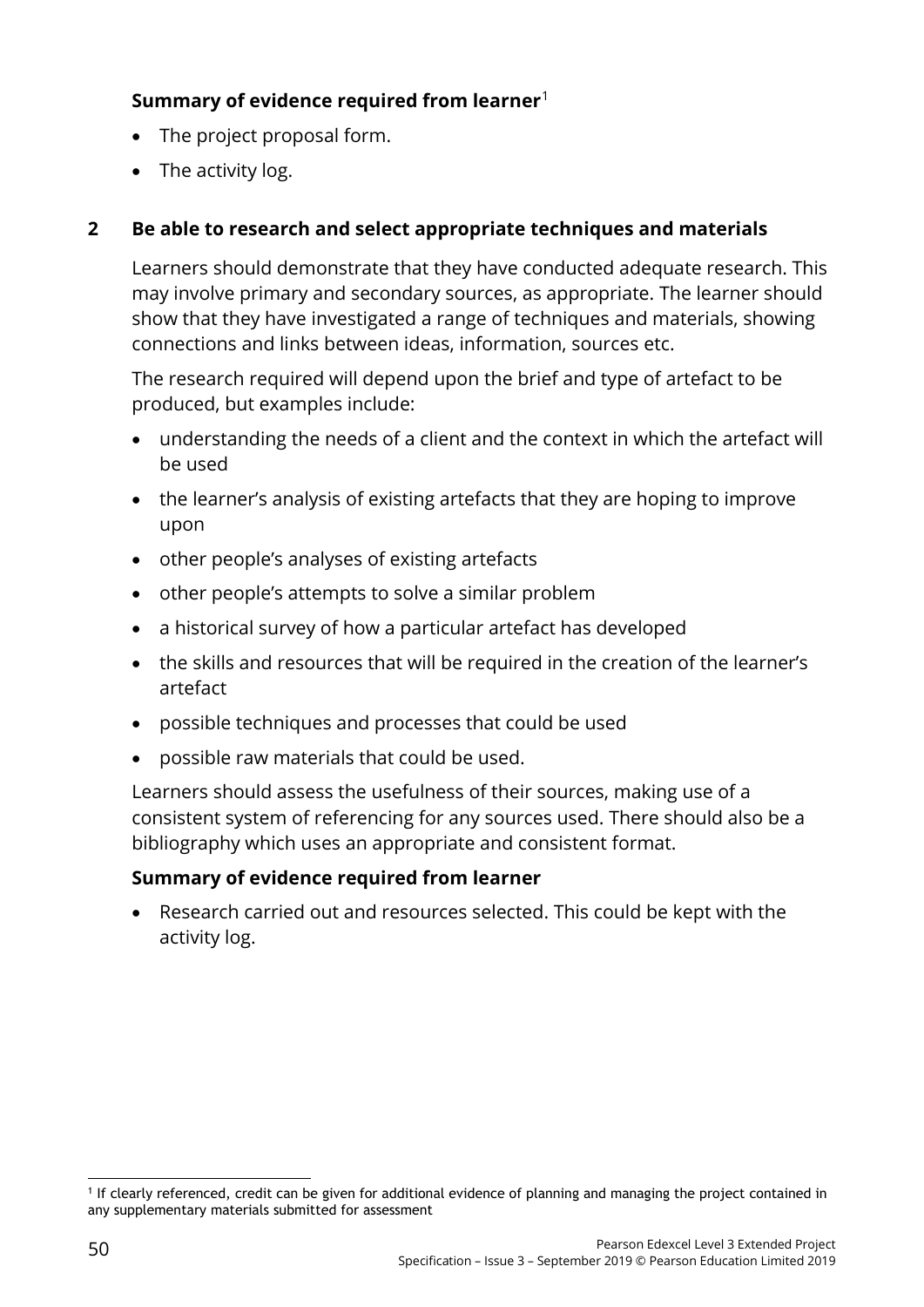## **3 Be able to produce an artefact or design, using appropriate techniques and materials**

Learners should apply the research that has been carried out in producing their artefact.

During the development process the learner will need to take decisions about the use of materials and techniques. Learners will need to use a range of skills to solve problems, produce their artefact and achieve their planned outcomes.

The development process could involve:

- generating ideas
- trying out different ideas, materials, techniques, etc
- choosing the best solution
- refining and adapting the idea and producing the artefact, returning to earlier stages of the development process if necessary
- presenting the finished artefact.

The finished artefact should be presented to the tutor-assessor in an appropriate form, together with material that evidences the process of research, the development and evolution of ideas, design and making. This should make it clear what has been done and why, as well as how the artefact/design works.

#### **Summary of evidence required from learner**

- Evidence of the development process. This could be kept with the activity log.
- The artefact and any supporting and explanatory information. Appropriate evidence of this (for example photos) must be included with the rest of the evidence submitted.

#### **4 Be able to present project outcomes and an evaluation to an audience**

#### *The evaluation*

Learners must produce an evaluation of the project. The evaluation should aim to address:

- the extent to which they achieved what they set out to achieve
- how well the artefact meets the original brief
- how well they managed at different stages of the project
- what they would do differently next time and why
- what they have learned about producing an artefact and how useful this has been to them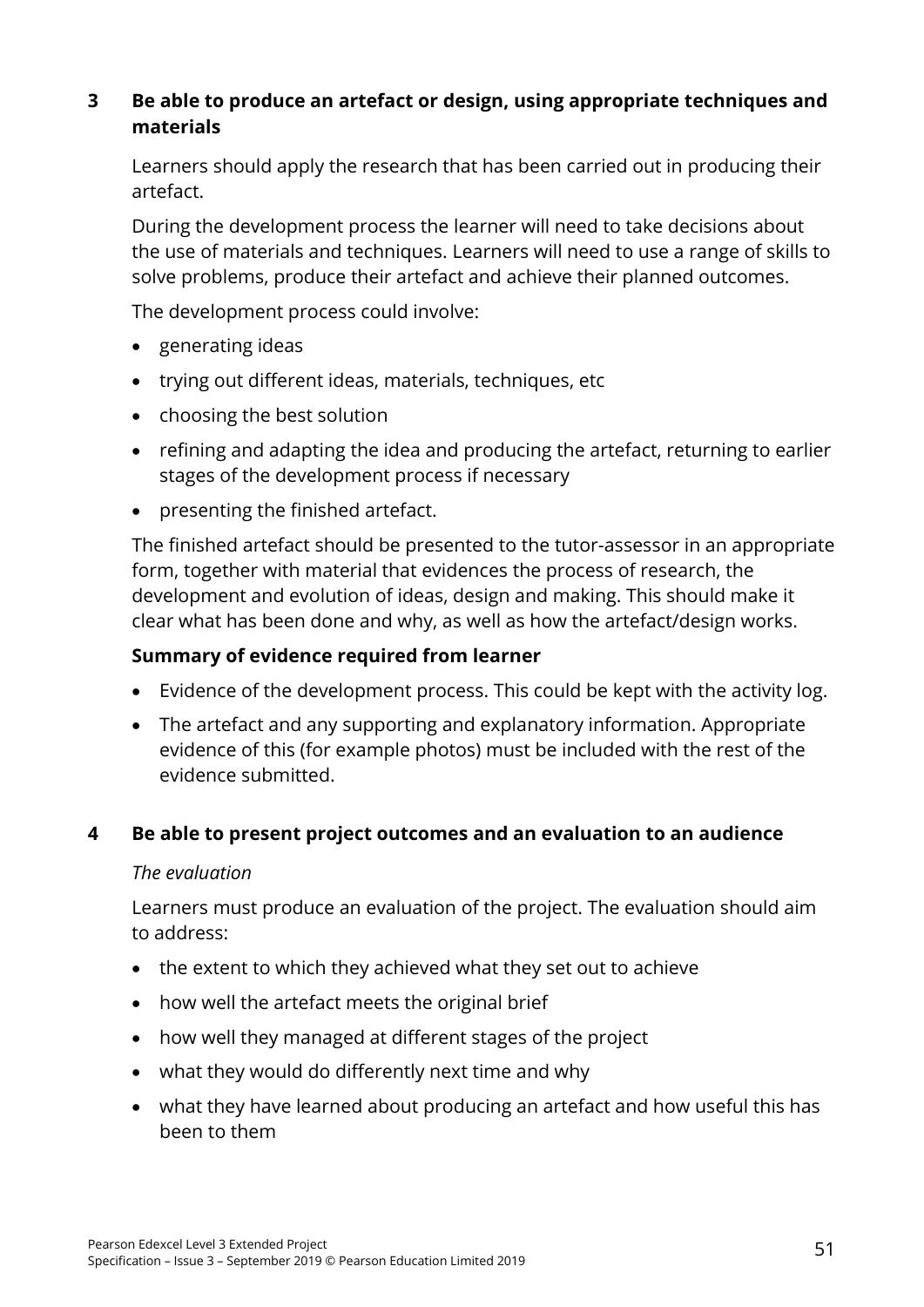### *The presentation*

The results of the project should be presented to an audience. The presentation should summarise what the project is about, what was done, and how the artefact works. It must be appropriate to the selected audience, in terms of length, language used, room selected and conditions, and also in terms of any handouts and ICT used.

The presentation must demonstrate the use of appropriate communication skills and the learner should be able to respond to questioning from the audience in a capable manner.

Further information about the presentation is given on *pages 61–62*.

## **Summary of evidence required from learner**

- The evaluation. This may be a written evaluation or some or all of it could be covered within the presentation.
- The presentation and any supporting material. For oral presentations, the evidence must include an observation record completed by the tutor assessor, along with any notes, handouts, etc prepared by the learner; the presentation does not need to be recorded on audio/video.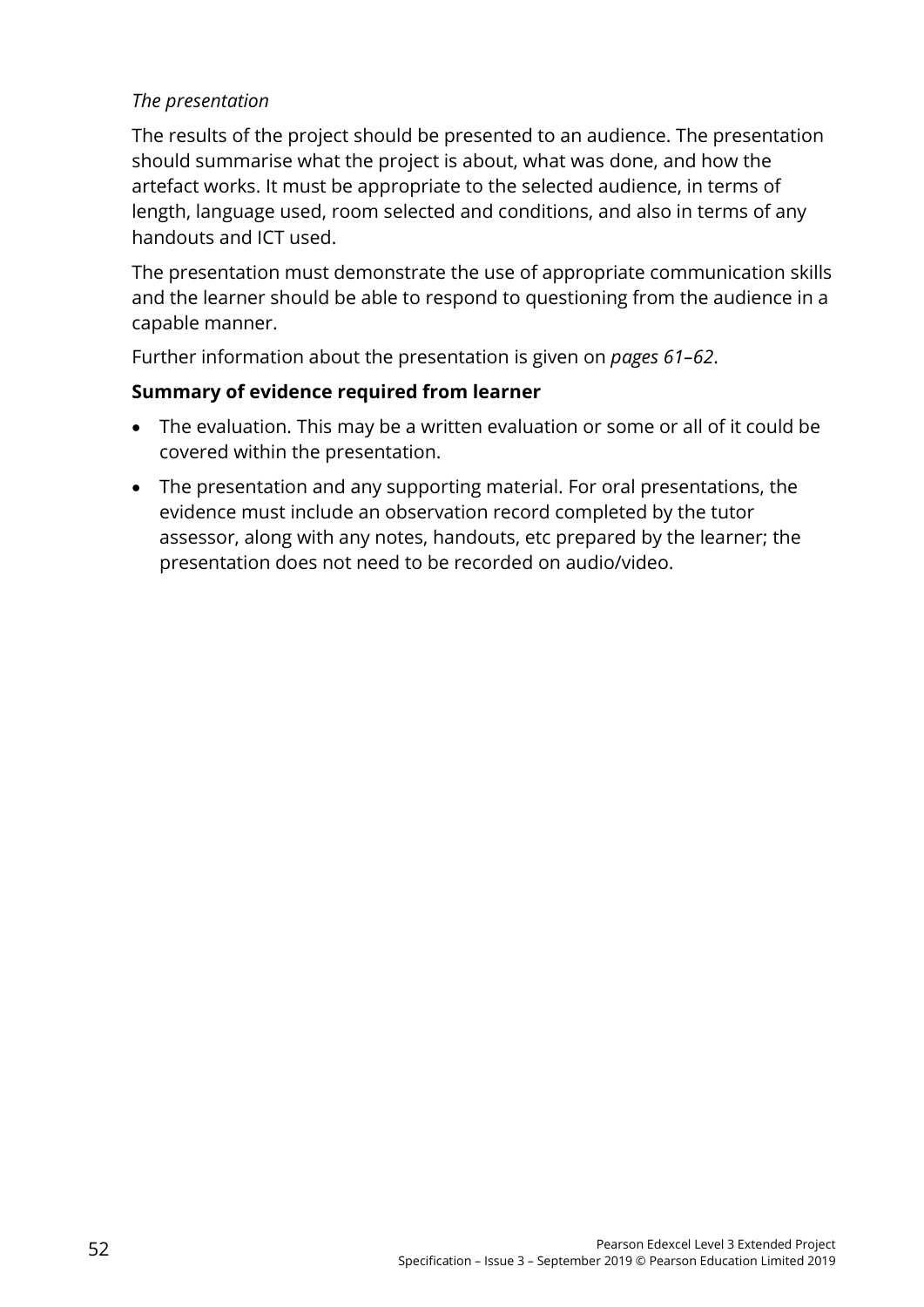# **Marking grid for Artefact**

# **Artefact: AO1 — Manage**

| <b>Mark band 1</b>                                                                                                                                                                                                                                 | <b>Mark band 2</b>                                                                                                                                                                                                                                                                                                                | <b>Mark band 3</b>                                                                                                                                                                                                                                                                                                                                                                                         |
|----------------------------------------------------------------------------------------------------------------------------------------------------------------------------------------------------------------------------------------------------|-----------------------------------------------------------------------------------------------------------------------------------------------------------------------------------------------------------------------------------------------------------------------------------------------------------------------------------|------------------------------------------------------------------------------------------------------------------------------------------------------------------------------------------------------------------------------------------------------------------------------------------------------------------------------------------------------------------------------------------------------------|
| The proposed outcome is identified and<br>developed with a lot of guidance, support and<br>assistance from the tutor-assessor. The<br>proposed outcome may lack focus.                                                                             | The proposed outcome is identified and<br>developed with some guidance, support and<br>assistance from the tutor-assessor and is<br>then finalised and refined by the learner<br>individually or within groups. The proposed<br>outcome is reasonably focussed.                                                                   | The proposed outcome is identified and<br>developed with limited guidance, support and<br>assistance from the tutor-assessor but then<br>finalised and refined independently by the<br>learner individually or within groups. The<br>proposed outcome is well defined and<br>clearly focussed.                                                                                                             |
| The project plan gives <b>objectives</b> for the<br>project and a brief rationale. Most of the<br>main tasks to be completed are listed.                                                                                                           | The project plan gives clear objectives for the<br>project and a clear rationale. All of the main<br>tasks to be completed are provided in an<br>appropriate order and described with an<br>appropriate time span allocated for some<br>tasks.                                                                                    | The project plan is clear and concise, with<br>clear and detailed objectives and rationale.<br>All of the main tasks to be completed are<br>provided in an appropriate order and<br>described in detail, with an appropriate<br>time span allocated for each task.                                                                                                                                         |
| The learner shows limited organisational<br>ability and time management skills when<br>managing the project.<br>The learner maintains cursory records of<br>activities undertaken during the project. There<br>is some monitoring of own progress. | The learner shows reasonable organisational<br>ability and time management skills when<br>managing the project. The learner maintains<br>clear records of activities undertaken during<br>the project, including problems<br>encountered and steps taken to overcome<br>them. Progress is monitored against the<br>original plan. | The learner shows a high level of<br>organisational ability and time management<br>skills when managing the project. The learner<br>maintains clear and detailed records of<br>activities undertaken during the project,<br>including problems encountered and steps<br>taken to overcome them. Progress is<br>monitored against the original plan and<br>adjustments made to the plan where<br>necessary. |
| 0-3 marks                                                                                                                                                                                                                                          | 4-6 marks                                                                                                                                                                                                                                                                                                                         | 7-9 marks                                                                                                                                                                                                                                                                                                                                                                                                  |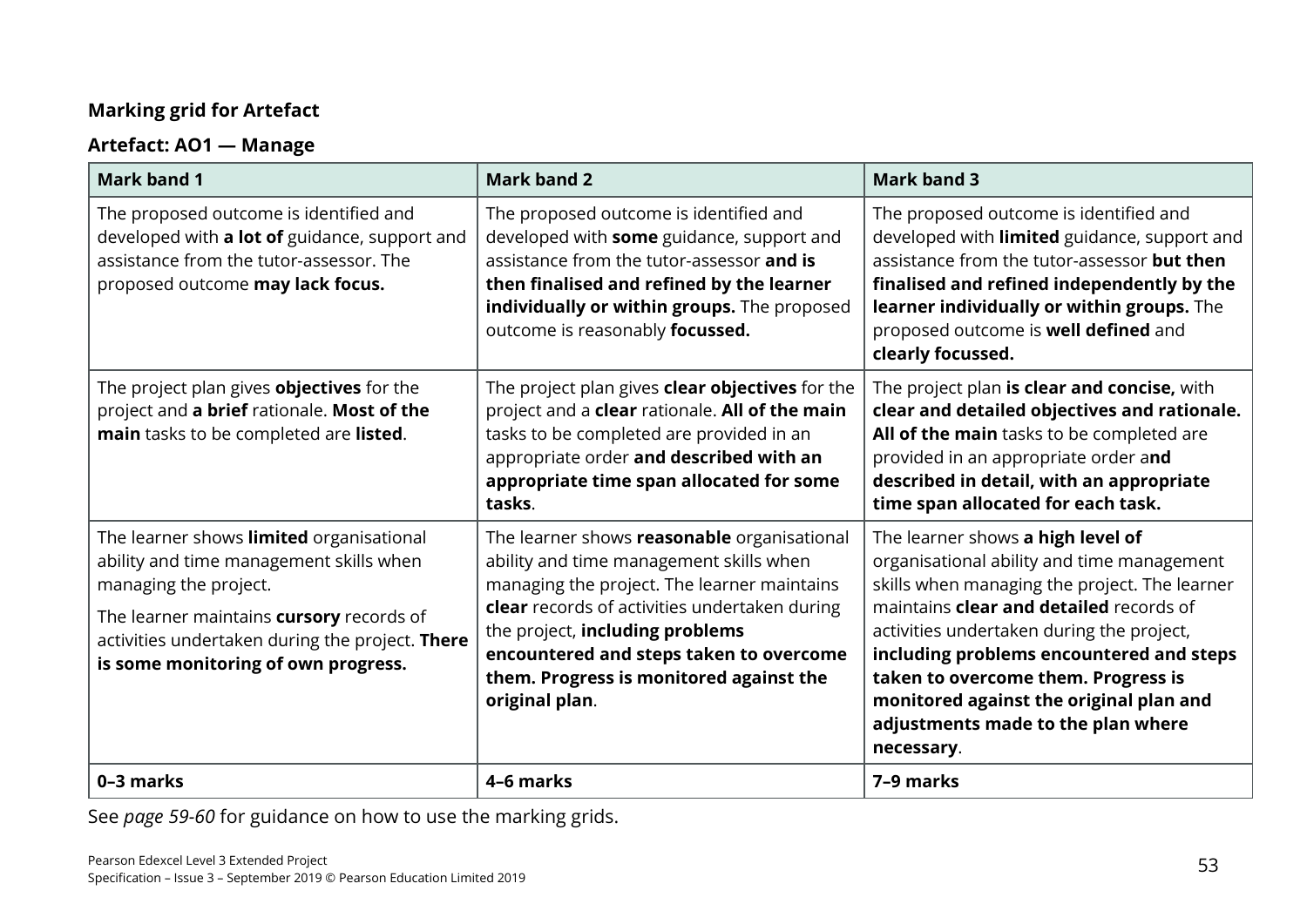#### **Artefact: AO2 — Use resources**

| <b>Mark band 1</b>                                                                                                                                                                                                                                                                                                                                                           | <b>Mark band 2</b>                                                                                                                                                                                                                                                                     | <b>Mark band 3</b>                                                                                                                                                                                                                                                                                                            |
|------------------------------------------------------------------------------------------------------------------------------------------------------------------------------------------------------------------------------------------------------------------------------------------------------------------------------------------------------------------------------|----------------------------------------------------------------------------------------------------------------------------------------------------------------------------------------------------------------------------------------------------------------------------------------|-------------------------------------------------------------------------------------------------------------------------------------------------------------------------------------------------------------------------------------------------------------------------------------------------------------------------------|
| <b>Some</b> possible materials and techniques have<br>been investigated. There is some<br>referencing of research sources and a<br>bibliography is included, listing most of the<br>sources.                                                                                                                                                                                 | A range of different types of materials and<br>techniques have been investigated. Research<br>sources are referenced appropriately and a<br>bibliography is included, listing the sources in<br>an appropriate format.                                                                 | A wide range of different types of possible<br>materials and techniques have been<br>thoroughly investigated. Research sources<br>are referenced appropriately and<br>consistently and a bibliography is included,<br>listing the sources in an appropriate and<br>consistent format.                                         |
| From the research carried out, information<br>and resources have been selected for use in<br>the project although some of this may not<br>be not directly relevant. Information has<br>been collated in reference to the project.<br>There are attempts to establish links<br>between the research carried out and the<br>project, although some of these may be<br>tenuous. | From the research carried out, appropriate<br>information and resources have been<br>selected for use in the project. Information<br>has been analysed in reference to the project.<br>The learner has established clear links<br>between the research carried out and the<br>project. | From the research carried out, appropriate<br>information and resources have been<br>selected for use in the project. Information<br>has been analysed and synthesised in<br>reference to the project. Clear, concise and<br><b>detailed links</b> have been established between<br>the research carried out and the project. |
| Some understanding of the less complex<br>areas of the resources and research required<br>for the development and production of the<br>artefact has been shown.                                                                                                                                                                                                              | A reasonable understanding of the<br>complexities of the resources and research<br>required for the development and production<br>of the artefact has been shown.                                                                                                                      | A thorough understanding of the<br>complexities of the resources and research<br>required for the development and production<br>of the artefact has been shown.                                                                                                                                                               |
| 0-4 marks                                                                                                                                                                                                                                                                                                                                                                    | 5-8 marks                                                                                                                                                                                                                                                                              | 9-12 marks                                                                                                                                                                                                                                                                                                                    |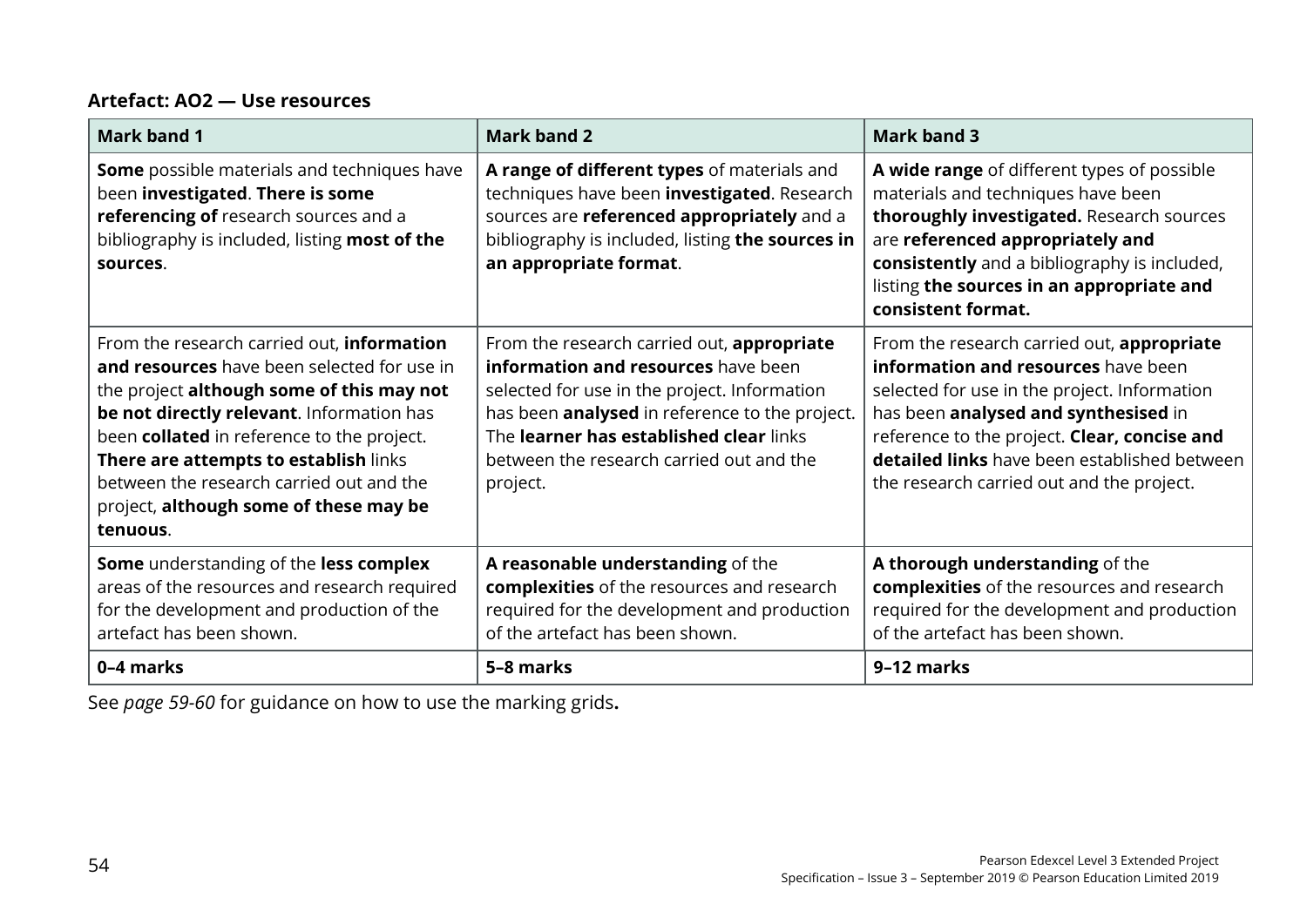### **Artefact: AO3 — Develop and realise**

| <b>Mark band 1</b>                                                                                                                                                                                                                                                                                                                                           | <b>Mark band 2</b>                                                                                                                                                                                                                                                                                                                                                                | <b>Mark band 3</b>                                                                                                                                                                                                                                                                                                                                                                                                       |
|--------------------------------------------------------------------------------------------------------------------------------------------------------------------------------------------------------------------------------------------------------------------------------------------------------------------------------------------------------------|-----------------------------------------------------------------------------------------------------------------------------------------------------------------------------------------------------------------------------------------------------------------------------------------------------------------------------------------------------------------------------------|--------------------------------------------------------------------------------------------------------------------------------------------------------------------------------------------------------------------------------------------------------------------------------------------------------------------------------------------------------------------------------------------------------------------------|
| An attempt has been made to structure the<br>supporting information that relates to the<br>development process. The information<br>contained within it is generally presented in<br>a logical order, although some of it may not<br>be wholly relevant.                                                                                                      | The supporting information that relates to the<br>development process is structured and<br>presented clearly. The information contained<br>within it is generally clear and relevant.                                                                                                                                                                                             | The supporting information that relates to the<br>development process is structured and<br>presented clearly. The information contained<br>within it is consistently clear and relevant.                                                                                                                                                                                                                                 |
| The learner demonstrates limited<br>understanding of the developmental process.<br>There is some evidence of development of<br>ideas and that alternative ideas and<br>approaches have been considered, with<br>some attempt to explain the decisions<br>taken, eg relating to choosing the most<br>appropriate materials, processes, techniques,<br>design. | The learner demonstrates good<br>understanding of the developmental process.<br>There is <b>clear</b> evidence of development of<br>ideas and that alternative ideas and<br>approaches have been considered carefully,<br>with a <b>clear</b> explanation of the decisions<br>taken, eg relating to choosing the most<br>appropriate materials, processes, techniques,<br>design. | Learners demonstrate a thorough<br>understanding of the developmental process.<br>There is <b>clear</b> evidence of development of<br>ideas and that alternative ideas and<br>approaches have been considered carefully<br>and evaluated, with a well-thought out and<br>well-argued explanation of the decisions<br>taken, eg relating to choosing the most<br>appropriate materials, processes, techniques,<br>design. |
| There is <b>some</b> evidence that the artefact has<br>been refined during the developmental<br>process. Resources and skills are applied with<br>some success in creating the artefact. The<br>artefact goes some way towards fulfilling the<br>original brief.                                                                                             | There is <b>clear</b> evidence that the artefact has<br>been refined during the developmental<br>process. Resources and skills are applied<br>generally successfully in creating the<br>artefact. The artefact fulfils the original brief<br>satisfactorily.                                                                                                                      | There is <b>clear</b> evidence that the artefact has<br>been carefully and perceptively refined<br>during the developmental process, showing<br><b>innovation.</b> Resources and skills are applied<br>consistently successfully in creating the<br>artefact. The artefact is highly successful at<br>fulfilling the original brief.                                                                                     |
| 0-8 marks                                                                                                                                                                                                                                                                                                                                                    | 9-16 marks                                                                                                                                                                                                                                                                                                                                                                        | 17-24 marks                                                                                                                                                                                                                                                                                                                                                                                                              |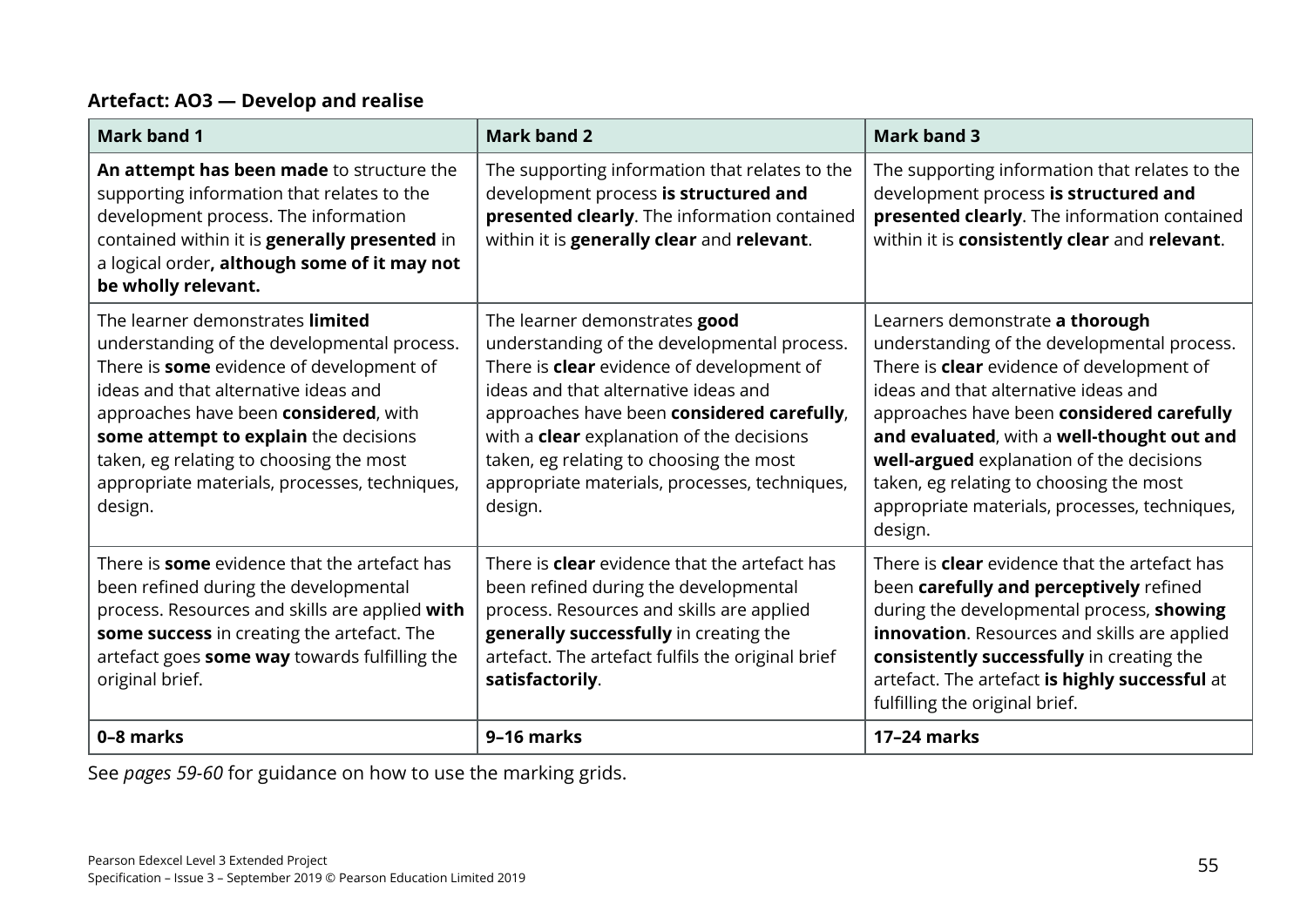#### **Artefact: AO4 — Review**

| <b>Mark band 1</b>                                                                                                                                                                                                                                                                                                                                        | <b>Mark band 2</b>                                                                                                                                                                                                                                                               | <b>Mark band 3</b>                                                                                                                                                                                                                                                                  |
|-----------------------------------------------------------------------------------------------------------------------------------------------------------------------------------------------------------------------------------------------------------------------------------------------------------------------------------------------------------|----------------------------------------------------------------------------------------------------------------------------------------------------------------------------------------------------------------------------------------------------------------------------------|-------------------------------------------------------------------------------------------------------------------------------------------------------------------------------------------------------------------------------------------------------------------------------------|
| Overall the learner shows some self-<br>awareness when evaluating the project and<br>the extent to which they have achieved their<br>aims and met the original brief. The learner<br>attempts to assess how well they managed at<br>different stages, although the learner's<br>assessment may not correspond with the<br>tutor-assessor's own judgement. | Overall the learner shows good insight and<br>self-awareness in evaluating the project and<br>the extent to which they have achieved their<br>aims and met the original brief. The learner is<br>generally successful at assessing how well<br>they managed at different stages. | Overall the learner shows a high level of<br>insight and self-awareness in evaluating the<br>project and the extent to which they have<br>achieved their aims and met the original brief.<br>The learner is highly adept at assessing how<br>well they managed at different stages. |
| The learner identifies some basic ideas for<br>what they could do differently next time. They<br>have drawn <b>basic</b> conclusions about the<br>process of producing an artefact that could<br>help them in future.                                                                                                                                     | The learner <b>describes</b> ideas for what they<br>could do differently next time. They have<br>drawn clear conclusions about the process of<br>producing an artefact that could help them in<br>future.                                                                        | The learner explains and justifies ideas for<br>what they could do differently next time. They<br>have drawn clear and perceptive conclusions<br>about process of producing an artefact that<br>could help them in future.                                                          |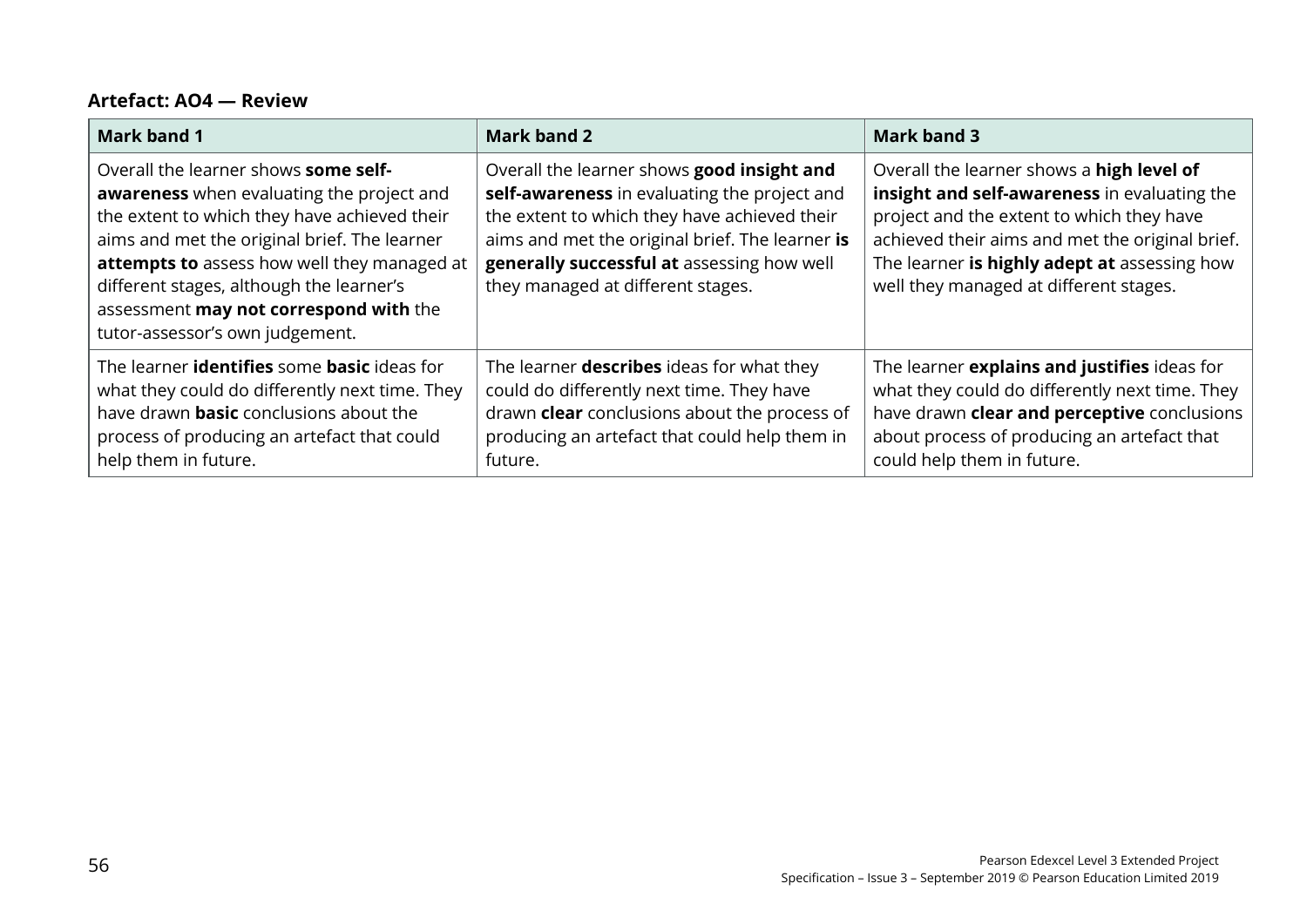#### **Artefact: AO4 — Review (cont.)**

| <b>Mark band 1</b>                                                                                                                                                                                                                                                                                                                                                                                                                                         | <b>Mark band 2</b>                                                                                                                                                                                                                                                                                                                                                                                                                                                                                           | <b>Mark band 3</b>                                                                                                                                                                                                                                                                                                                                                                                                                                                                                                             |
|------------------------------------------------------------------------------------------------------------------------------------------------------------------------------------------------------------------------------------------------------------------------------------------------------------------------------------------------------------------------------------------------------------------------------------------------------------|--------------------------------------------------------------------------------------------------------------------------------------------------------------------------------------------------------------------------------------------------------------------------------------------------------------------------------------------------------------------------------------------------------------------------------------------------------------------------------------------------------------|--------------------------------------------------------------------------------------------------------------------------------------------------------------------------------------------------------------------------------------------------------------------------------------------------------------------------------------------------------------------------------------------------------------------------------------------------------------------------------------------------------------------------------|
| The presentation is <b>structured</b> so that the<br>audience can see that there has been some<br>attempt to organise it logically and the<br>learner shows <b>basic</b> ability to convey the main<br>ideas.                                                                                                                                                                                                                                              | The presentation is <b>structured</b> so that it is<br>reasonably clear to the audience how it is<br>organised and how the different parts link<br>together and the learner shows good ability<br>to convey the main ideas.                                                                                                                                                                                                                                                                                  | The presentation is clearly and logically<br>structured so that it is completely clear to<br>the audience how the different parts link<br>together and the learner shows a high level<br>of ability to convey the main ideas.                                                                                                                                                                                                                                                                                                  |
| If an oral presentation is given, it is <b>generally</b><br>audible, although it is likely that the learner<br>relies heavily on supporting materials, eg<br>notes or cue cards. The learner shows limited<br>ability to engage the audience or hold their<br>attention. Where visual aids are used, these<br>attempt to support the presentation,<br>although they may not be clearly visible to<br>the audience and may contain too much<br>information. | If an oral presentation is given, it is <b>audible</b><br>and reasonably paced; although it is likely that<br>the learner relies on supporting materials, eg<br>notes or cue cards, there are parts of the<br>presentation that are not simply read<br>aloud. The learner engages with the audience<br>and holds their attention in places. Where<br>visual aids are used, these are relevant and<br>are reasonably effective at supporting the<br>presentation. They show reasonable clarity<br>and design. | If an oral presentation is given, it is clearly<br>audible and well paced. The learner may<br>make some use of supporting materials, eg<br>notes of cue cards, but the presentation is<br>not simply read aloud. The learner engages<br>well with the audience and holds their<br>attention. Where visual aids are used, these<br>are relevant and are consistently effective<br>at supporting the presentation. They are<br>clearly visible to the audience, are well<br>designed and do not contain too much<br>information. |
| Some questions are answered and the<br>learner shows reasonable subject knowledge.                                                                                                                                                                                                                                                                                                                                                                         | Questions are answered reasonably clearly<br>and effectively and the learner shows<br>reasonable subject knowledge.                                                                                                                                                                                                                                                                                                                                                                                          | The learner handles questions calmly and<br>confidently. Questions are answered clearly<br>and insightfully and the learner shows good<br>subject knowledge.                                                                                                                                                                                                                                                                                                                                                                   |
| 0-3 marks                                                                                                                                                                                                                                                                                                                                                                                                                                                  | 4-6 marks                                                                                                                                                                                                                                                                                                                                                                                                                                                                                                    | 7-9 marks                                                                                                                                                                                                                                                                                                                                                                                                                                                                                                                      |

See *pages 59-60* for guidance on how to use the marking grids.

#### **Total marks out of 54.**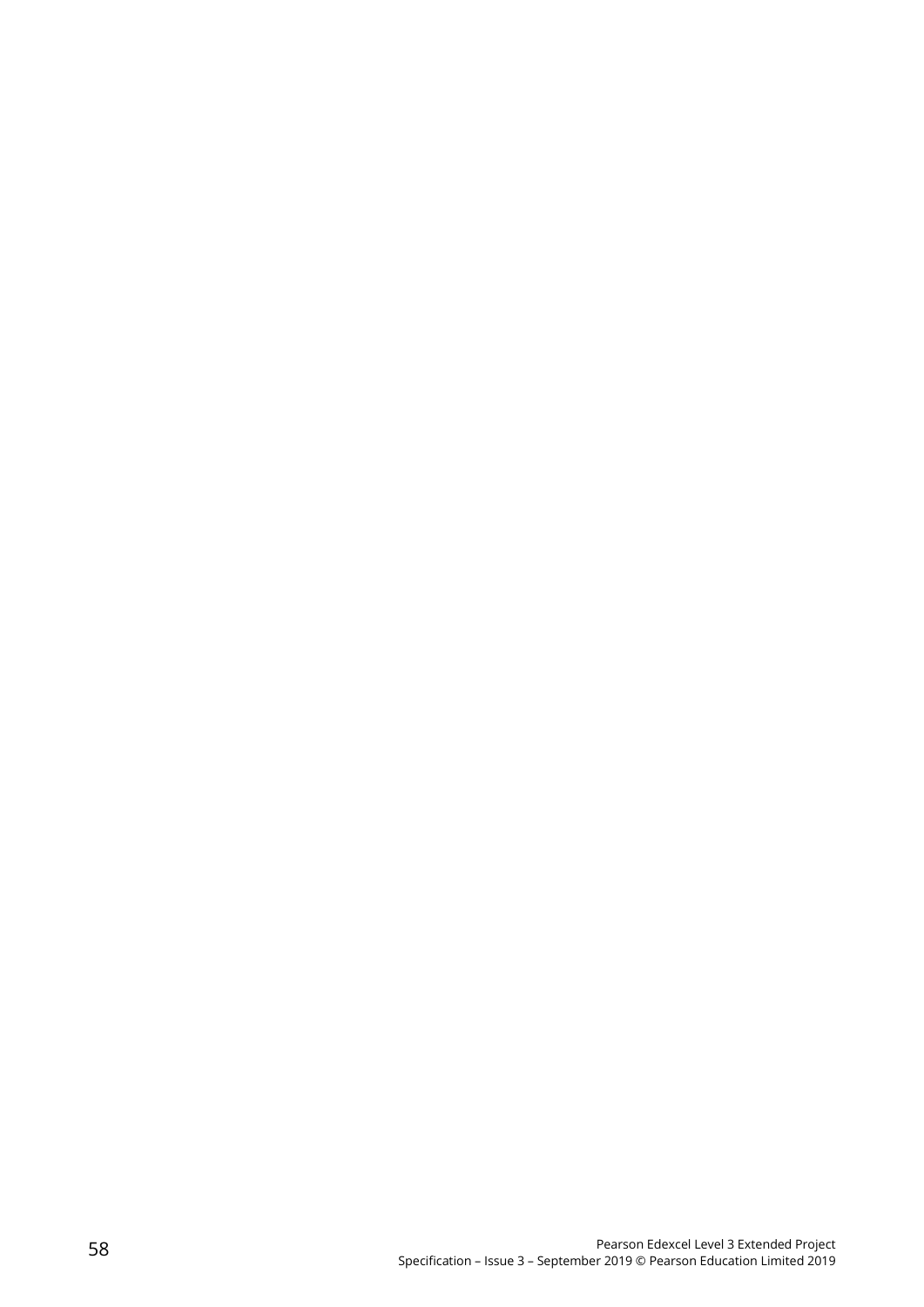# **Guidance on using the marking grids**

# **For all learning outcomes**

Tutor-assessors should select appropriate bands not on the basis of a 'tick list' but rather on the basis of which band fits best.

Assessors should adopt a holistic approach and apply their professional judgement; any weaker performance in some aspects should be balanced by stronger performance in others.

This means that w*ithin* each assessment objective, some learners may exhibit characteristics from more than one band. Tutor-assessors should decide which band fits best.

This should be done separately for each assessment objective: for example, a learner may be judged to be in mark band 1 for learning outcome 1, mark band 2 for learning outcomes 2 and 4, and mark band 3 for learning outcome 3.

# **Learning outcomes 1 and 4**

First the appropriate mark band should be selected, as described above.

The mark band descriptors describe the mid-point of the band. Work that overall fits the description (allowing for a balancing of stronger and weaker performance) should therefore be awarded a mark of 2 (if in band 1), 5 (if in band 2) or 8 (if in band 3).

If overall performance goes beyond what is described in a few respects, then a higher mark of 3 (band 1), 6 (band 2) or 9 (band 3) should be awarded. If overall performance falls short in a few respects, then the lower mark of 1 (band 1), 4 (band 2) or 7 (band 3) should be given.

If the work has been placed in mark band 1 or 2 and performance goes beyond what is described in *most* respects, then the tutor-assessor should go back to step 1 and consider whether the work should in fact be placed in the next band above. Conversely, if the work has been placed in mark band 2 or 3 and performance falls short in most respects, then the tutor-assessor should go back to step 1 and consider whether the work should in fact be placed in the next band below.

If the work falls short of mark band 1 in all respects, then no mark should be awarded.

Learning outcome 4 consists of two distinct activities: the evaluation and the presentation. It is quite possible that learners will perform to different levels in the two activities; tutor-assessors should consider each to be of equal significance when deciding on the best fit within the mark bands. If, for example, the evaluation is worthy of band 2, but the presentation fits best in band 3, then the most appropriate mark would either be at the top of band 2 or the bottom of band 3; the choice of band and final mark will depend on the relative strengths and weaknesses in each activity.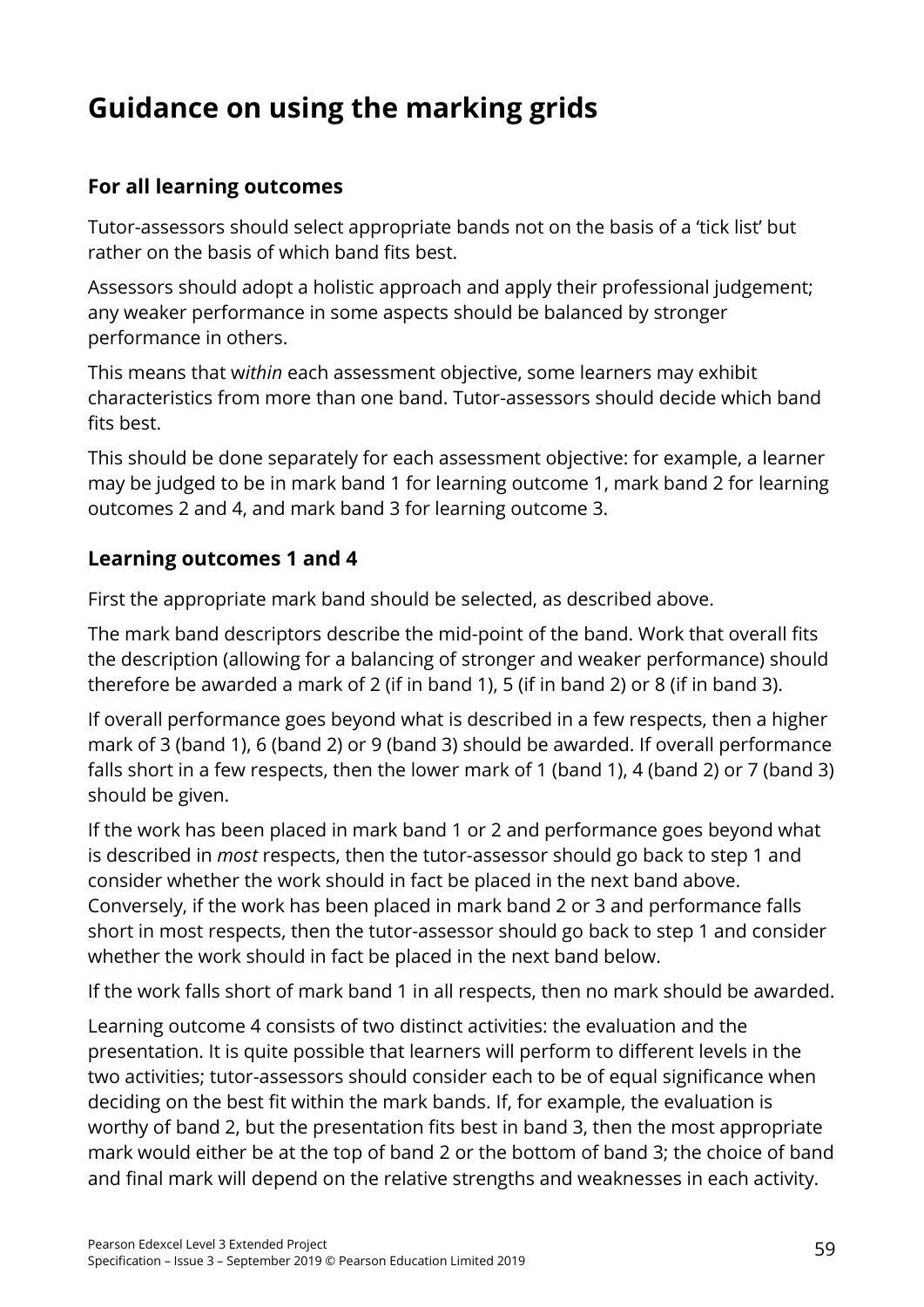# **Learning outcome 2**

First the appropriate mark band should be selected, as described above.

There is then a choice of four marks. Work that overall fits the description (allowing for a balancing of stronger and weaker performance) should therefore be awarded a mark of 2 or 3 (if in band 1), 6 or 7 (if in band 2) or 10 or 11 (if in band 3).

If overall performance goes beyond what is described in a few respects, then a higher mark of 4 (band 1), 8 (band 2) or 12 (band 3) should be awarded. If overall performance falls short in a few respects, then the lower mark of 1 (band 1), 5 (band 2) or 9 (band 3) should be given.

If the work has been placed in mark band 1 or 2 and performance goes beyond what is described in *most* respects, then the tutor-assessor should go back to step 1 and consider whether the work should in fact be placed in the next band above. Conversely, if the work has been placed in mark band 2 or 3 and performance falls short in most respects, then the tutor-assessor should go back to step 1 and consider whether the work should in fact be placed in the next band below.

If the work falls short of mark band 1 in all respects, then no mark should be awarded.

# **Learning outcome 3**

First the appropriate mark band should be selected, as described above.

There is then a choice of eight marks. This choice should be narrowed down as follows.

Work that overall fits the description (allowing for a balancing of stronger and weaker performance) should be placed in the mid-range of marks: 4 or 5 (band 1), 12 or 13 (band 2), 20 or 21 (band 3).

If overall performance goes beyond what is described in a few respects, then higher marks of 6, 7 or 8 (band 1), 14, 15 or 16 (band 2) or 22, 23 or 24 (band 3) should be awarded, with stronger work tending towards the upper part of the range, and weaker work tending towards the lower.

If overall performance falls short in a few respects, then lower marks of 1, 2 or 3 (band 1), 9, 10 or 11 (band 2) or 17, 18 or 19 (band 3) should be given, with stronger work tending towards the upper part of the range, and weaker work tending towards the lower.

If the work has been placed in mark band 1 or 2 and performance goes beyond what is described in *most* respects, then the tutor-assessor should go back to step 1 and consider whether the work should in fact be placed in the next band above. Conversely, if the work has been placed in mark band 2 or 3 and performance falls short in most respects, then the tutor-assessor should go back to step 1 and consider whether the work should in fact be placed in the next band below.

If the work falls short of mark band 1 in all respects, then no mark should be awarded.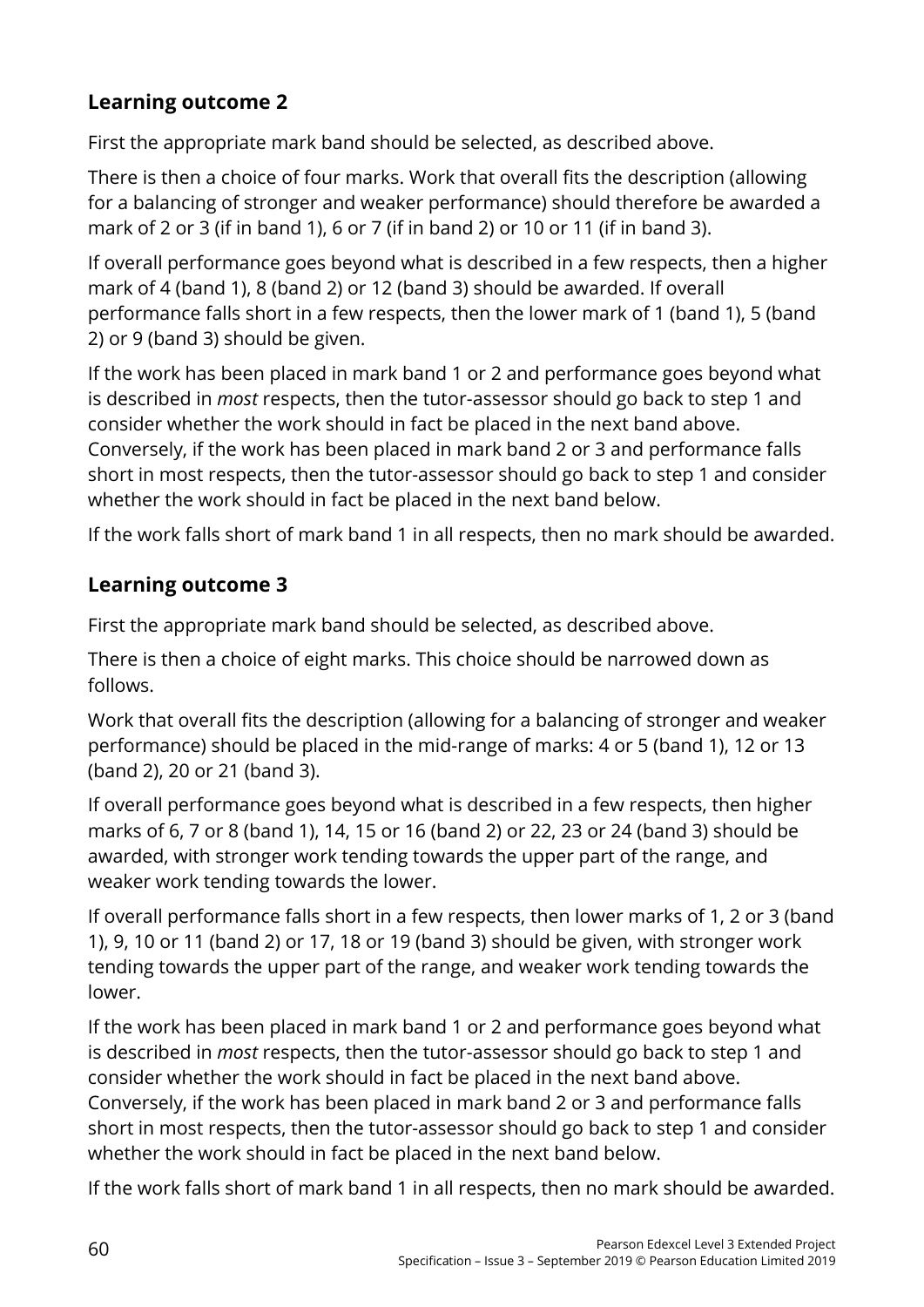# **The presentation**

Upon completion of the project, the learner should prepare and deliver a presentation for an audience which may, but does not need to, contain a subject specialist. As a minimum, the audience should consist of the tutor-assessor who has supported the learner throughout the project. The tutor-assessor, in consultation with the learner, should decide whether to expand the audience to include other people, if appropriate and it is practical to do so. The audience could include other tutors, members of the community, representatives from employment sectors and other learners.

The presentation should be a succinct summary of the main features and an evaluation of the project. Learners should be prepared to answer questions from the audience after the presentation.

The presentation may be produced and/or delivered by any means suitable. It is anticipated that a traditional face-to-face oral presentation (including the question and answer session) will need to last no more than about 10 minutes. However, there is no time limit and longer presentations are permissible. The learner may choose to use presentational aids, such as PowerPoint slides, OHTs, wall displays and printed handouts. They may also use notes or prompt cards to help them.

Learners may choose a different method of presenting, such as by video, DVD or PowerPoint presentation. But they must still be ready to answer questions afterwards in a face-to-face session witnessed by the tutor-assessor.

Examples of some acceptable approaches towards the presentation that could be used are as follows:

- Learners take it in turns to give a traditional oral presentation to the tutor-assessor with or without other people present.
- Learners produce videos of themselves talking about the project. The tutorassessor (as audience) takes them away and watches them at a convenient time. Later the tutor-assessor and learners meet up to give the tutor-assessor a chance to ask follow-up questions.
- Several learners put up displays in a school hall simultaneously the audience consists of other learners and the tutor-assessor, who walk round and look at the displays, with the learner on hand to explain what the project is about and answer questions.
- Learners produce PowerPoint presentations, which are placed on the centre's intranet. For a one-week period these can be accessed by other learners and tutorassessors, who act as the audience. Later the audience and learner meet face-toface for follow up questions.

Example questions that could be asked by the audience are:

• Which of the resources used proved to be the most useful to you and why?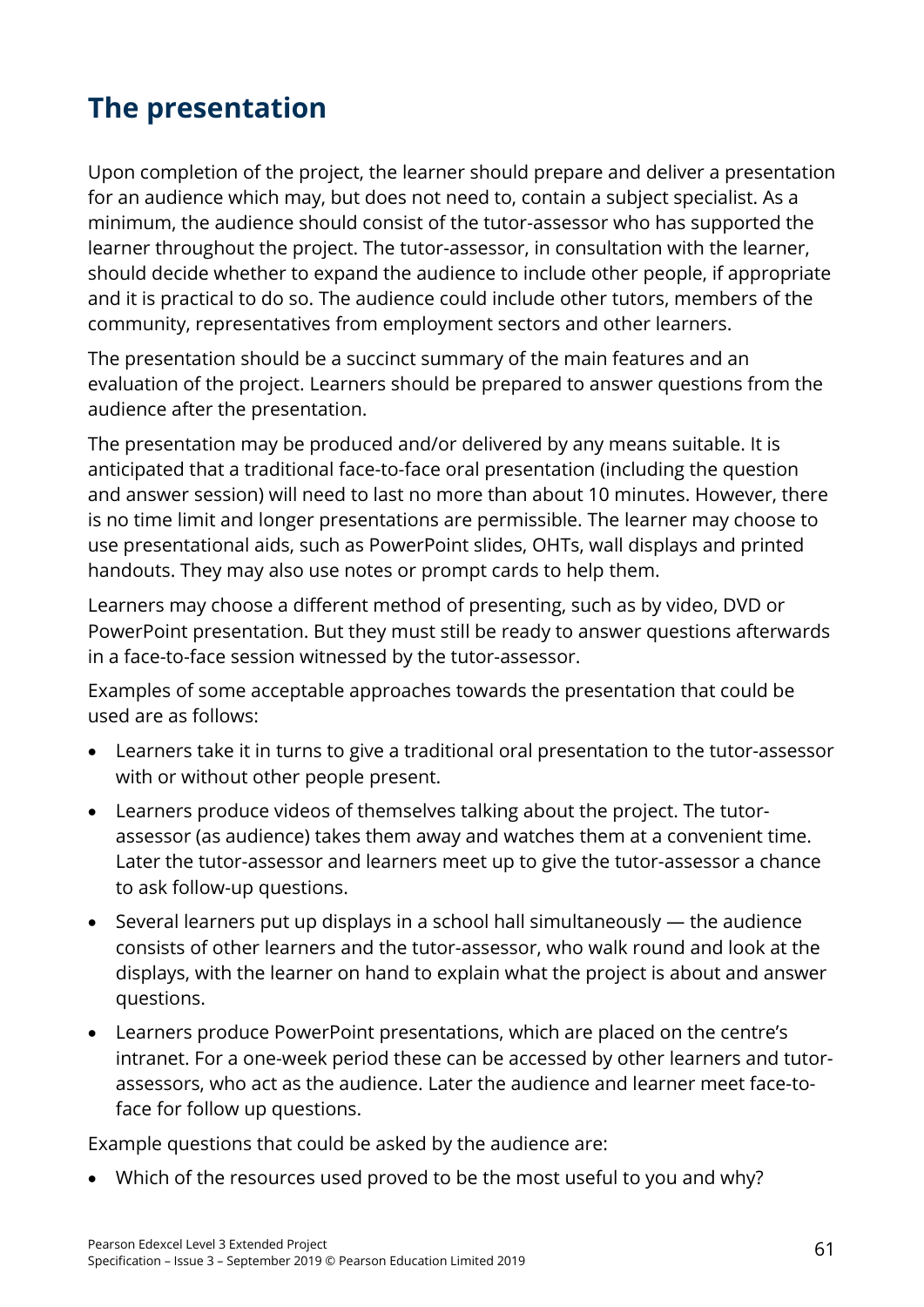- Looking back at your project, is there anything you would have done differently? If so, why?
- Did you anticipate any particular difficulties when approaching this topic and how did you/would you have dealt with them?
- What areas of your topic do you think provide opportunities for further exploration and why?

# **Assessing the presentation**

The presentation will be assessed as part of AO4. The tutor-assessor who has been supporting the learner should assess the presentation.

Learners will need to have the opportunity to prepare for their presentations and it may be helpful for them to conduct a rehearsal of their presentation. Feedback on this may be given with a view to helping learners improve their performance. However, learners should only give their presentation for assessment purposes **once**.

# **Evidence for assessment**

Learners may produce any type of evidence appropriate to the topic and in any appropriate format, such as written text, notes, journals, slides, CDs, videos/DVDs of performances and activities, audio tape, photographs or artefacts. The evidence requirements are included within the relevant unit content.

This is what must be submitted for assessment:

- the project proposal form (learning outcome 1)
- the activity log (learning outcome 1)
- records of the research carried out (learning outcome 2)
- the project outcome for *Unit 1: Dissertation* or *Unit 2: Investigation/Field Study*  (learning outcome 3)
- appropriate records of the project outcome and supporting evidence created by the learner for *Unit 3: Performance* or *Unit 4: Artefact* (learning outcome 3)
- the evaluation (learning outcome 4)
- evidence of the presentation (learning outcome 4).

It may be convenient to include much or all of this within a single portfolio divided into sections. Depending on the type of project, a single piece of work may include evidence for more than one learning outcome. For example, a written report may integrate the records of research carried out and the project review within the completed project outcome.

The following techniques could be used to record evidence, depending on the type of project.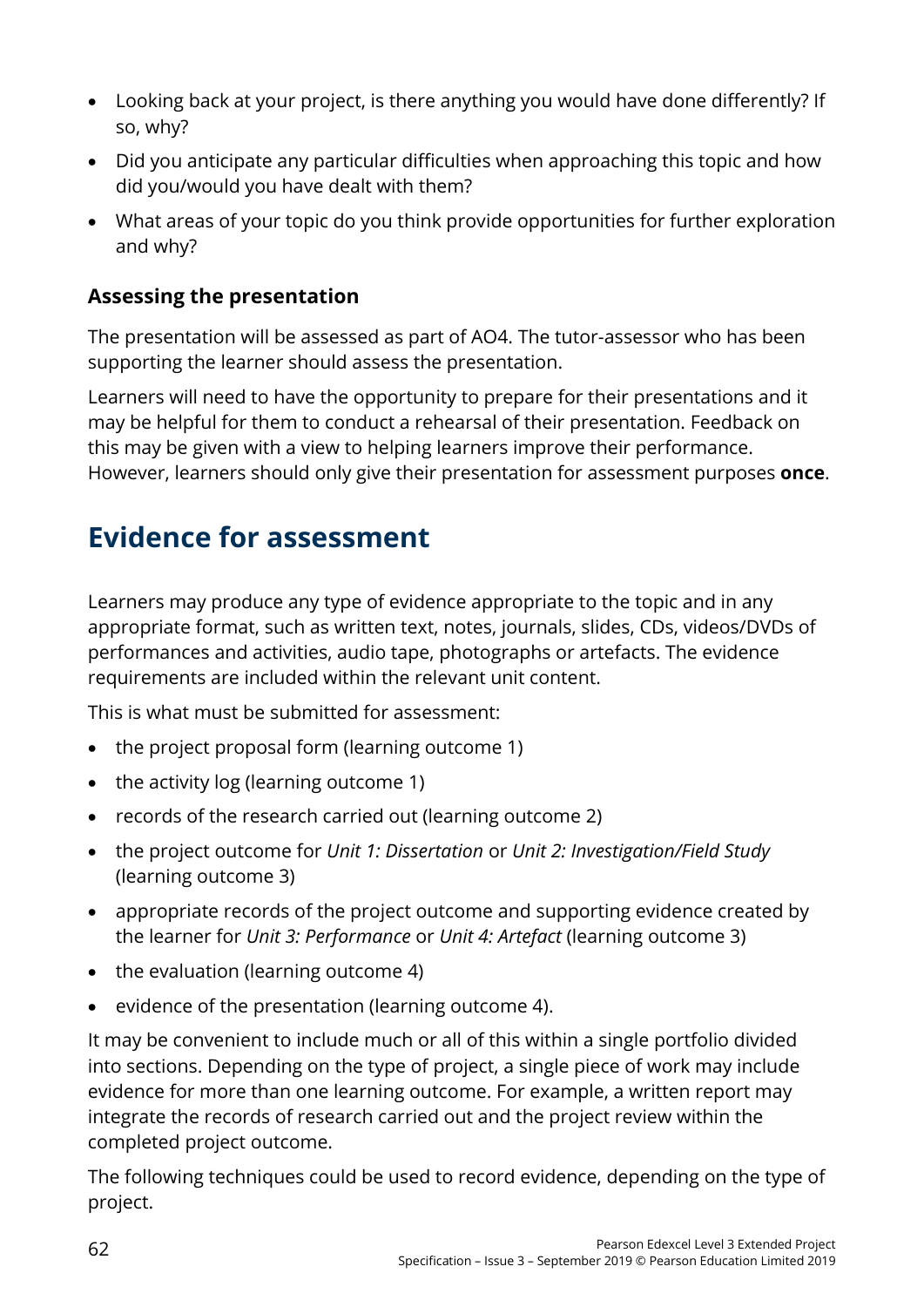# **Observation records**

An observation record is used to provide a formal record of an assessor's judgement of learner performance (performances/one off activities). They could also be used if the learner communicates the review orally in learning outcome 4. The record:

- will relate directly to the assessment objective in the marking grid
- may confirm achievement or provide specific feedback of performance for the learner

Observation records should:

- be accompanied by supporting/additional evidence
- record the tutor-assessor's comments
- be included in the learner's portfolio
- be completed by the tutor-assessor who must have direct knowledge of the specification to enable an assessment decision to be made
- be signed and dated by the tutor-assessor and the learner
- also include the learner's comments.

Where visual aids or handouts are used, the observation record should:

• note how effectively these were used to meet the criteria.

# **Guidance for tutor-assessors**

#### **The role of the tutor-assessor**

All learners should have initial guidance in planning their work and regular monitoring meetings. However, when reviewing drafts of learners' work, tutor-assessors should ensure they use their professional judgement and do not give excessive guidance.

Each learner should be assigned a tutor-assessor to provide advice and guidance as required. The tutor-assessor should explain the parameters of the project and give the learners time to identify a suitable topic. The learner should meet individually with their tutor-assessor to discuss the suitability of their proposed project. Once the tutorassessor is in agreement, the project proposal form (*Annexe B*) should be completed by the learner, signed by the tutor-assessor and the proposal checker (see below) and given back to the learner to enable work to begin on the project.

The tutor-assessor should not sign off the project proposal form if there is not enough information to allow the learner to begin work on the project. If required, the tutorassessor should be prepared to intervene and guide them to ensure that the form is completed with sufficient information; that is, at least some relevant information in each of the relevant sections.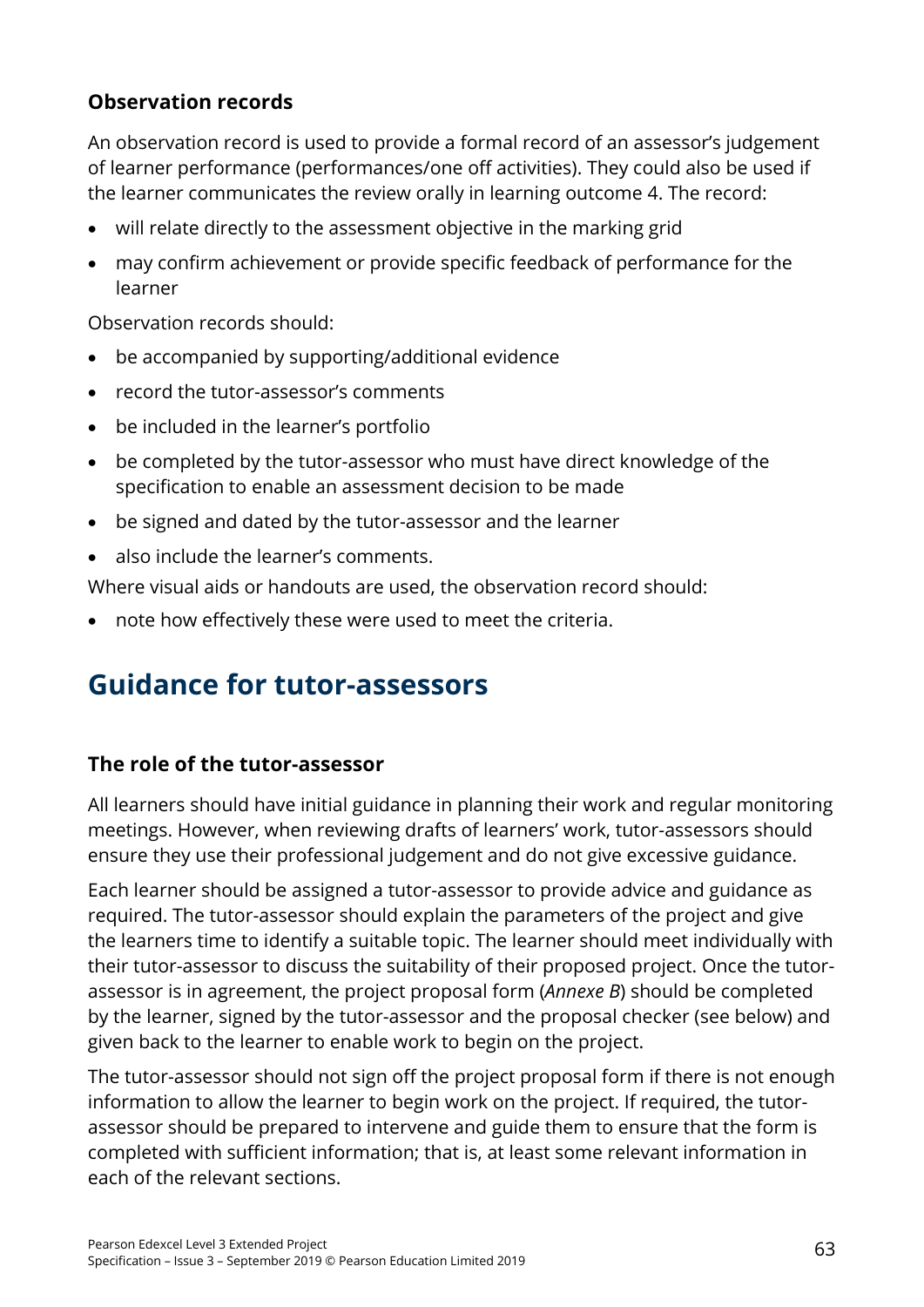The tutor-assessor should meet regularly with the learner to monitor the project and ensure it is progressing in an appropriate direction and at a pace which will enable the learner to meet the assessment requirements. Interim reviews should be held as necessary and documented.

Learners will perform best if some time is allocated within the normal centre timetable for working on the project.

The tutor-assessor must be able to authenticate the work as the learner's own, which can be done by regular monitoring of progress and conducting interim reviews.

# **Checking the project proposal**

All project proposals must be checked by another member of staff (the 'proposal checker'), **before** learners carry out any further work. The proposal checker does not need subject knowledge of the project.

For all learners, the proposal checker must also confirm that the project is suitable in terms of the time and resources available, and that it gives enough scope for the learner to meet all of the assessment objectives.

The proposal checker should sign the project proposal form so that there is a record of this activity. If action is required, the learner and tutor-assessor should complete this and return it to the proposal checker for sign off.

Centres may decide to use one person as the proposal checker of all of the project proposals or they may choose a different arrangement, eg pairing tutor-assessors to check each other's project proposals.

# **Milestones and interim feedback**

The purpose of milestones is to monitor the progress of the project and to maintain momentum, making it more likely that the project will succeed. Each milestone should be a clear, achievable activity that the learner aims to achieve by a particular time.

Learners should agree two milestones with their tutor-assessor. Examples of milestones include:

- producing a first draft of findings
- completing all primary research
- learning a piece of music
- production of a scale model.

At each milestone, the tutor-assessor liaises with the learner to check whether it has been achieved. They may need to redirect the learner if necessary.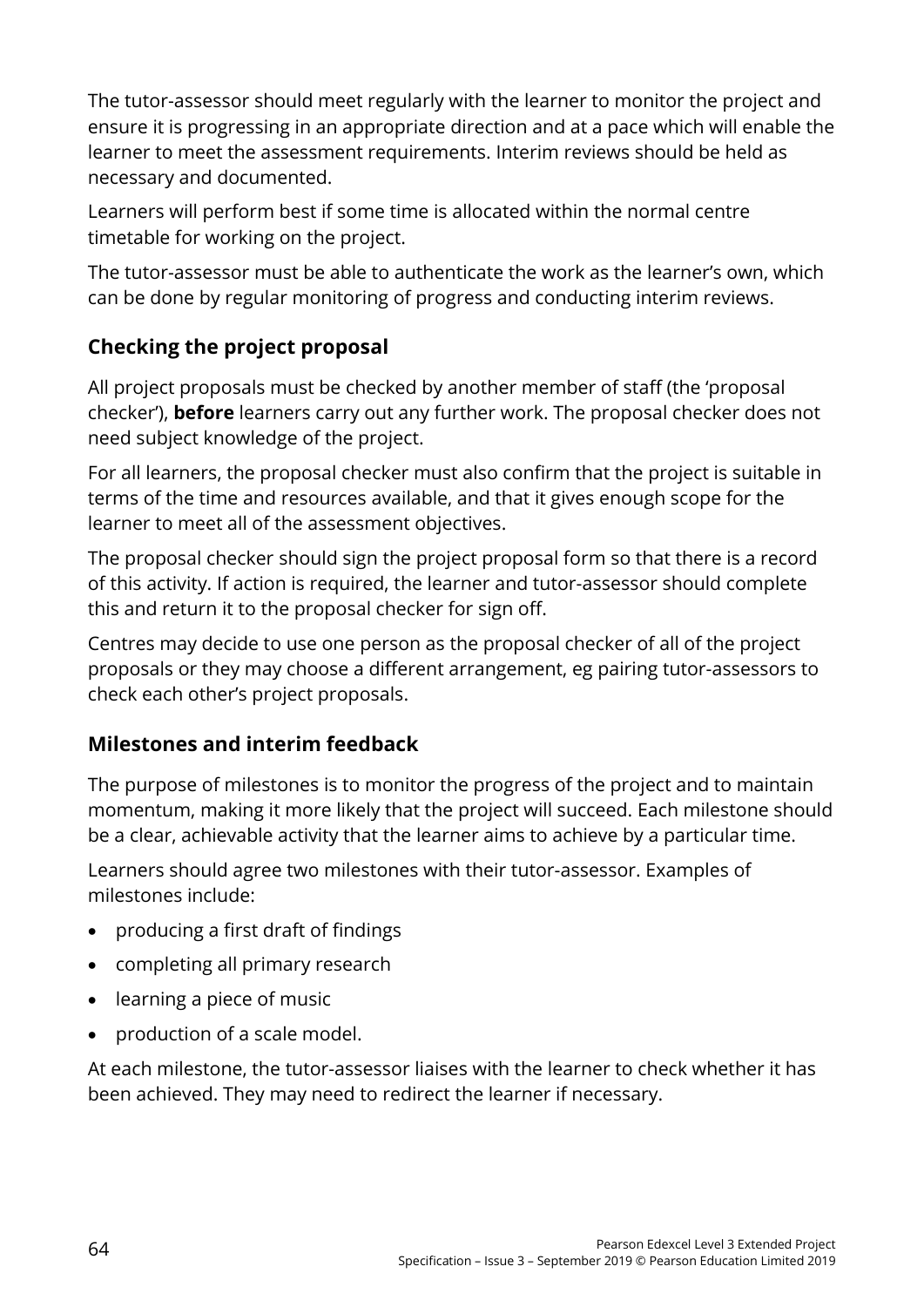# **Authentication of a project**

Centres are to provide confirmation of the authenticity of a project. Each learner must sign a declaration on the Candidate Record Sheet (please refer to the Pearson website for copies).

If no confirmation has been provided, the learner will be marked as absent for the project.

# **Helping learners to use resources correctly and avoid plagiarism**

It is important that learners are made aware of the issue of plagiarism. Learners are required to sign a declaration stating that the work they are submitting is their own. Project reports must not contain material which has been taken, without acknowledgement, from websites, textbooks or any other sources. Learners should be made aware of the serious consequences of submitting work as their own that has been plagiarised from other sources. Each case of malpractice will be considered and judged on an individual basis in the light of all information available. The outcome will be commensurate with the gravity of the malpractice as determined by the awarding body. Pearson may withhold certification in cases of plagiarism.

Learners should be taught how to make proper use of published material in support of their arguments. It is expected that all use of source materials be properly referenced and that transcribed material from books or web sites is only used in the form of explicit quotations.

For up to date advice on malpractice and plagiarism refer to the Joint Council for Qualifications website at [www.jcq.org.uk.](http://www.jcq.org.uk/)

# **Submission and assessment procedures**

For information on assessment procedures and how to submit marks and grades, refer to the Pearson *Information Manual* which is made available to all examinations officers and is available on our website: [qualifications.pearson.com.](https://qualifications.pearson.com/)

# **Additional information**

# **Language of assessment**

Assessment of this specification will be available in English only. Assessment materials will be published in English only and all work submitted for assessment must be produced in English.

# **Learner recruitment**

Pearson's access policy concerning recruitment to our qualifications is that: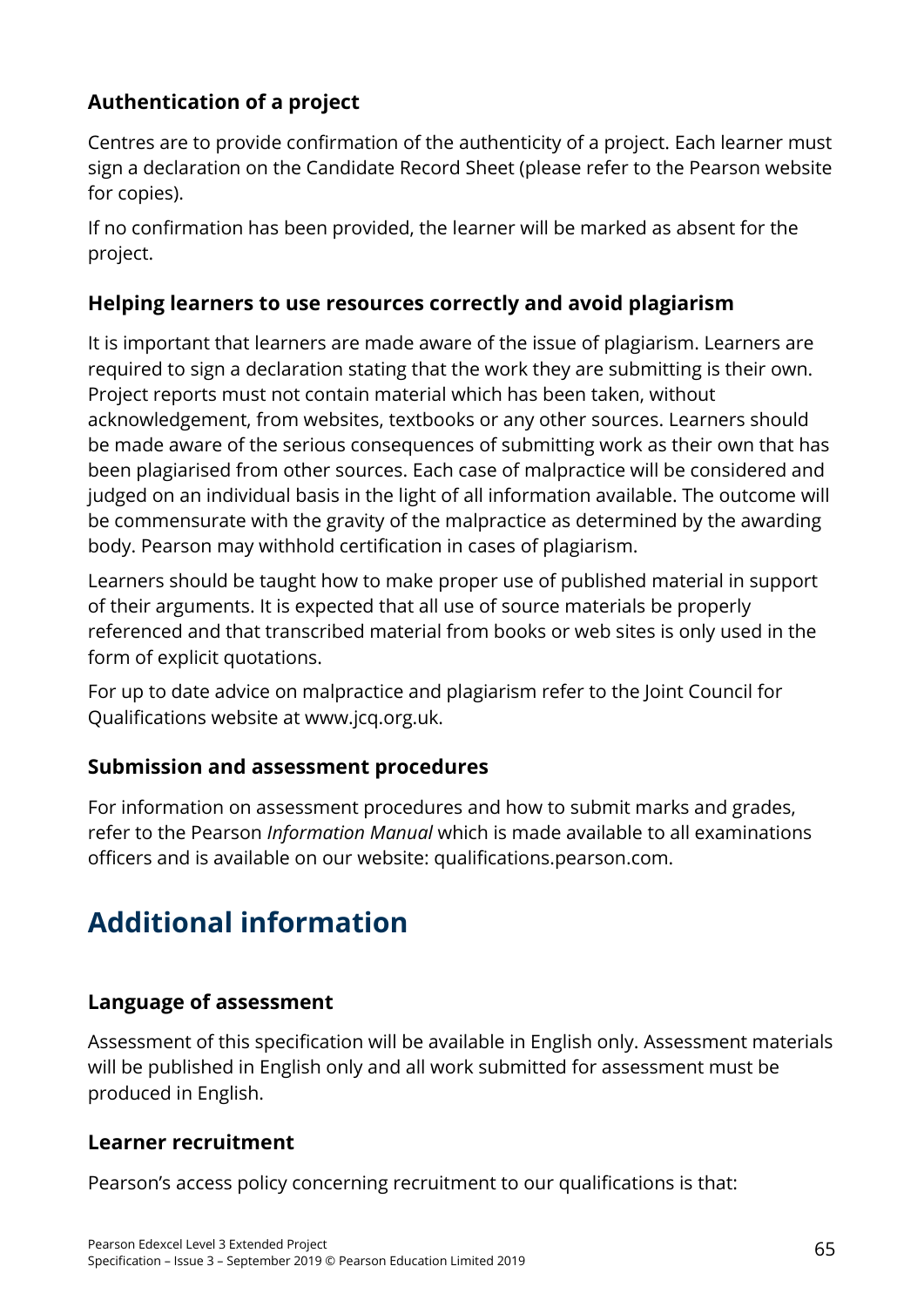- they must be available to anyone who is capable of reaching the required standard
- they must be free from barriers that restrict access and progression
- equal opportunities exist for all learners.

## **Access arrangements and special requirements**

Pearson's policy on access arrangements and special considerations aims to enhance access to the qualifications for learners with disabilities and other difficulties (as defined by the Disability Discrimination Act 1995 and the amendments to the Act) without compromising the assessment of skills, knowledge, understanding or competence.

Please see the Pearson website [\(qualifications.pearson.com/en/support/support](https://qualifications.pearson.com/en/support/support-topics/exams/special-requirements/access-arrangements.html)[topics/exams/special-requirements/access-arrangements.html\)](https://qualifications.pearson.com/en/support/support-topics/exams/special-requirements/access-arrangements.html) for details on:

- the JCQ policy *Access Arrangements and Special Considerations, Regulations and Guidance Relating to Learners who are Eligible for Adjustments in Examinations*
- the forms to submit for requests for access arrangements and special considerations
- dates for submission of the forms.

# **Security and backups**

It is the centre's responsibility to keep the work that students have submitted for assessment secure.

Secure storage is defined as securely-locked cabinet or cupboard. In cases where prototypes are produced, secure storage could be defined as a classroom studio that is locked or supervised from the end of one session to the start of the next.'

The rules on storage also apply to electronic data. For example, centres should collect memory sticks for secure storage between sessions or restrict student access to specific areas of the centre's IT network.

For materials stored electronically, centres are strongly advised to use firewall protection and virus-checking software, and to employ an effective backup strategy, so that an up-to-date archive of students' evidence is maintained.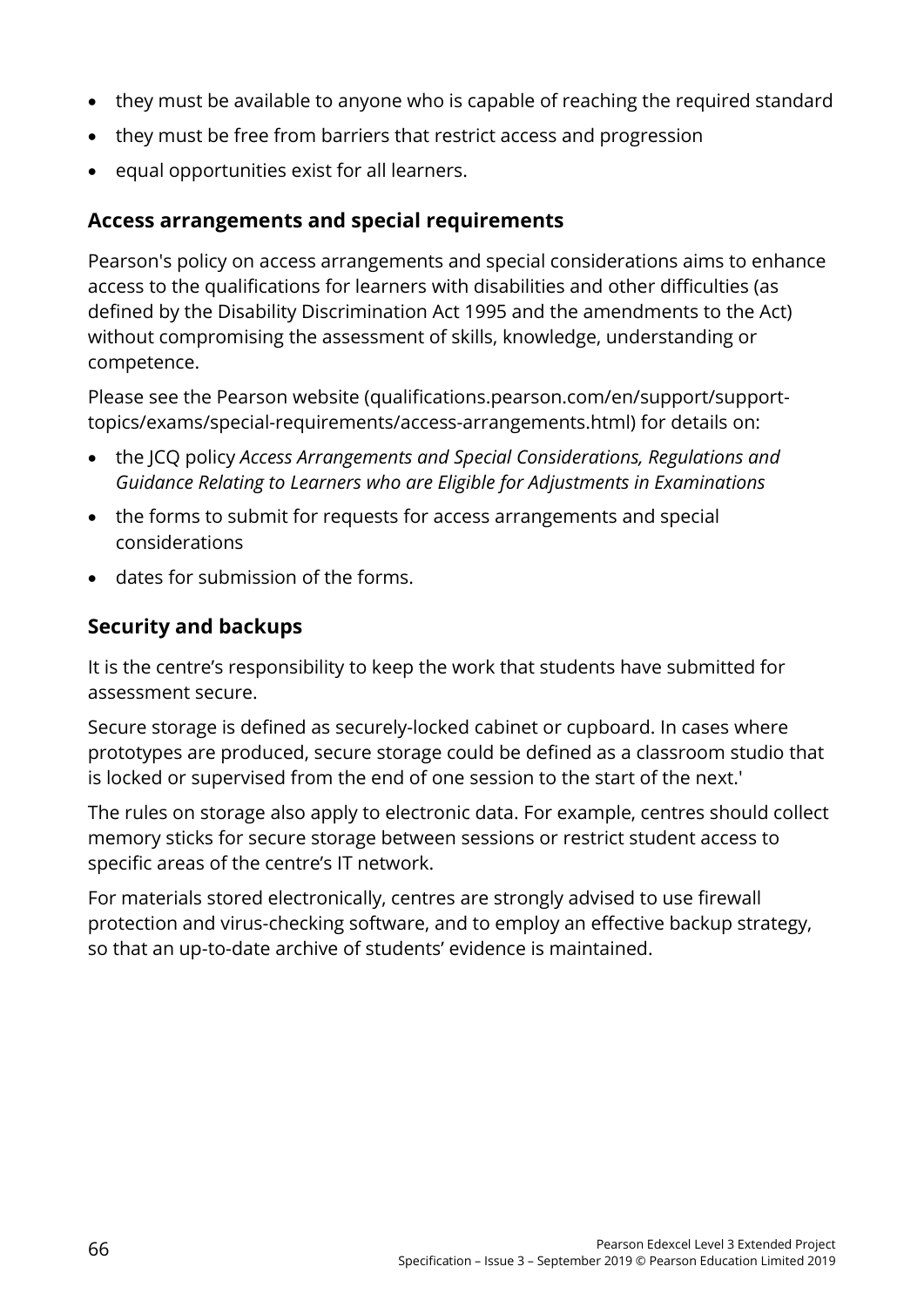# **Malpractice**

### **Candidate malpractice**

Candidate malpractice refers to any act by a candidate that compromises or seeks to compromise the process of assessment or which undermines the integrity of the qualifications or the validity of results/certificates.

Candidate malpractice in controlled assessments discovered before the candidate has signed the declaration of authentication form does not need to be reported to Pearson.

Candidate malpractice found in controlled assessments after the declaration of authenticity has been signed, and in examinations **must** be reported to Pearson on a *JCQ Form M1* (available at [www.jcq.org.uk/exams-office/malpractice\)](http://www.jcq.org.uk/exams-office/malpractice). The form should be emailed to [candidatemalpractice@pearson.com.](mailto:candidatemalpractice@pearson.com) Please provide as much information and supporting documentation as possible. Note that the final decision regarding appropriate sanctions lies with Pearson.

Failure to report candidate malpractice constitutes staff or centre malpractice.

### **Staff/centre malpractice**

Staff and centre malpractice includes both deliberate malpractice and maladministration of our qualifications. As with candidate malpractice, staff and centre malpractice is any act that compromises or seeks to compromise the process of assessment or undermines the integrity of the qualifications or the validity of results/certificates.

All cases of suspected staff malpractice and maladministration **must** be reported immediately, before any investigation is undertaken by the centre, to Pearson on a *JCQ Form M2(a)* (available at www.jcq.org.uk/exams-office/malpractice). The form, supporting documentation and as much information as possible should be emailed to [candidatemalpractice@pearson.com.](mailto:candidatemalpractice@pearson.com) Note that the final decision regarding appropriate sanctions lies with Pearson.

Failure to report malpractice itself constitutes malpractice.

More detailed guidance on malpractice can be found in the latest version of the document *General and Vocational Qualifications Suspected Malpractice in Examinations and Assessments Policies and Procedures,* available at www.jcq.org.uk/examsoffice/malpractice.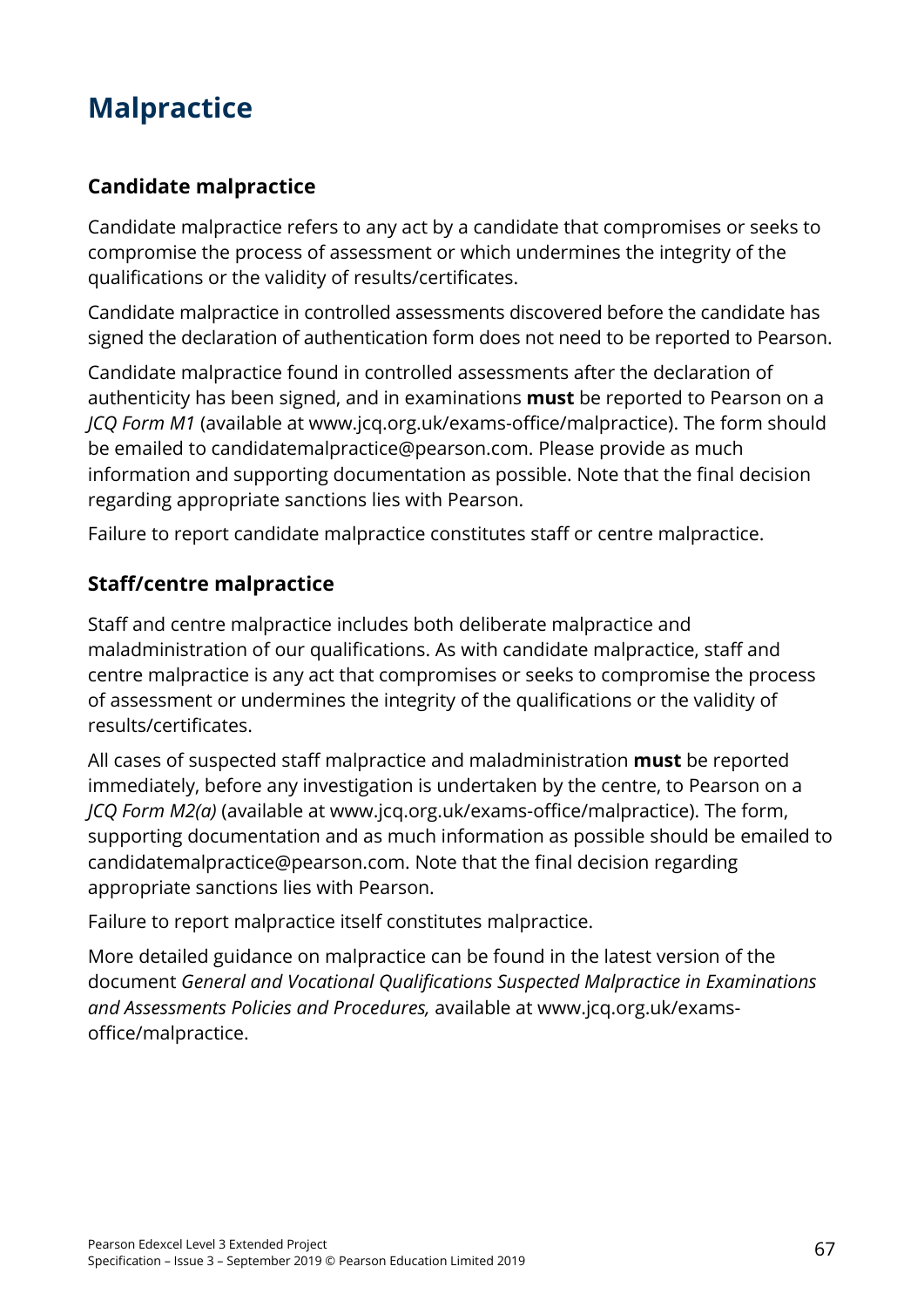### **Malpractice, sanctions and appeals**

In accordance with the JCQ Malpractice Policies and Procedures [\(https://www.jcq.org.uk/exams-office/malpractice\)](https://www.jcq.org.uk/exams-office/malpractice) centres have an obligation to report all instances of alleged, suspected or actual malpractice incidents. Pearson undertakes malpractice investigations in accordance with the same Policies and Procedures. Where malpractice is proven we may impose sanctions or penalties.

Where learner malpractice is evidenced, the following penalties can be imposed:

- written warning
- mark reduction for sections/units/components
- disqualification from the unit/the qualification/all qualifications with Pearson
- being barred from registration for Pearson qualifications for a period of time.

Where malpractice by centres or their staff is evidenced, sanctions such as the following can be imposed:

- written warning
- working with you to create an improvement action plan
- requiring staff members to receive further training
- imposing special conditions upon centre staff or centres
- debarring staff members or the centre from delivering Pearson qualifications
- suspending or withdrawing centre approval status.

If we are concerned about your centre's quality procedures we may impose sanctions such as:

- placing temporary suspensions on your ability to certificate
- placing temporary suspensions on your ability to register learners

The centre will be notified if any of these apply.

Head of centre and centre staff who are subject to malpractice sanctions have the right to appeal. Pearson has established procedures for centres that are considering appeals against penalties and sanctions arising from malpractice. Appeals against a decision made by Pearson will normally be accepted only from Heads of Centres (on behalf of learners and/or members of staff) and from individual centre staff members (in respect of a decision taken against them personally). Further information on appeals can be found in the [JCQ Appeals Booklet.](https://www.jcq.org.uk/exams-office/appeals) This booklet also contains information on appeals against reasonable adjustments and reviews of marking/moderation.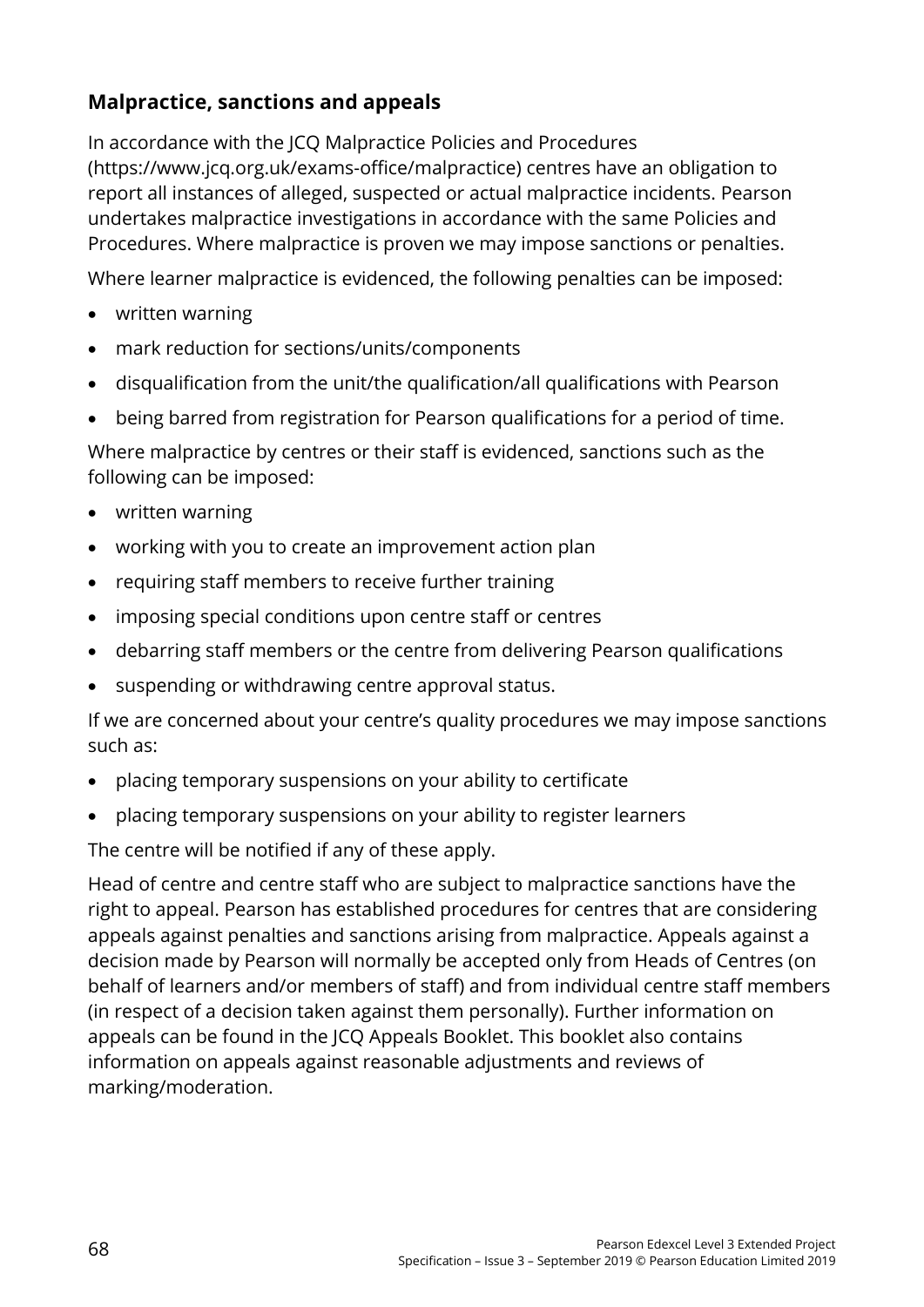# **List of annexes**

| Annexe A: Codes                                | 71. |
|------------------------------------------------|-----|
| Annexe B: Project proposal forms for each unit | 73  |
| Annexe C: Activity Log                         | 89  |
| Annexe D: Candidate Record Sheet               | 91  |
| Annexe E: Summary of processes                 | 93  |
| Annexe F: Grade descriptions                   | 95  |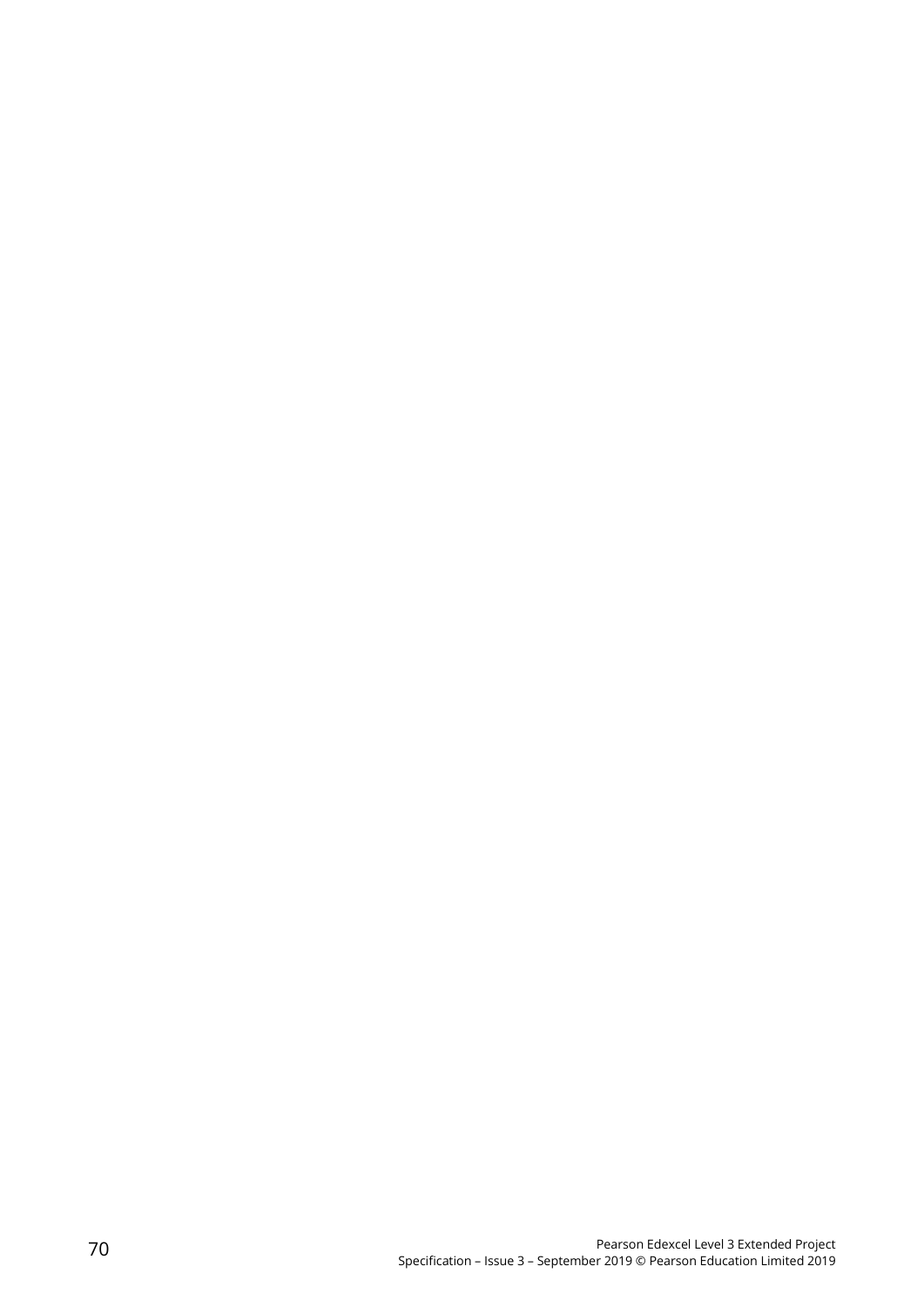## **Annexe A: Codes**

#### **Regulated Qualifications Framework (RQF) codes**

Each qualification title is allocated an Ofqual Regulated Qualifications Framework (RQF) code.

The RQF code is known as a Qualification Number (QN). This is the code that features in the DfE Section 96 and on the LARA as being eligible for 16–18 and 19+ funding, and is to be used for all qualification funding purposes. The QN will appear on students' final certification documentation.

The QN for this qualification is:

500/2372/X Pearson Edexcel Level 3 Extended Project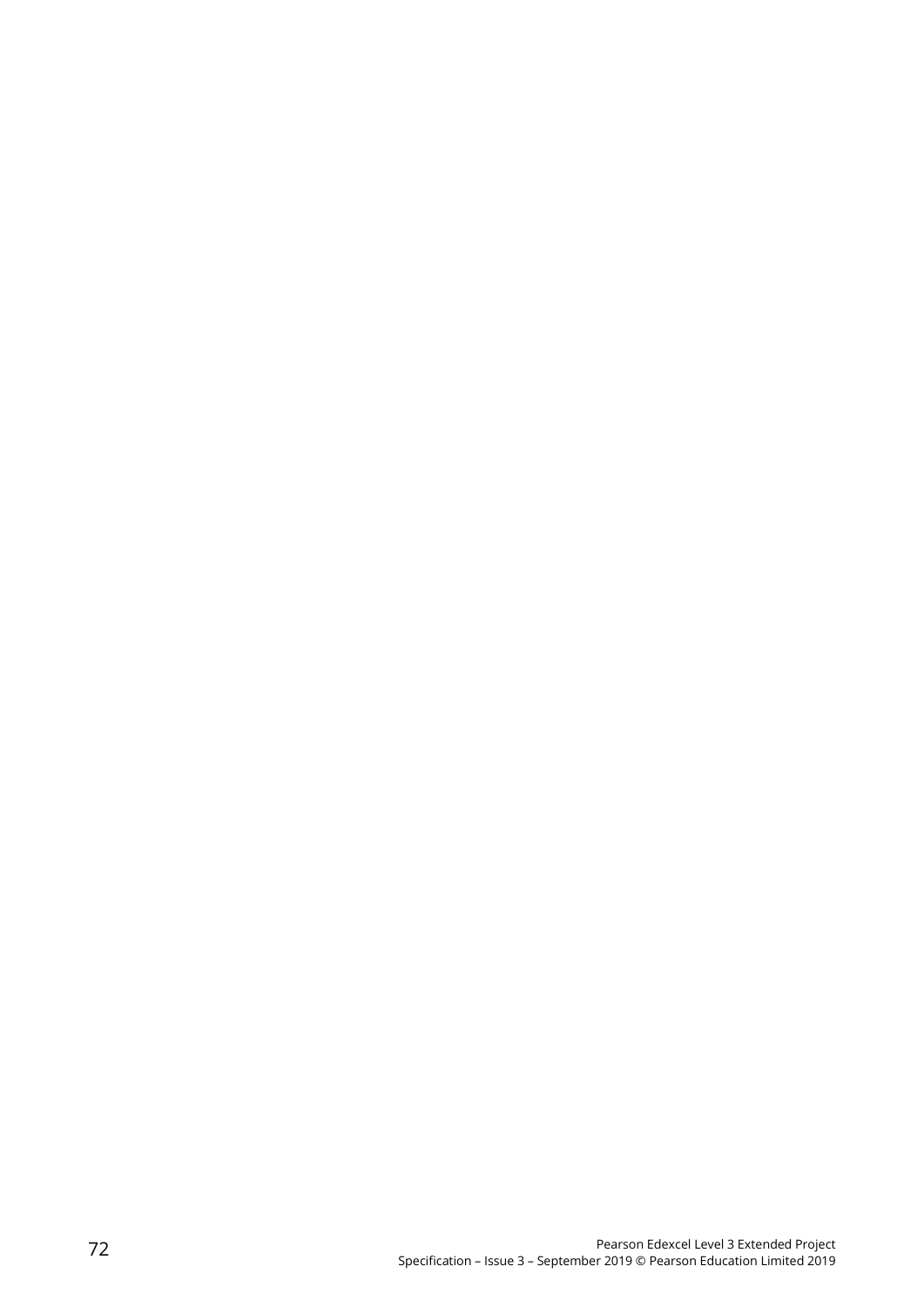# **Annexe B: Project proposal forms for each unit**

Level 3 Project Proposal Form for *Unit 1: Dissertation*. This form is for reference only. Please refer to the website to download a copy of this form.

| Learner name                                                                                                                         | <b>Learner registration number</b> |  |  |
|--------------------------------------------------------------------------------------------------------------------------------------|------------------------------------|--|--|
|                                                                                                                                      |                                    |  |  |
| <b>Centre name</b>                                                                                                                   | <b>Centre number</b>               |  |  |
|                                                                                                                                      |                                    |  |  |
| <b>Tutor-assessor name</b>                                                                                                           | Unit                               |  |  |
|                                                                                                                                      | <b>Unit 1: Dissertation</b>        |  |  |
| <b>Proposed title of project</b>                                                                                                     |                                    |  |  |
|                                                                                                                                      |                                    |  |  |
| <b>Date</b>                                                                                                                          |                                    |  |  |
|                                                                                                                                      |                                    |  |  |
|                                                                                                                                      |                                    |  |  |
| Section One: Title, objectives, responsibilities                                                                                     |                                    |  |  |
| Title or working title of project (in the form of a question)                                                                        |                                    |  |  |
|                                                                                                                                      |                                    |  |  |
|                                                                                                                                      |                                    |  |  |
|                                                                                                                                      |                                    |  |  |
| Project objectives (eg, what is the question you want to answer? What do you want to<br>learn how to do? What do you want find out?) |                                    |  |  |
|                                                                                                                                      |                                    |  |  |
|                                                                                                                                      |                                    |  |  |
|                                                                                                                                      |                                    |  |  |
| If it is a group project, what will your role or responsibilities be?                                                                |                                    |  |  |
|                                                                                                                                      |                                    |  |  |
|                                                                                                                                      |                                    |  |  |
|                                                                                                                                      |                                    |  |  |
|                                                                                                                                      |                                    |  |  |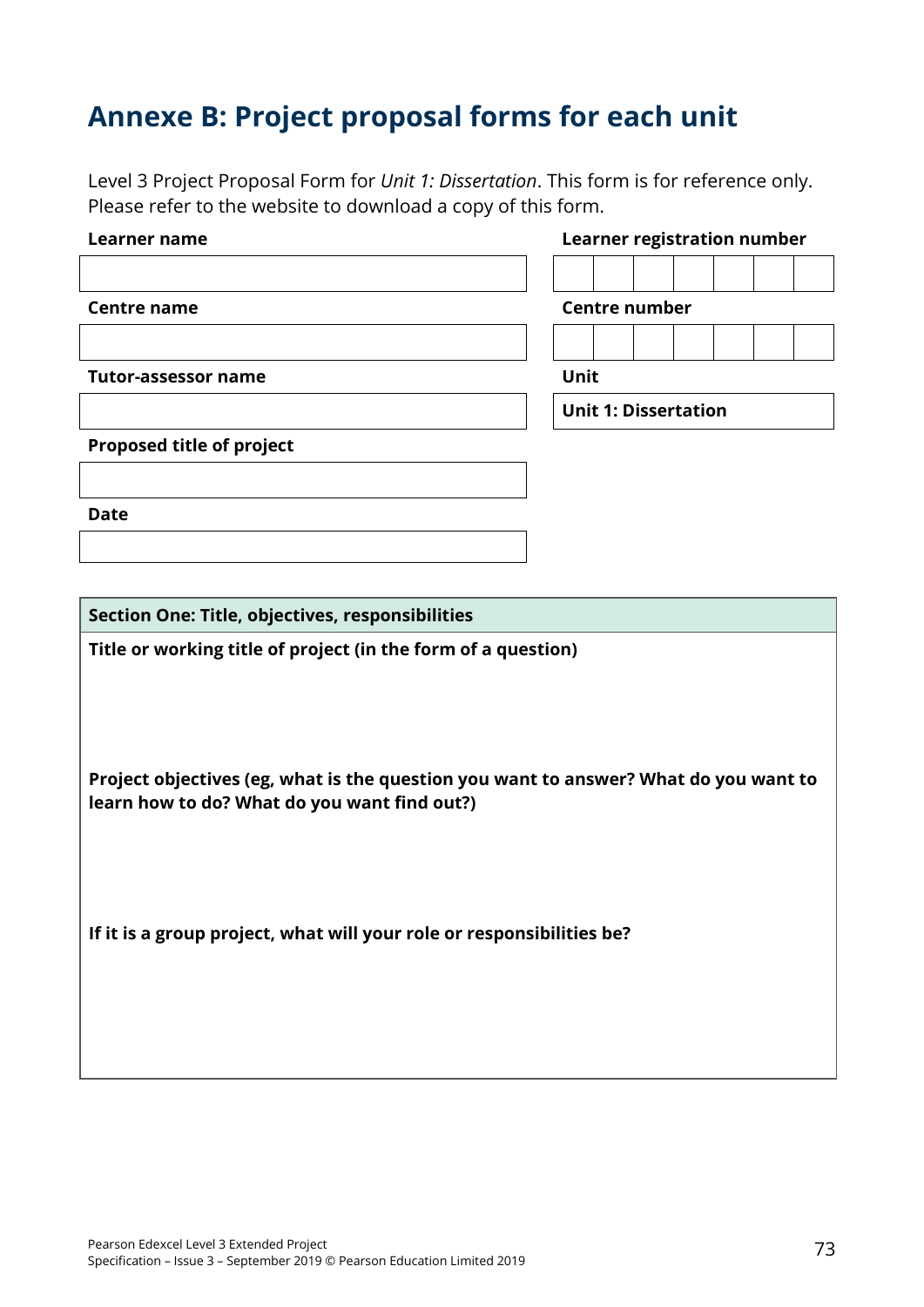**Section Two: Reasons for choosing this project** 

**Reasons for choosing the project (eg links to other subjects you are studying, personal interest, future plans, knowledge/skills you want to improve, why the topic is important):**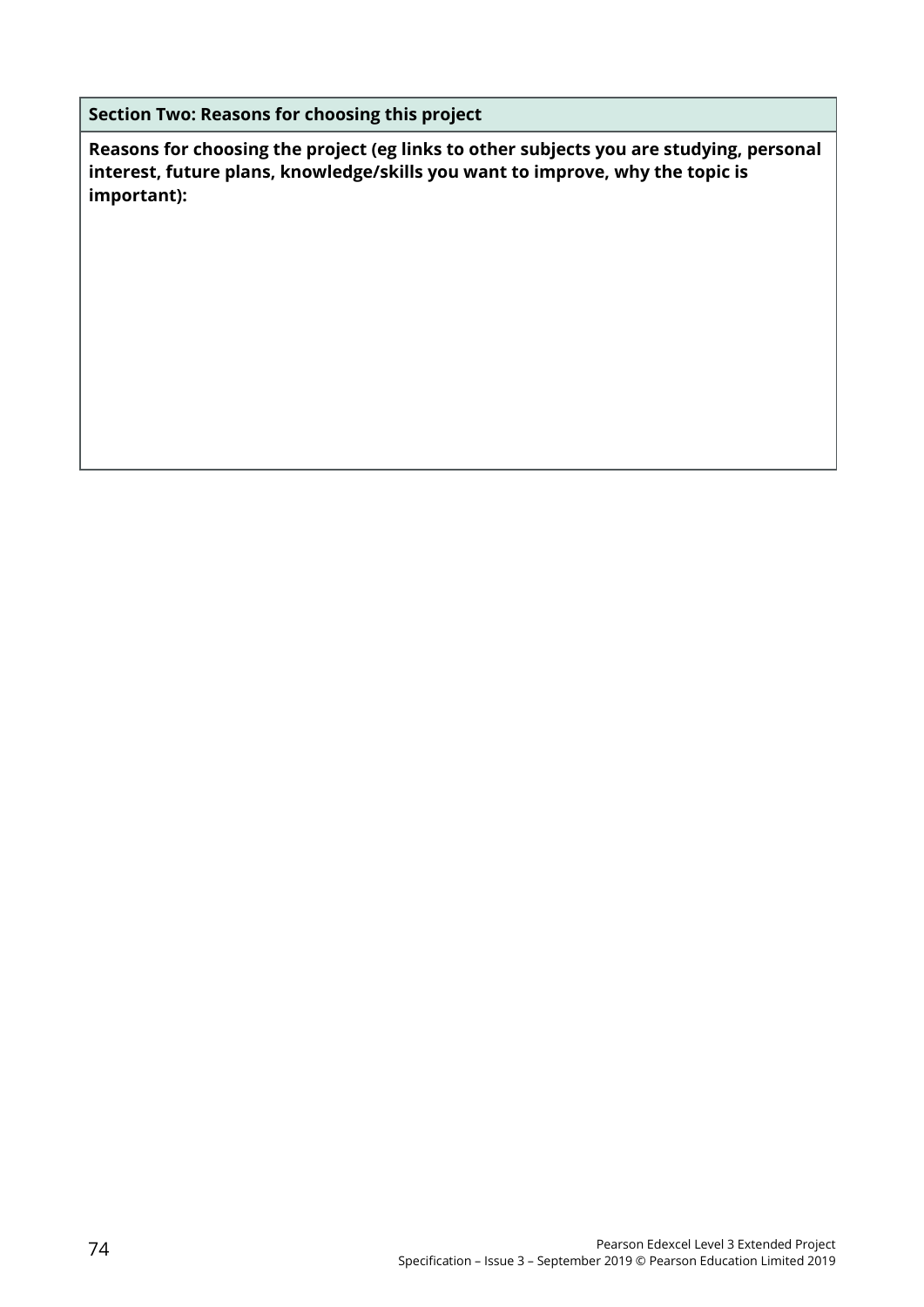Level 3 Project Proposal Form for *Unit 1: Dissertation*. This form is for reference only. Please refer to the website to download a copy of this form**.**

| <b>Section Three: Activities and timescales</b>                                                                           |                            |
|---------------------------------------------------------------------------------------------------------------------------|----------------------------|
| Activities to be carried out during the project (eg, research,<br>analysis, writing, preparing for the presentation, etc) | How long this will<br>take |
| <b>Milestone one:</b>                                                                                                     |                            |
| Target date (set by tutor-assessor):                                                                                      |                            |
| <b>Milestone two:</b>                                                                                                     |                            |
| Target date (set by tutor-assessor):                                                                                      |                            |
| <b>Section Four: Resources</b>                                                                                            |                            |
| What resources will you need for your research, write up and presentation (eg<br>libraries, books, journals, equipment)   |                            |
| What you areas of research will you cover?                                                                                |                            |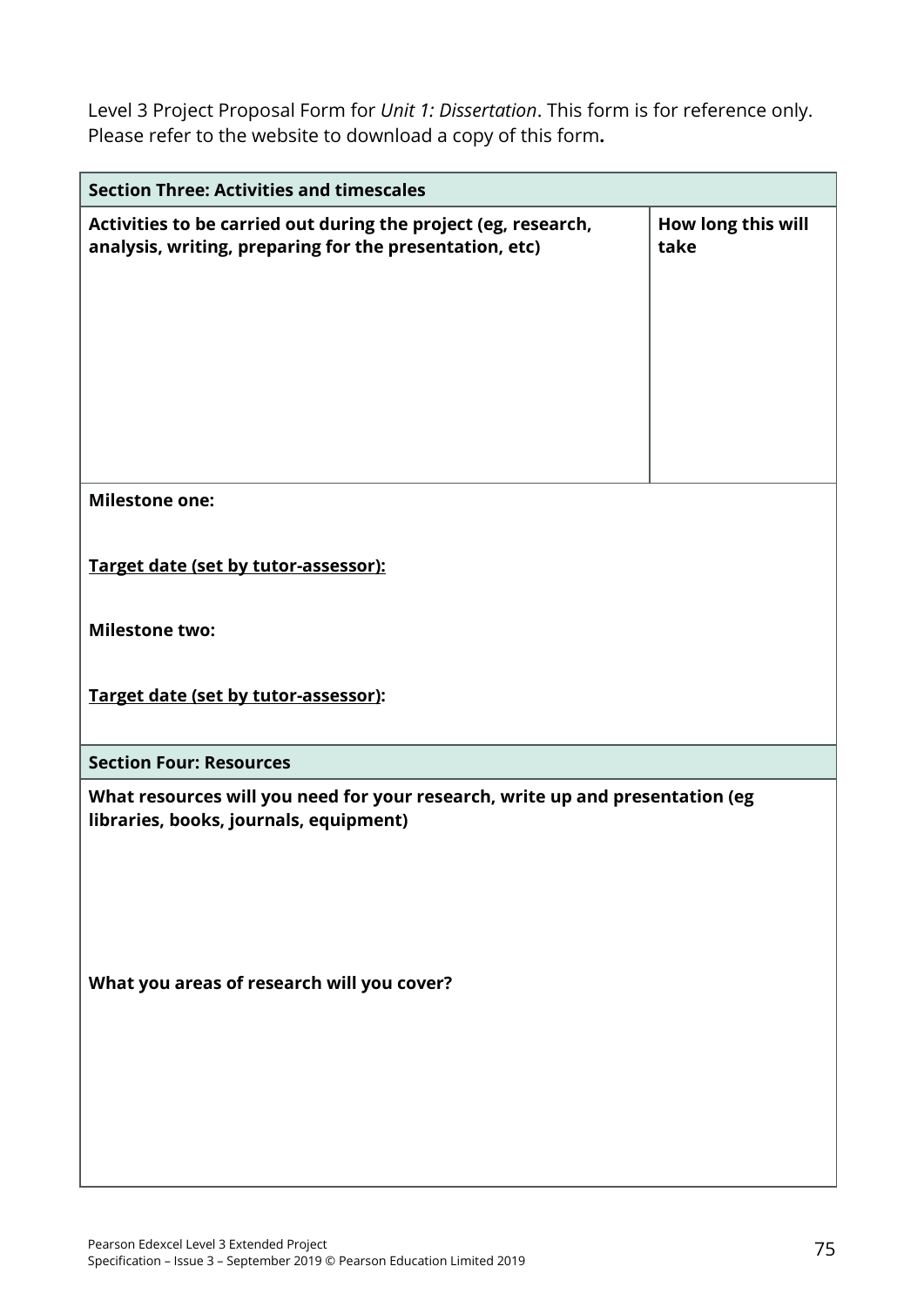Level 3 Project Proposal Form *for Unit 1: Dissertation*. This form is for reference only. Please refer to the website to download a copy of this form.

| <b>Comments and agreement from tutor-assessor</b>   |        |        |  |  |
|-----------------------------------------------------|--------|--------|--|--|
| <b>Comments (optional):</b>                         |        |        |  |  |
| I confirm that the project is appropriate.          |        |        |  |  |
| <b>Agreed:</b>                                      | (name) | (date) |  |  |
| <b>Comments and agreement from proposal checker</b> |        |        |  |  |
| <b>Comments (optional):</b>                         |        |        |  |  |
| I confirm that the project is appropriate.          |        |        |  |  |
| Agreed:                                             | (name) | (date) |  |  |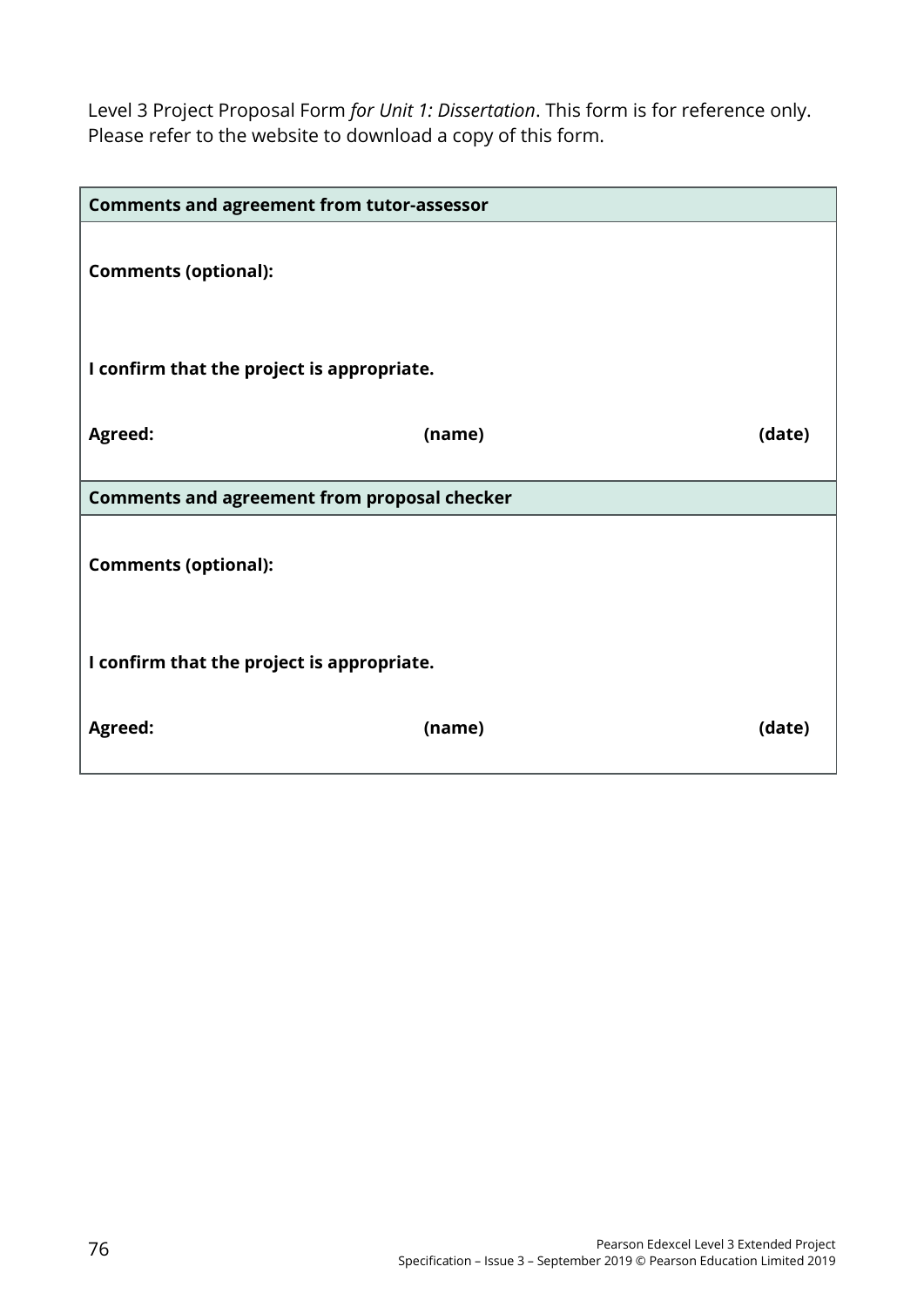Level 3 Project Proposal Form for *Unit 2: Investigation/Field Study*. This form is for reference only. Please refer to the website to download a copy of this form**.**

| Learner name                                                                                                                         |                                             |  |  | <b>Learner registration number</b> |  |  |
|--------------------------------------------------------------------------------------------------------------------------------------|---------------------------------------------|--|--|------------------------------------|--|--|
|                                                                                                                                      |                                             |  |  |                                    |  |  |
| <b>Centre name</b>                                                                                                                   | <b>Centre number</b>                        |  |  |                                    |  |  |
|                                                                                                                                      |                                             |  |  |                                    |  |  |
| <b>Tutor-assessor name</b>                                                                                                           | Unit                                        |  |  |                                    |  |  |
|                                                                                                                                      | <b>Unit 2: Investigation/Field</b><br>study |  |  |                                    |  |  |
| <b>Proposed title of project</b>                                                                                                     |                                             |  |  |                                    |  |  |
|                                                                                                                                      |                                             |  |  |                                    |  |  |
| <b>Date</b>                                                                                                                          |                                             |  |  |                                    |  |  |
|                                                                                                                                      |                                             |  |  |                                    |  |  |
|                                                                                                                                      |                                             |  |  |                                    |  |  |
| Section One: Title, objectives, responsibilities                                                                                     |                                             |  |  |                                    |  |  |
| Project objectives (eg, what is the question you want to answer? What do you want to<br>learn how to do? What do you want find out?) |                                             |  |  |                                    |  |  |
| Title or working title of project (in the form of a question):                                                                       |                                             |  |  |                                    |  |  |
| If it is a group project, what will your role or responsibilities be?                                                                |                                             |  |  |                                    |  |  |
|                                                                                                                                      |                                             |  |  |                                    |  |  |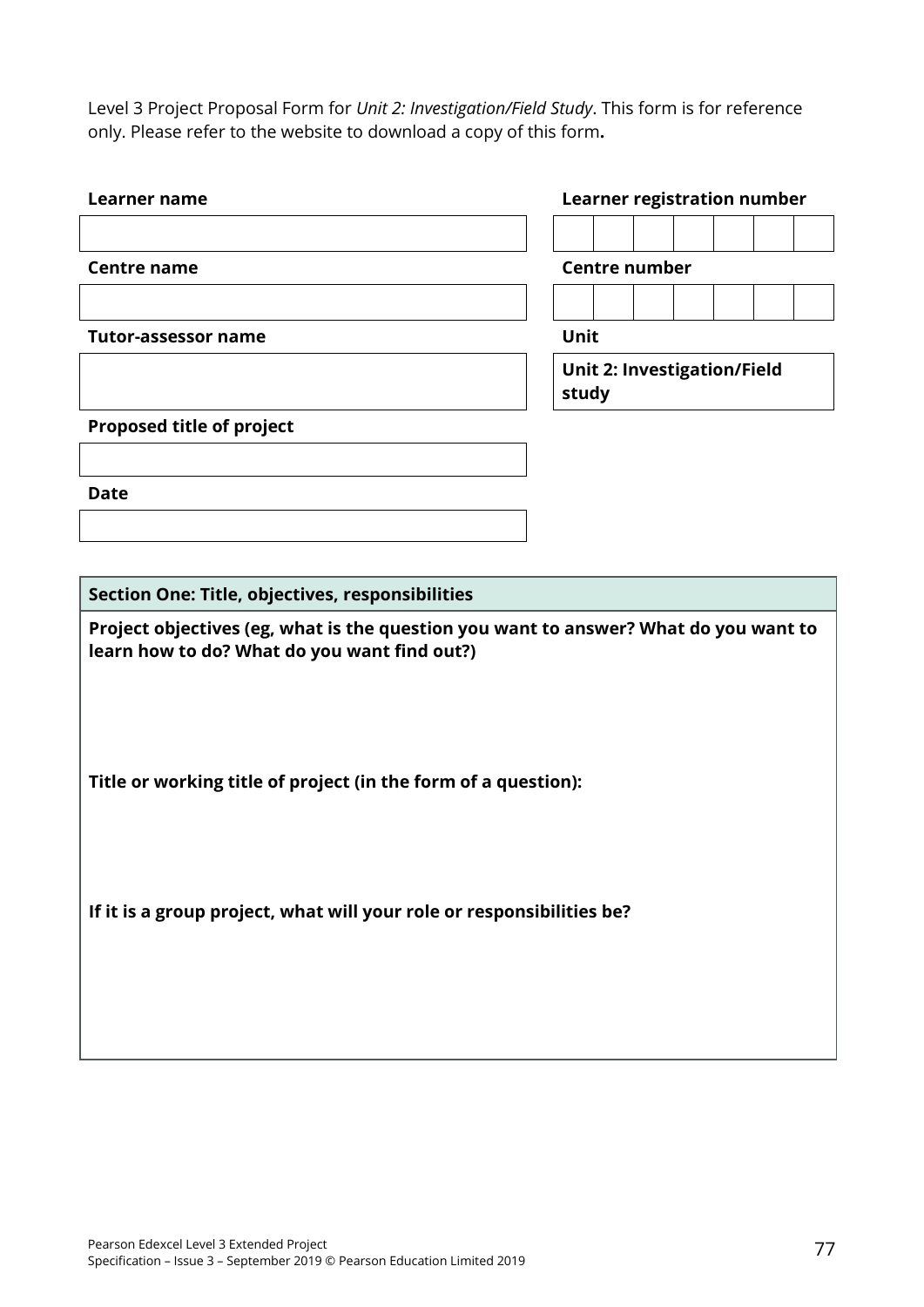**Section Two: Reasons for choosing this project** 

**Reasons for choosing the project (eg links to other subjects you are studying, personal interest, future plans, knowledge/skills you want to improve, reasons why the topic is important):**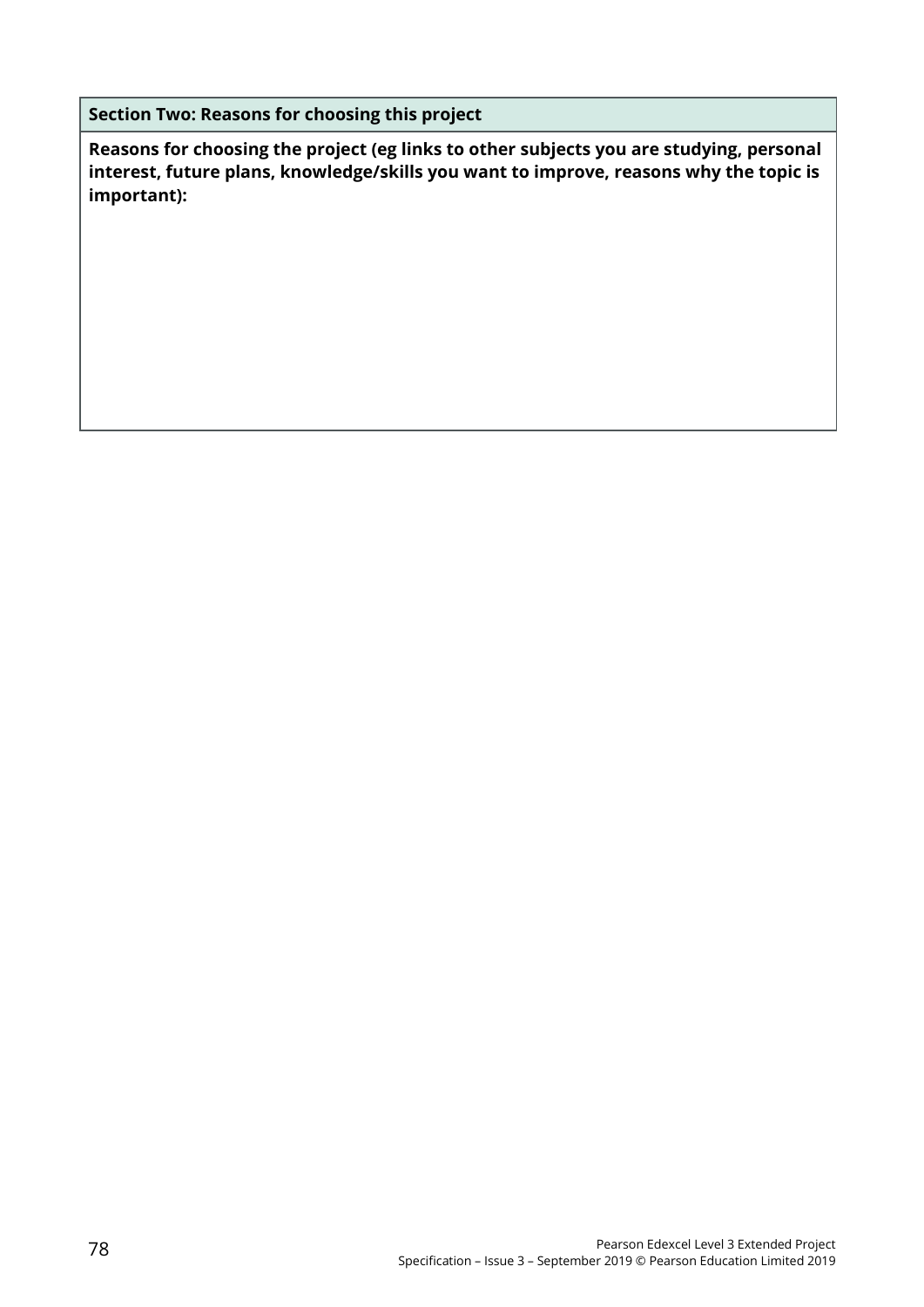Level 3 Project Proposal Form for *Unit 2: Investigation/Field Study*. This form is for reference only. Please refer to the website to download a copy of this form.

| <b>Section Three: Activities and timescales</b>                                                                                                         |                            |  |  |  |
|---------------------------------------------------------------------------------------------------------------------------------------------------------|----------------------------|--|--|--|
| Activities to be carried out during the project (eg, research, data<br>collection, numerical analysis, writing, preparing for the<br>presentation, etc) | How long this will<br>take |  |  |  |
| <b>Milestone one:</b>                                                                                                                                   |                            |  |  |  |
|                                                                                                                                                         |                            |  |  |  |
| Target date (set by tutor-assessor):                                                                                                                    |                            |  |  |  |
|                                                                                                                                                         |                            |  |  |  |
| <b>Milestone two:</b>                                                                                                                                   |                            |  |  |  |
| Target date (set by tutor-assessor):                                                                                                                    |                            |  |  |  |
|                                                                                                                                                         |                            |  |  |  |
| <b>Section Four: Resources</b>                                                                                                                          |                            |  |  |  |
| What resources will you need for your research, data collection, write up and<br>presentation (eg equipment, ICT, libraries, books, journals)           |                            |  |  |  |
| What you areas of research will you cover?                                                                                                              |                            |  |  |  |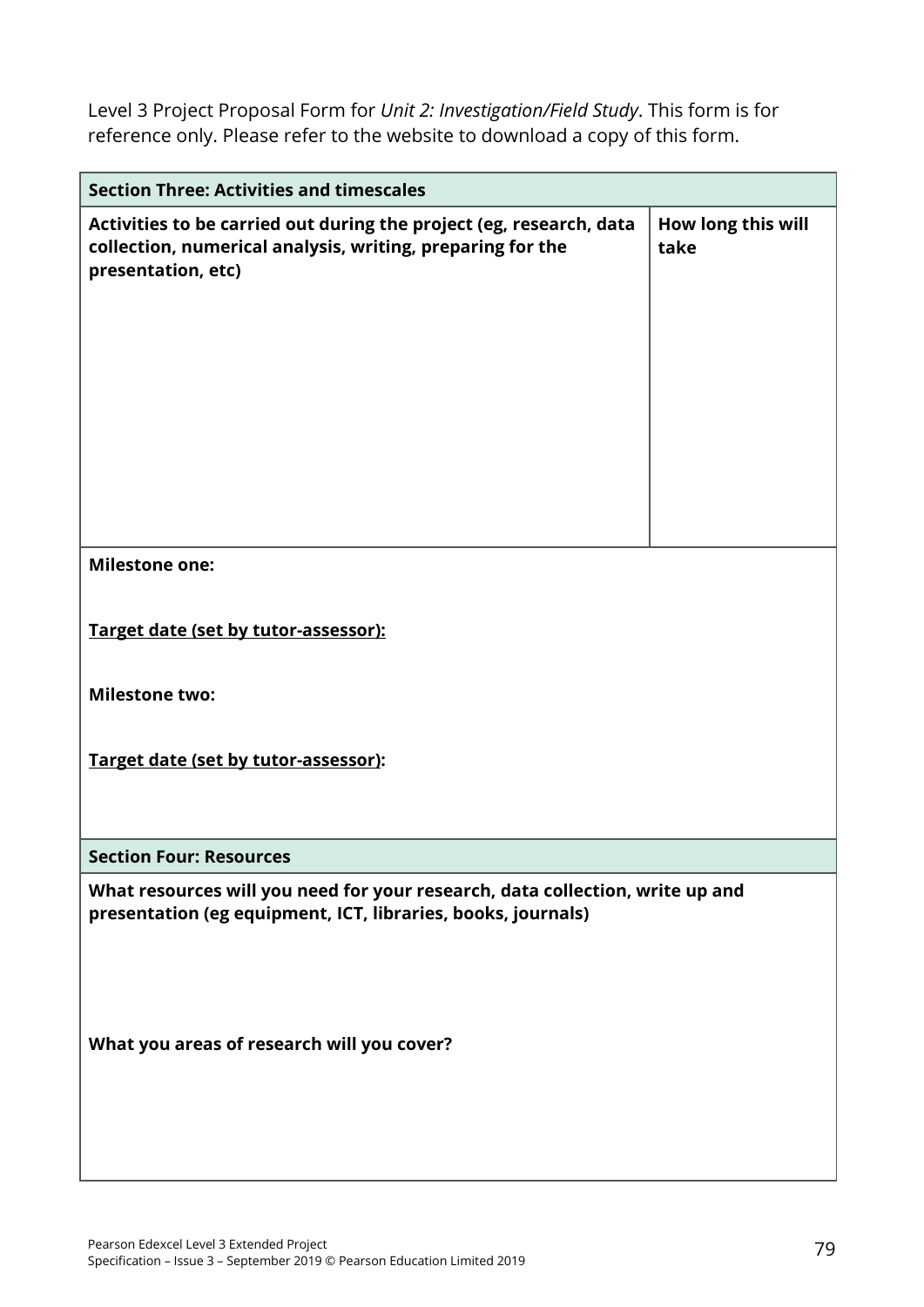Level 3 Project Proposal Form for Unit 2: *Investigation/Field Study*. This form is for reference only. Please refer to the website to download a copy of this form.

| <b>Section Five: Contingencies</b>                              |                                                                                                |  |  |  |  |
|-----------------------------------------------------------------|------------------------------------------------------------------------------------------------|--|--|--|--|
| What problems might you have in the<br>data collection process? | What will you do to try to stop this from<br>happening? What will you do if it does<br>happen? |  |  |  |  |
| <b>Comments and agreement from tutor-assessor</b>               |                                                                                                |  |  |  |  |
| <b>Comments (optional):</b>                                     |                                                                                                |  |  |  |  |
| I confirm that the project is appropriate.                      |                                                                                                |  |  |  |  |
| Agreed:                                                         | (date)<br>(name)                                                                               |  |  |  |  |
| <b>Comments and agreement from proposal checker</b>             |                                                                                                |  |  |  |  |
| <b>Comments (optional):</b>                                     |                                                                                                |  |  |  |  |
| I confirm that the project is appropriate.                      |                                                                                                |  |  |  |  |
| Agreed:<br>(name                                                | (date)                                                                                         |  |  |  |  |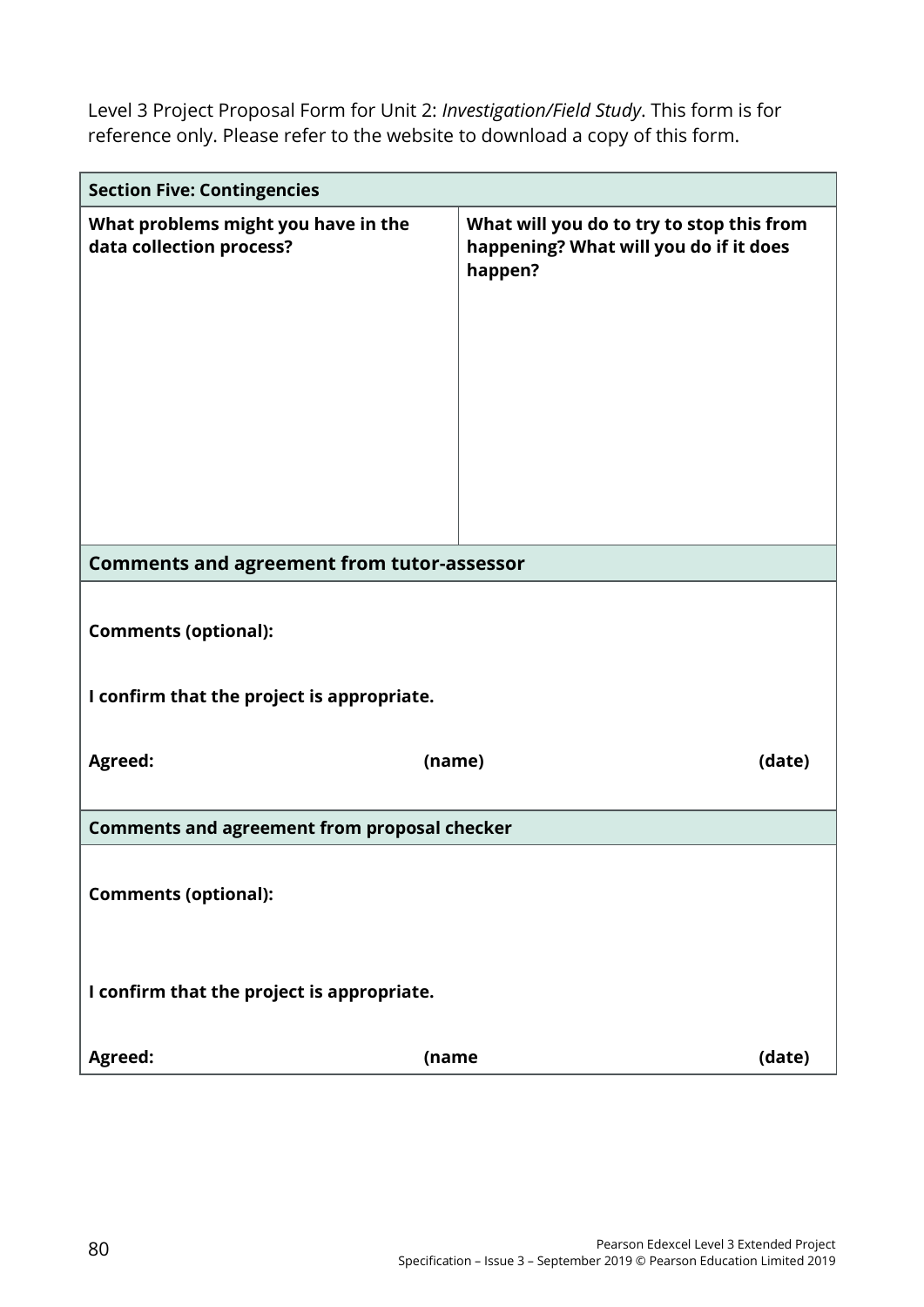Level 3 Project Proposal Form for *Unit 3: Performance*. This form is for reference only. Please refer to the website to download a copy of this form**.**

| Learner name                                                                                                                         | <b>Learner registration number</b> |  |  |  |
|--------------------------------------------------------------------------------------------------------------------------------------|------------------------------------|--|--|--|
|                                                                                                                                      |                                    |  |  |  |
| <b>Centre name</b>                                                                                                                   | <b>Centre number</b>               |  |  |  |
|                                                                                                                                      |                                    |  |  |  |
| <b>Tutor-assessor name</b>                                                                                                           | Unit                               |  |  |  |
|                                                                                                                                      | <b>Unit 3: Performance</b>         |  |  |  |
| <b>Proposed title of project</b>                                                                                                     |                                    |  |  |  |
|                                                                                                                                      |                                    |  |  |  |
| <b>Date</b>                                                                                                                          |                                    |  |  |  |
|                                                                                                                                      |                                    |  |  |  |
| Section One: Title, objectives, responsibilities                                                                                     |                                    |  |  |  |
|                                                                                                                                      |                                    |  |  |  |
| Project objectives (eg, what is the question you want to answer? What do you want to<br>learn how to do? What do you want find out?) |                                    |  |  |  |
| Title or working title of project (in the form of a question):                                                                       |                                    |  |  |  |
| If it is a group project, what will your role or responsibilities be?                                                                |                                    |  |  |  |
|                                                                                                                                      |                                    |  |  |  |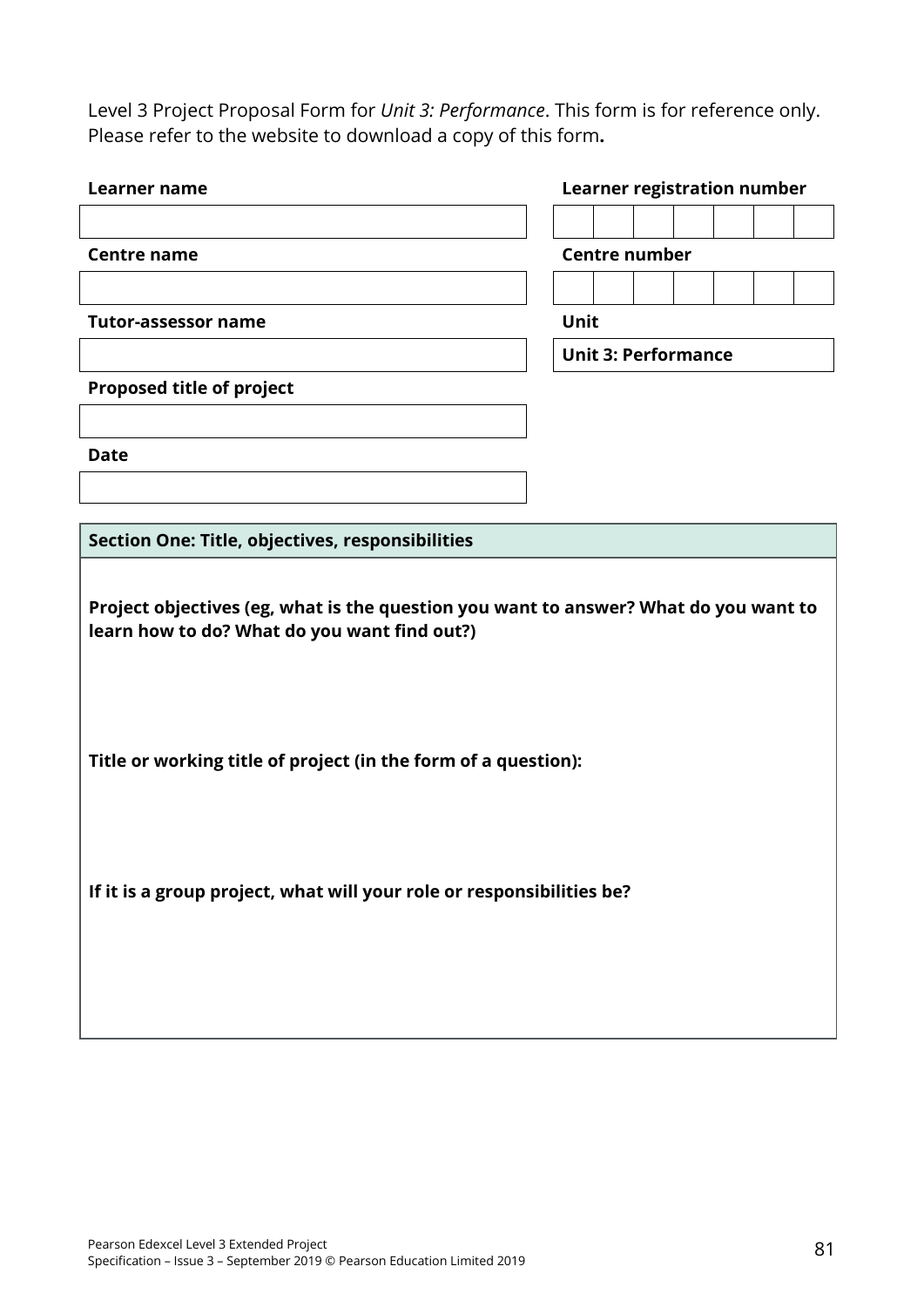**Section Two: Reasons for choosing this project** 

**Reasons for choosing the project (eg links to other subjects you are studying, personal interest, future plans, knowledge/skills you want to improve):**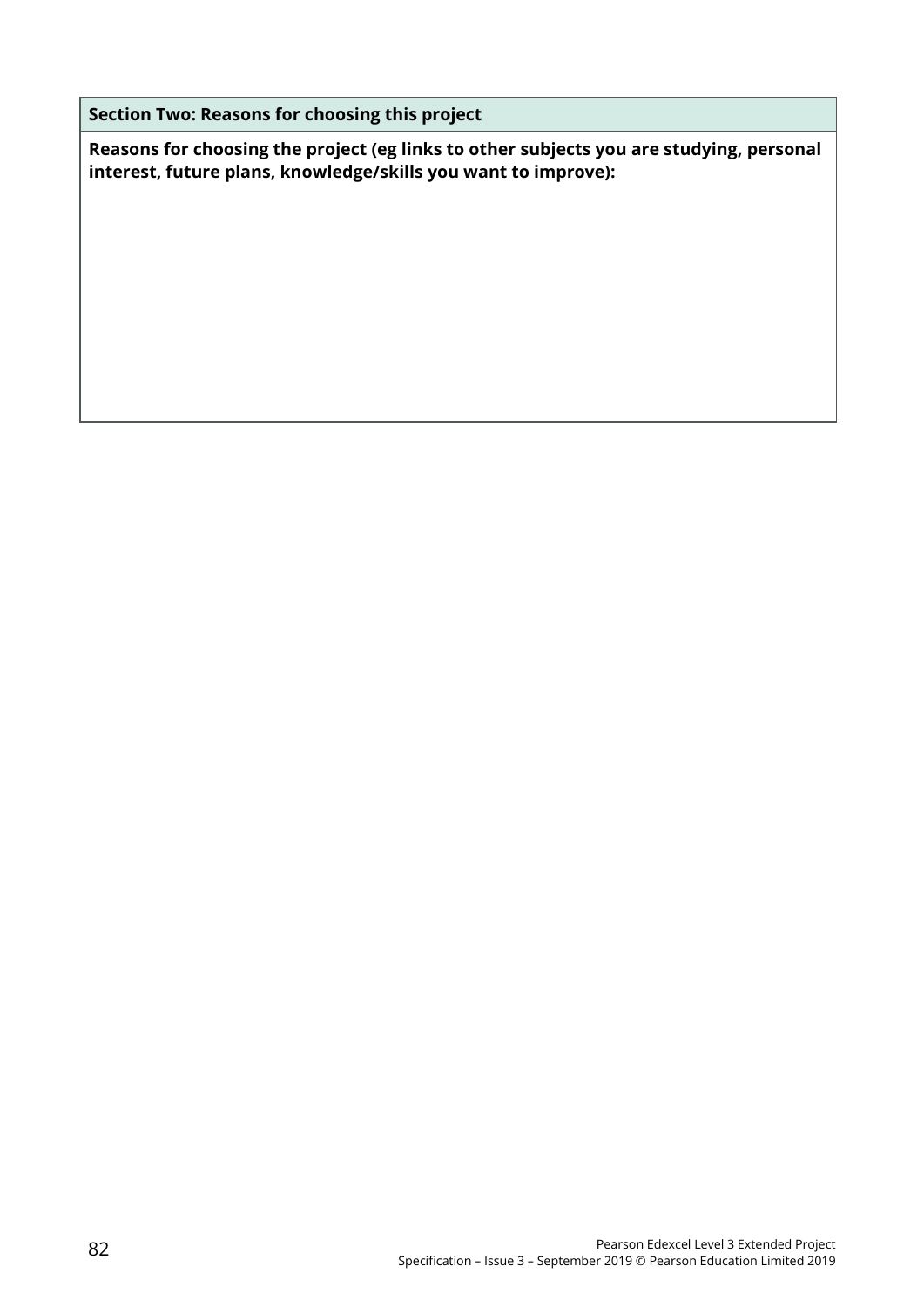Level 3 Project Proposal Form for *Unit 3: Performance*. This form is for reference only. Please refer to the website to download a copy of this form.

| <b>Section Three: Activities and timescales</b>                                                                        |                            |  |  |  |  |
|------------------------------------------------------------------------------------------------------------------------|----------------------------|--|--|--|--|
| Activities to be carried out during the project (rehearsal<br>techniques, production meetings and administration etc.) | How long this will<br>take |  |  |  |  |
| <b>Milestone one:</b>                                                                                                  |                            |  |  |  |  |
|                                                                                                                        |                            |  |  |  |  |
|                                                                                                                        |                            |  |  |  |  |
| Target date (set by tutor-assessor):                                                                                   |                            |  |  |  |  |
|                                                                                                                        |                            |  |  |  |  |
| <b>Milestone two:</b>                                                                                                  |                            |  |  |  |  |
|                                                                                                                        |                            |  |  |  |  |
|                                                                                                                        |                            |  |  |  |  |
| Target date (set by tutor-assessor):                                                                                   |                            |  |  |  |  |
|                                                                                                                        |                            |  |  |  |  |
|                                                                                                                        |                            |  |  |  |  |
| <b>Section Four: Resources</b>                                                                                         |                            |  |  |  |  |
| What resources will you need and what will you use them for? (eg libraries and                                         |                            |  |  |  |  |
| research, rehearsal space, technology and equipment, venue etc.)                                                       |                            |  |  |  |  |
|                                                                                                                        |                            |  |  |  |  |
|                                                                                                                        |                            |  |  |  |  |
|                                                                                                                        |                            |  |  |  |  |
|                                                                                                                        |                            |  |  |  |  |
|                                                                                                                        |                            |  |  |  |  |
|                                                                                                                        |                            |  |  |  |  |
|                                                                                                                        |                            |  |  |  |  |
|                                                                                                                        |                            |  |  |  |  |
|                                                                                                                        |                            |  |  |  |  |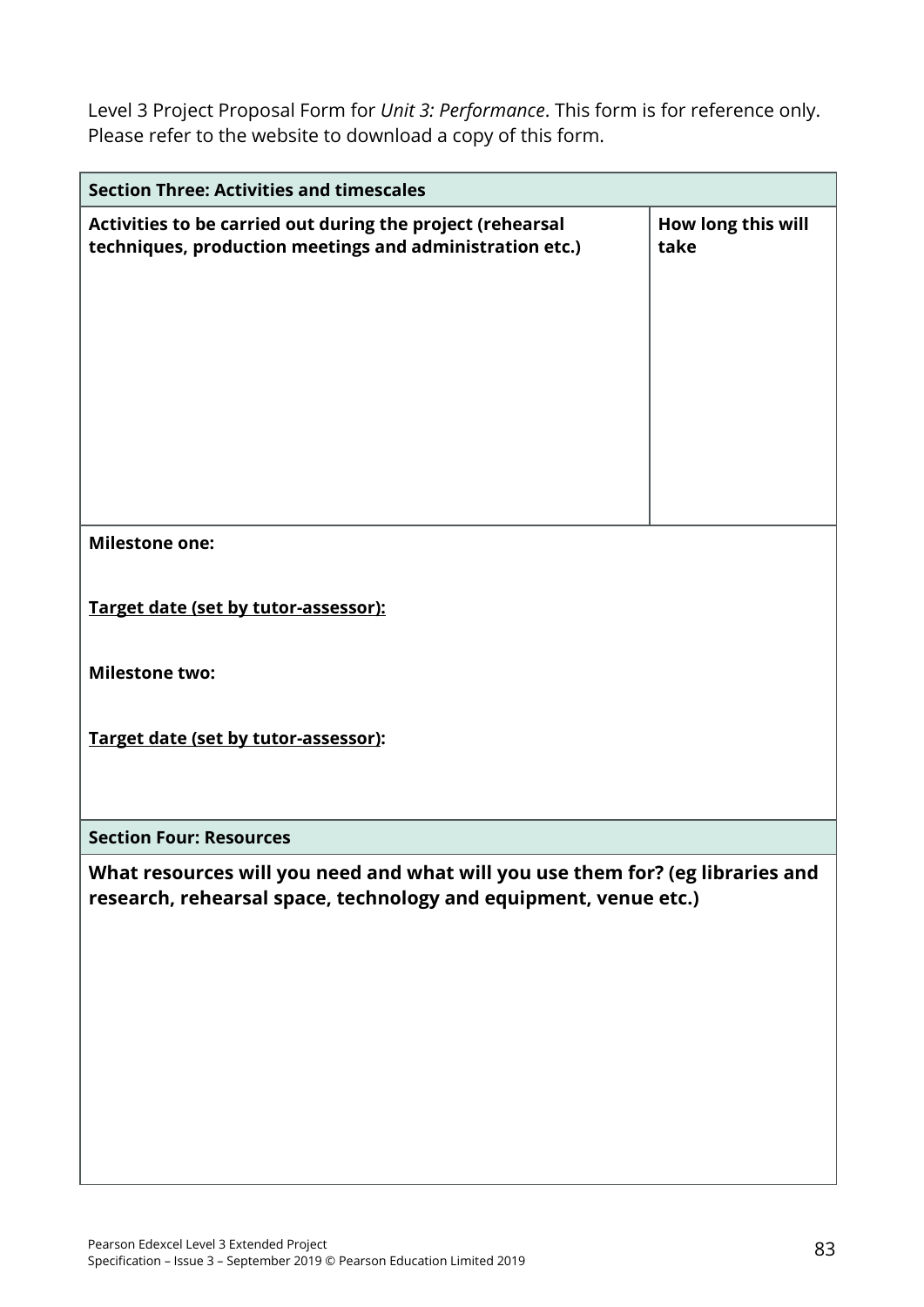Level 3 Project Proposal Form for *Unit 3: Performance*. This form is for reference only. Please refer to the website to download a copy of this form.

| <b>Section Five: Contingencies</b>                  |                                       |  |  |  |
|-----------------------------------------------------|---------------------------------------|--|--|--|
| What problems might you have?                       | What will you do if this does happen? |  |  |  |
| <b>Comments and agreement from tutor-assessor</b>   |                                       |  |  |  |
| <b>Comments (optional):</b>                         |                                       |  |  |  |
| I confirm that the project is appropriate.          |                                       |  |  |  |
| Agreed:<br>(name)                                   | (date)                                |  |  |  |
| <b>Comments and agreement from proposal checker</b> |                                       |  |  |  |
| <b>Comments (optional):</b>                         |                                       |  |  |  |
| I confirm that the project is appropriate.          |                                       |  |  |  |
| Agreed:<br>(name)                                   | (date)                                |  |  |  |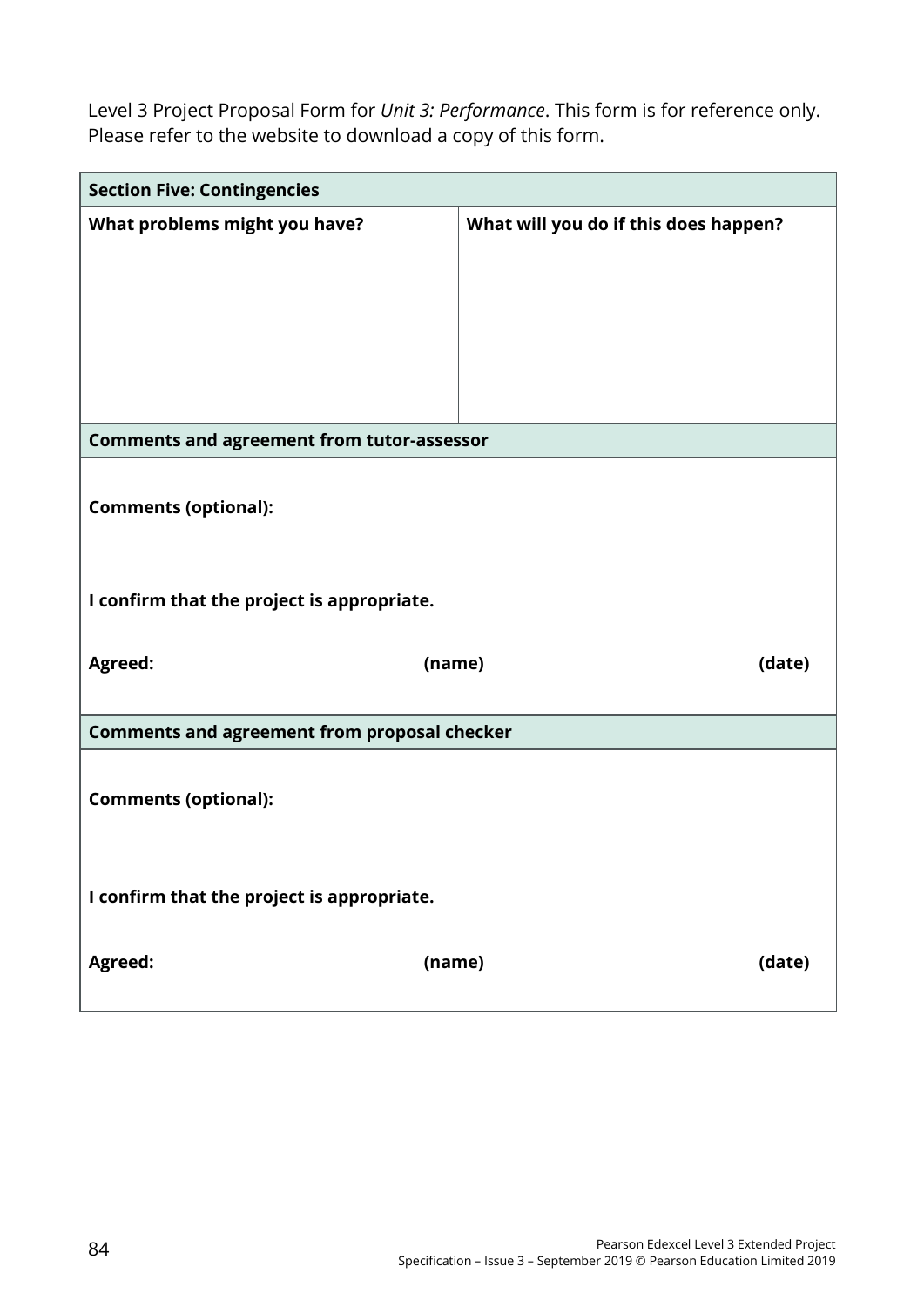Level 3 Project Proposal Form for *Unit 4: Artefact*. This form is for reference only. Please refer to the website to download a copy of this form.

| <b>Learner name</b>                                                                                                                  | <b>Learner registration number</b> |  |  |  |
|--------------------------------------------------------------------------------------------------------------------------------------|------------------------------------|--|--|--|
|                                                                                                                                      |                                    |  |  |  |
| <b>Centre name</b>                                                                                                                   | <b>Centre number</b>               |  |  |  |
|                                                                                                                                      |                                    |  |  |  |
| <b>Tutor-assessor name</b>                                                                                                           | Unit                               |  |  |  |
|                                                                                                                                      | <b>Unit 4: Artefact</b>            |  |  |  |
| Proposed title of project                                                                                                            |                                    |  |  |  |
|                                                                                                                                      |                                    |  |  |  |
| <b>Date</b>                                                                                                                          |                                    |  |  |  |
|                                                                                                                                      |                                    |  |  |  |
|                                                                                                                                      |                                    |  |  |  |
| Section One: Title, objectives, responsibilities                                                                                     |                                    |  |  |  |
| Project objectives (eg, what is the question you want to answer? What do you want to<br>learn how to do? What do you want find out?) |                                    |  |  |  |
| Title or working title of project (in the form of a question, commission, design brief or<br>self-generated proposal):               |                                    |  |  |  |
|                                                                                                                                      |                                    |  |  |  |
| If it is a group project, what will your role or responsibilities be?                                                                |                                    |  |  |  |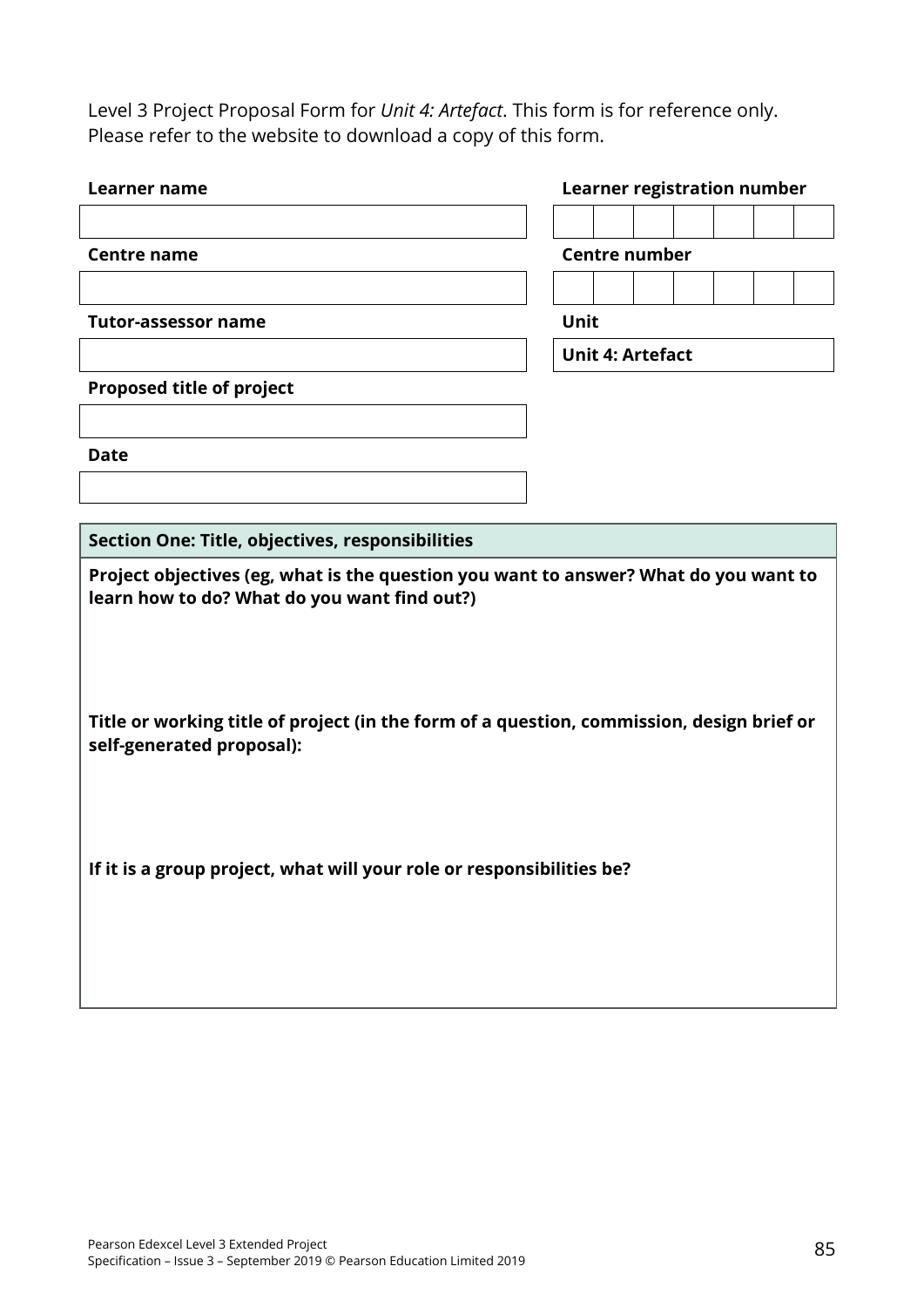**Section Two: Reasons for choosing this project** 

**Reasons for choosing the project (eg links to other subjects you are studying, personal interest, future plans, knowledge/skills you want to improve):**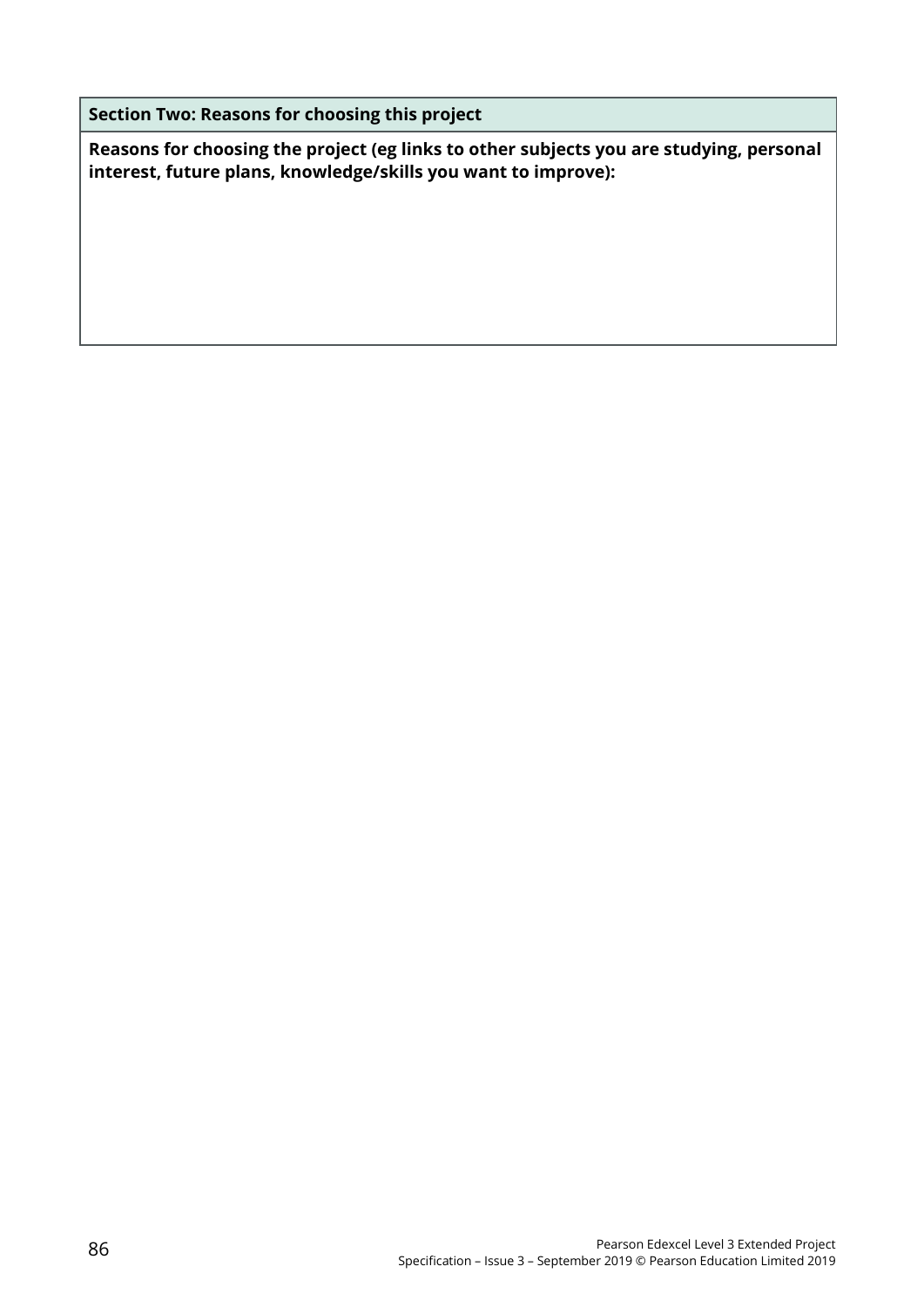Level 3 Project Proposal Form for *Unit 4: Artefact*. This form is for reference only. Please refer to the website to download a copy of this form.

| <b>Section Three: Activities and timescales</b>                                                                                                     |                            |
|-----------------------------------------------------------------------------------------------------------------------------------------------------|----------------------------|
| Activities to be carried out during the project (eg research,<br>development of ideas, production of final outcome, evaluation)                     | How long this will<br>take |
| <b>Milestone one:</b>                                                                                                                               |                            |
| Target date (set by tutor-assessor):                                                                                                                |                            |
| <b>Milestone two:</b>                                                                                                                               |                            |
| Target date (set by tutor-assessor):                                                                                                                |                            |
| <b>Section Four: Resources</b>                                                                                                                      |                            |
| What resources will you need what will you use them for? (eg libraries and research,<br>physical resources, technology and equipment, finance, etc) |                            |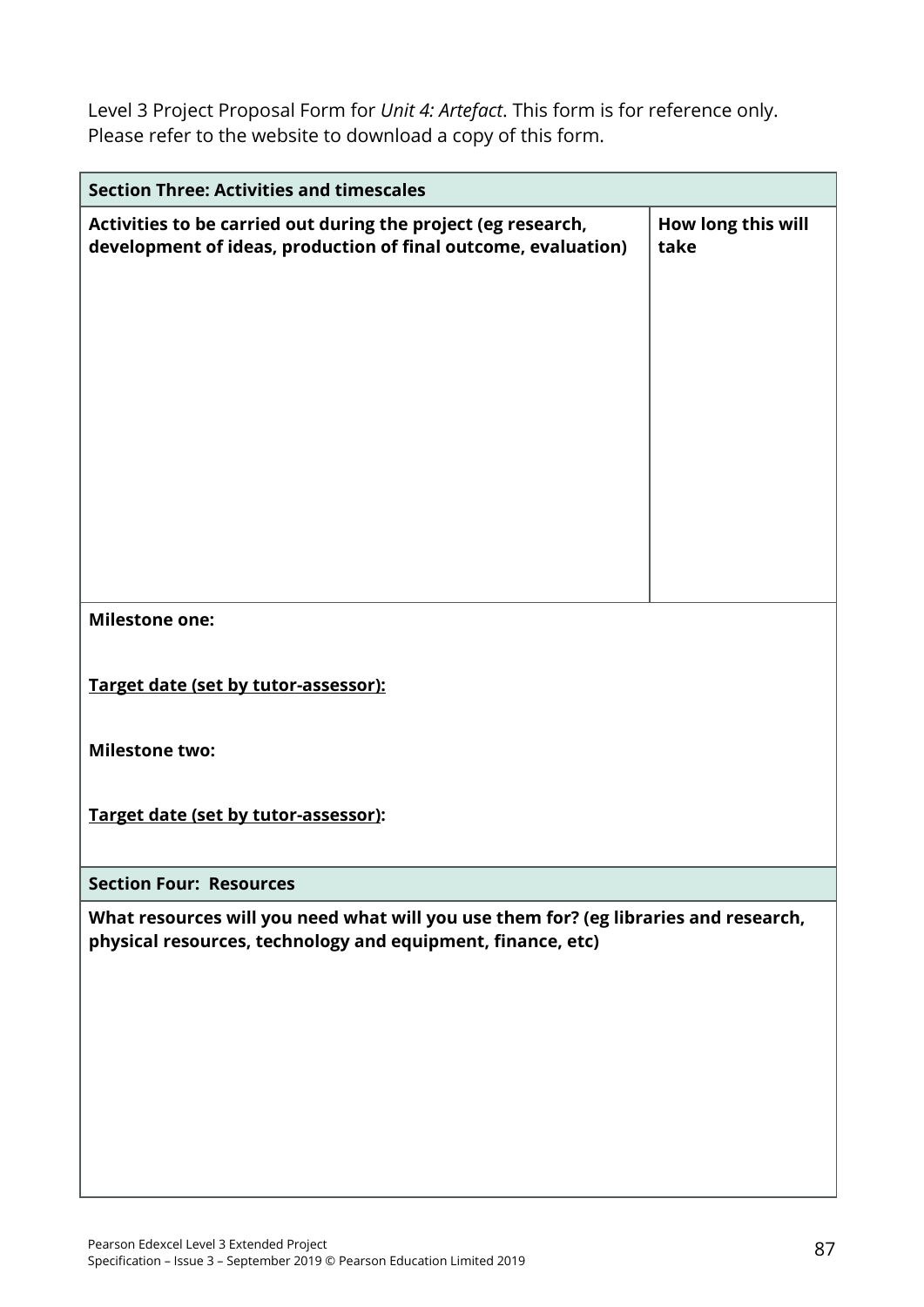Level 3 Project Proposal Form for *Unit 4: Artefact*. This form is for reference only. Please refer to the website to download a copy of this form.

| <b>Comments and agreement from tutor-assessor</b>   |        |        |
|-----------------------------------------------------|--------|--------|
| <b>Comments (optional):</b>                         |        |        |
| I confirm that the project is appropriate.          |        |        |
| Agreed:                                             | (name) | (date) |
| <b>Comments and agreement from proposal checker</b> |        |        |
| <b>Comments (optional):</b>                         |        |        |
| I confirm that the project is appropriate.          |        |        |
| <b>Agreed:</b>                                      | (name) | (date) |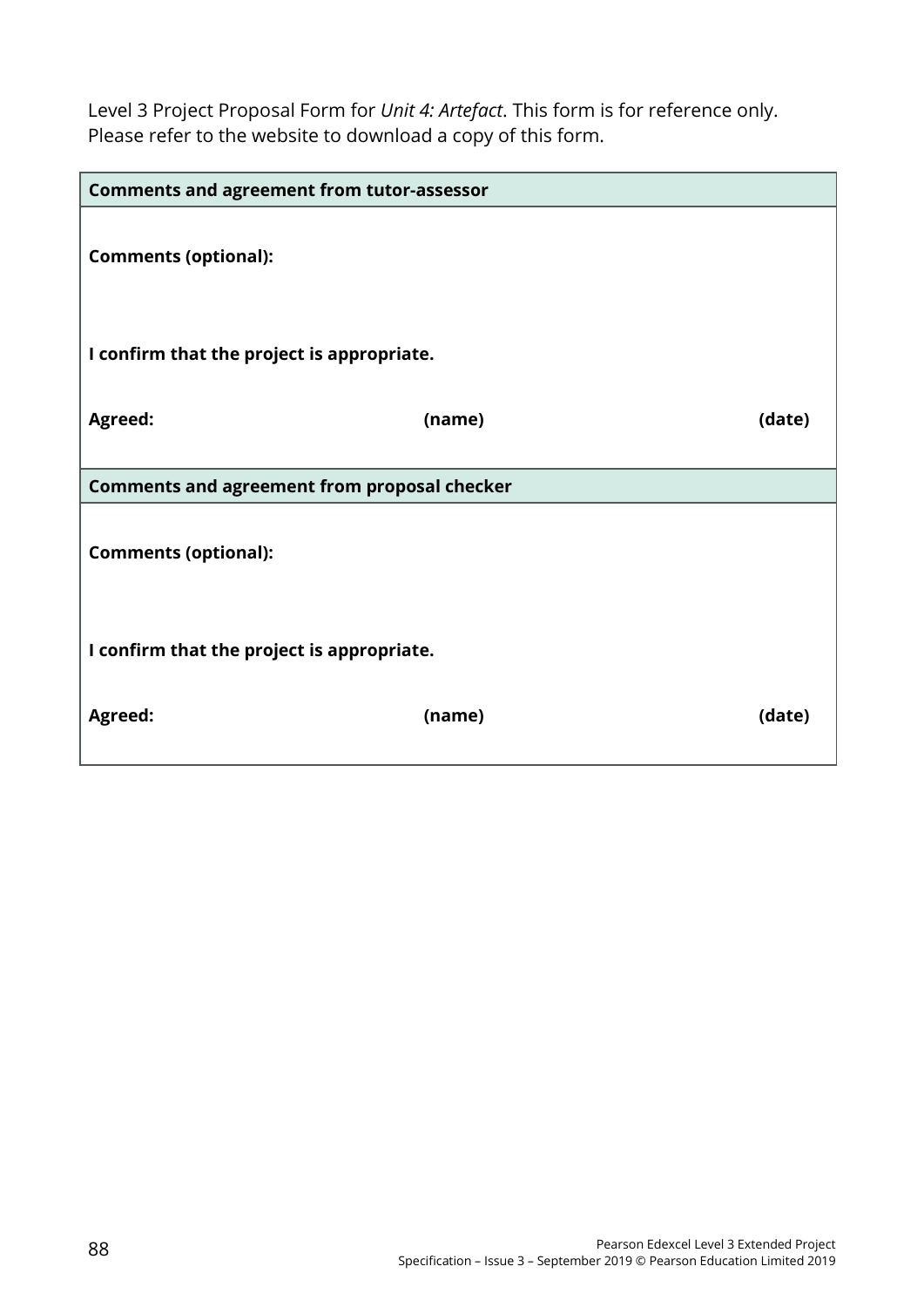



This activity log is for reference only. Please refer to the website to download a copy of this form.

**Learner name: Learner registration number:**

**Centre name: Centre number:**

#### **Teacher-assessor name:**

Use this to record the progress of your project. You may want to discuss:

- What you have done (eg from one week to the next)
- (if you are working in a group), what discussions you have had
- Any changes that you have (or will need) to make to your plans
- What resources you have found/hope to find
- What problems you are encountering and how you are solving them
- What you are going to do next

| Date | Comments |
|------|----------|
|      |          |
|      |          |
|      |          |
|      |          |
|      |          |
|      |          |
|      |          |
|      |          |
|      |          |
|      |          |
|      |          |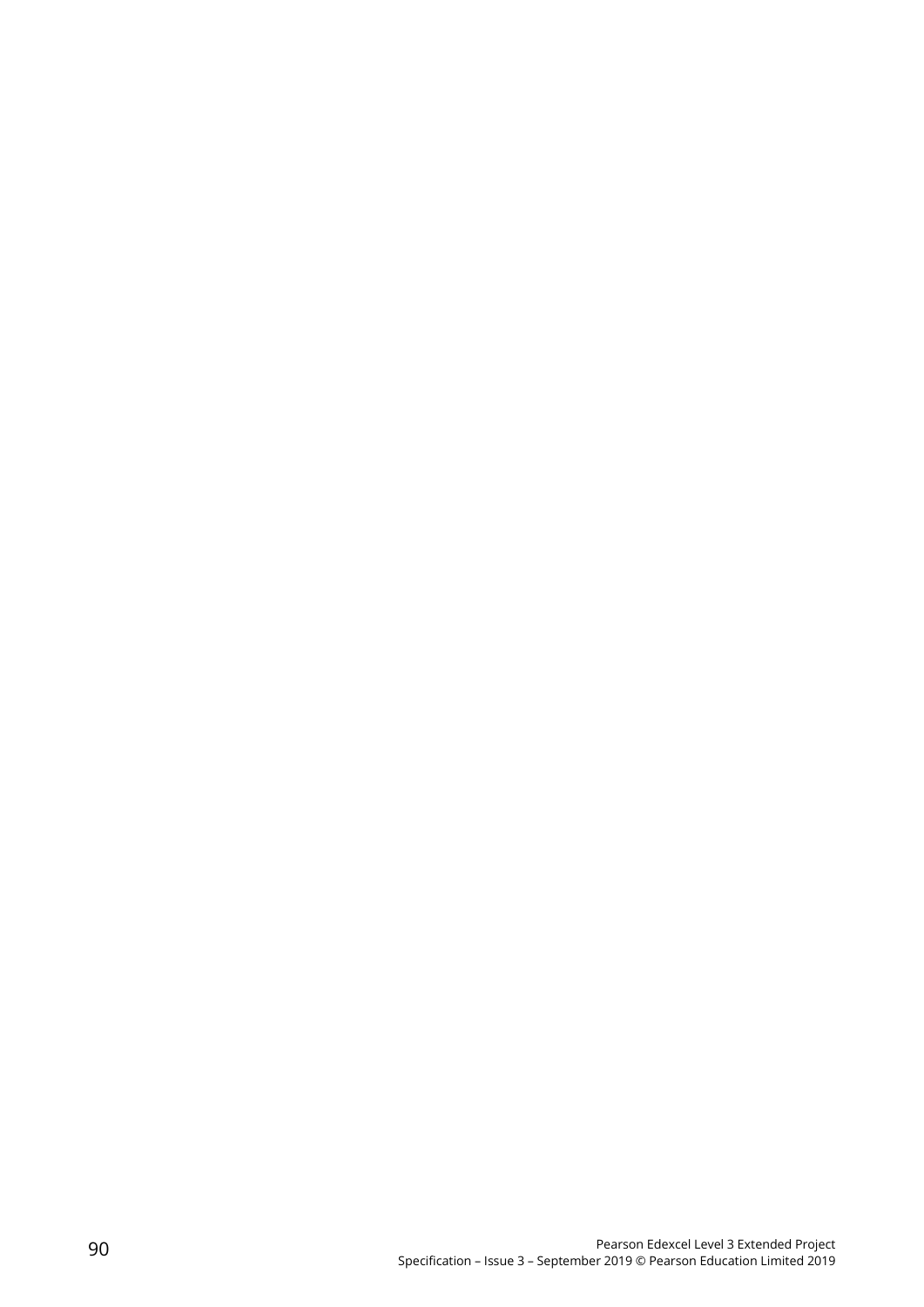## **Annexe D: Candidate Record Sheet**

The candidate record sheet must be completed for every candidate to confirm that the work is their own, and has been authenticated by the teacher. This is also the document where you mark the candidate's work.

The form is available to download from the Pearson Edexcel Level 3 Extended Project [Coursework materials](https://qualifications.pearson.com/en/qualifications/edexcel-project-qualification/level-3.coursematerials.html#filterQuery=Pearson-UK:Category%2FCoursework-materials) web page.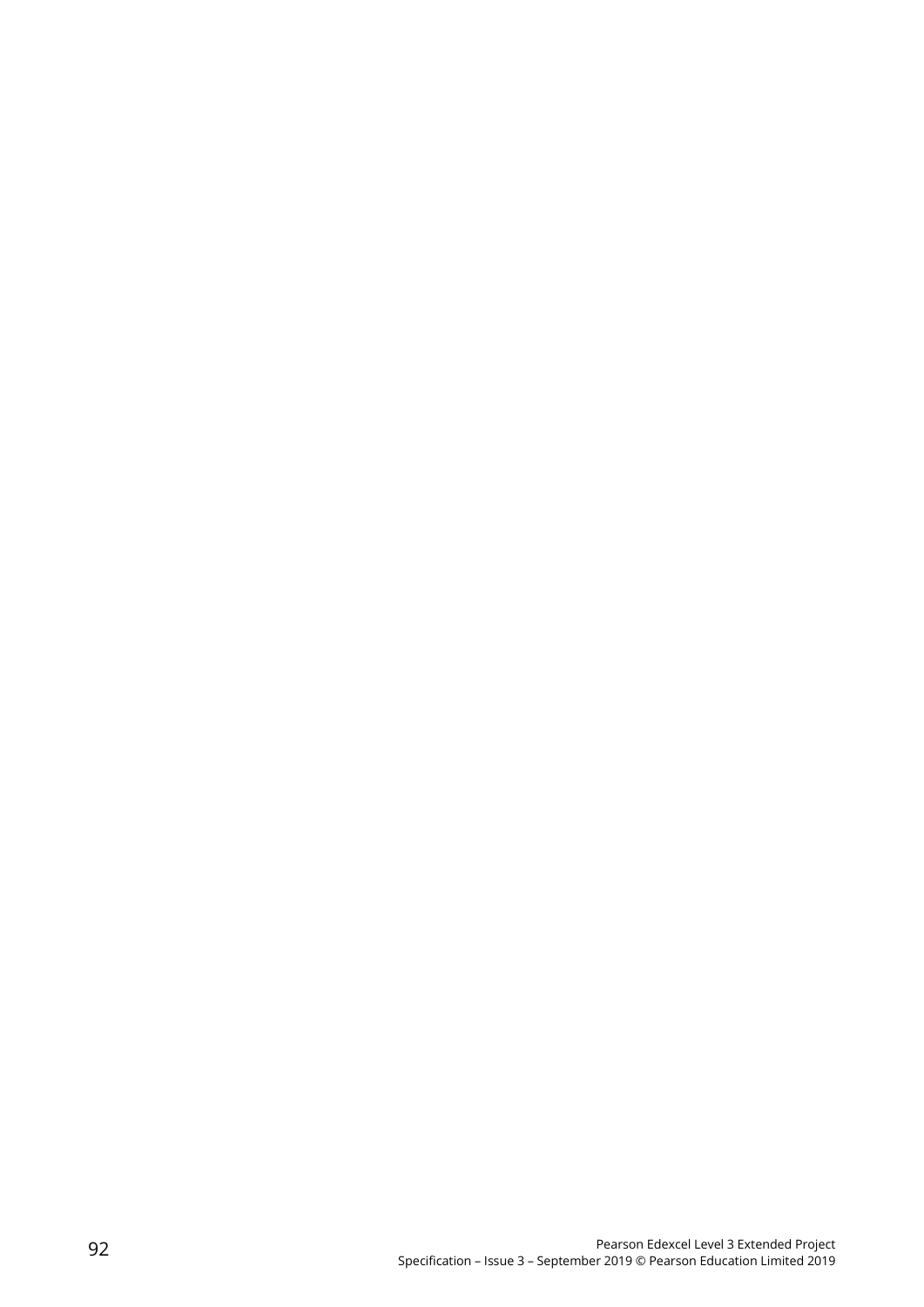### **Annexe E: Summary of processes**

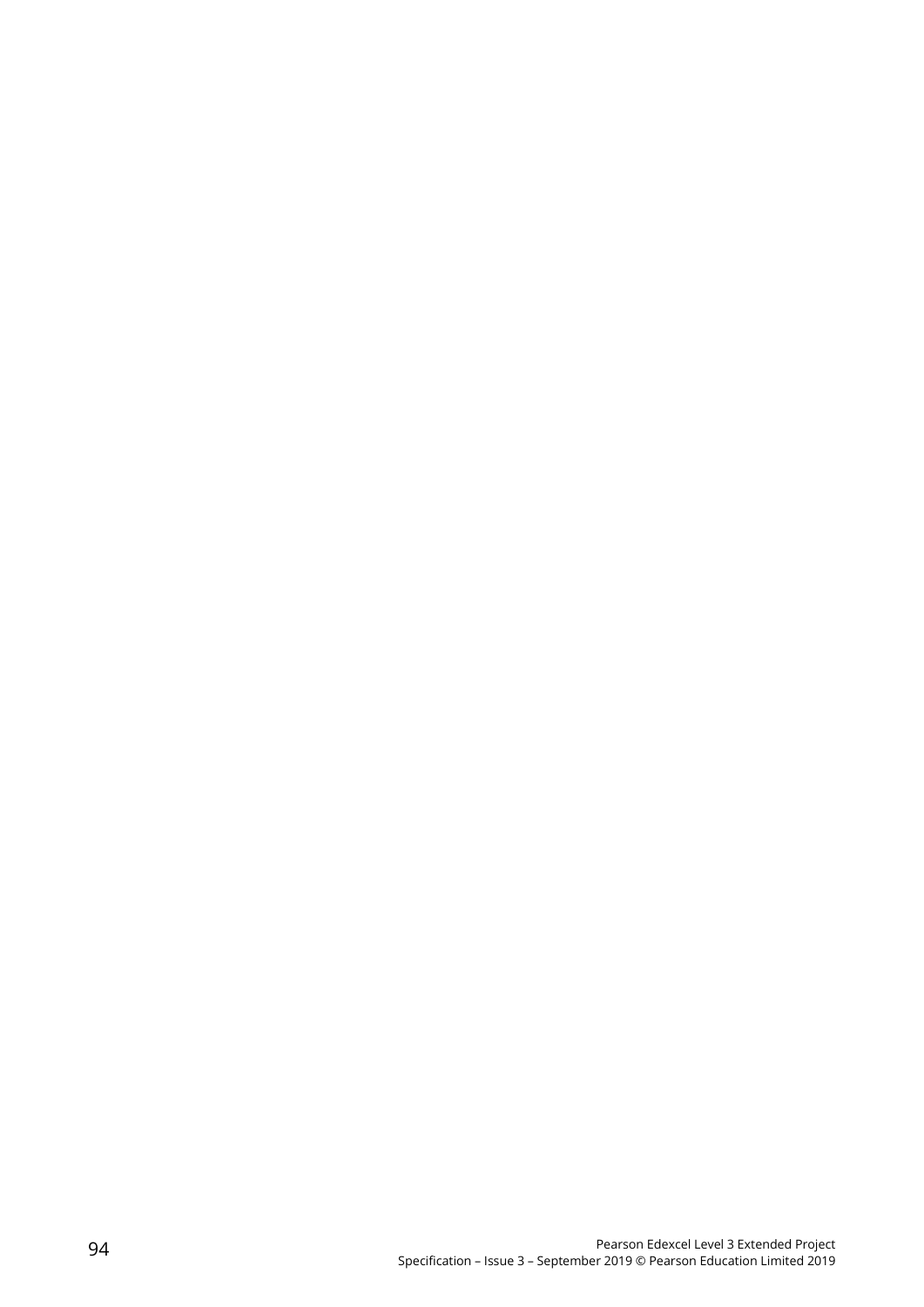# **Annexe F: Grade descriptions**

### **Grade A\***

Candidates identify their project and produce an effective design and thorough plan. They carry out their project in a highly organised fashion, showing excellent independent working skills and show clear evidence of responding very effectively to guidance given. They use a wide range of resources critically, analyse data effectively and apply findings to good effect. They show clear links between sources of information and the themes of their project and fully explore the complexities of the topic. Problems and/or issues are identified, fully explored and addressed. Candidates select and use a range of skills, including ,where appropriate, new technologies to fully realise the intended outcomes of the projects and draw conclusions. Candidates carry out full, in-depth evaluations, showing a high level of insight into how they conducted their project and the limitations of the resources at their disposal. They select and use a range of communication skills to clearly present outcomes and conclusions in an appropriate format with excellent supporting evidence. Candidates show a deep and extensive knowledge of the project area of study through their responses to questions.

### **Grade C**

Candidates identify and design their project. They produce a plan that enables them to achieve the overall objectives and to demonstrate some higher level organisational skills. They are able to work independently in carrying out the project and respond to guidance given. Candidates use a range of resources, analyse data and apply findings. They show links between sources of information and the themes of the project and explore some complexities of the topic. Some problems and/or issues are identified and addressed. A range of skills are employed and the intended outcomes are generally achieved to a competent standard. In their evaluations, candidates reflect effectively on the final outcome and on their strengths and weaknesses in carrying out their projects. They use a range of communication skills to clearly present outcomes and conclusions in an appropriate format with sound supporting evidence. Candidates show a good knowledge of the project area of study through their responses to questions.

### **Grade E**

Candidates identify their project and produce a workable plan. They show some organisational skills in completing the project. There is some evidence that they have responded to guidance given. Candidates use a limited range of resources, analyse some of the data and apply findings. Some links are made between the sources of information and the themes of the project. Candidates use a range of skills to partially realise the intended outcomes. They give some thought to the way the final outcomes have emerged and to their own strengths and weaknesses in carrying out their project. Communication skills are used to present their outcomes and conclusions with some supporting evidence. Candidates demonstrate some knowledge of the project area through their responses to questions.

DB05/09/19 9781446961865\_L3 EXTPROJ\_ISS3.DOCX.1–102/3